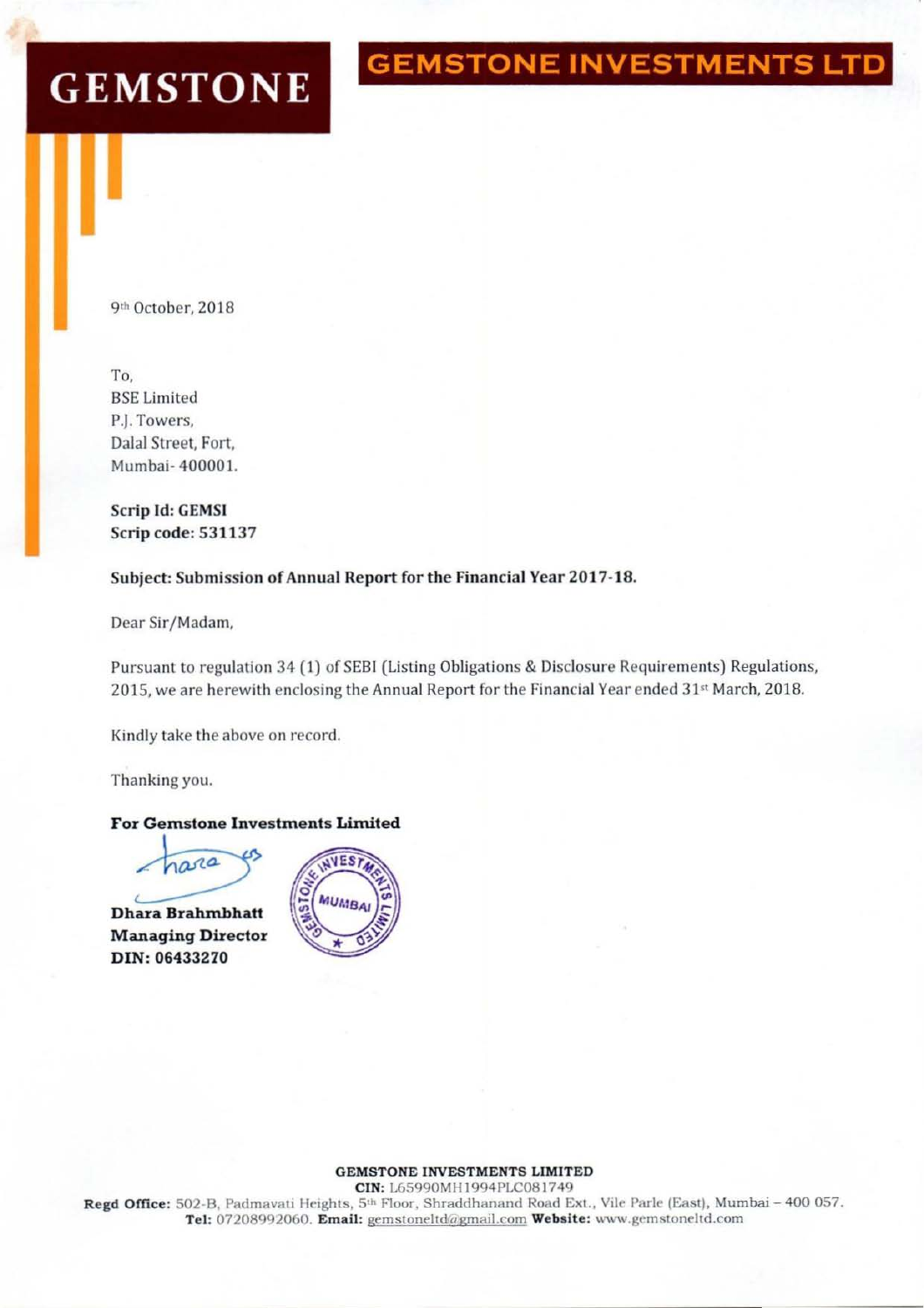

# **GEMSTONE INVESTMENTS LIMITED**

**ANNUAL REPORT**

**2017-18**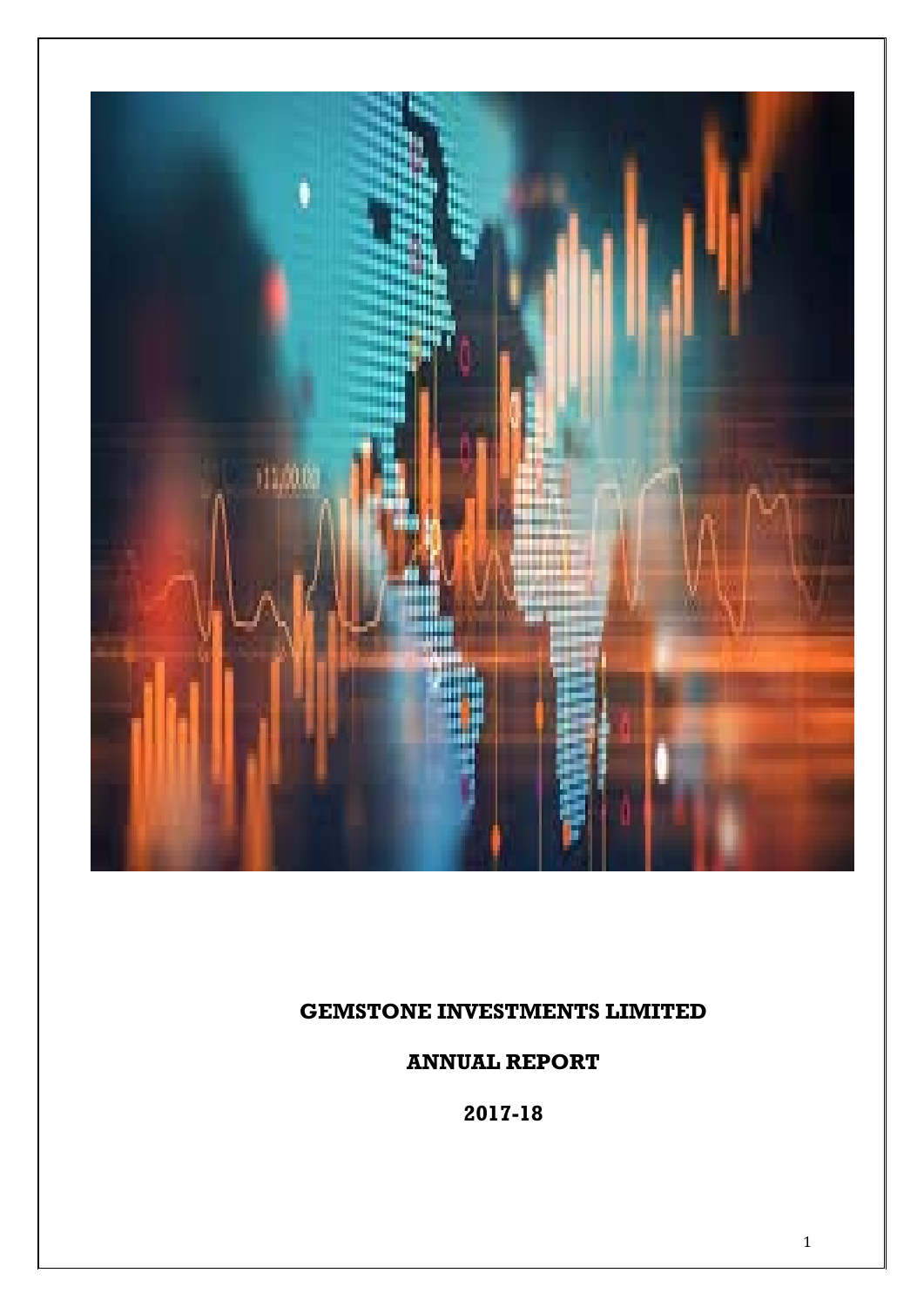#### **CONTENTS**

| Sr. No.      | <b>Particulars</b>                                             |
|--------------|----------------------------------------------------------------|
| 1            | Corporate Information                                          |
| $\mathbf{2}$ | Notice of the Annual General Meeting                           |
| 3            | <b>Board's Report</b>                                          |
| 4            | Management Discussion and Analysis Report                      |
| 5            | Corporate Governance Report                                    |
| 6            | Certification by Managing Director and Chief Financial Officer |
| $\mathbf{7}$ | Auditors Certificate on Corporate Governance                   |
| 8            | <b>Financial Statements</b>                                    |
| a            | <b>Independent Auditors Report</b>                             |
| $\mathbf b$  | <b>Balance Sheet</b>                                           |
| C            | Statement of Profit and Loss                                   |
| d            | <b>Cash Flow Statement</b>                                     |
| e            | Notes to Financial Statements                                  |
| 9            | Proxy Form                                                     |
| 10           | <b>Attendance Slip</b>                                         |
| 11           | <b>AGM</b> Information                                         |
| 12           | Route Map                                                      |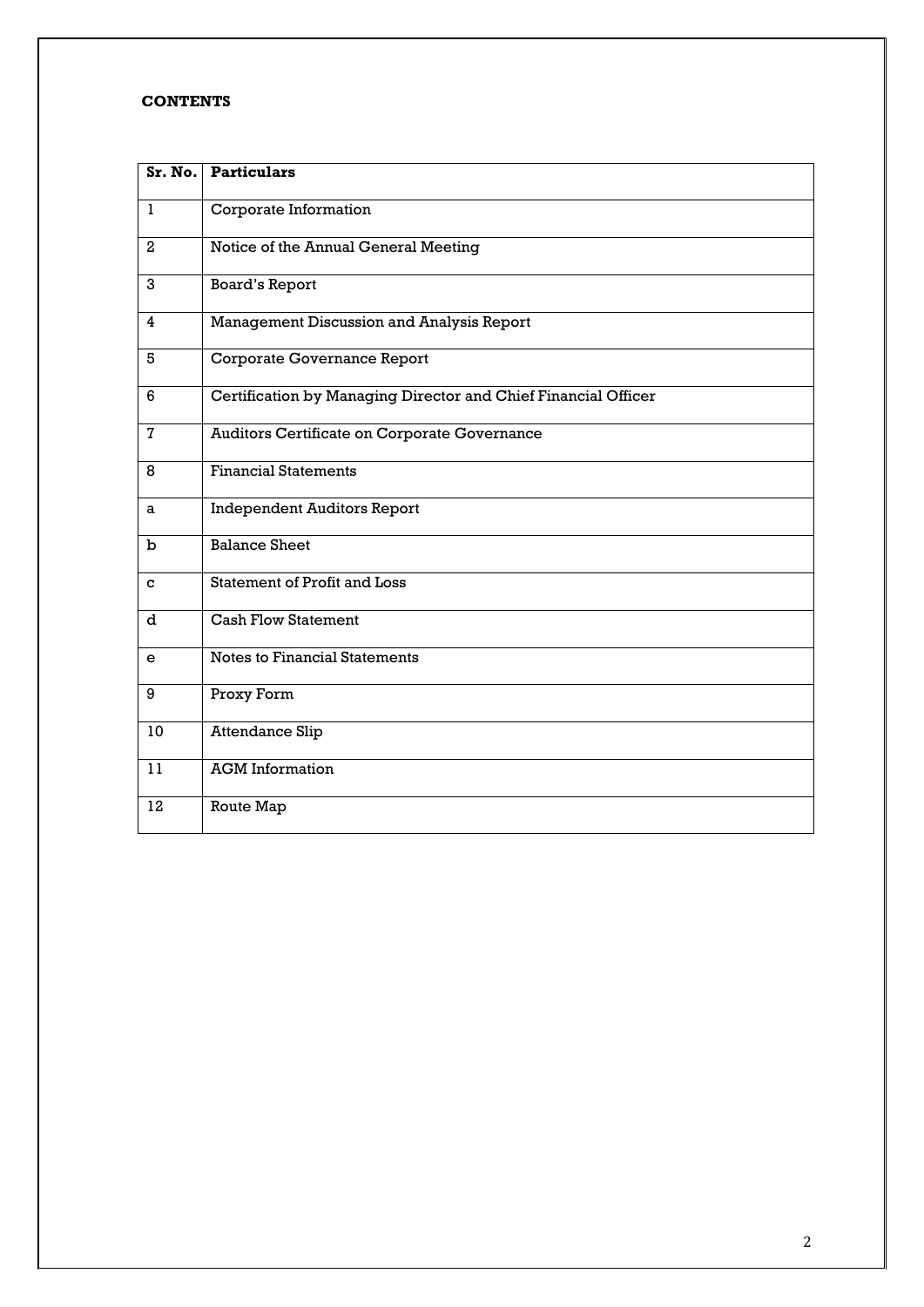#### **CORPORATE INFORMATION**

#### **Board of Directors**

**Independent Director** Chairman / Non-Executive Director Managing Director Non-Executive Director Non-Executive Director Independent Director

#### **Key Managerial Personnel**

Deepak Apraj Chief Financial Officer

#### **Registrar and Share Transfer Agent**

#### **Sharex Dynamic (India) Pvt. Ltd.**

Unit no. 1, Luthra Industrial Premises, Safed Pool, Andheri- Kurla Road, Andheri (E), Mumbai- 400072. **Phone**: 022-28515606/28515644 **Email:** sharexindia@vsnl.com

#### **Bankers**

Axis Bank Limited Dena Bank The Cosmos Co-operative Bank Limited

#### **Statutory Auditor**

### **Tejas Nadkarni & Associates** Chartered Accountants

24, 2nd Floor, X Central Mall, Mahavir Nagar, Kandivali (W), Mumbai- 400067.

#### **Registered Office**

#### **Gemstone Investments Limited**

502-B, Padmavati Heights, 5<sup>th</sup> Floor, Shraddhanand Road Ext, **Website:** [www.gemstoneltd.com](http://www.gemstoneltd.com/) Vile Parle (E), Mumbai- 400057. **Phone:** 022-65102060 **Email:** gemstoneltd@gmail.com

**CIN:** L65990MH1994PLC081749

#### **Committees of the Board**

#### **1. Audit Committee**

Mamatha Shetty Chairman Dharmesh Belani Member Manali Bhuva Member

#### **2. Stakeholders Relationship Committee**

Mamatha Shetty Chairman Dharmesh Belani Member Manali Bhuva Member

#### **3. Nomination & Remuneration Committee**

Mamatha Shetty Chairman Dharmesh Belani Member Manali Bhuva Member

#### **4. Risk Management Committee**

Dhara Brahmbhatt Chairman Mamatha Shetty Member Dharmesh Belani Member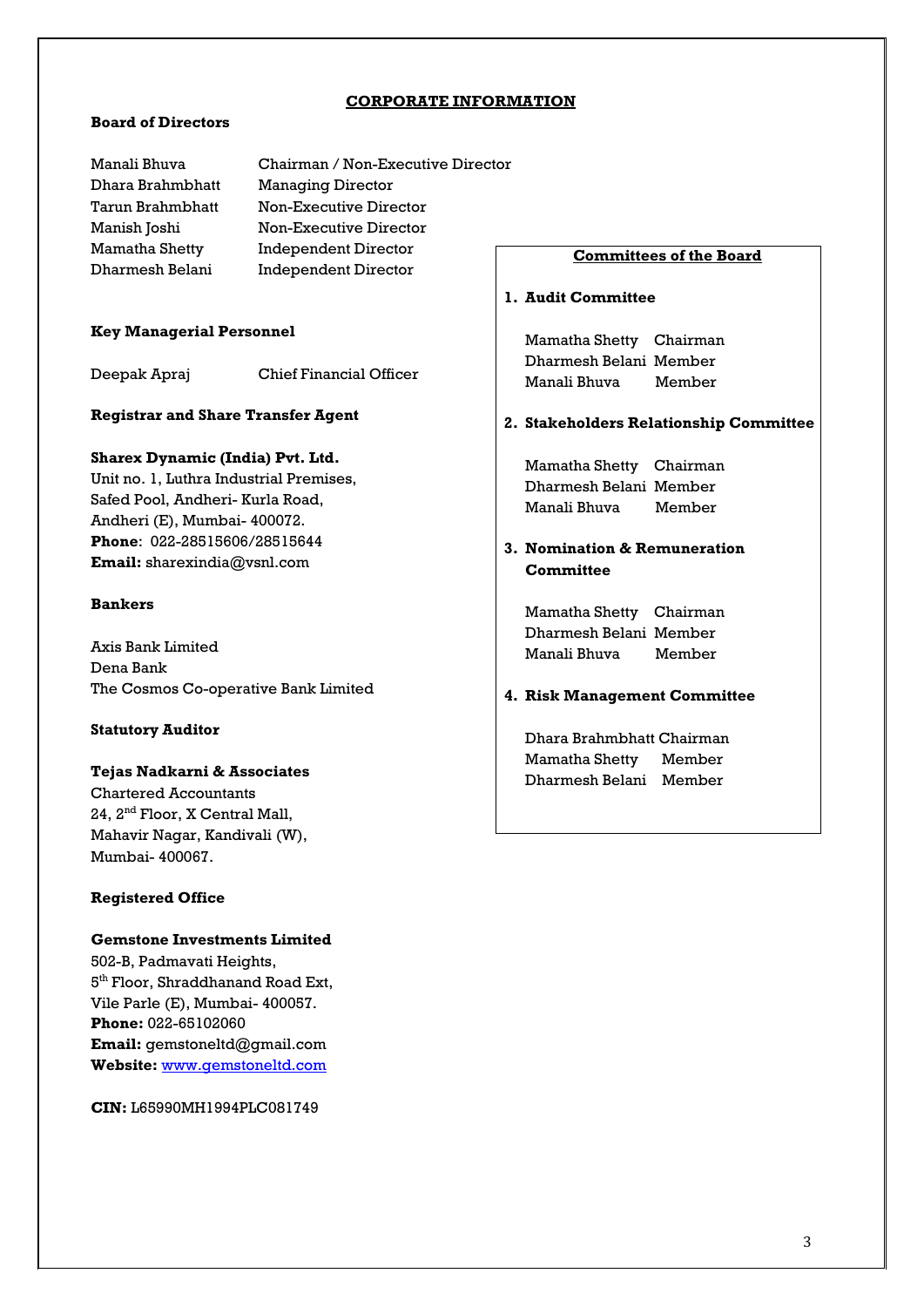#### **NOTICE:**

**NOTICE** is hereby given that the 24<sup>th</sup> Annual General Meeting of the members of Gemstone Investments Limited, for the FY 2017-18, will be held on Friday, September 28, 2018 at the registered office of the Company situated at 502-B, Padmavati Heights, 5<sup>th</sup> Floor, Shraddhanand Road Ext, Vile Parle (E), Mumbai- 400057 at 9.30 a.m. to transact the following businesses:

#### **Ordinary Businesses:**

- 1. To Consider and Approve Financial Statements consisting of Balance Sheet as at 31<sup>st</sup> March, 2018 and the Statement of Profit and Loss for the year ended on that date, together with the Board's Report and Auditor's Report.
- 2. To appoint a director in place of **Mr. Tarun Brahmbhatt (DIN: 07866769)** Director of the Company who retires by rotation and being eligible offers himself for re-appointment.

#### 3. **Appointment of Statutory Auditors:**

To consider and if thought fit, to pass, with or without modification (s), the following resolution as an **Ordinary Resolution**:

**"RESOLVED THAT** pursuant to section 139, section 142 and other applicable provisions, if any, of the Companies Act, 2013 and the rules made thereunder, including any statutory modification(s) or re-enactment(s) thereof for the time being in force, the appointment of M/s Tejas Nadkarni & Associates, Chartered Accountants, Mumbai (having firm Registration No. 135197W) as Statutory Auditors of the Company to hold office from the conclusion of the 23<sup>rd</sup> Annual General Meeting of the company till the conclusion of  $27^{\rm th}$  Annual General Meeting to be held in 2021, on a remuneration as may be agreed upon by the Board of Directors and the Auditors, be and is hereby ratified.

**RESOLVED FUTHER THAT** the Board of Directors of the Company (including its committees thereof), be and is hereby authorised to do all such acts, deeds, matters and things as may be considered necessary to give effect to this resolution.**"**

#### **SPECIAL BUSINESSES:**

#### 4. **Increase remuneration to be paid to Ms. Dhara Brahmbhatt:**

To consider and, if thought fit, to pass, with or without modification(s), the following resolution as **Special Resolution**:

**"RESOLVED THAT** in supersession to the earlier resolution passed by the shareholders in this regard in the Annual General Meeting held on 29<sup>th</sup> September, 2015 and pursuant to the provisions of sections 196,197,198, 203 and any other applicable provisions, if any, of the Companies Act, 2013 and the rules made there under (including any statutory modification or re-enactment thereof for the time being in force), read with Schedule V of the Companies Act, 2013 and subject to other requisite approvals, if any, consent of the members be and is hereby accorded to pay remuneration to Ms. Dhara Brahmbhatt, Managing Director (DIN: 06433270), on such terms and conditions, in case of absence of profits or if the Company has inadequate profits, for a period commencing from April 01, 2018 to September 28, 2020 as stated below:

#### **Salary:**

Up to Rs. 75,000/- (Rupees Seventy Five Thousand only) per month, at the discretion of the Board.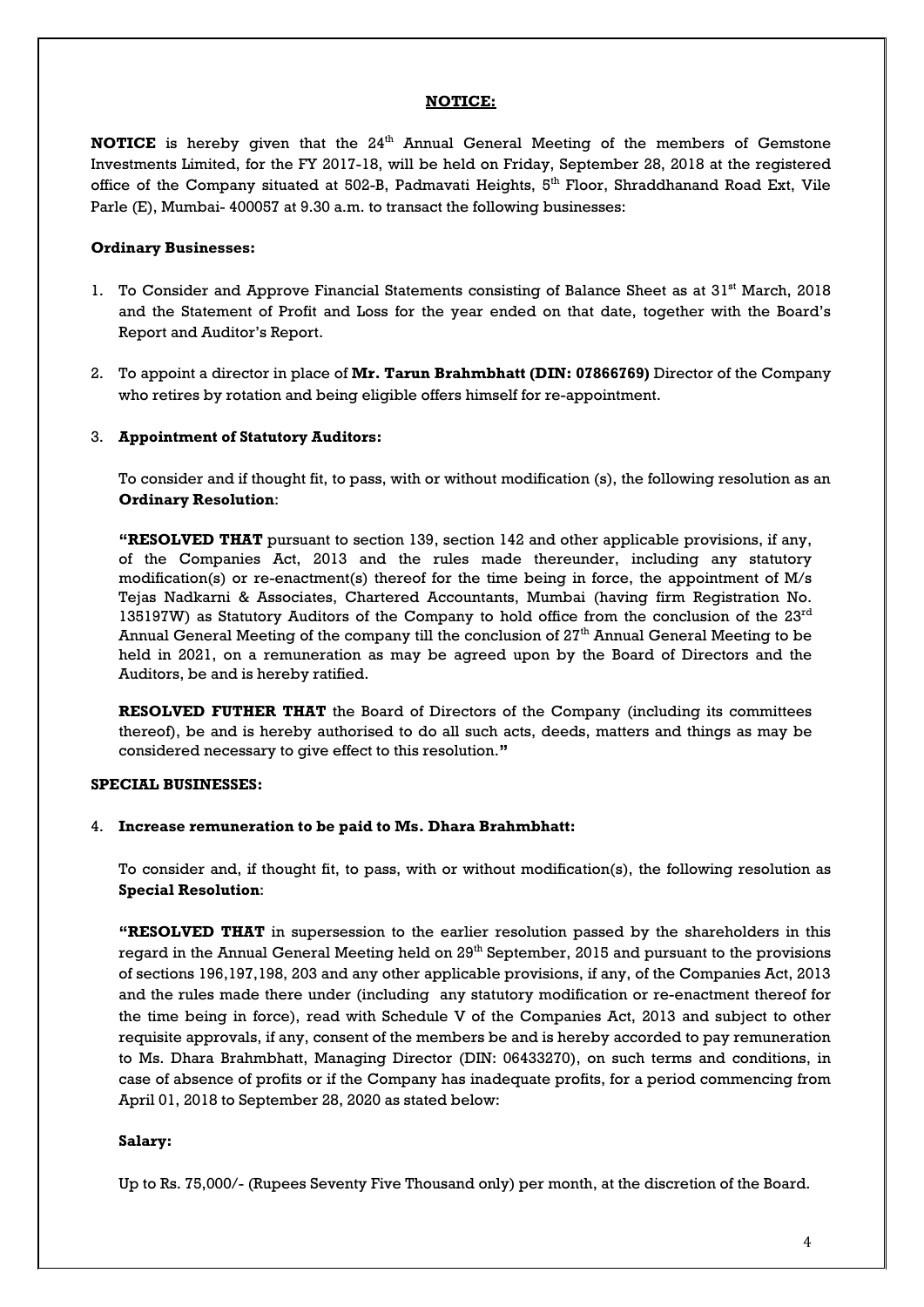#### **(A) Perquisite / Allowances:**

Other benefits, perquisites and allowances (viz. Housing, Utility Allowances, Insurance, Leave Travel Concession for self and family, Medical Reimbursement, club membership, Telephone, etc.)

The amount of such perquisites and allowances shall be as per Company's Policy and rules. However, the total amount of such salary and perquisites and allowances shall not exceed in aggregate of Rs. 1,00,000/- (Rupees One Lakh only) per month.

(B) Contribution to Provident Fund and superannuation fund to the extent these either singly or put together are not taxable under the Income Tax Act, 1961.

The items in part (C) shall not be included in the computation of limits for the remuneration or perquisites or allowances aforesaid.

**RESOLVED FURTHER THAT** in accordance with the provisions of sections 196, 197, 198, 203 and any other applicable provisions, if any, of the Companies Act, 2013 and rules made there under (including any statutory modification or re-enactment thereof for the time being in force), read with Schedule V of the Companies Act, 2013, in the event of adequacy of profits for any financial year during the tenure of Ms. Dhara Brahmbhatt, Managing Director, consent of the members be and is hereby accorded to pay remuneration to her as under:

- The total remuneration payable should not exceed 5% of the net profits of the Company for the year and in case there are more than one Managing and /or Whole-time Director, then 10% of the net profits of the company for all of them taken together, as laid down under sections 197 and 198 of the Companies Act, 2013.
- Remuneration shall consist of any and/or all of the following:
	- a. Monthly salary, as may be decided by the Board;
	- b. Commission;
	- c. Perquisites /Allowances

**RESOLVED FURTHER THAT** subject to the provisions of the Companies Act, 2013 and the rules, circulars, orders and notifications issued there under (including any statutory modification or reenactment thereof for the time being in force), read with Schedule V of the Companies Act, 2013 and/or guidelines for managerial remuneration issued by the Government of India or other appropriate authority in that behalf as in force and as amended from time to time, the Board be and is hereby authorized to vary and alter the terms and conditions of the said appointment for increase or vary the remuneration to be paid and provided from time to time to Ms. Dhara Brahmbhatt.

**RESOLVED FURTHER THAT** the Board of Directors be and is hereby authorized to do all such acts, deeds and things and execute all such documents, instruments and writings as may be required and to delegate all or any of its powers herein conferred to any committee of directors or any Director or Officer to give effect to the resolution hereof.**"**

#### 5. **Change of Designation of Mr. Manish Joshi from Non Executive Director to an Independent Director:**

To consider and, if thought fit, to pass, with or without modification(s), the following resolution as **Special Resolution**: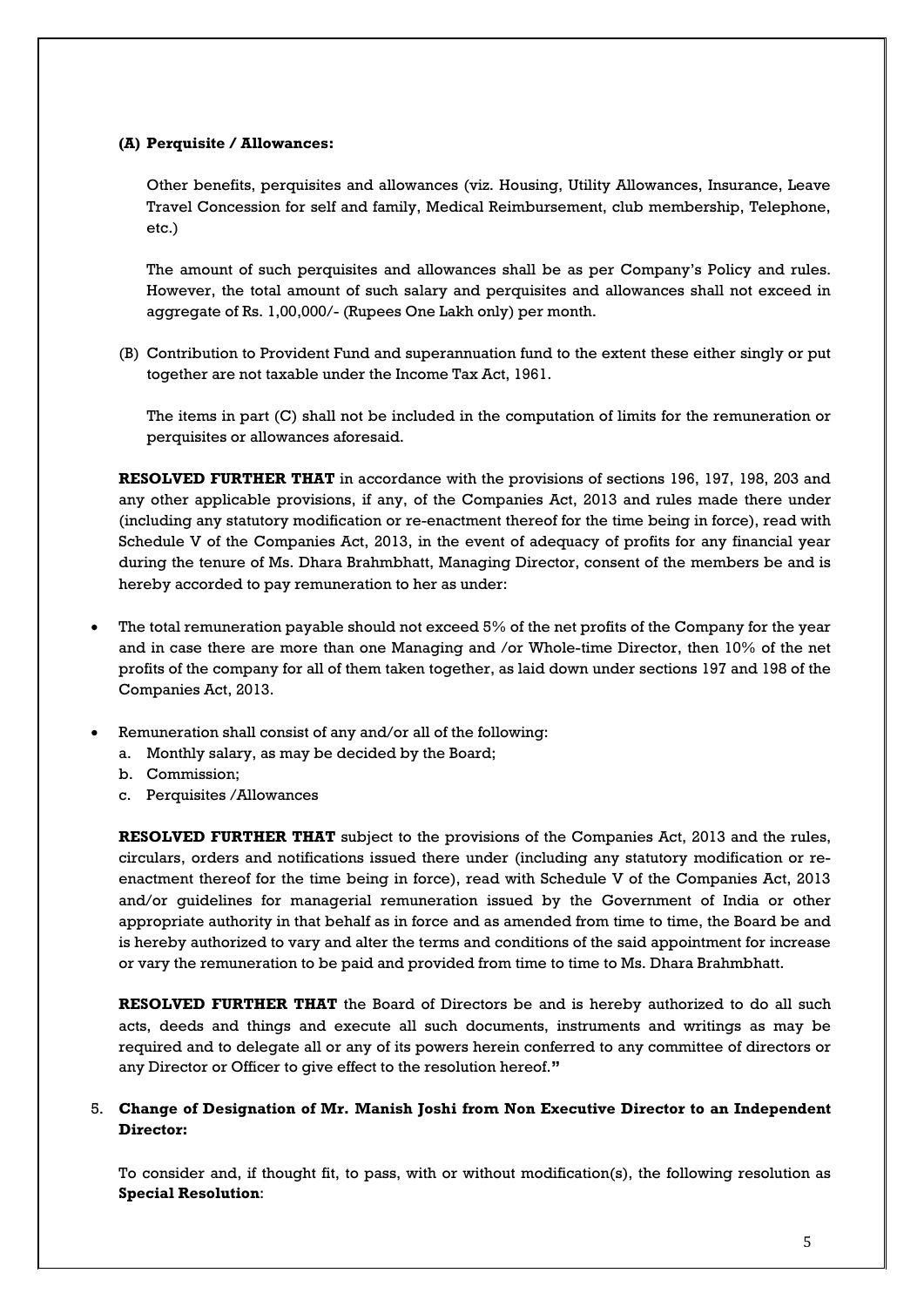**"RESOLVED THAT** in continuance of earlier resolution(s) passed in this regard and pursuant to sections 149,150,152 and other applicable provisions of the Companies Act, 2013 ("the Act")and rules made there under (including any statutory modification(s) or re-enactment thereof for the time being in force and subject to such other approval(s) or sanction(s) as may be required, consent of the members of the Company be and is hereby accorded for change of designation of Mr. Manish Joshi (DIN:07873456) from "Non-Executive Director" to "Non-Executive Independent Director" to hold office for a term of five consecutive years w.e.f. September 05, 2018.

**RESOLVED FURTHER THAT** the Board of Directors be and are hereby authorized to do all such acts, deeds and things as may be deemed necessary to give effect to this resolution.**"**

> **For and on behalf of the Board For Gemstone Investments Limited**

**Place:** Mumbai **Manali Bhuva Date:** September 05, 2018 **Chairman** 

 **Sd/-**

#### **NOTES:**

**1. A MEMBER ENTITLED TO ATTEND AND VOTE AT THE MEETING IS ENTITLED TO APPOINT A PROXY TO ATTEND AND VOTE ON POLL ON HIS BEHALF. A PROXY NEED NOT BE A MEMBER OF THE COMPANY.**

A person can act as proxy on behalf of members not exceeding fifty (50) and holding in the aggregate not more than ten percent of the total share capital of the Company or if holding more than 10% of aggregate shareholding, then such a proxy shall not act as proxy for any other shareholder.

- 2. The instrument of proxy, in order to be effective, must be lodged at the Registered Office of the Company not later than 48 hours before the time of holding the meeting.
- 3. Members/Proxies/Authorised Representatives are requested to bring their depository account number for identification at the time of Annual General Meeting.
- 4. The Register of Members and the Share Transfer Books of the Company will remain closed from Saturday, the  $22^{\text{nd}}$  day of September, 2018 to Friday, the  $28^{\text{th}}$  day of September, 2018 (Both days inclusive) for the purpose of the Annual General Meeting.
- 5. A Statement setting out the material facts in respect of resolutions set out under "Special Businesses" of the notice pursuant to section 102 (1) of the Companies Act, 2013 is annexed hereto.
- 6. Members may send their requests for change / updation of Address, email address, Nominations
	- i. For shares held in dematerialized form to their respective Depository Participant
	- ii. For shares held in physical form to the RTA, M/s Sharex Dymanic (India) Private Limited, Unit no. 1, Luthra Industrial Premises, Safed Pool, Andheri- Kurla Road, Andheri (E), Mumbai-400072.
- 7. Securities and Exchange Board of India (SEBI), has mandated the submission of Permanent Account number (PAN) by every participant in securities Market. Members holding shares in electronic form are requested to submit the PAN to their depository Participants with whom they are maintaining their demat account. Members holding shares in Physical form are requested to submit their PAN details to the RTA of the Company.
- 8. The shares of the Company are compulsorily traded in dematerialized form and therefore, the members are requested to dematerialize their shares to facilitate trading in the shares of the Company.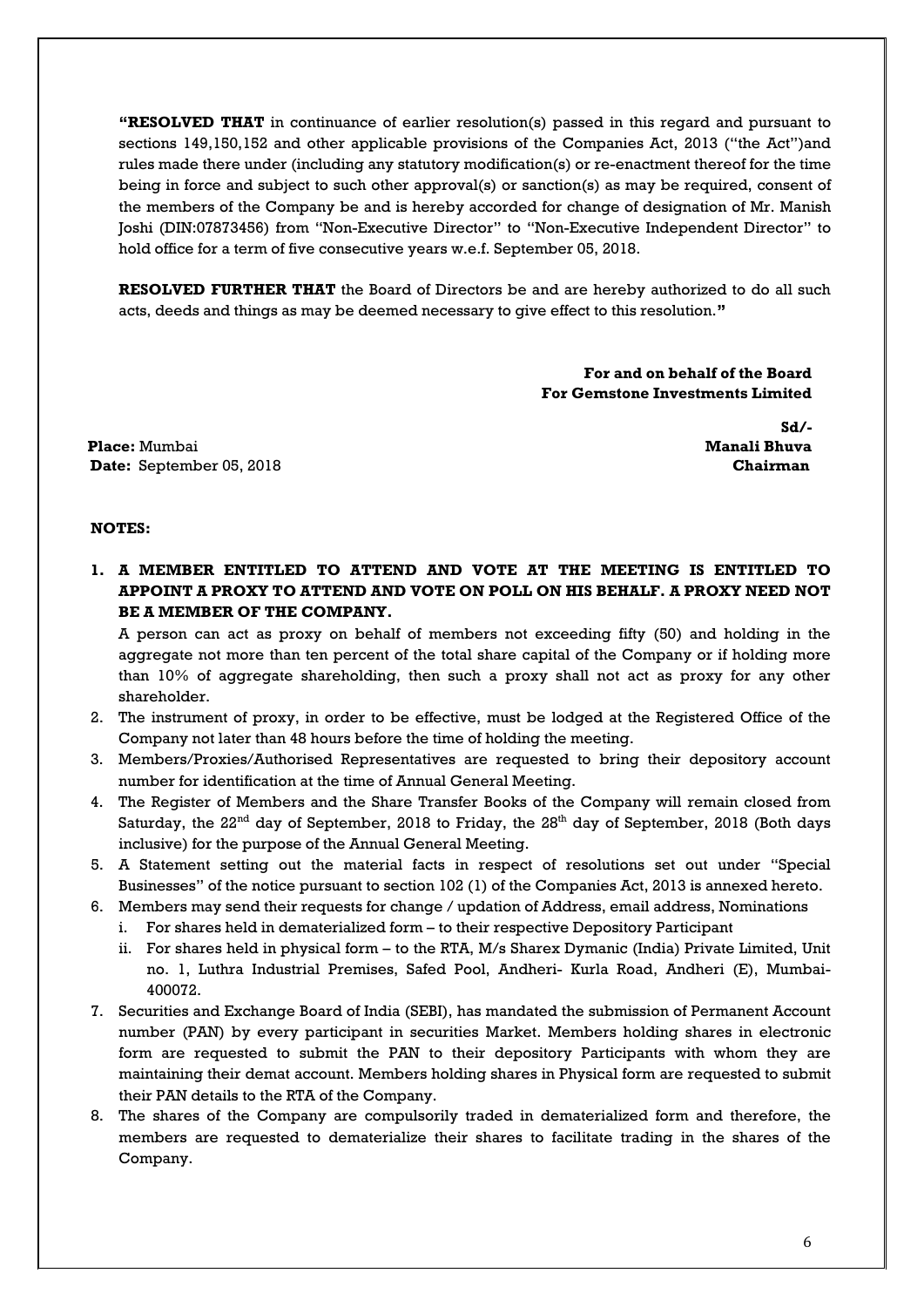- 9. A brief resume of the Directors of the company seeking appointment/re-appointment at this Annual General Meeting, and their expertise in specific functional areas, is given as part of the Notice of the Annual General Meeting.
- 10. The relevant documents are available for inspection by the members at the Registered Office of the Company at any time during the working hours till the date of the meeting.
- 11. Pursuant to section 101 and section 136 of the Companies Act, 2013 read with rules made thereunder, the Annual Report 2017-18, Notice of the  $24^{\text{th}}$  AGM and instructions for e-voting along with the Attendance Slip and Proxy Form are being sent by electronic mode only to those members whose email addresses are registered with the Company/Depository Participant(s) for communication unless any member has requested for a hard copy of the same. For members who have not registered their email addresses, physical copies of the Annual Report 2017-18 are being sent by the permitted mode.
- 12. The Annual report duly circulated to the members of the Company, is also available on the Company's website www.gemstoneltd.com
- 13. In terms of section 108 of the Companies Act, 2013 read with the Companies (Management and Administration) Amendment Rules, 2015 and Regulation 44 of SEBI (Listing Obligation & Disclosure Requirements) Regulations, 2015 the Company is providing the facility to its members to exercise their right to vote by electronic means on any or all of the businesses specified in the accompanying Notice.

#### 14. **The instructions for shareholders voting electronically are as under:**

- i. The voting period begins on Tuesday,  $25<sup>th</sup>$  September, 2018 at 9:00 a.m. and ends on Thursday,  $27<sup>th</sup>$  September, 2018 at 5:00 p.m. During this period shareholders' of the Company, holding shares either in physical form or in dematerialized form, as on the cut-off date (record date) of 21<sup>st</sup> September, 2018 may cast their vote electronically. The e-voting module shall be disabled by CDSL for voting thereafter.
- ii. The shareholders should log on to the e-voting website <u>www.evotingindia.com</u>.
- iii. Click on Shareholders / Members
- iv. Now Enter your User ID
	- a. For CDSL: 16 digits beneficiary ID,
	- b. For NSDL: 8 Character DP ID followed by 8 Digits Client ID,

c. Members holding shares in Physical Form should enter Folio Number registered with the Company.

- v. Next enter the Image Verification as displayed and Click on Login.
- vi. If you are holding shares in demat form and had logged on to www.evotingindia.com and voted on an earlier voting of any company, then your existing password is to be used.
- vii. If you are a first time user follow the steps given below: For Members holding shares in Demat Form and Physical Form

|                                                                                                                                                                                                                      | For Members holding shares in Demat Form and Physical Form                                                                                                                                                                                                                                  |  |  |  |
|----------------------------------------------------------------------------------------------------------------------------------------------------------------------------------------------------------------------|---------------------------------------------------------------------------------------------------------------------------------------------------------------------------------------------------------------------------------------------------------------------------------------------|--|--|--|
|                                                                                                                                                                                                                      |                                                                                                                                                                                                                                                                                             |  |  |  |
| <b>PAN</b>                                                                                                                                                                                                           | Enter your 10 digit alpha-numeric PAN issued by Income Tax Department                                                                                                                                                                                                                       |  |  |  |
| (Applicable for both demat shareholders as well as physical shareholders)                                                                                                                                            |                                                                                                                                                                                                                                                                                             |  |  |  |
| Members who have not updated their PAN with the Company/Depository<br>$\bullet$<br>Participant are requested to use the first two letters of their name and the<br>8 digits of the sequence number in the PAN field. |                                                                                                                                                                                                                                                                                             |  |  |  |
|                                                                                                                                                                                                                      | In case the sequence number is less than 8 digits enter the applicable<br>$\bullet$<br>number of 0's before the number after the first two characters of the name<br>in CAPITAL letters. Eq. If your name is Ramesh Kumar with sequence<br>number 1 then enter RA00000001 in the PAN field. |  |  |  |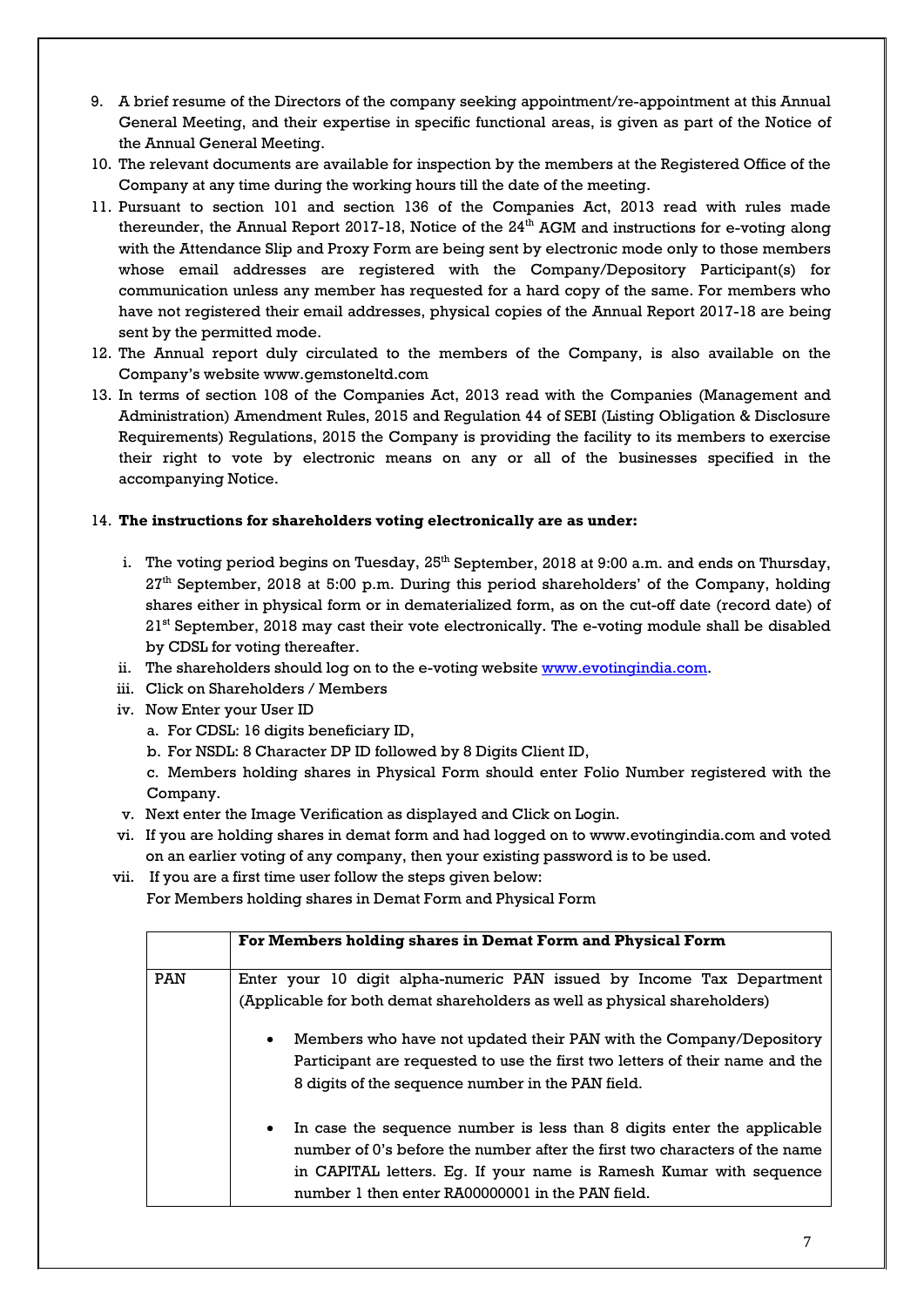| Dividend       | Enter the Dividend Bank Details or Date of Birth (in $\frac{dd}{mm}$ /yyyy format) as |  |  |
|----------------|---------------------------------------------------------------------------------------|--|--|
| Bank           | recorded in your demat account or in the company records in order to login.           |  |  |
| Details        |                                                                                       |  |  |
|                | If both the details are not recorded with the depository or company<br>$\bullet$      |  |  |
| <b>OR</b> Date | please enter the member id / folio number in the Dividend Bank details                |  |  |
| Birth<br>οf    | field as mentioned in instruction (iv).                                               |  |  |
| (DOB)          |                                                                                       |  |  |
|                |                                                                                       |  |  |

- viii. After entering these details appropriately, click on "SUBMIT" tab.
- ix. Members holding shares in physical form will then directly reach the Company selection screen. However, members holding shares in demat form will now reach 'Password Creation' menu wherein they are required to mandatorily enter their login password in the new password field. Kindly note that this password is to be also used by the demat holders for voting for resolutions of any other company on which they are eligible to vote, provided that company opts for e-voting through CDSL platform. It is strongly recommended not to share your password with any other person and take utmost care to keep your password confidential.
- x. For Members holding shares in physical form, the details can be used only for e-voting on the resolutions contained in this Notice.
- xi. Click on the EVSN for Gemstone Investments Limited on which you choose to vote.
- xii. On the voting page, you will see "RESOLUTION DESCRIPTION" and against the same the option "YES/NO" for voting. Select the option YES or NO as desired. The option YES implies that you assent to the Resolution and option NO implies that you dissent to the Resolution.
- xiii. Click on the "RESOLUTIONS FILE LINK" if you wish to view the entire Resolution details.
- xiv. After selecting the resolution you have decided to vote on, click on "SUBMIT". A confirmation box will be displayed. If you wish to confirm your vote, click on "OK", else to change your vote, click on "CANCEL" and accordingly modify your vote.
- xv. Once you "CONFIRM" your vote on the resolution, you will not be allowed to modify your vote.
- xvi. You can also take a print of the votes cast by clicking on "Click here to print" option on the Voting page.
- xvii. If a demat account holder has forgotten the changed password then Enter the User ID and the image verification code and click on Forgot Password & enter the details as prompted by the system.
- xviii. Shareholders can also cast their vote using CDSL's mobile app m-Voting available for android based mobiles. The m-Voting app can be downloaded from Google Play Store. Apple and Windows phone users can download the app from the App Store and the Windows Phone Store respectively. Please follow the instructions as prompted by the mobile app while voting on your mobile.
- xix. Note for Non Individual Shareholders and Custodians
- Non-Individual shareholders (i.e. other than Individuals, HUF, NRI etc.) and Custodian are required to log on to www.evotingindia.com and register themselves as Corporates.
- A scanned copy of the Registration Form bearing the stamp and sign of the entity should be emailed to helpdesk.evoting@cdslindia.com.
- After receiving the login details a Compliance User should be created using the admin login and password. The Compliance User would be able to link the account(s) for which they wish to vote on.
- The list of accounts linked in the login should be mailed to helpdesk.evoting@cdslindia.com and on approval of the accounts they would be able to cast their vote.
- A scanned copy of the Board Resolution and Power of Attorney (POA) which they have issued in favour of the Custodian, if any, should be uploaded in PDF format in the system for the scrutinizer to verify the same.
- xx. In case you have any queries or issues regarding e-voting, you may refer the Frequently Asked Questions ("FAQs") and e-voting manual available at www.evotingindia.com, under help section or write an email t[o helpdesk.evoting@cdslindia.com.](mailto:helpdesk.evoting@cdslindia.com)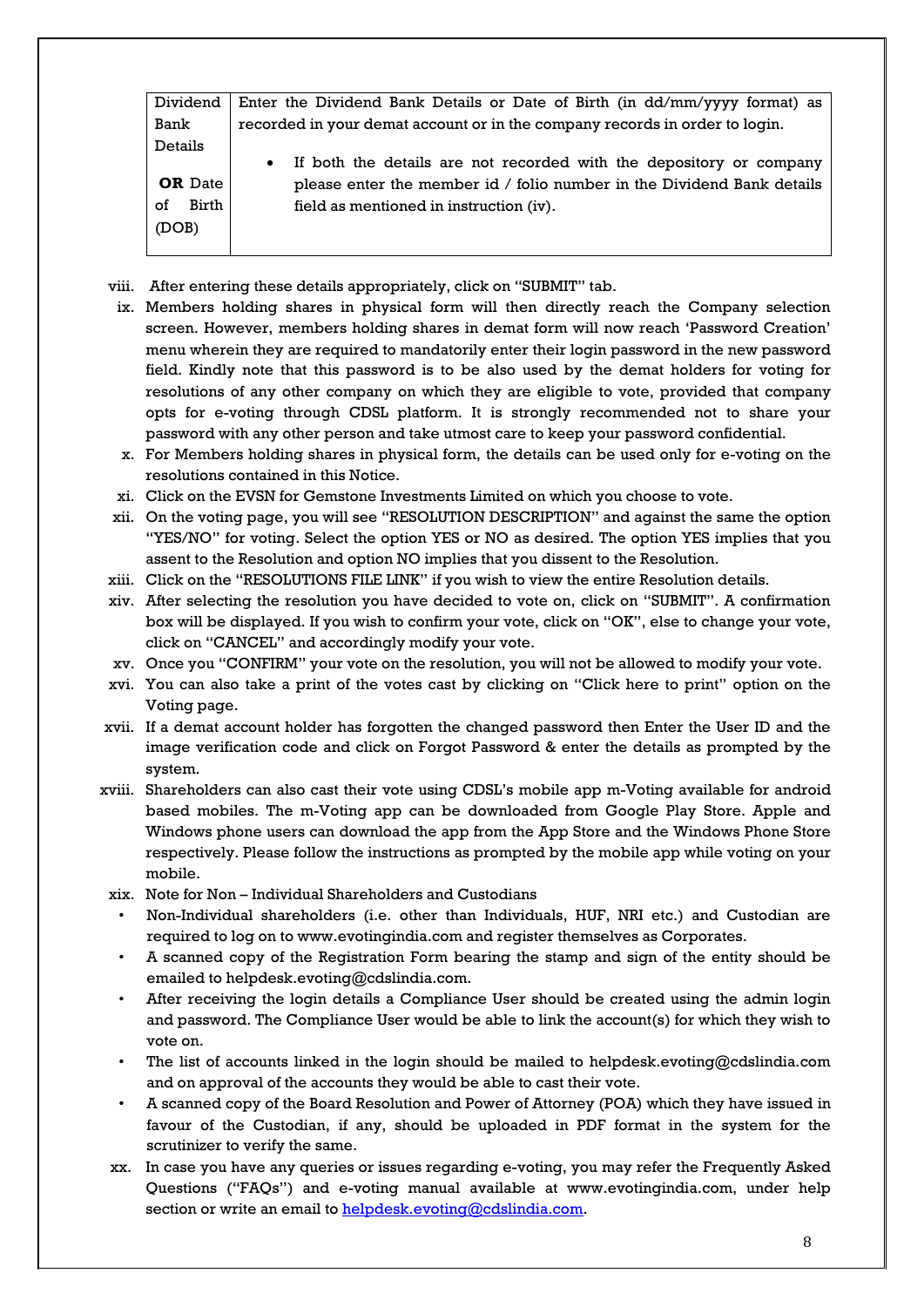#### **EXPLANATORY STATEMENT PURSUANT TO SECTION 102 (1) OF THE COMPANIES ACT, 2013:**

#### **Item No. 4:**

The term of office of five (5) years of Ms. Dhara Brahmbhatt as a Managing Director will be ending on September 28, 2020. The shareholders of the company had also accorded their approval for payment of remuneration to her up to September 28, 2020.

The Ministry of Corporate Affairs vide its Notification dated  $12<sup>th</sup>$  September, 2016 brought changes in the provisions under Schedule V of the Companies Act, 2013 relating to Appointment and Remuneration of Managerial Personnel by increasing the limits of yearly remuneration basis effective capital as under:

It is proposed to seek approval in terms of the Companies Act, 2013 for payment of remuneration to Ms. Dhara Brahmbhatt for the remaining period of her tenure commencing from April 01, 2018.

Particulars of details of Ms. Dhara Brahmbhatt, Managing Director, pursuant to the information as required under schedule V of the Companies Act, 2013 including Secretarial Standard- 2 and SEBI (LODR) Regulations, 2015, as applicable, are stated in Annexure to the notice.

Pursuant to the recommendation of Nomination & Remuneration Committee, the Board of Directors of the Company at its meeting held on  $5<sup>th</sup>$  September, 2018 approved the remuneration as stated in Item no. 4 of the notice. Further, Board of Directors recommends the resolution stated in the said item for the approval of members of the Company by way of Special Resolution.

Except Ms. Dhara Brahmbhatt, none of the Directors and Key Managerial Personnel of the Company and their relatives are concerned or interested, financially or otherwise, in the said resolution.

#### **Item no. 5:**

Mr. Manish Joshi was originally appointed as a Non-Executive Director in the previous Annual General Meeting. In order to meet the requirement of an Independent Director, it is proposed to change the designation of Mr. Manish Joshi from Non-Executive to Non-Executive Independent Director with a tenure of 5 years w.e.f.  $5<sup>th</sup>$  September, 2018. The Company has received a declaration of Independence as required under section 149 (6) of the Companies Act, 2013 from Mr. Manish Joshi.

Mr. Manish Joshi is not disqualified from being appointed as a Director in terms of section 164 of the Companies Act, 2013. Hence, it is proposed to appoint Mr. Manish Joshi as an Independent Director of the Company for a period of five years effective from  $5<sup>th</sup>$  September, 2018.

The Board recommends the resolution at Item no. 5 for the approval of the shareholders.

Except Mr. Manish Joshi, none of the Directors and Key Managerial Personnel of the Company and their relatives, are concerned or interested in this resolution.

> **For and on behalf of the Board For Gemstone Investments Limited**

> > **Sd/-**

**Place:** Mumbai **Manali Bhuva Date:** September 05, 2018 **Chairman**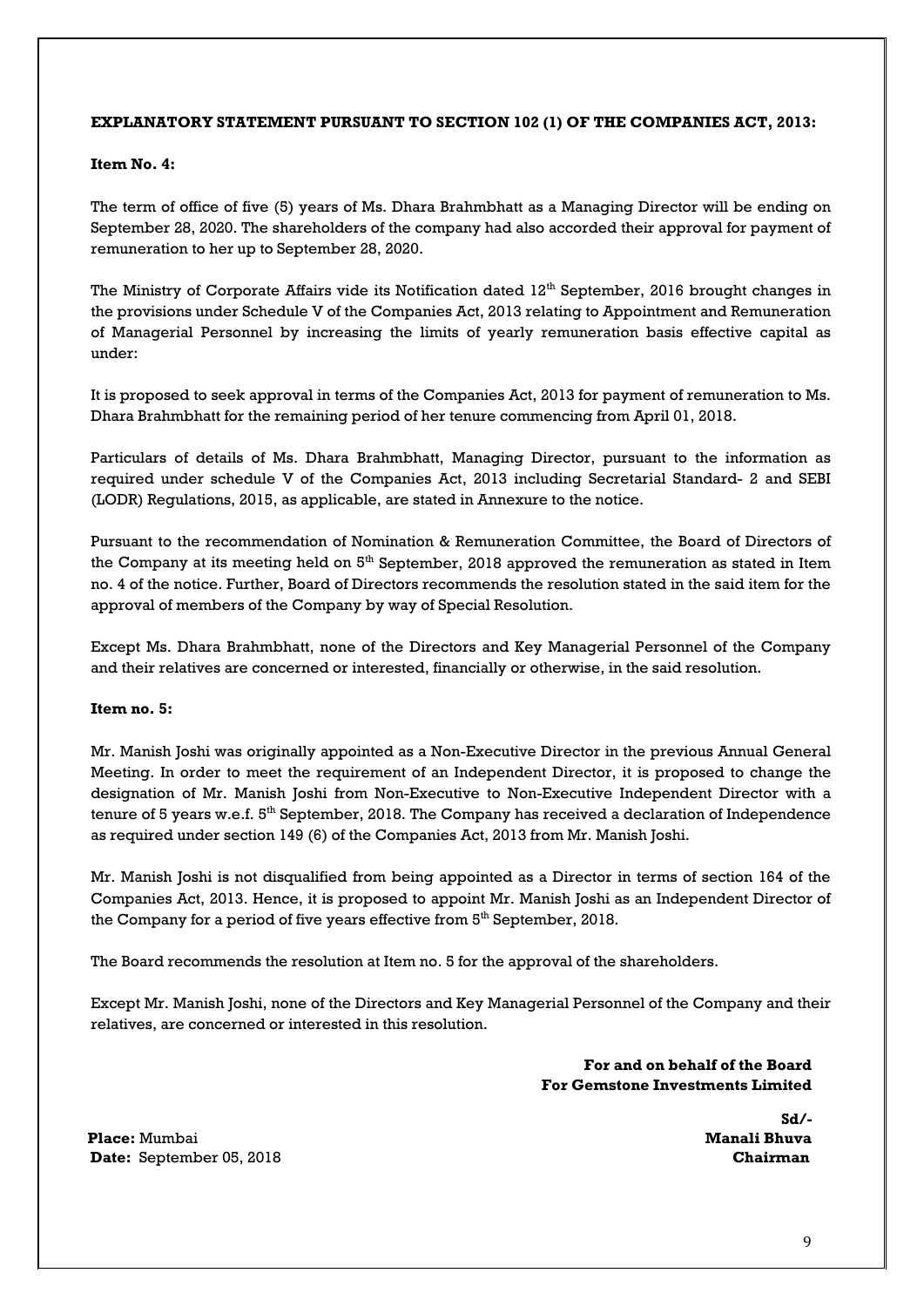#### **Annexure No. 1**

| <b>Name of the Director</b>                                        | Mr. Tarun Brahmbhatt | Mr. Manish Joshi |
|--------------------------------------------------------------------|----------------------|------------------|
| DIN                                                                | 07866769             | 07873456         |
| Date of Birth                                                      | 19.12.1984           | 22.06.1969       |
| Date of Appointment                                                | 12.07.2017           | 14.09.2017       |
| <b>Expertise in Special</b><br>Functional                          | Finance              | Capital Market   |
| Directorship held in other<br><b>Public Limited Companies</b><br># | None                 | None             |
| Number of shares held in                                           | Nil                  | Nil              |
| Inter se Relationship with                                         | None                 | None             |

#### **DETAILS OF DIRECTORS PROPOSED TO BE APPOINTED**

#### **Annexure 2**

#### **STATEMENT PURSUANT TO THE PROVISIONS OF SECTION II OF PART II OF SCHEDULE V OF THE COMPANIES ACT, 2013 [INCLUDING SECRETARIAL STANDARD- 2 AND SEBI (LODR) REGULATIONS, 2015, AS APPLICABLE] IN RESPECT OF ITEM NO. 4 OF THE NOTICE:**

#### **I. GENERAL INFORMATION:**

#### **a. Nature of Industry:**

Gemstone Investments Limited is a Non-Banking Finance Company registered with the Reserve Bank of India. The Company has been operating in the financial business for over two decades and has achieved several milestones. In the financial year 2017-18, the company registered a top-line of Rs. 1,94,51,389.00 and bottom line of Rs. 49,82,454.90.

#### **b. Date or expected date of commencement of commercial production:**

The Company has been operational since incorporation.

**c. In case of new companies, expected date of commencement of activities as per project approved by financial institutions appearing in the prospectus:**

Not Applicable

#### **d. Financial performance based on given indicators:**

#### **Amt. in Rs.**

| <b>Particulars</b>   | 31.03.2018     | 31.03.2017      | 31.03.2016     |
|----------------------|----------------|-----------------|----------------|
| Total Income         | 1,94,51,389.00 | 2,07,86,038.00  | 2,29,16,702.00 |
| Profit Before Tax    | 65,22,101.90   | 87, 21, 127. 71 | 51,75,322.04   |
| Net Profit after Tax | 49,82,454.90   | 60,70,982.71    | 30,68,487.27   |

**e. Foreign investments or collaborations, if any:** None.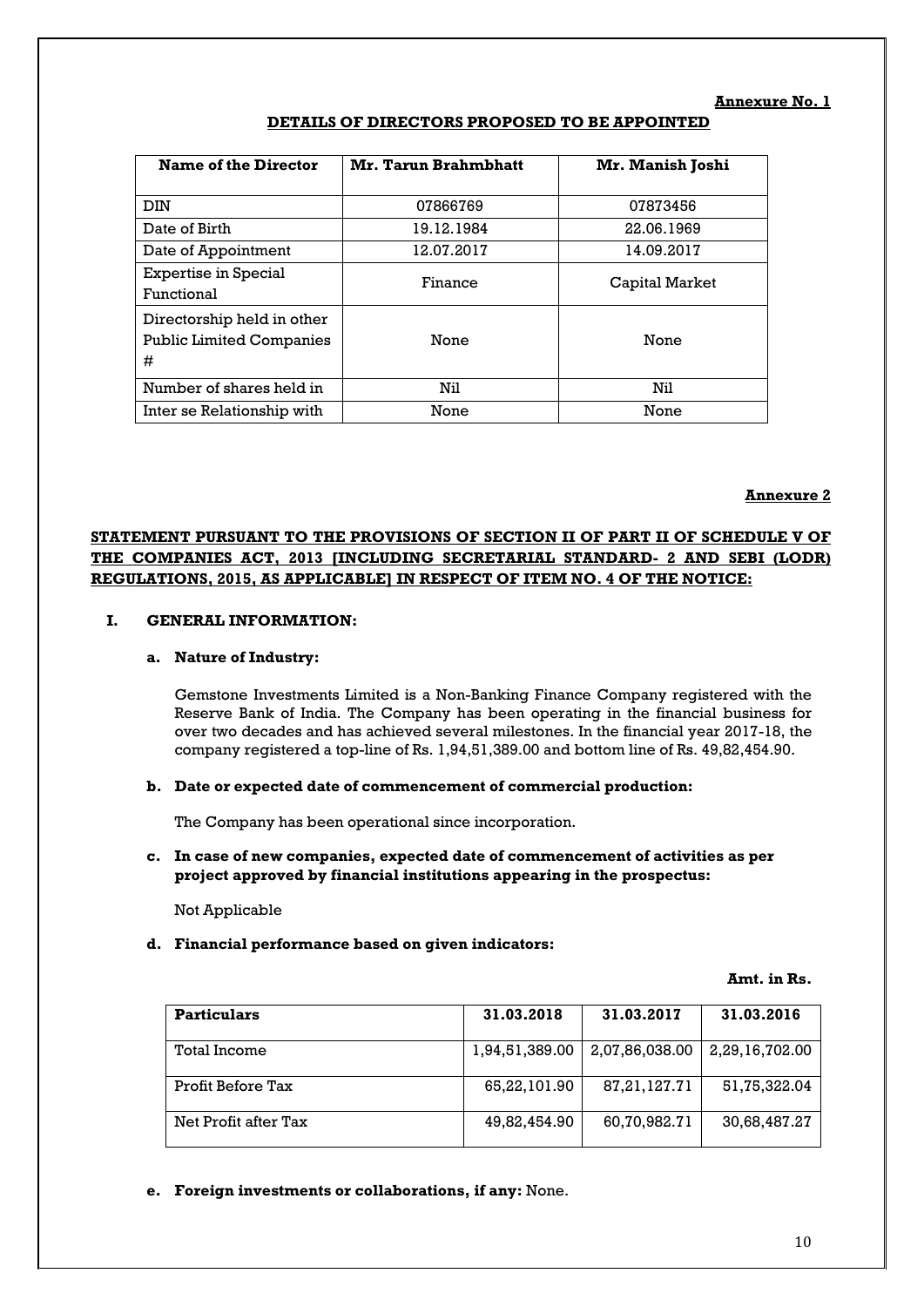#### **II. INFORMATION ABOUT THE APPOINTEE:**

#### **a. Background Details:**

Ms. Dhara Brahmbhatt has been the Managing Director of the Company since  $29<sup>th</sup>$ September, 2015. She holds a Master's Degree in Commerce from Mumbai University. She has over vast experience of over ten years in the financial sector.

#### **b. Past Remuneration:**

The total remuneration of Ms. Dhara Brahmbhatt for the financial year ended March 31, 2018 was Rs. 4,00,000/- comprising of salary and perquisites.

#### **c. Job Profile and her suitability:**

Ms. Dhara Brahmbhatt functions as a Managing Director under the guidance and supervision of the Board. She has been a spearhead in ensuring proper implementation of the overall business strategy approved by the Board and has acting as a bridge between the Board and the Management of the Company.

#### **d. Remuneration Proposed:**

The remuneration proposed to be paid to Ms. Dhara Brahmbhatt is provided in Item No. 4 of the Notice.

#### **e. Comparative remuneration profile with respect to industry, size of the company, profile of the position and person (in case of expatriates the relevant details would be with respect to the country of his origin).**

The remuneration payable have been benchmarked with the remuneration being drawn by peers in similar capacity in NBFC's of comparable size and has been considered by the Nomination and Remuneration Committee of the Company. The profile of the Managing Director, her responsibilities, complex business operations, industry benchmark and size of the company justify the payment of said remuneration.

#### **f. Pecuniary relationship directly or indirectly with the company, or relationship with the managerial personnel, if any:**

Ms. Dhara Brahmbhatt has no other pecuniary relationship with the company except to the extent of her remuneration and shareholding in the company.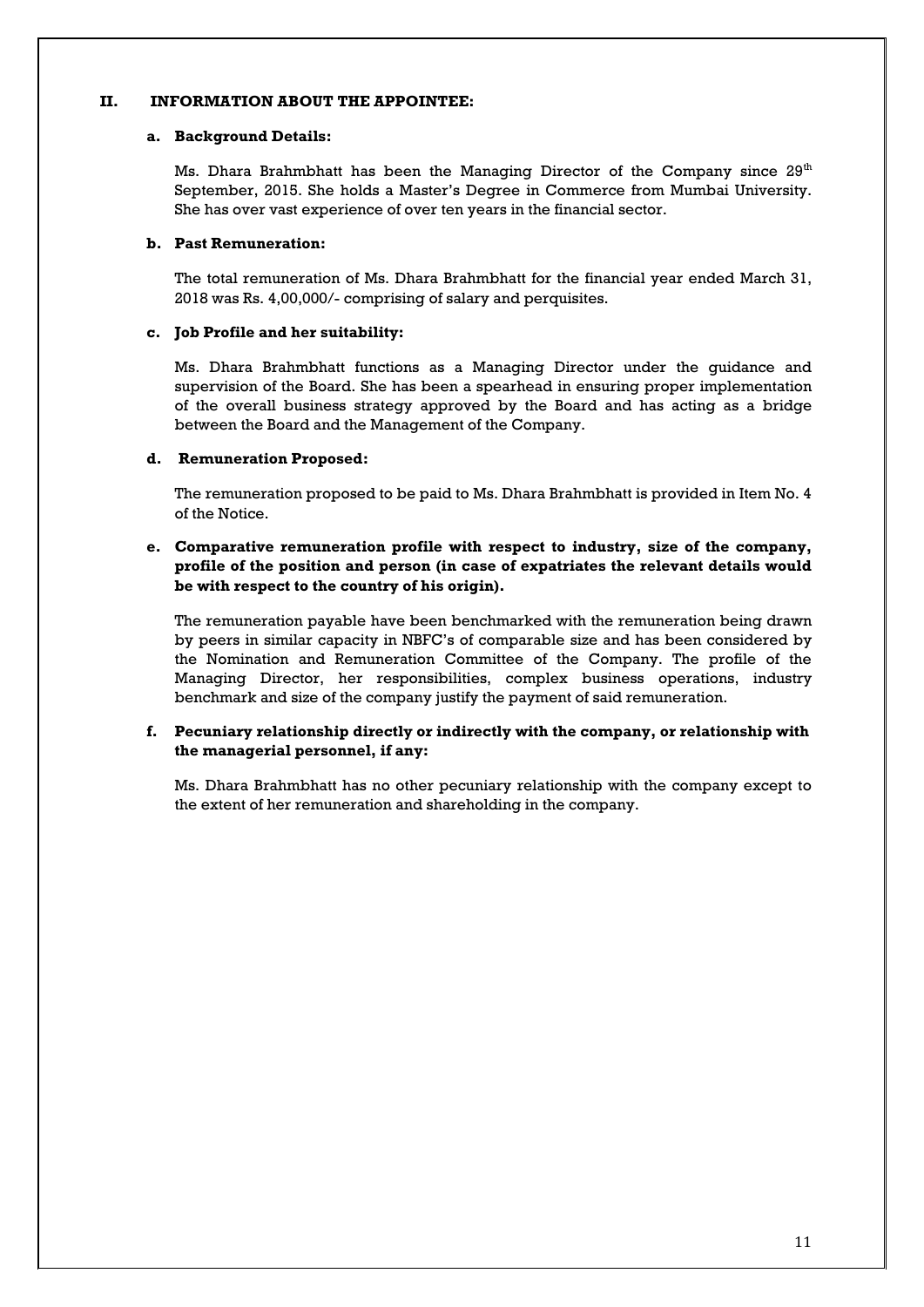#### **BOARDS' REPORT**

To, The Members, **Gemstone Investments Limited** 502-B, Padmavati Heights, 5<sup>th</sup> Floor, Shraddhanand Road Ext., Vile Parle (East), Mumbai - 400 057.

The Directors have pleasure in submitting the Annual Report on the business and operations of the Company along with the Audited Financial Statements for the financial year ended March 31, 2018.

#### **FINANCIAL AND OPERATIONAL HIGHLIGHTS:**

Financial Results of the Company for the year under review along with the figures for previous year are as follows:

|                          |                | (Amt.in Rs.)    |
|--------------------------|----------------|-----------------|
| <b>Particulars</b>       | F.Y 2017-18    | F.Y 2016-17     |
| <b>Total Revenue</b>     | 1,94,51,389.00 | 2,07,86,038.00  |
| <b>Total Expenses</b>    | 1,29,29,287.10 | 1,20,64,910.29  |
| <b>Profit Before Tax</b> | 65,22,101.90   | 87, 21, 127. 71 |
| Current Year Tax         | 16,10,000.00   | 26,00,000.00    |
| Deferred Tax             | (70, 353.00)   | 50,145.00       |
| <b>Profit After Tax</b>  | 49,82,454.90   | 60,70,982.71    |
| <b>EPS</b>               | 0.05           | 0.06            |

#### **REVIEW OF OPERATIONS:**

The Company reported gross annual revenue of Rs. 194.51 lakhs viz-a-viz Rs. 207.86 lakhs in the previous year. Whereas, the Profit after Tax stood at Rs. 49.83 lakhs viz-a-viz Rs. 60.71 lakhs in the previous year. The Earnings per share for the year ended March 31, 2018 marginally declined to Rs. 0.05 per share viz-a-viz Rs. 0.06 per share in the previous year.

Your company is a Non-Banking finance Company registered with the Reserve Bank of India.

#### **DIVIDEND:**

Your directors do not recommend any dividend for the financial year in order to preserve funds for future business endeavors.

#### **TRANSFER TO RESERVES:**

The company has not transferred any amounts of profits to the Reserves.

#### **TRANFER OF AMOUNTS TO INVESTOR EDUCATION AND PROTECTION FUND (IEPF):**

The Ministry of Corporate Affairs has notified provisions relating to unpaid / unclaimed dividend under Sections 124 and 125 of Companies Act, 2013 and Investor Education and Protection Fund (Accounting, Audit, Transfer and Refund) Rules, 2016. As per these Rules, dividends which are not encashed / claimed by the shareholder for a period of seven consecutive years shall be transferred to the demat account of Investor Education and Protection Fund (IEPF) Authority.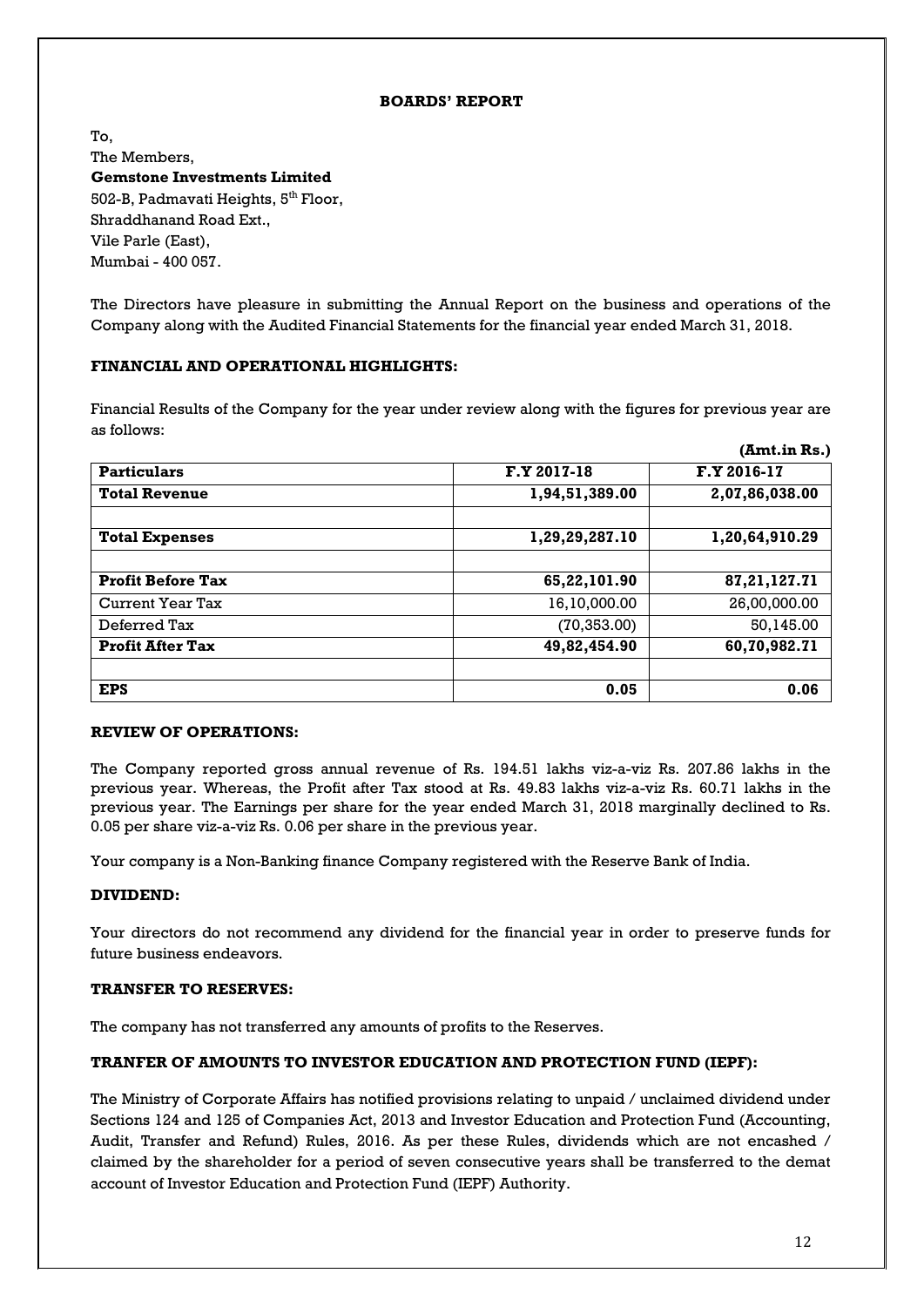There is no such pending amount of unpaid or unclaimed dividend with the Company thus there is no obligation on the Company to transfer any amount to IEPF.

#### **SHARE CAPITAL:**

The paid up Equity Share Capital as at March 31, 2018 stood at Rs 7,47,50,000/-. There was no public issue, rights issue, bonus issue or preferential issue, etc. during the year. Your Company has not issued shares with differential voting rights, sweat equity shares, nor has it granted any stock options during the year under review.

#### **PUBLIC DEPOSITS:**

Your Company has not accepted any deposits from the public falling within the purview of Section 73 of the Act read with the Companies (Acceptance of Deposit) Rules, 2014 during the year. Neither there was any public deposit outstanding as at the beginning or end of the year ended on March 31, 2017.

#### **SUBSIDIARIES, JOINT VENTURE OR ASSOCIATES:**

Your Company does not have any subsidiary, associates or joint venture as on the financial year March 31, 2018.

In terms of Section 129 of the Companies Act, 2013 read with third proviso to Rule 5 of Companies (Accounts) Rules, 2014, the statement containing the salient feature of the financial statement of Associate Company in form AOC-1 is enclosed as **"Annexure 1"** which forms part of this report.

#### **DIRECTORS AND KEY MANAGERIAL PERSONNEL**

The management of your Company has a healthy mix of youth and experienced individuals with a very strong Board of Directors to guide the business. Mrs. Dhara Brahmbhatt, the Managing Director and Mr. Deepak Apraj, the Chief Financial Officer of the Company are the Key Managerial Personnel of the Company.

#### **CHANGES IN DIRECTORS:**

During the Financial Year under review Mr. Tarun Brahmbhatt was appointed as an Additional Non-Executive Director, liable to retire by rotation, in the Board Meeting held on  $12<sup>th</sup>$  July, 2017. His appointment was thereafter ratified by the members in the Annual General Meeting (AGM) held on 14<sup>th</sup> September, 2017. Mr. Manish Joshi was appointed as a Non-Executive Director in previous Annual General Meeting held September 14, 2017. In order to meet the Board Composition requirements, it is proposed to change the designation of Mr. Manish Joshi from a Non-Executive Director to an Independent Director in the ensuing AGM.

#### **DIRECTORS RETIRING BY ROTATION:**

In accordance with the provisions of the Companies Act, 2013, Mr. Tarun Brahmbhatt and Mr. Manish Joshi are liable to retire by rotation at this Annual General Meeting and being eligible, has offered themselves for re-appointment. Their re-appointment is being placed for your approval at the AGM. Your Directors recommend their re-appointment.

#### **NUMBER OF BOARD MEETINGS:**

During the Financial Year under review, the Board met six times on 30/05/2016, 13.08.2016, 02.09.2016, 25.10.2016, 14.11.2016 and 13.02.2017 as against the minimum requirement of four meetings. The gap between any two meetings was not more than 120 days. The details regarding the dates of the meetings with the names of the directors who attended the meetings are summarized in Corporate Governance Report which forms a part of this Annual Report.

#### **DECLARATION BY INDEPENDENT DIRECTORS:**

Your Company has received declarations from all the Independent Directors confirming that they meet the criteria of Independence as prescribed under the provisions of the Companies Act, 2013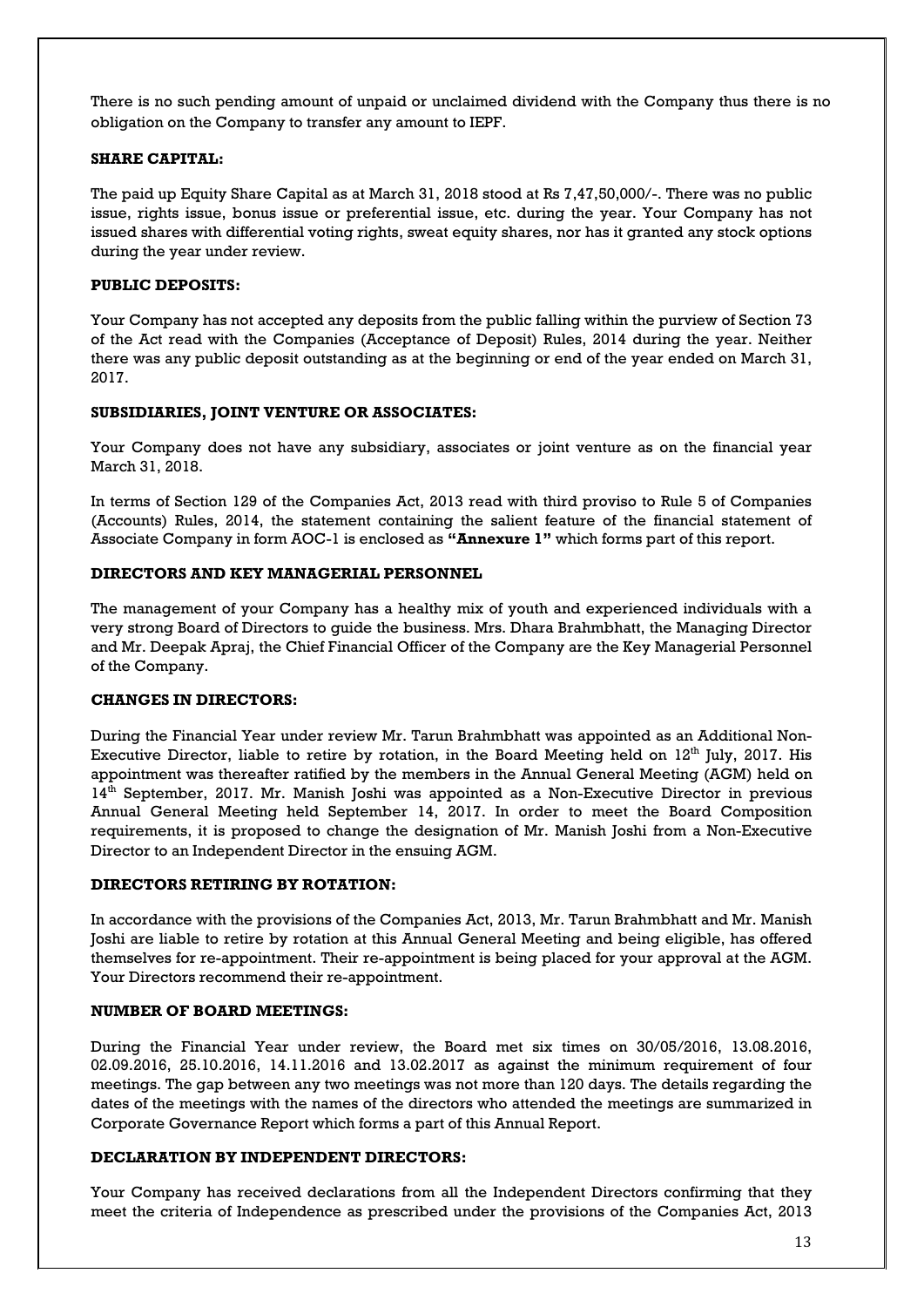read with the Schedules and Rules issued thereunder as well as Regulation 16(1)(b) of SEBI (Listing Obligations and Disclosure Requirements), Regulations 2015 (including any statutory modification(s) or re-enactment(s) for the time being in force).

#### **COMPANY'S POLICY ON APPOINTMENT AND REMUNERATION OF DIRECTORS:**

Your Company has been following well laid down policy on appointment and remuneration of Directors, KMP and Senior Management Personnel. The appointments of Directors are made pursuant to the recommendation of Nomination and Remuneration Committee.

The remuneration of Executive Directors comprises of Basic Salary and Perquisites and follows applicable requirements of the Companies Act, 2013. Approval of shareholders and the Central Government, if so required, for payment of remuneration to Executive Directors is sought, from time to time.

A brief of the Policy on appointment and remuneration of Directors, KMP and Senior Management is uploaded on the Company's website [www.gemstoneltd.com.](http://www.gemstoneltd.com/) The Company's Remuneration Policy for Directors, Key Managerial Personnel and Senior Management is enclosed as **"Annexure 2"**to this Report.

#### **PERFORMANCE EVALUATION OF DIRECTORS:**

The Board of Directors has carried out an annual evaluation of its own performance, Board committees and individual directors pursuant to the provisions of the Act and the corporate governance requirements as prescribed by SEBI (Listing Obligations and Disclosure Requirements), Regulations 2015.

The performance of the Board was evaluated by the Board after seeking inputs from all the directors on the basis of the criteria such as the board composition and structure, effectiveness of board processes, information and functioning, etc.

The performance of the committees was evaluated by the Board after seeking inputs from the committee members on the basis of the criteria such as the composition of committees, effectiveness of committee meetings, etc.

The Board and the nomination and remuneration committee reviewed the performance of the individual directors on the basis of the criteria such as the contribution of the individual director to the board and committee meetings like preparedness on the issues to be discussed, meaningful and constructive contribution and inputs in meetings, etc. In addition, the chairman was also evaluated on the key aspects of his role.

#### **DIRECTORS' RESPONSIBILITY STATEMENT:**

Pursuant to Section 134(5) of the Companies Act, 2013, your Directors confirm that:-

- i. In the presentation of the annual accounts, the applicable accounting standards have been followed along with proper explanation relating to material departures;
- ii. We had selected such accounting policies and applied them consistently and made judgments and estimates that are reasonable and prudent so as to give a true and fair view of the state of affairs of the Company as at March 31, 2018 and of the profit and loss of the Company for the financial year ended on that date;
- iii. Proper and sufficient care had been taken for the maintenance of adequate accounting records in accordance with the provisions of the Act for safeguarding the assets of the Company and for preventing and detecting fraud and other irregularities;
- iv. The annual accounts have been prepared on a going concern basis;
- v. Internal financial controls have been laid down and the same are adequate and were operating effectively; and
- vi. We have devised proper systems to ensure compliance with the provisions of all applicable laws and that such systems were adequate and operating effectively.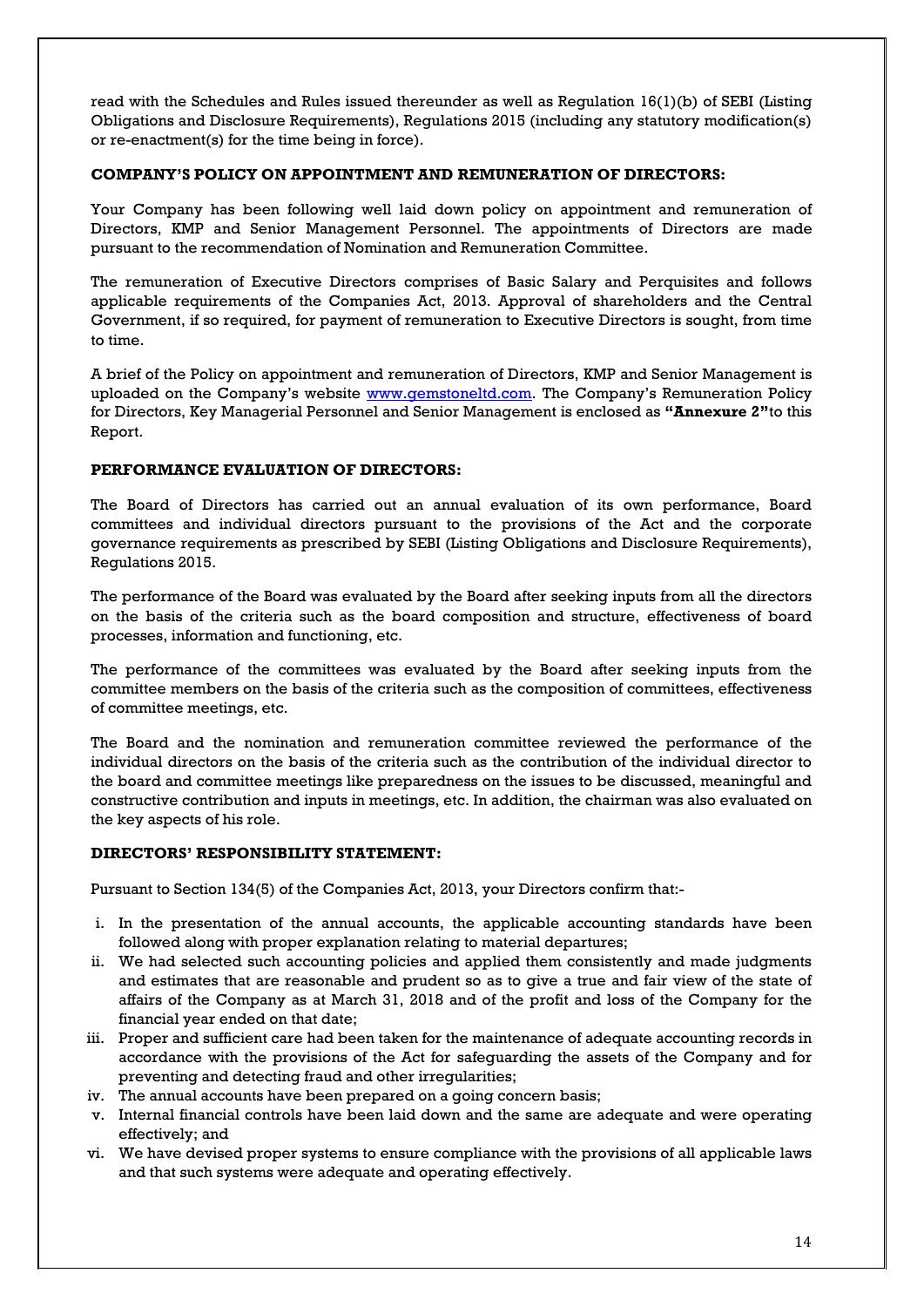#### **COMMITTEES OF THE BOARD:**

The Company has duly constituted the Committees required under the Companies Act, 2013, read with applicable rules made thereunder and the SEBI (Listing Obligations and Disclosure Requirements) Regulations, 2015.

The Committees of the Board formed are as under:

- i. Audit Committee
- ii. Stakeholders Relationship Committee
- iii. Nomination and Remuneration Committee
- iv. Risk Management Committee

The details with respect to the composition, powers, roles, terms of reference, Meetings of all the relevant committees are provided in the report on corporate governance of the Company which forms part of this Annual Report.

#### **CORPORATE GOVERNANCE:**

As per Regulation 15 of SEBI (Listing Obligations and Disclosure Requirements), Regulations 2015, the Corporate Governance provisions are not applicable to your Company. However, the Company thinks that it a good practice to follow the governance to increase the stakeholders trust and provide you with a separate Report on Corporate Governance. The said report forms part of this Annual Report and also contains certain disclosures required under the Companies Act, 2013.

#### **VIGIL MECHANISM:**

Your Company has a Whistle Blower Policy for the employee to report genuine concerns/grievances. This Policy is uploaded on the Company's website [www.gemstoneltd.com.](http://www.gemstoneltd.com/) The Policy provides for adequate safeguards against the victimization of the employees who use the vigil mechanism. The vigil mechanism is overseen by the Audit Committee.

#### **STATUTORY AUDITOR & AUDIT REPORT:**

Pursuant to the provisions of section 139 of the Companies Act, 2013 and the rules framed hereunder, M/s M/s. Tejas Nadkarni & Associates, Chartered Accountants were appointed as Statutory Auditors of the Company for a period of 4 years from the conclusion of the 23<sup>rd</sup> Annual General Meeting till the conclusion of the  $27<sup>th</sup>$  Annual General Meeting to be held in the year 2021, subject to ratification of their appointment at every Annual General Meeting. The appropriate resolution for ratification of appointment of the Statutory Auditors has been incorporated in the Notice convening the Annual General Meeting forming part of this Annual Report.

The Auditors' Report does not contain any qualification, reservation or adverse remark and the Notes on financial statement referred to in the Auditors' Report are self-explanatory and do not call for any further comments or require any explanations.

#### **SECRETARIAL AUDITOR & REPORT:**

The Board had appointed M/s. Namita Agarwal & Co., Practicing Company Secretaries, as the Secretarial Auditor, to conduct the secretarial audit for the financial year ended  $31<sup>st</sup>$  March, 2018. The Report of the Secretarial Auditor is provided as **Annexure – 3** to this Report.

The Secretarial Audit Report does not contain any qualification, reservation or adverse remark.

#### **INTERNAL AUDITOR:**

Pursuant to provisions of Section 138 of the Companies Act, 2013 your Company appointed M/s. Agarwal Desai & Shah as Internal Auditor of the Company. To maintain his objectivity and independence, the Internal Auditor reports to the Chairman of the Audit Committee.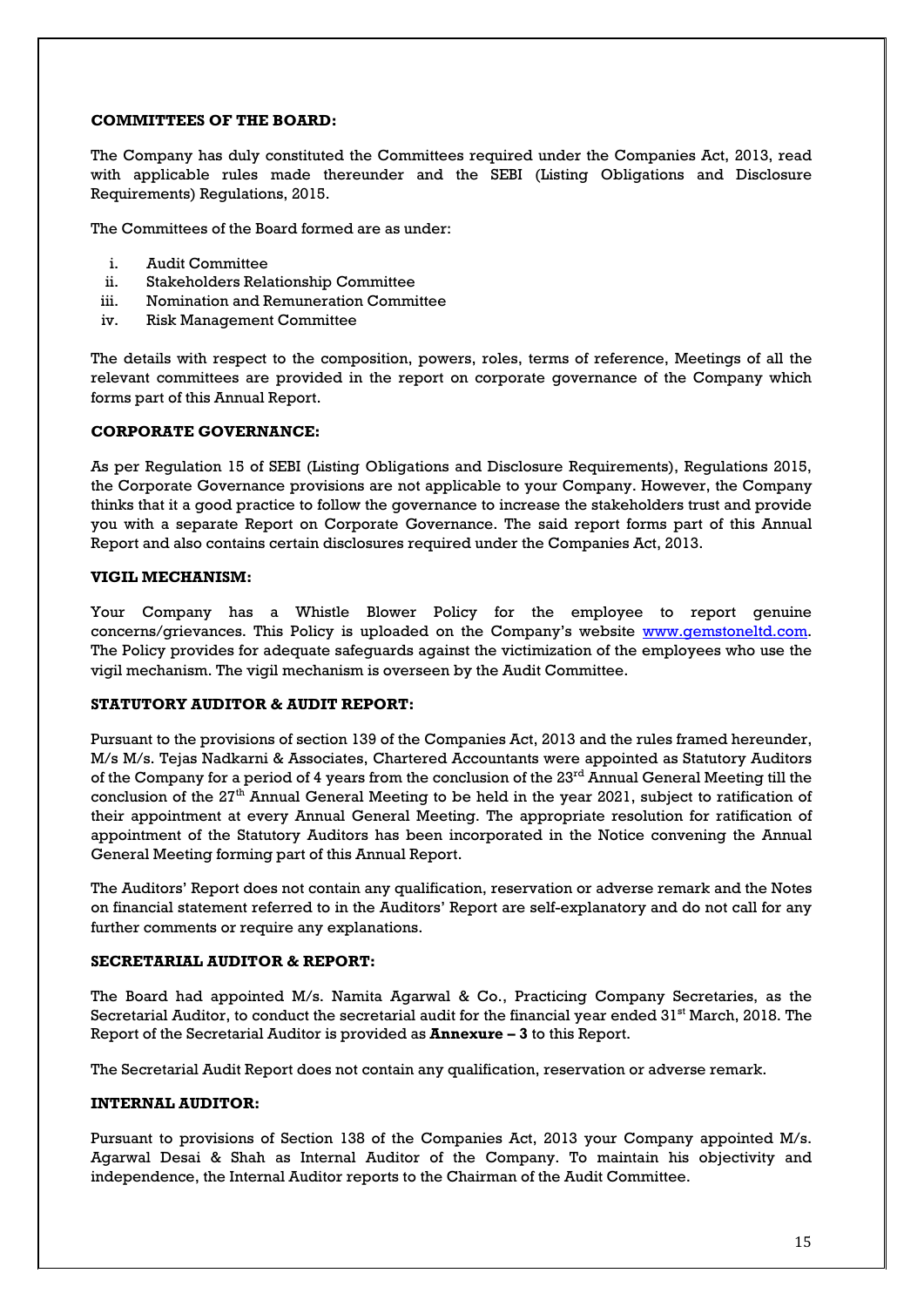The Internal Auditor monitors and evaluates the efficiency and adequacy of internal control systems of your Company, its compliance with accounting procedures and policies of your Company. Based on the report of Internal Audit, the management undertakes corrective action and thereby strengthens controls.

#### **REPORTING OF FRAUDS BY AUDITOR:**

During the year under review, the Statutory Auditor and the Secretarial Auditor have not reported any instances of frauds committed by the Company by its officers or employees to the audit committee under section 143(12) of the Companies Act, 2013, details of which needs to be mentioned in the Annual Report.

#### **RBI REGULATIONS:**

The Company has complied with all the applicable regulations of the Reserve Bank of India (RBI) as on 31<sup>st</sup> March, 2018.

#### **RELATED PARTY TRANSACTIONS:**

In line with the requirements of the Companies Act, 2013 and Listing Regulations, your Company has formulated a Policy on Related Party Transactions which is also available on the Company's website. The Policy intends to ensure proper reporting, approval and disclosure processes are in place for all transactions between the Company and Related Parties.

All Related Party Transactions entered during the year were in Ordinary Course of the Business and at Arm's Length basis. No Material Related Party Transactions, i.e. transactions exceeding 10% of the annual consolidated turnover as per the last audited financial statements, were entered during the year by your Company. Accordingly, the disclosure of Related Party Transactions as required under Section 134(3) (h) of the Companies Act, 2013 in Form AOC-2 is not applicable.

#### **PARTICULARS OF LOAN, GUARANTEES OR INVESTMENT UNDER SECTION 186 OF THE COMPANIES ACT, 2013:**

Pursuant to Section 186(11) of the Companies Act, 2013, disclosure in the financial statements of the full particulars of the loans made and guarantees given or securities provided by a Non-Banking Financial Company in the ordinary course of its business, as required under the provisions of Section 186(4) of the Act, are exempted.

The details of investments made form part of the notes to financial statements.

#### **CORPORATE SOCIAL RESPONSIBILITY**

The conditions prescribed in the Section 135 of the Companies Act, 2013, requiring a Company to constitute a Corporate Social Responsibility Committee are not applicable to your Company. The Board of Directors periodically reviews the applicability of CSR rules to the Company.

#### **RISK MANAGEMENT**

Your Company has a well-defined risk management framework in place. The risk management framework works at various levels across the enterprise. These levels form the strategic defense cover of the Company's risk management. The Company has a robust organisational structure for managing and reporting on risks.

Your Company has constituted a Risk Management Committee of the Board which is authorized to monitor and review risk management plan. The Committee is also empowered, inter alia, to review and recommend to the Board the modifications to the Risk Management Policy. This Policy is also uploaded on the Company's website [www.gemstoneltd.com.](http://www.gemstoneltd.com/) The Risk Management Framework is been periodically reviewed to keep updated and address emerging challenges.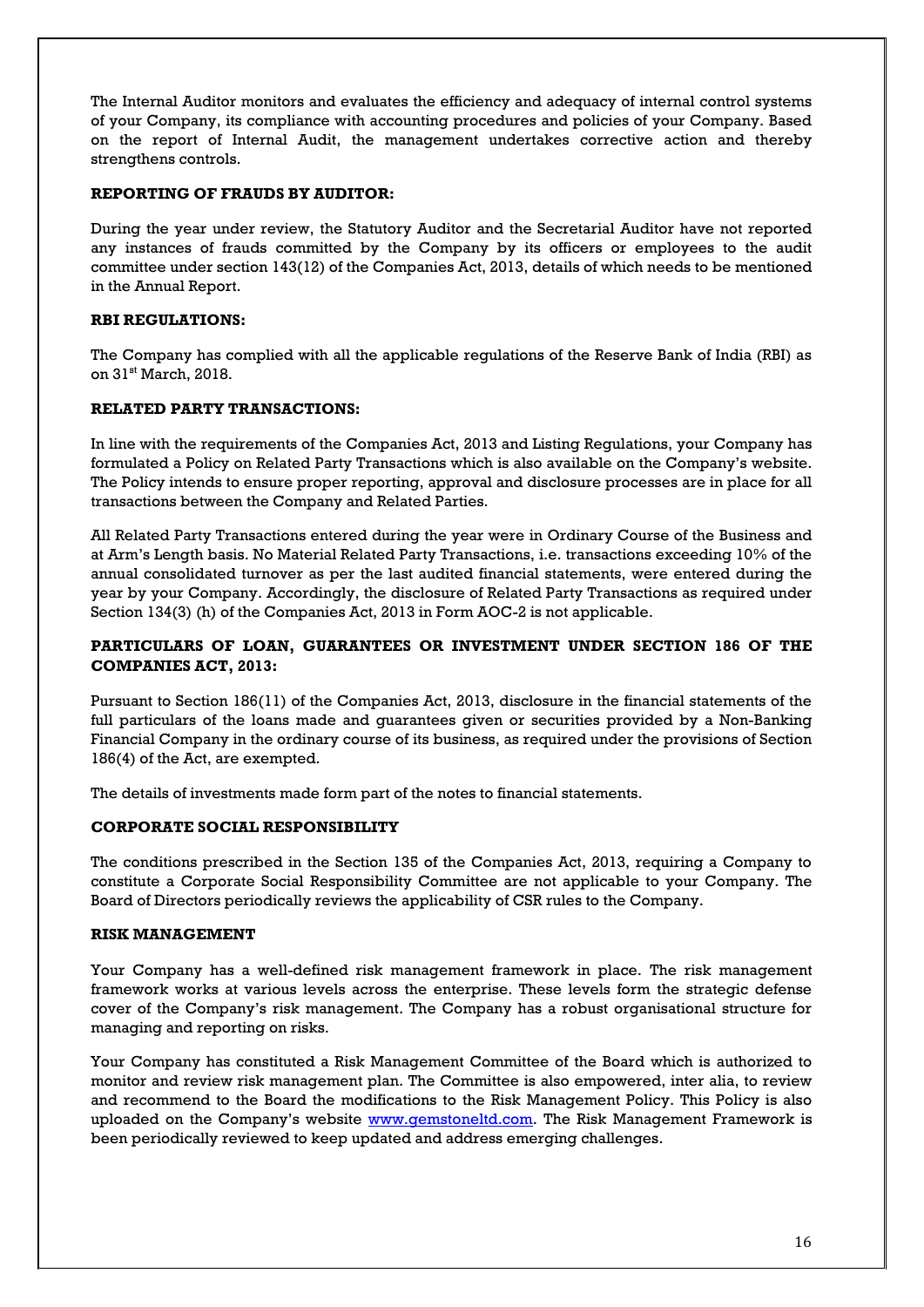#### **INTERNAL FINANCIAL CONTROLS**

The Board of Directors of the Company is responsible for ensuring that Internal Financial Control have been laid down in the Company and that such control are adequate and operating effectively. The foundation of Internal Financial Control (IFC) lies in Gemstone's Code of Conduct, policies and procedures adopted by the Management, Corporate Strategies, annual business planning process, management reviews, management system certifications and the risk management framework.

The Company has IFC framework, commensurate with the size, scale and complexity of its operations. The framework has been designed to provide reasonable assurance with respect to recording and providing reliable financial and operation information, complying with applicable laws, safeguarding with proper authorization and ensuing compliance with corporate policies.

The controls, based on the prevailing business conditions and processes have been tested during the year and certain aspect in the design or effectiveness which were observed by the auditor, would be taken care by the Board.

The Internal Audit team monitors and evaluates the efficacy and adequacy of internal controls systems in the Company, its compliance with operating systems, accounting procedures and policies. Based on the report of internal audit function, process owners undertake corrective action(s) in their respective area(s) and thereby strengthen the controls. Significant audit observations and corrective actions(s) thereon are presented to the Audit Committee.

#### **MANAGEMENT DISCUSSION AND ANALYSIS REPORT**

A detailed analysis of your Company's performance is discussed in the Management Discussion and Analysis Report, which forms part of this Annual Report.

#### **PARTICULARS OF EMPLOYEES AND RELATED INFORMATION**

The information required pursuant to Section 197(12) of the Act, read with Rule 5(1) of the Companies (Appointment and Remuneration of Managerial Personnel) Rules, 2014 is disclosed in **'Annexure - 4'** to this report.

#### **PREVENTION OF SEXUAL HARASSMENT AT WORKPLACE:**

The Company has in place an Anti-Sexual Harassment Policy in line with the requirements of the Sexual Harassment of Women at Workplace (Prevention, Prohibition and Redressal) Act, 2013. All employees (permanent, contractual, temporary, trainees) are covered under this policy. The policy is gender neutral.

During the year under the review no complaints with allegations of sexual harassment was received by the Company.

#### **DISCLOSURE OF PENDING CASES / INSTANCES OF NON-COMPLIANCE:**

There were no non-compliances by the Company and no instances of penalties and strictures imposed on the Company by the Stock Exchanges or SEBI or any other statutory authority on any matter related to the capital market during the last three years.

There have been no material changes and commitments affecting the financial position of the Company, which have occurred between the end of the financial year and the date of this Report.

#### **INVESTOR RELATIONS (IR):**

Your Company continuously strives for excellence in its investor relations. Your Company believes in building a relationship of mutual understanding with investors. Your company ensures that critical information about the company is available to all the investors by uploading all such information on the Company's website.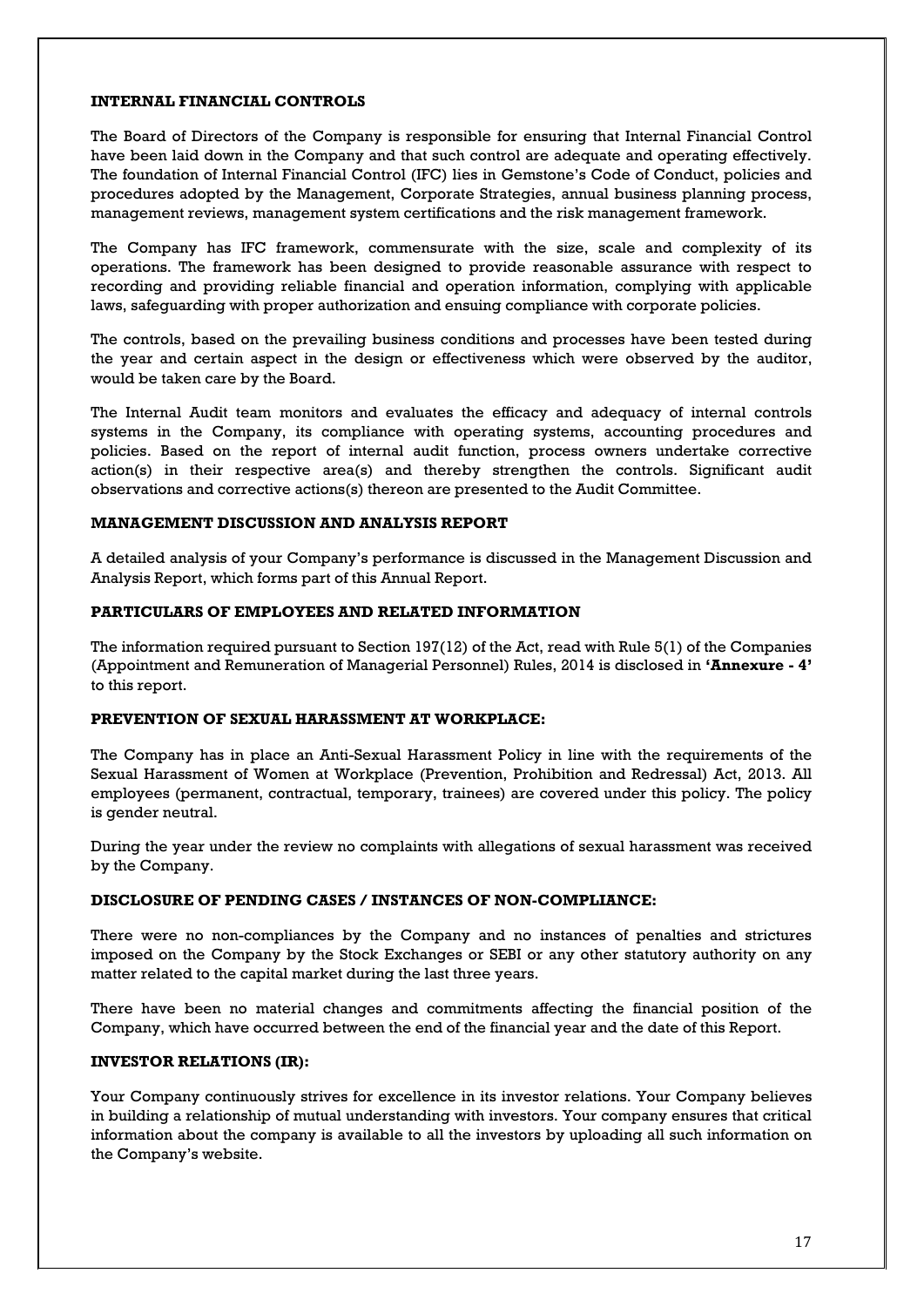#### **CONSERVATION OF ENERGY, TECHNOLOGY ABSORPTION AND FOREIGN EXCHANGE EARNINGS & OUTGO:**

The Company carries out the business of a Non-Banking Finance Company. Thus, the particulars regarding conservation of energy & technology absorption as required to be disclosed pursuant to the Rule 8(3) of the Companies (Accounts) Rules, 2014 are not relevant to its activities.

There were no foreign exchange earnings or outgo during the year under review.

#### **EXTRACT OF ANNUAL RETURN:**

Pursuant to the requirements under Section 92(3) and Section 134(3) of the Act read with Rule 12 of Companies (Management and Administration) Rules, 2014, an extract of Annual Return in prescribed Form MGT-9 is appended as **'Annexure – 5'** to this Report

#### **HUMAN RESOURCES:**

Your Company's vision is to become an employer of choice by providing a compelling employee value proposition. It strives to attract the best talent and ensures employees' development, retention and contribution to the Company's success. The HR policies and practices are focused on creating Happy, Engaged and Productive workforce. It intends to continue investing in leadership development, employee engagement, training and employee assistance programs, etc.

#### **APPRECIATIONS AND ACKNOWLEDGMENTS:**

Your Directors place on record their deep appreciation to employees at all levels for their hard work, dedication and commitment. The Directors also wish to place on record their appreciation for the dedication and contribution made by employees at all levels and look forward to their support in future as well.

The Board places on record its appreciation for the support and co-operation your Company has been receiving from its Bankers, Customers, Government, Regulatory Authorities, Stock Exchange, Vendors and Investors for their continued support during the year.

It will be your Company's endeavor to build and nurture strong links with the trade based on mutuality of benefits, respect for and co-operation with each other, consistent with consumer interests.

> **For and on behalf of the Board For Gemstone Investments Limited**

**Place:** Mumbai **Manali Bhuva Date:** September 05, 2018

 **Sd/-**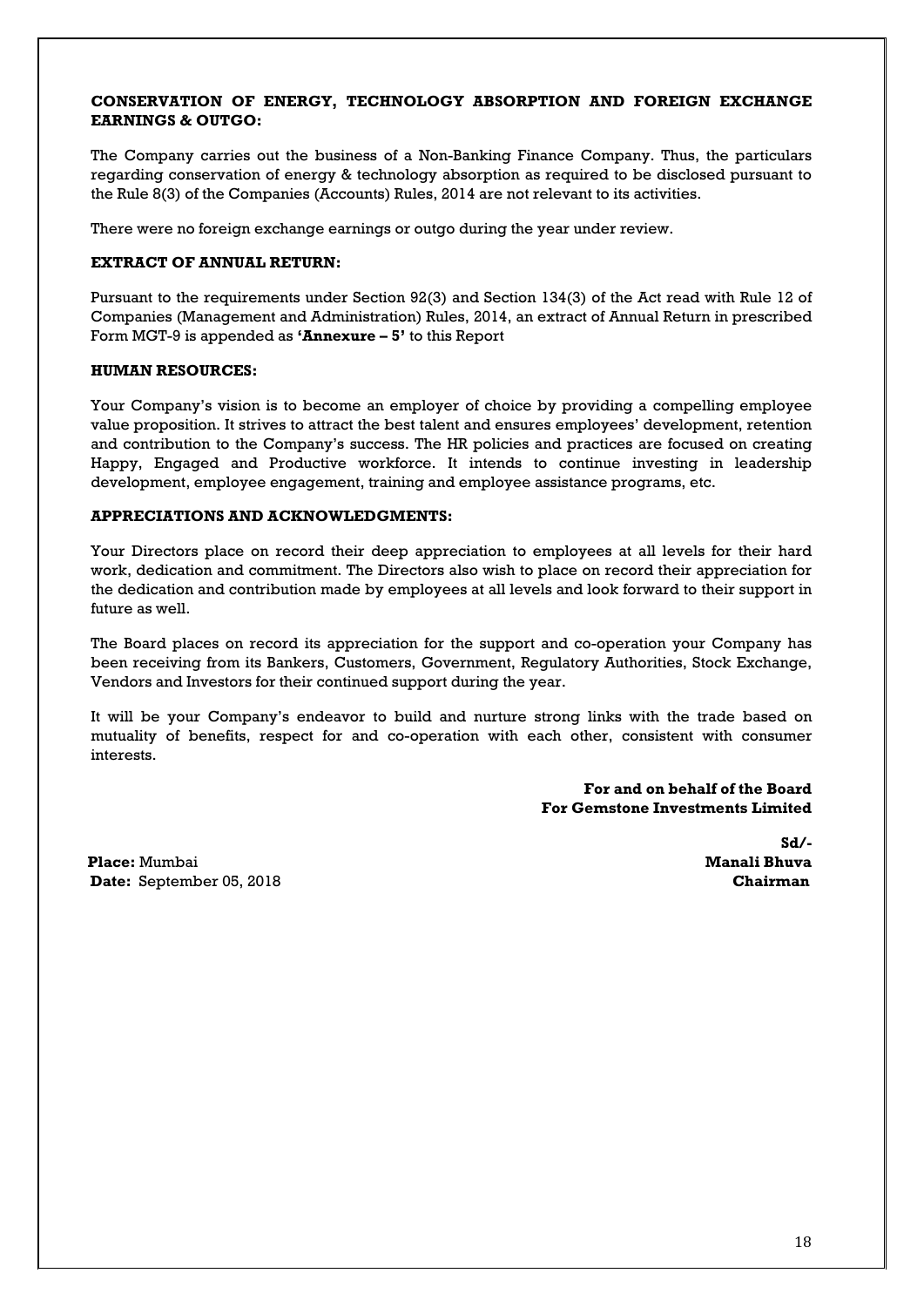#### **ANNEXURE – 1**

#### **FORM AOC- 1**

[Pursuant to first proviso to sub-section (3) of Section 129 read with rule 5 of the Companies (Accounts) Rules, 2014]

#### **Statement containing salient features of the financial statement of Subsidiaries/Associate Companies/ Joint Ventures**

#### **PART "A": SUBSIDIARIES**

| S1. | <b>Particulars</b>                                          | <b>Details</b>                    |
|-----|-------------------------------------------------------------|-----------------------------------|
| 1.  | Name of the subsidiary                                      |                                   |
| 2.  | Reporting period for the subsidiary concerned, if different |                                   |
|     | from the holding company's reporting period                 |                                   |
| 3.  | Reporting currency and Exchange rate as on the last date of |                                   |
|     | the relevant Financial year in the case of foreign          |                                   |
|     | subsidiaries                                                |                                   |
| 4.  | Share capital                                               |                                   |
| 5.  | Reserves & surplus                                          | The Company does not have         |
| 6.  | Total assets                                                | any subsidiaries, thus Part A of  |
| 7.  | <b>Total Liabilities</b>                                    | the form is not applicable to the |
| 8.  | Investments                                                 | Company.                          |
| 9.  | Turnover                                                    |                                   |
| 10. | Profit before taxation                                      |                                   |
| 11. | Provision for taxation                                      |                                   |
| 12. | Profit after taxation                                       |                                   |
| 13. | Proposed Dividend                                           |                                   |
| 14. | % of shareholding                                           |                                   |

1. Names of subsidiaries which are yet to commence operations: None

2. Names of subsidiaries which have been liquidated or sold during the year: None

 **For and on behalf of the Board For Gemstone Investments Limited**

**Place:** Mumbai Date: September 05, 2018<br> **Date: September 05, 2018** 

.

 **Sd/-**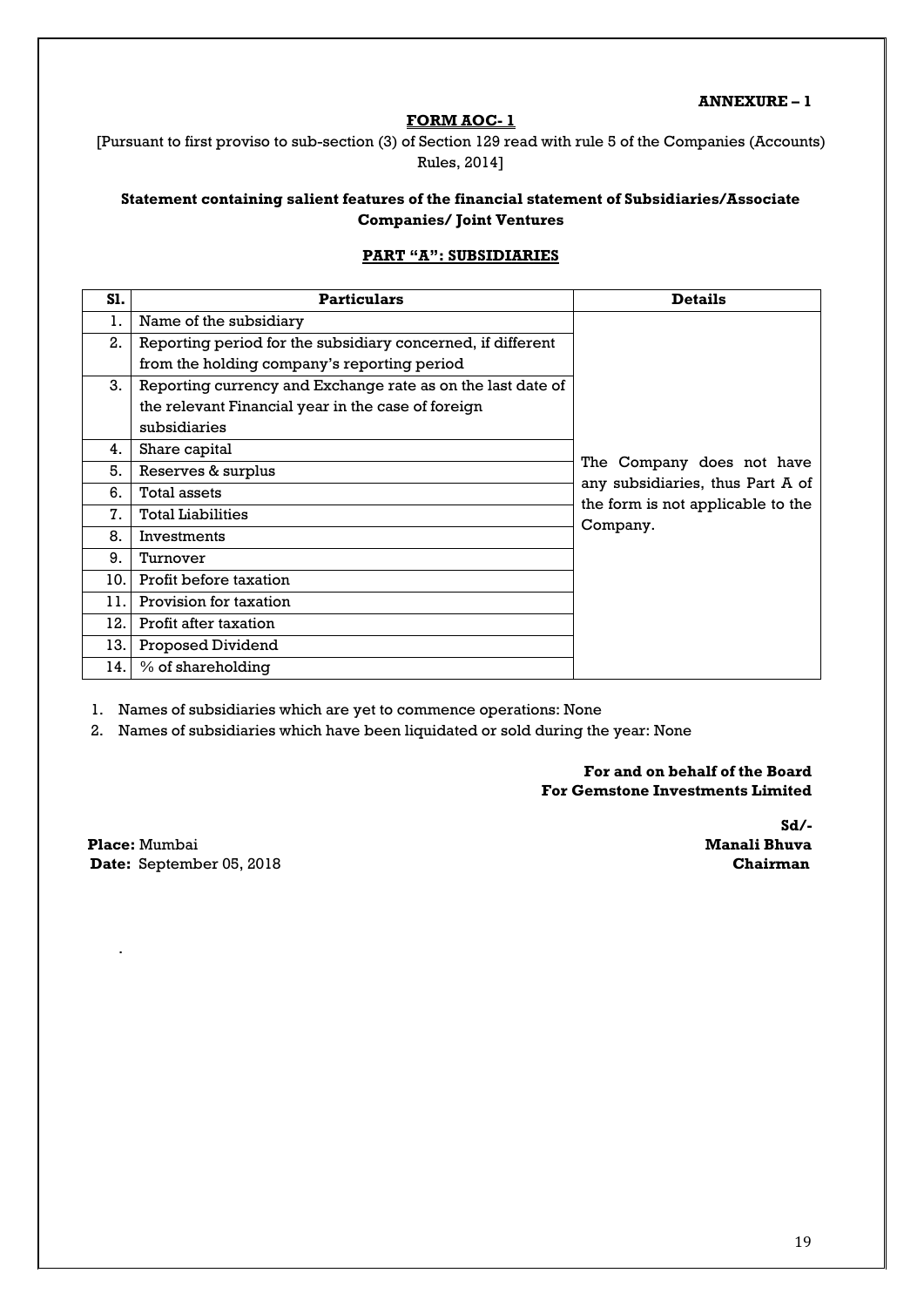#### **PART "B": ASSOCIATE/JOINT VENTURE**

(Statement pursuant to section 129(3) of the Companies Act, 2013 related to Associate Companies and Joint Ventures)

| S1. | <b>Particulars</b>                                   | <b>Details</b>                                |
|-----|------------------------------------------------------|-----------------------------------------------|
| ı.  | Name of Associate/Joint Ventures                     |                                               |
| 2.  | Latest Audited Balance Sheet Date                    |                                               |
| 3.  | Shares of Associate/Joint Ventures held by the       |                                               |
|     | Company on the year end                              |                                               |
|     | No. of shares                                        |                                               |
|     | Amount of investment in Associate/Joint Venture      |                                               |
|     | Extent of Holding $\%$                               | The Company presently does not                |
| 4.  | Description of how there is significant influence    | have any associate or joint venture           |
| 5.  | Reason why the associate/joint venture is not        | companies as on 31 <sup>st</sup> March, 2018. |
|     | consolidated                                         |                                               |
| 6.  | Net worth attributable to shareholding as per latest |                                               |
|     | audited Balance Sheet                                |                                               |
| 7.  | <b>Profit/Loss for the year</b>                      |                                               |
|     | Considered in consolidation                          |                                               |
|     | Not Considered in Consolidation                      |                                               |

- **1. Names of associates or joint ventures which are yet to commence operations**: None
- **2. Names of associates or joint ventures which have been liquidated or sold during the year:** None.

 **For and on behalf of the Board For Gemstone Investments Limited**

**Place:** Mumbai **Date:** September 05, 2018 **Chairman** 

 **Sd/-**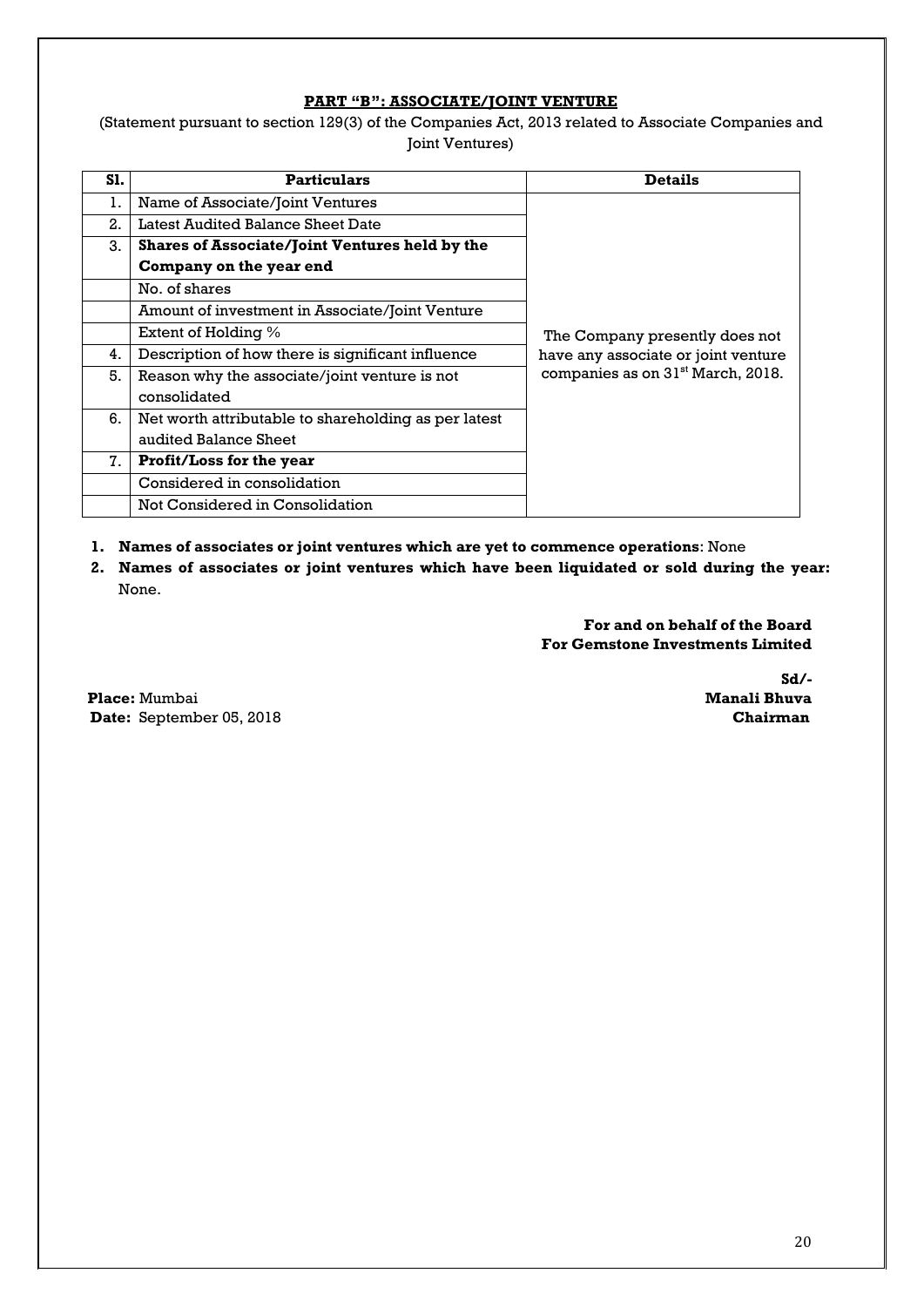#### **ANNEXURE – 2**

#### **NOMINATION AND REMUNERATION POLICY**

#### **Purpose:**

The Board of Directors in order to align with the provisions of the Section 178 of the Companies Act, 2013 and Clause 49 of the Listing Agreement renamed the "Remuneration Committee" as "Nomination and Remuneration Committee". This policy on nomination and remuneration of Directors, Key Managerial Personnel and Senior Management Personnel (SMP) has been formulated by the Nomination and Remuneration Committee and has been approved by the Board of Directors of the Company. This policy shall act as a guideline for determining, inter alia qualifications, independence of a Director, matters relating to the remuneration, appointment, removal and evaluation of performance of the Directors, Key Managerial Personnel, Senior Management and other employees.

#### **Applicability:**

This Policy is applicable to:

- 1. Directors viz. Executive, Non-executive and Independent
- 2. Key Managerial Personnel
- 3. Senior Management Personnel
- 4. Other Employees of the Company, as applicable.

#### **Objective:**

The objective of this policy is to lay down a framework in relation to remuneration of Directors, KMP, Senior Management Personnel and other employees. The Key Objectives of the policy is:

- To guide the Board in relation to appointment and removal of Directors, Key Managerial Personnel and Senior Management.
- To evaluate the performance of the members of the Board and provide necessary report to the Board for further evaluation of the Board.
- To recommend to the Board on Remuneration payable to the Directors, Key Managerial Personnel and Senior Management.
- To provide to Key Managerial Personnel and Senior Management reward linked directly to their effort, performance, dedication and achievement relating to the Company's operations.
- To retain, motivate and promote talent and to ensure long term sustainability of talented managerial persons and create competitive advantage.
- To assist the Board in fulfilling responsibilities.

#### **Constitution of Committee:**

The Nomination and Remuneration Committee constituted should consist of three or more nonexecutive directors out of which not less than one-half should be independent directors. However, the chairperson of the company (whether executive or non-executive) may be appointed as a member of the Nomination and Remuneration Committee but shall not chair such Committee. In the absence of the Chairman, the members of the Committee present at the meeting shall choose one amongst them to act as Chairman.

Chairman of the Nomination and Remuneration Committee meeting could be present at the Annual General Meeting or may nominate some other member to answer the shareholders' queries. Minimum two (2) members shall constitute a quorum for the Committee meeting. Membership of the Committee shall be disclosed in the Annual Report.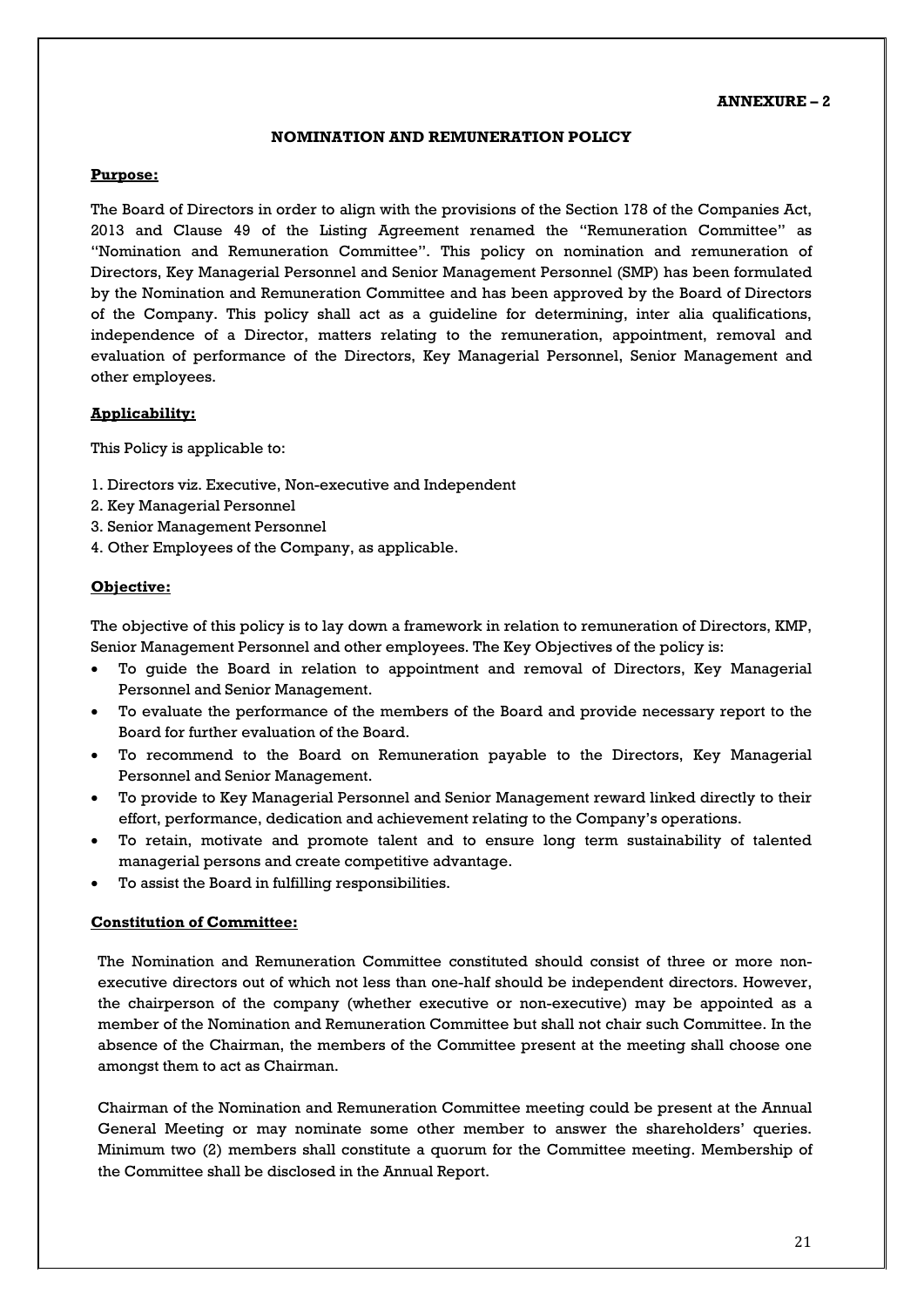#### **Role of Committee:**

The Role and Powers of the Committee shall be as under:

- Formulation of the criteria for determining qualifications, positive attributes and independence of a director and recommend to the Board a policy, relating to the remuneration of the directors, key managerial personnel and other employees;
- Formulation of criteria for evaluation of Independent Directors and the Board;
- Devising a policy on Board diversity;
- Identifying persons who are qualified to become directors and who may be appointed in senior management in accordance with the criteria laid down, and recommend to the Board their appointment and removal.

#### **Definitions:**

- **"Act"** means Companies Act, 2013 and rules framed thereunder.
- **"Board"** means Board of Directors of the Company as constituted from time to time.
- **"Policy"** or "**This policy**" means Nomination and Remuneration Policy.
- **"Committee"** means Nomination and Remuneration Committee of the Company as constituted or reconstituted by the Board, from time to time.
- "**Remuneration**" means any money or its equivalent given or passed to any person for services rendered by him and includes perquisites as defined under the Income-tax Act, 1961;
- **"Key Managerial Personnel"** means:
	- i. Managing Director, or Chief Executive Officer or Manager and in their absence, a Whole-time Director;
	- ii. Chief Financial Officer;
	- iii. Company Secretary;
	- iv. And such other officer as may be prescribed.
- **"Senior Managerial Personnel"** mean the personnel of the company who are members of its core management team excluding Board of Directors. Normally, this would comprise all members of management, of rank equivalent to General Manager and above, including all functional heads.
- **"Independent Director"** means a Director referred to in Section 149 (6) of the Companies Act, 2013.

Unless the context otherwise requires, words and expressions used in this policy and not defined herein but defined in the Companies Act, 2013 as may be amended from time to time shall have the meaning respectively assigned to them therein.

#### **Appointment and Removal of Director, KMP and Senior Management**

#### **1. Appointment Criteria and Qualifications:**

- **a)** The Committee shall identify and ascertain the integrity, qualification, expertise and experience of the person for appointment as Director, KMP or at Senior Management Level and recommend to the Board his / her appointment.
- **b)** A person should possess adequate qualification, expertise and experience for the position he / she is considered for appointment. The Committee has discretion to decide whether qualification, expertise and experience possessed by a person are sufficient / satisfactory for the concerned position.
- **c)** The Company shall not appoint or continue the employment of any person as Whole-time Director who has attained the age of seventy years. Provided that the term of the person holding this position may be extended beyond the age of seventy years with the approval of shareholders by passing a special resolution based on the explanatory statement annexed to the notice for such motion indicating the justification for extension of appointment beyond seventy years.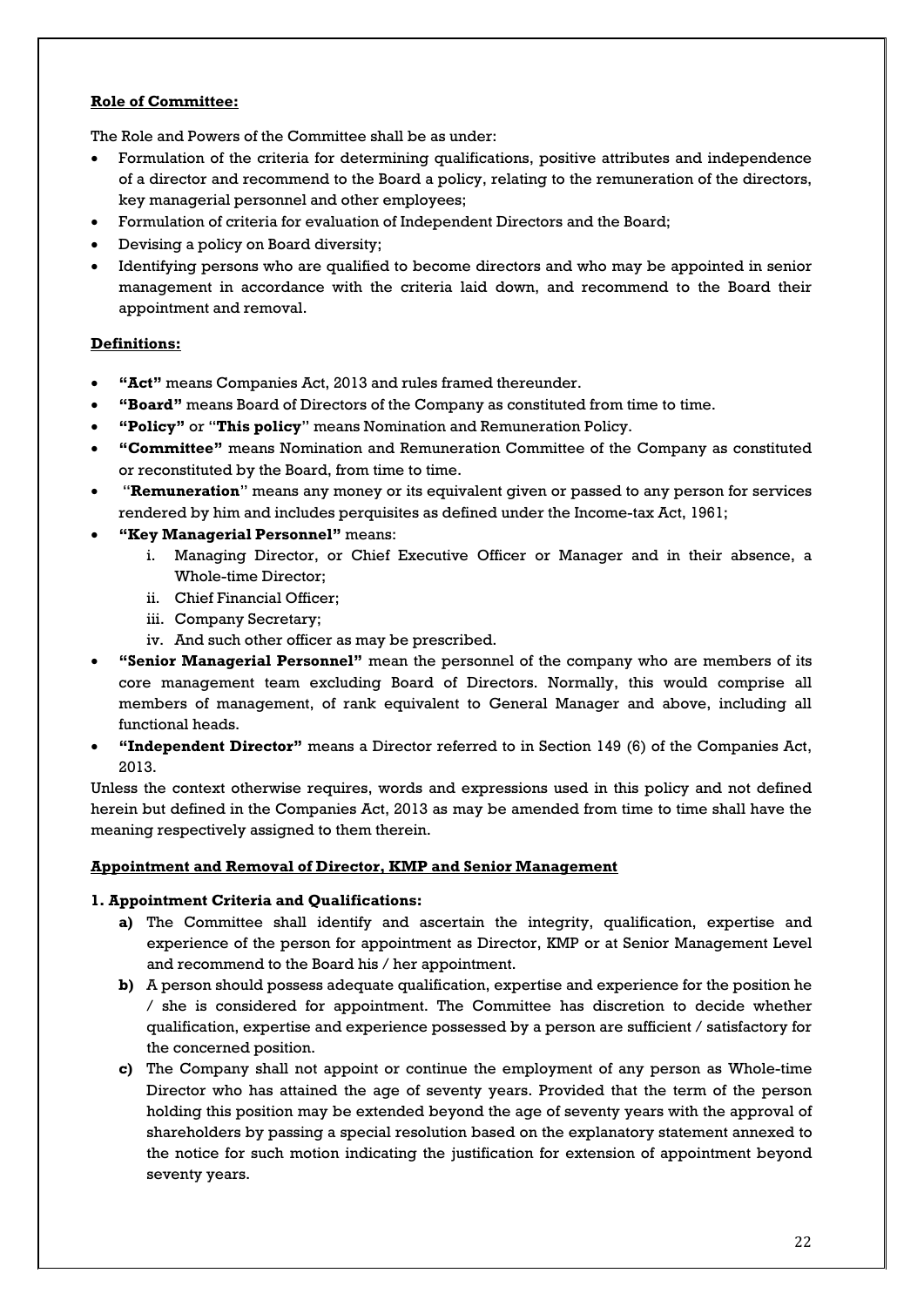**d)** Appointment of Independent Directors is subject compliance of provisions of section 149 of the Companies Act, 2013, read with schedule IV and rules framed thereunder.

#### **2. Term / Tenure:**

- **a) Managing Director/Whole-time Director:** The Company shall appoint or re-appoint any person as its Executive Chairman, Managing Director or Executive Director for a term not exceeding five years at a time. No re-appointment shall be made earlier than one year before the expiry of term.
- **b) Independent Director:** An Independent Director shall hold office for a term up to five consecutive years on the Board of the Company and will be eligible for re-appointment on passing of a special resolution by the Company and disclosure of such appointment in the Board's report. At the time of appointment of Independent Director it should be ensured that number of Boards on which such Independent Director serves is restricted to seven listed companies as an Independent Director and three listed companies as an Independent Director in case such person is serving as a Whole-time Director of a listed company or such other number as may be prescribed under the Act.

The maximum tenure of Independent Directors shall also be in accordance with the Companies Act, 2013 and clarifications/ circulars issued by the Ministry of Corporate Affairs, in this regard, from time to time.

#### **3. Evaluation:**

The Committee shall carry out evaluation of performance of every Director, KMP and Senior Management Personnel at regular intervals i.e. yearly or at such intervals as may be considered necessary. The same may however be delegated by the Committee.

#### **4. Removal:**

Due to reasons for any disqualification as mentioned in the Act pursuant to section 164 or under any other applicable provisions, rules and regulations there under, the Committee may recommend, to the Board with reasons recorded in writing, removal of a Director, KMP or Senior Management Personnel subject to the provisions and compliance of the said Act, rules and regulations

#### **5. Retirement:**

Any Director other than the Independent Director, KMP and Senior Management shall retire as per the applicable provisions of the Companies Act, 2013 and the prevailing policy of the Company. The Board will have the discretion to retain the Director, KMP, Senior Management in the same position / remuneration or otherwise even after attaining the retirement age, for the benefit of the Company.

#### **Remuneration to Directors / KMP/ SMP**

#### **1) Remuneration to Managing Director / Whole-time Directors:**

- a) The Remuneration/ Commission etc. to be paid to Managing Director / Whole-time Directors, etc. shall be governed as per provisions of the Companies Act, 2013 and rules made there under or any other enactment for the time being in force and the approvals obtained from the Members of the Company.
- b) The Nomination and Remuneration Committee shall make such recommendations to the Board of Directors, as it may consider appropriate with regard to remuneration to Managing Director / Whole-time Directors.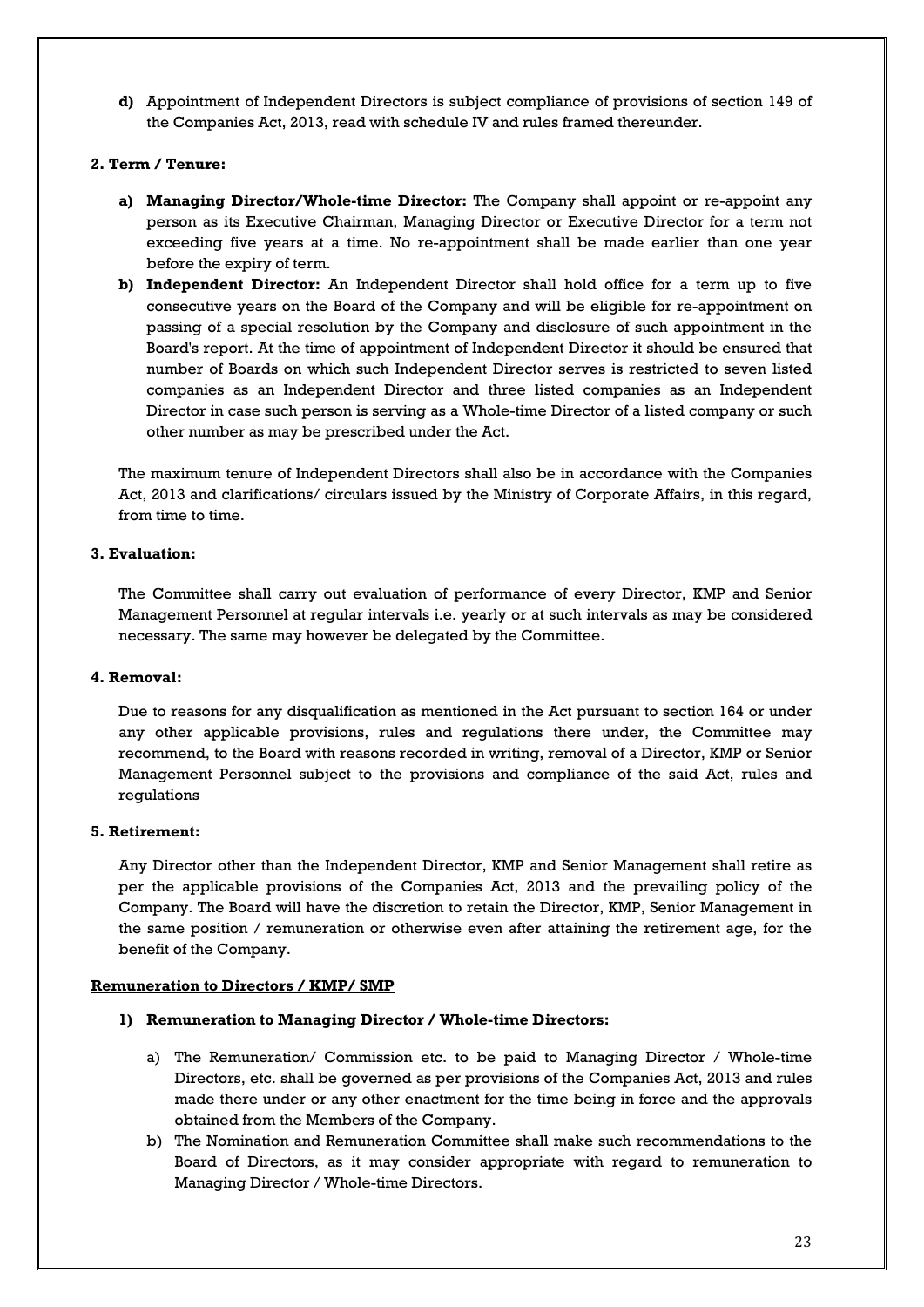#### **2) Remuneration to Non- Executive / Independent Directors:**

- a) The Non-Executive / Independent Directors may receive sitting fees and such other remuneration as permissible under the provisions of Companies Act, 2013. The amount of sitting fees shall be such as may be recommended by the Nomination and Remuneration Committee and approved by the Board of Directors.
- b) All the remuneration of the Non- Executive / Independent Directors (excluding remuneration for attending meetings as prescribed under Section 197 (5) of the Companies Act, 2013) shall be subject to ceiling/ limits as provided under Companies Act, 2013 and rules made there under or any other enactment for the time being in force. The amount of such remuneration shall be such as may be recommended by the Nomination and Remuneration Committee and approved by the Board of Directors or shareholders, as the case may be.
- c) Any remuneration paid to Non- Executive / Independent Directors for services rendered which are of professional in nature shall not be considered as part of the remuneration for the purposes of clause (b) above if the following conditions are satisfied:
	- i. The Services are rendered by such Director in his capacity as the professional; and
	- ii. In the opinion of the Committee, the director possesses the requisite qualification for the practice of that profession.

#### **3) Remuneration to Key Managerial Personnel and Senior Management:**

- a) The remuneration to Key Managerial Personnel and Senior Management shall consist of fixed pay and incentive pay, in compliance with the provisions of the Companies Act, 2013 and in accordance with the Company's Policy.
- b) The Fixed pay shall include monthly remuneration, employer's contribution to Provident Fund, contribution to pension fund, pension schemes, etc. as decided from to time.
- c) If any Managerial Personnel draws or receives, directly or indirectly by way of remuneration any such sums in excess of the limits prescribed under the Companies Act, 2013 or without the prior sanction of the Central Government, where required, he / she shall refund such sums to the Company and until such sum is refunded, hold it in trust for the Company.
- d) Increments if declared to the existing remuneration / compensation structure shall be recommended by the Committee to the Board which should be within the limits approved by the Shareholders in the case of Managerial Personnel.

#### **4) Familiarization Program for Independent Directors:**

The Company shall familiarize the Independent Directors with the company, their roles, rights, responsibilities in the Company, nature of the industry in which the Company operates, business model of the company, etc., through various programs.

#### **Proceedings of the Meeting**

Proceedings of all meetings must be minuted and signed by the Chairperson of the Committee at the subsequent meeting. Minutes of the Committee meeting will be circulated at the subsequent Board and Committee meeting for noting.

#### **Review and Amendment to the Policy**

The Board of Directors on its own and / or as per the recommendations of Nomination and Remuneration Committee can amend this Policy, as and when deemed fit.

The Committee or the Board may review the Policy as and when it deems necessary.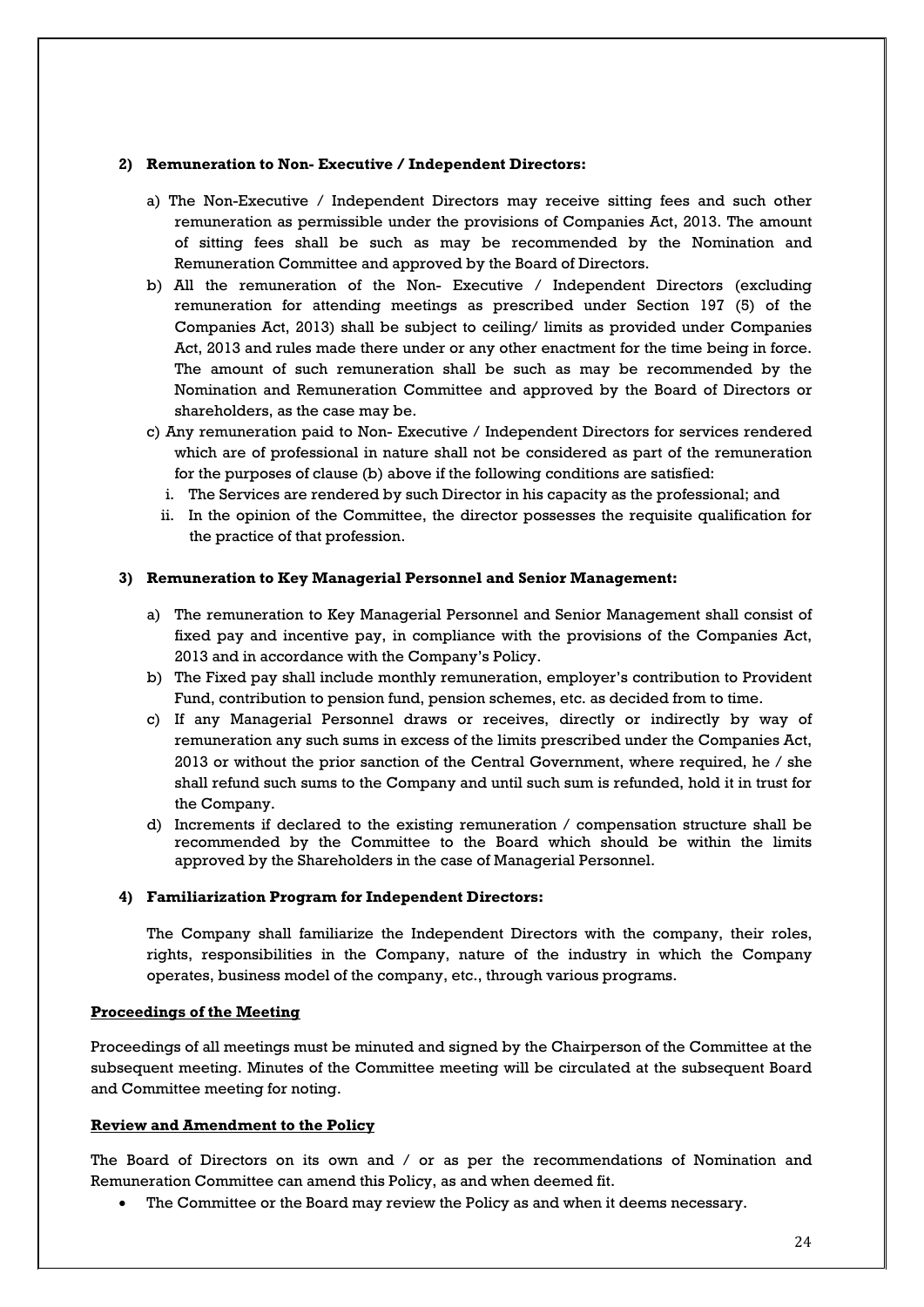- The Committee may issue the guidelines, procedures, formats, reporting mechanism and manual in supplement and better implementation to this Policy, if it thinks necessary.
- This Policy may be amended or substituted by the Committee or by the Board as and when required and also by the Compliance Officer where there is any statutory changes necessitating the change in the policy.
- In case of any amendment(s), clarification(s), circular(s) etc. issued by the relevant authorities, not being consistent with the provisions laid down under this Policy, then such amendment(s), clarification(s), circular(s) etc. shall prevail upon the provisions and this Policy shall stand amended accordingly from the effective date as laid down under such amendment(s), Clarification, circular(s) etc.

#### **Disclosure**

The details of this Policy and the evaluation criteria as applicable shall be disclosed in Annual Report as part of Board's Report.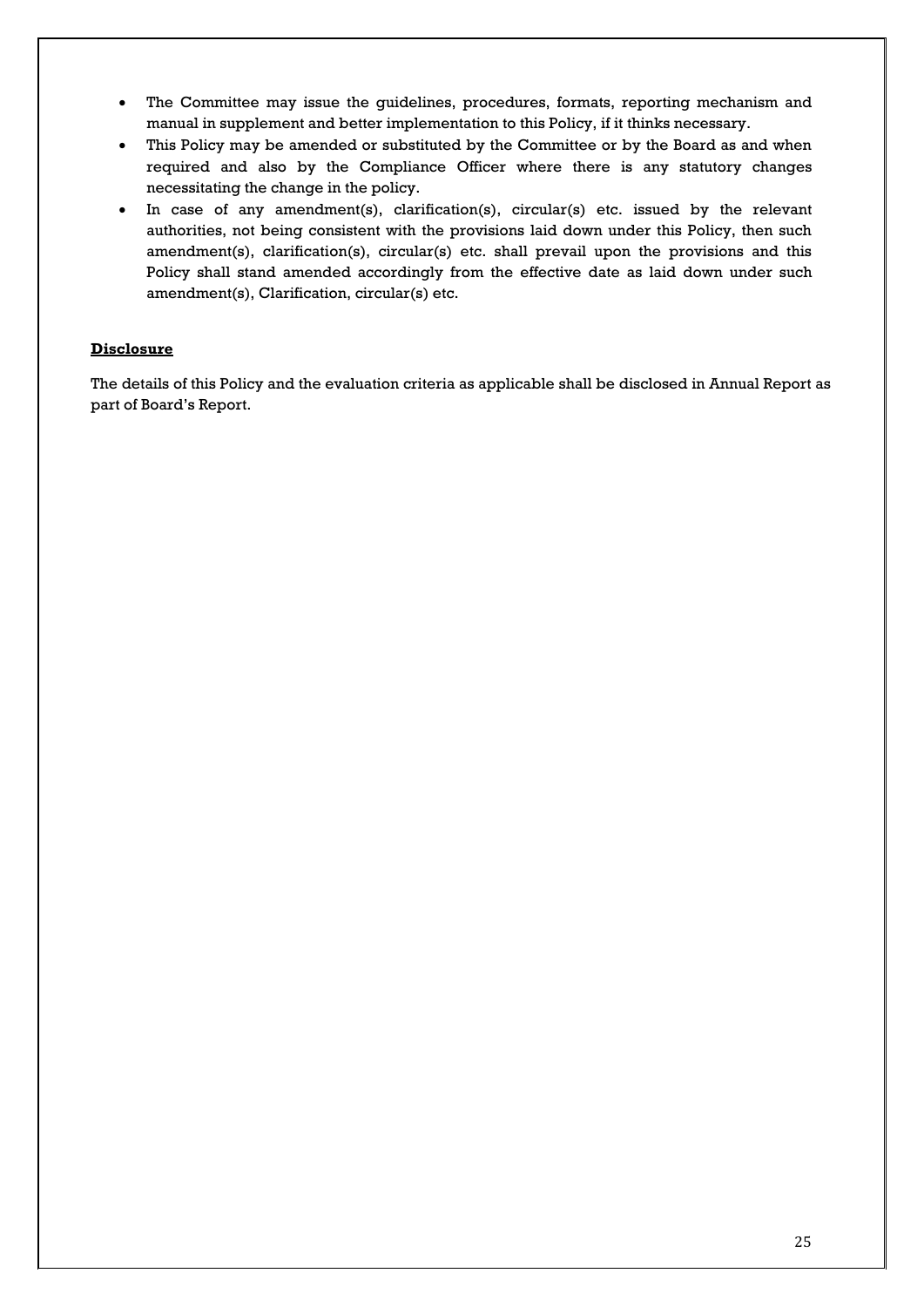#### **ANNEXURE – 3**

#### **SECRETARIAL AUDIT REPORT**

#### **[Pursuant to section 204(1) of the Companies Act, 2013 and Rule No. 9 of the Companies (Appointment and Remuneration Personnel) Rules, 2014]**

#### **For The Financial Year Ended 31stMarch, 2018**

To, The Members, **Gemstone Investments Limited** 502-B Padmavati Heights, 5<sup>th</sup> floor, Shraddhanand Road Ext, Vile Parle (E), Mumbai City MH 400057 IN

I Namita Agarwal, Practicing Company Secretaries have conducted the secretarial audit of the compliance of applicable statutory provisions and the adherence to good corporate governance practices by **GEMSTONE INVESTMENTS LIMITED (hereinafter called "the Company")**. The Secretarial Audit was conducted in a manner that provided me a reasonable basis for evaluating the corporate conducts / statutory compliances and expressing my opinion thereon.

Based on my verification of books, papers, minutes books, forms and returns filed and other records maintained by the Company and also the information provided by the Company, its officers, and authorized representatives during the conduct of **Secretarial Audit**, I hereby report that in my opinion, the Company has, during the audit period covering the financial year ended **31st March, 2018**, complied with the statutory provisions listed hereunder and also that the Company has proper Boardprocesses and compliance-mechanism in place to the extent, in the manner and subject to the reporting made hereinafter.

I have examined the books, papers, minute books, forms and returns filed and other records maintained by the Company for the financial year ended 31<sup>st</sup> March, 2018, according to the provisions of:

- I. The Companies Act, 2013 ("the Act") and the rules made thereunder;
- II. The Securities Contracts (Regulation) Act, 1956 and the rules made thereunder;
- III. The Depositories Act, 1996 and the Regulations and Bye-laws framed thereunder;
- IV. Foreign Exchange Management Act, 1999 and the rules and regulations made thereunder to the extent of Foreign Direct Investment and Overseas Direct Investment -**not applicable to the Company during the Audit Period**;
- V. The following Regulations (as amended from time to time) and Guidelines prescribed under the Securities and Exchange Board of India Act, 1992:
	- a. The Securities and Exchange Board of India (Substantial Acquisition of Shares and Takeovers) Regulations, 2011;
	- b. The Securities and Exchange Board of India (Prohibition of Insider Trading) Regulations, 2015;
	- c. The Securities and Exchange Board of India (Issue of Capital and Disclosure Requirements) Regulations, 2009 **- Not applicable as the Company has not issued any shares during the financial year under review;**
	- d. The Securities and Exchange Board of India (Employee Stock Option Scheme and Employee Stock Purchase Scheme) Guidelines, 1999 - **Not applicable as the Company has not issued any shares to its Employees during the financial year under review;**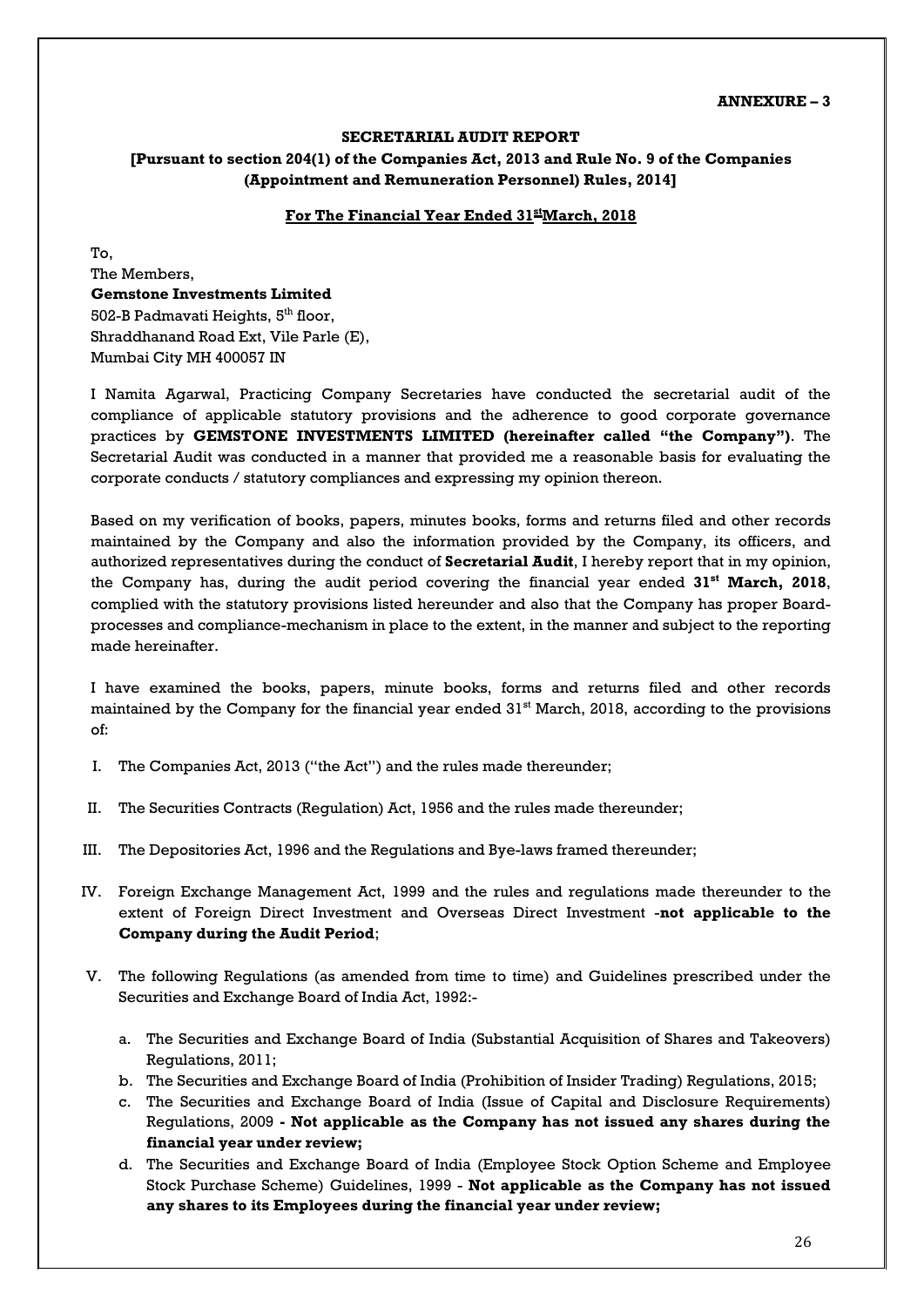- e. The Securities and Exchange Board of India (Issue and Listing of Debt Securities) Regulations, 2008 - **Not applicable as the Company has not issued any debt securities;**
- f. The Securities and Exchange Board of India (Registrar to an Issue and Share Transfer Agents) Regulations, 1993 - **Not Applicable as the Company is not registered as Registrar to Issue and Share Transfer Agent during the financial year under review;**
- g. The Securities and Exchange Board of India (Delisting of Equity Shares) Regulations, 2009 **- Not applicable as the Company has not delisted /propose to delist its equity shares from stock exchange during the financial year under review**;
- h. The Securities and Exchange Board of India (Buyback of Securities) Regulations, 1998 **Not applicable as the Company has not bought back or propose to buyback any of its securities during the financial year under review**;
- VI. Reserve Bank of India Act, 1934:
	- a. Non- Banking Financial Company Non-Systematically Important Non-Deposit taking Company (Reserve Bank) Directions, 2016.
- VII. I, in consultation with the company came to a conclusion that no specific laws were directly applicable with regard to the business activities of the Company during the period under review.

I have also examined compliance by the company of the following statutory provisions/standards/regulations:

- a. The Securities and Exchange Board of India (Listing Obligation and Disclosures Requirements) Regulations, 2015.
- b. Secretarial Standards (SS-1 and SS-2) issued by The Institute of Company Secretaries of India.
- c. SEBI (Listing Obligations and Disclosure Requirements) Regulations, 2015) and the Listing Agreements entered into by the Company with Bombay Stock exchange Limited.
- d. The Securities and Exchange Board of India (Prohibition of Insider Trading) Regulations, 2015.

During the period under review and as per the explanations and representations made by the management and subject to clarifications given to us, the Company has complied with the provisions of the Act, Rules, Regulations, Guidelines, Standards, etc. mentioned above.

#### **I further report that:**

The Board of Directors is duly constituted with proper balance of Executive Directors, Non-Executive Directors, Independent Directors and a Women Director. The changes in the composition of the Board of Directors that took place during the period under review were carried out in compliance with the provisions of the Act and SEBI (LODR) Regulations, 2015.

Adequate notice is given to all directors to schedule the Board Meetings, Agenda and detailed Notes on agenda are sent at least seven days in advance, and a system exists for seeking and obtaining further information and clarifications on the agenda items before the meeting and for meaningful participation at the meeting.

The compliance by the company of the applicable financial laws, like Direct and Indirect Tax Laws has not been reviewed in this audit since the same have been subject to review by Statutory Auditors and other designated professionals.

Majority decision is carried through, while the dissenting members' views are captured as and when required and are recorded as part of the minutes.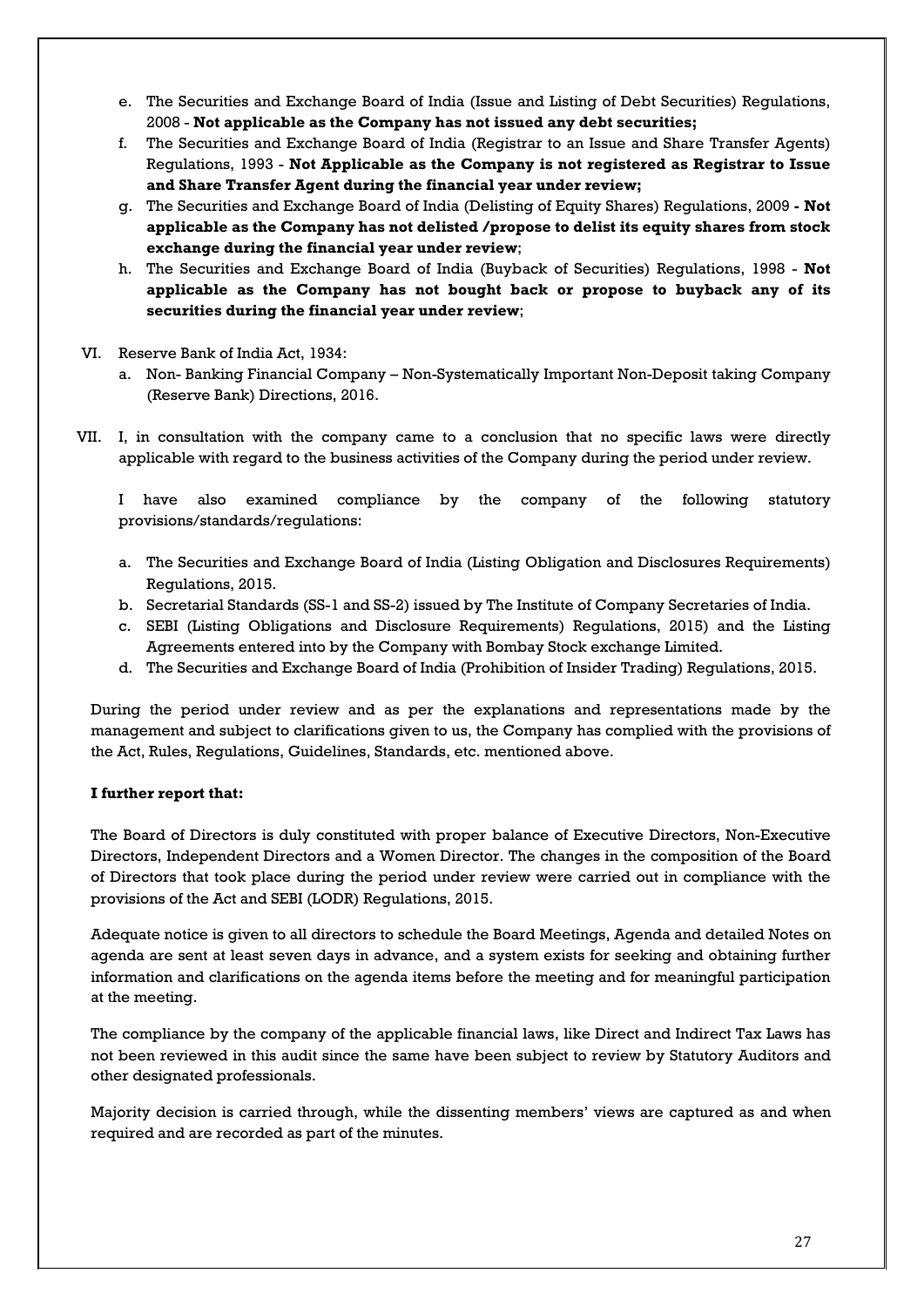**I further report that** there are adequate systems and processes in the Company commensurate with the size and operations of the Company to monitor and ensure compliance with applicable laws, rules, regulations and guidelines as also represented by the management.

I further report that during the audit period, there were no instances of:

- i. Public / Rights / Debentures / Sweat Equity.
- ii. Buy-Back of Securities.
- iii. Major decisions taken by the members in pursuance to section 180 of the Companies Act, 2013.
- iv. Merger / Amalgamation / reconstruction, etc.
- v. Foreign Technical Collaborations.

This report is to be read with our letter of even date which is annexed as **"Annexure A"** and forms an integral part of this report.

**For Namita Agarwal & Co. Company Secretary COP No. 14563**

**Sd/- Namita Agrawal Proprietor M. No.: 38222**

**Place: Kolkata Date: August 27, 2018.**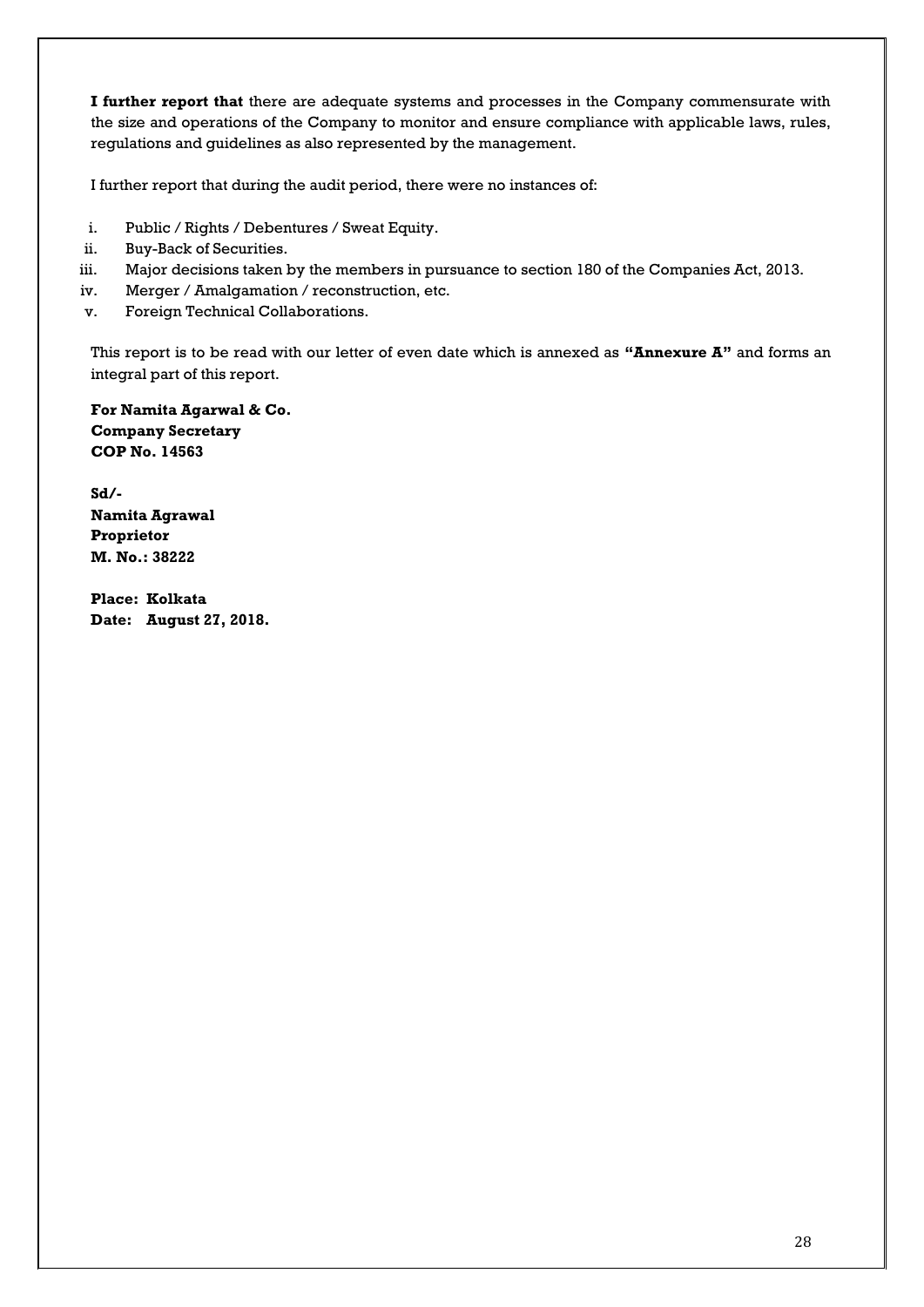#### **'Annexure A'**

To, The Members **Gemstone Investments Limited** 502-B Padmavati Heights, 5<sup>th</sup> floor, Shraddhanand Road Ext, Vile Parle (E), Mumbai City MH 400057 IN

My report of even date is to be read along with this letter.

- 1. Maintenance of Secretarial record is the responsibility of the management of the company. My responsibility is to express as opinion on these secretarial records based on my audit.
- 2. I have followed the audit practice and process as were appropriate to obtain reasonable assurance about the correctness of the Secretarial records. The verification was done on test check basis to ensure that correct facts are reflected in secretarial records. I believe that the processes and practices, I followed provide a reasonable basis for my opinion.
- 3. I have not verified the correctness and appropriateness of financial records and books of Accounts of the Company.
- 4. Wherever required, I have obtained the Management representation about the compliance of laws, rules and regulations and happening of events, etc.
- 5. The compliance of the provisions of Corporate and other applicable laws, Rules, Regulations, standards is the responsibility of management. Our examination was limited to the verification of procedures on test check basis.
- 6. The Secretarial Audit Report is neither an assurance as to the future viability of the company nor of the efficacy or effectiveness with which the management has conducted the affairs of the company.

**For Namita Agarwal & Co. Company Secretary COP No. 14563**

**Sd/- Namita Agrawal Proprietor M. No.: 38222**

**Place: Kolkata Date: August 27, 2018.**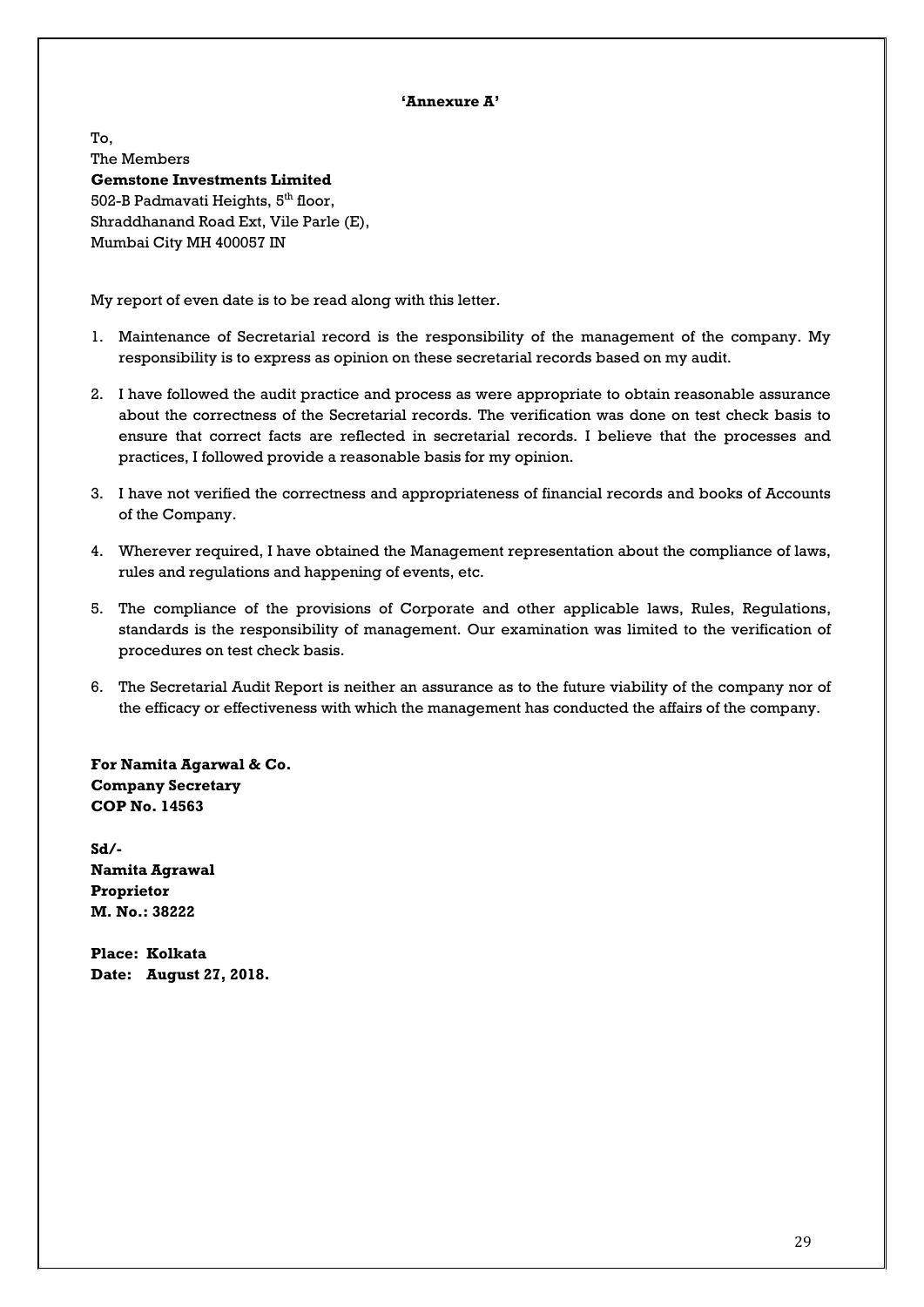#### **ANNEXURE – 4**

#### **INFORMATION AS PER RULE 5 (1) OF CHAPTER XIII, COMPANIES (APPOINTMENT AND REMUNERATION OF MANAGERIAL PERSONNEL) RULE, 2014:**

 $\oplus$  Ratio of Remuneration of each Director to the median remuneration of all the employees of your Company for the financial year 2017 – 18 is as follows:

| <b>Name of the Director</b> | <b>Total Remuneration</b> | Ratio of remuneration of director to |  |
|-----------------------------|---------------------------|--------------------------------------|--|
|                             | (Rs)                      | the Median remuneration              |  |
| Ms. Dhara Brahmbhatt        | 4.00,000                  | 1.33:1                               |  |

 $\oplus$  Details of percentage increase in the remuneration of each Director, Chief Executive Officer, Chief Financial Officer in the financial year 2016 – 17 are as follows:

| <b>Name</b>      | <b>Designation</b>       | Remuneration |              | Increase/          |
|------------------|--------------------------|--------------|--------------|--------------------|
|                  |                          | $2017 - 18$  | $20156 - 17$ | (Decrease) $(\% )$ |
| Dhara Brahmbhatt | <b>Managing Director</b> | 4,00,000     | 3.60.000     | 11.11              |

 $\oplus$  Percentage increase in the Median Remuneration of all employees in the financial year 2016 – 17

| Particulars                                    | $2017 - 18$ | $2016 - 17$ | <b>Increase</b> |
|------------------------------------------------|-------------|-------------|-----------------|
|                                                |             |             | (%)             |
| Median remuneration of all employees per annum | 3.00.000    | 3.00.000    |                 |

- Number of permanent employees on the rolls of company as of March 31, 2018: *Eighteen*
- $\bigoplus$  Average percentile increase already made in the salaries of employees other than the managerial personnel in the last financial year and its comparison with the percentile increase in the managerial remuneration and justification thereof and point out if there are any exceptional circumstances for increase in the managerial remuneration: *Not Applicable*
- Affirmation that the remuneration is as per the remuneration policy of your Company: *The Company affirms that remuneration is as per the Remuneration Policy of your Company*

#### **Information pursuant to Rules 5 (2) and 5 (3) of the Companies (Appointment and Remuneration of Managerial Personnel) Rule 2014:**

- $\oplus$  Employed throughout the year ended March 31, 2018, with remuneration aggregating to not less than Rs 1,02,00,000 per annum: *None*
- $\oplus$  Employed for part of the year ended March 31, 2018, with remuneration aggregating to not less than Rs 8,50,000 per month: *None*
- $\oplus$  The employee if employed throughout the financial year or part thereof was in receipt of remuneration in that year which in the aggregate or as the case may be at a rate which in the aggregate is in excess of that drawn by the Managing Director or Whole-time Director or Manager and holds by himself or along with his spouse and dependent children not less than two percent of the equity shares of your Company: *None*

 **For and on behalf of the Board For Gemstone Investments Limited**

 **Sd/-**

**Place:** Mumbai **Manali Bhuva Date:** September 05, 2018 **Chairman**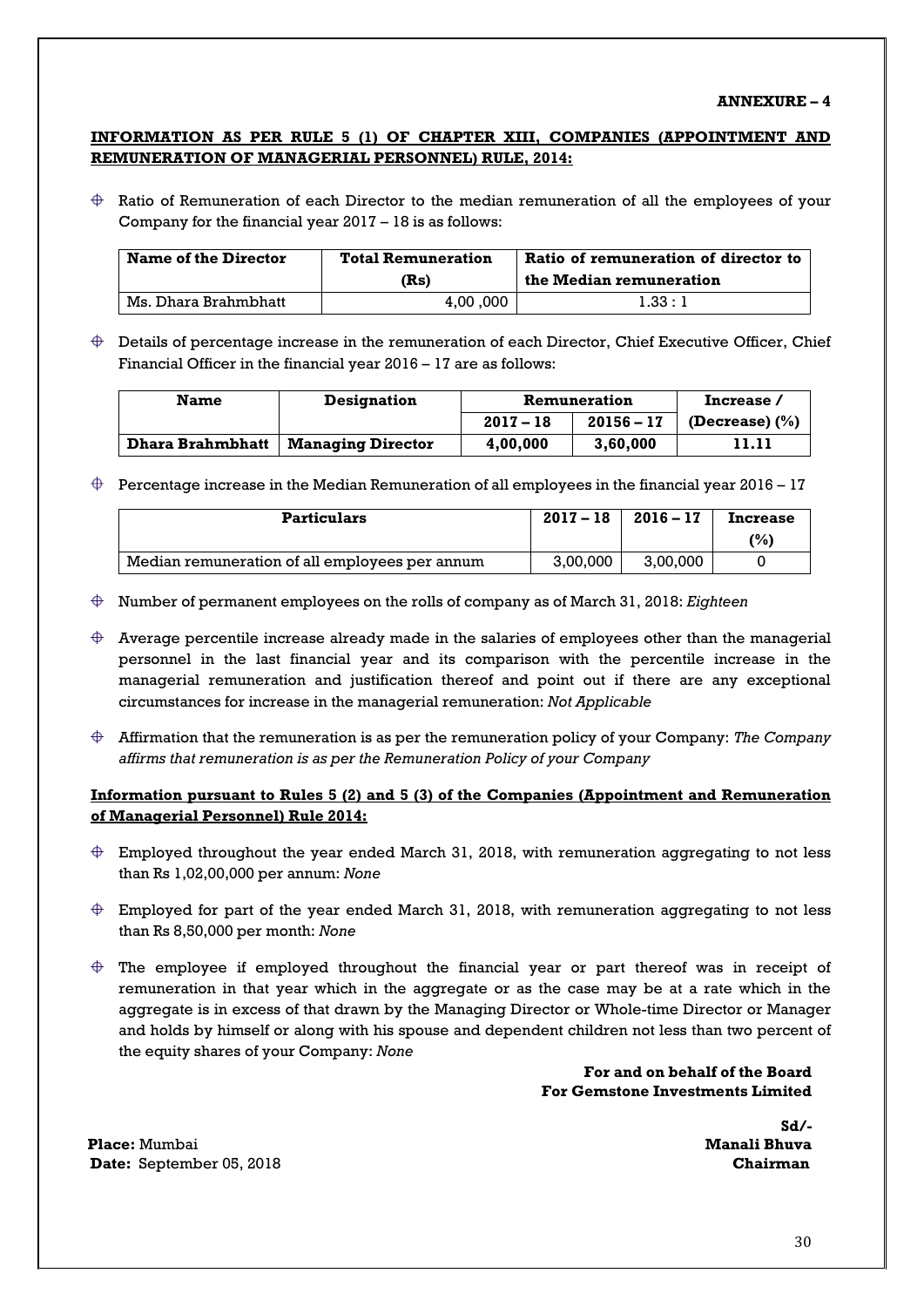#### **FORM NO. MGT 9 EXTRACT OF ANNUAL RETURN**

As on financial year ended on 31.03.2016

#### **Pursuant to Section 92 (3) of the Companies Act, 2013 and rule 12(1) of the Company (Management & Administration) Rules, 2014.**

#### **I. REGISTRATION & OTHER DETAILS:**

| Sr.<br>No. | <b>Particulars</b>                                                               | <b>Details</b>                                                                                                                                                                                         |
|------------|----------------------------------------------------------------------------------|--------------------------------------------------------------------------------------------------------------------------------------------------------------------------------------------------------|
| 1.         | <b>CIN</b>                                                                       | L65990MH1994PLC081749                                                                                                                                                                                  |
| 2.         | <b>Registration Date</b>                                                         | 05/10/1994                                                                                                                                                                                             |
| 3.         | Name of the Company                                                              | <b>Gemstone Investments Limited</b>                                                                                                                                                                    |
| 4.         | of I<br>Category/Sub-category<br>the Company                                     | Company Limited by Shares                                                                                                                                                                              |
| 5.         | Address of the Registered<br>office & contact details                            | 502-B, Padmavati Heights, 5 <sup>th</sup> Floor, Shraddhanand Road Ext., Vile<br>Parle (East), Mumbai - 400 057.<br>Tel: $022-65102060$ . E-mail: gemstoneltd@gmail.com                                |
| 6.         | Whether listed company                                                           | Yes                                                                                                                                                                                                    |
| 7.         | Name, Address & contact<br>details of the Registrar &<br>Transfer Agent, if any. | Sharex Dynamic (India) Pvt. Ltd.<br>Unit-1, Luthra Ind. Premises, 1st Floor, 44-E, M Vasanti Marg, ,<br>Safed Pool, Andheri -Kurla Road, Andheri (West), Mumbai 400 072.<br>Tel: 022 28515606/28515644 |

#### **II. PRINCIPAL BUSINESS ACTIVITIES OF THE COMPANY** (All the business activities contributing 10 % or more of the total turnover of the company shall be stated):

| Sr. | Name and Description of main     | NIC Code of the        | % to total turnover of the |
|-----|----------------------------------|------------------------|----------------------------|
| No. | products / services              | <b>Product/service</b> | company                    |
|     | Non Banking Financial Activities | 64990                  | 100%                       |

#### **III. PARTICULARS OF HOLDING, SUBSIDIARY AND ASSOCIATE COMPANIES:**

| Sr.<br>No. | Name and Address of the<br>Company | <b>CIN/GLN</b> | Holding/<br>Subsidiary/<br><b>Associate</b> | $%$ of<br>shares<br>held | Applicab<br>le Section |
|------------|------------------------------------|----------------|---------------------------------------------|--------------------------|------------------------|
| . .        | NIL                                | NIL            | NIL                                         | NIL                      | NIL                    |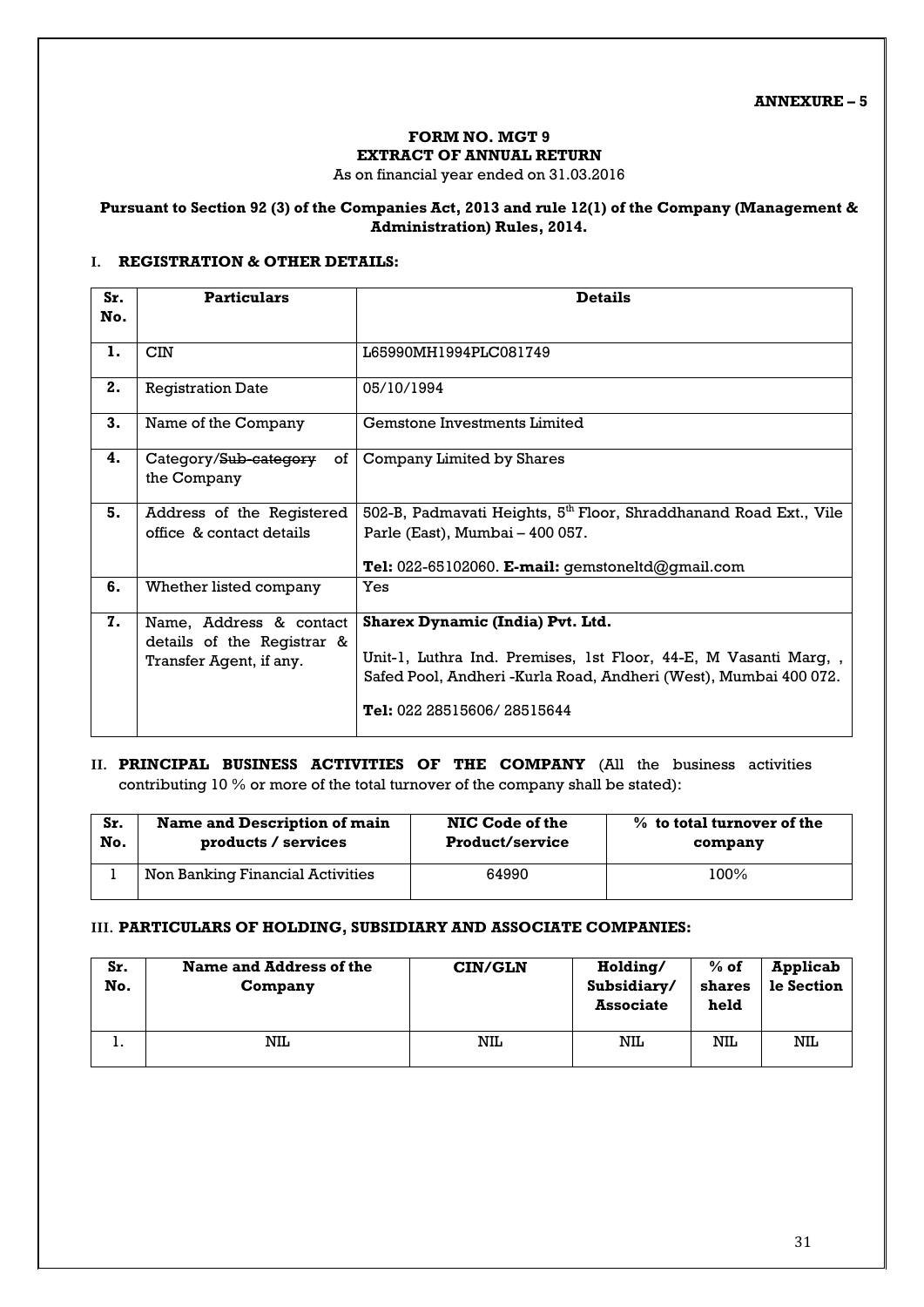# **IV. SHARE HOLDING PATTERN (Equity Share Capital Breakup as percentage of Total Equity)**

## **A) Category-wise Share Holding:**

| <b>Category of Shareholders</b>                                              | No. of Shares held at the beginning of the<br>year (April 1, 2017) |                          |                          |                                        |  |  |
|------------------------------------------------------------------------------|--------------------------------------------------------------------|--------------------------|--------------------------|----------------------------------------|--|--|
|                                                                              | <b>Demat</b>                                                       | Physical                 | <b>Total</b>             | $%$ of<br><b>Total</b><br><b>Share</b> |  |  |
| A. Promoter                                                                  |                                                                    |                          |                          |                                        |  |  |
| 1) Indian                                                                    |                                                                    |                          |                          |                                        |  |  |
| a) Individual/HUF                                                            | 8000                                                               | $\overline{\phantom{a}}$ | 8000                     | 0.01                                   |  |  |
| b) Central Govt.                                                             |                                                                    |                          |                          |                                        |  |  |
| c) State Govt. (s)                                                           |                                                                    |                          |                          |                                        |  |  |
| d) Bodies Corp                                                               |                                                                    |                          |                          |                                        |  |  |
| e) Banks / FI                                                                |                                                                    |                          |                          |                                        |  |  |
| f) Any Other (Specify)                                                       |                                                                    |                          |                          |                                        |  |  |
| Sub-total $A(1)$ :-                                                          | 8000                                                               |                          | 8000                     | 0.01                                   |  |  |
| 2) Foreign                                                                   |                                                                    |                          |                          |                                        |  |  |
| 1) NRIs-Individuals                                                          |                                                                    |                          |                          |                                        |  |  |
| 2) Other-Individuals                                                         |                                                                    |                          |                          |                                        |  |  |
| 3) Bodies Corp.                                                              |                                                                    |                          |                          |                                        |  |  |
| 4) Banks / FI                                                                |                                                                    |                          |                          |                                        |  |  |
| 5) Any Other                                                                 |                                                                    |                          |                          |                                        |  |  |
| Sub-total $A(2)$ :-                                                          |                                                                    |                          |                          |                                        |  |  |
| Total Shareholding of Promoter [A(1)+A(2)]                                   | 8000                                                               |                          | 8000                     | 0.01                                   |  |  |
| <b>B. Public Shareholding</b>                                                |                                                                    |                          |                          |                                        |  |  |
| 1. Institutions                                                              |                                                                    |                          |                          |                                        |  |  |
| a) Mutual Funds                                                              | -                                                                  | -                        | $\overline{\phantom{a}}$ |                                        |  |  |
| b) Banks / FI                                                                |                                                                    | -                        | $\overline{\phantom{0}}$ |                                        |  |  |
| c) Central Govt                                                              |                                                                    |                          |                          |                                        |  |  |
| d) State Govt(s)                                                             |                                                                    |                          |                          |                                        |  |  |
| e) Venture Capital Funds                                                     |                                                                    |                          |                          |                                        |  |  |
| f) Insurance Companies                                                       |                                                                    |                          |                          |                                        |  |  |
| g) FIIs                                                                      |                                                                    | -                        |                          |                                        |  |  |
| h) Foreign Venture Capital Funds                                             |                                                                    |                          | $\blacksquare$           |                                        |  |  |
| Others (specify)<br>$\vert i \rangle$                                        |                                                                    | -                        | $\overline{\phantom{0}}$ |                                        |  |  |
| $Sub-total(B)(1)$                                                            |                                                                    |                          | $\overline{\phantom{a}}$ | -                                      |  |  |
| 2. Non Institutions                                                          |                                                                    |                          |                          |                                        |  |  |
| a) Bodies Corp.                                                              |                                                                    |                          |                          |                                        |  |  |
| (i) Indian                                                                   | 33471832                                                           | 5000                     | 33476832                 | 44.79                                  |  |  |
| (ii) Overseas                                                                |                                                                    |                          |                          |                                        |  |  |
|                                                                              |                                                                    |                          |                          |                                        |  |  |
| b) Individuals                                                               |                                                                    |                          |                          |                                        |  |  |
| i.Individual shareholders holding nominal                                    | 9428033                                                            | 493850                   | 9921883                  | 13.27                                  |  |  |
| share capital upto Rs. 2 lakhs<br>ii.Individual shareholders holding nominal |                                                                    |                          |                          |                                        |  |  |
| share capital in excess of Rs 2 lakh                                         | 20913824                                                           |                          | 20913824                 | 27.98                                  |  |  |
| c) Others (Specify):                                                         |                                                                    |                          |                          |                                        |  |  |
| Non Resident Indians                                                         | 56850                                                              |                          | 56850                    | 0.08                                   |  |  |
| <b>HUF</b>                                                                   | 1346815                                                            |                          | 1346815                  | 1.80                                   |  |  |
| <b>Clearing Members</b>                                                      | 9025796                                                            |                          | 9025796                  | 12.07                                  |  |  |
| $Sub-total(B)(2)$                                                            | 74243150                                                           | 493850                   | 74742000                 | 99.99                                  |  |  |
| Total Public Shareholding $(B)=(B)(1)+(B)(2)$                                | 74243150                                                           | 493850                   | 74742000                 | 99.99                                  |  |  |
| C. Shares held by Custodian for GDRs &ADRs                                   |                                                                    |                          |                          |                                        |  |  |
| <b>Grand Total</b>                                                           |                                                                    |                          |                          |                                        |  |  |
| $(A+B+C)$                                                                    | 74251150                                                           | 493850                   | 74750000                 | 100.00                                 |  |  |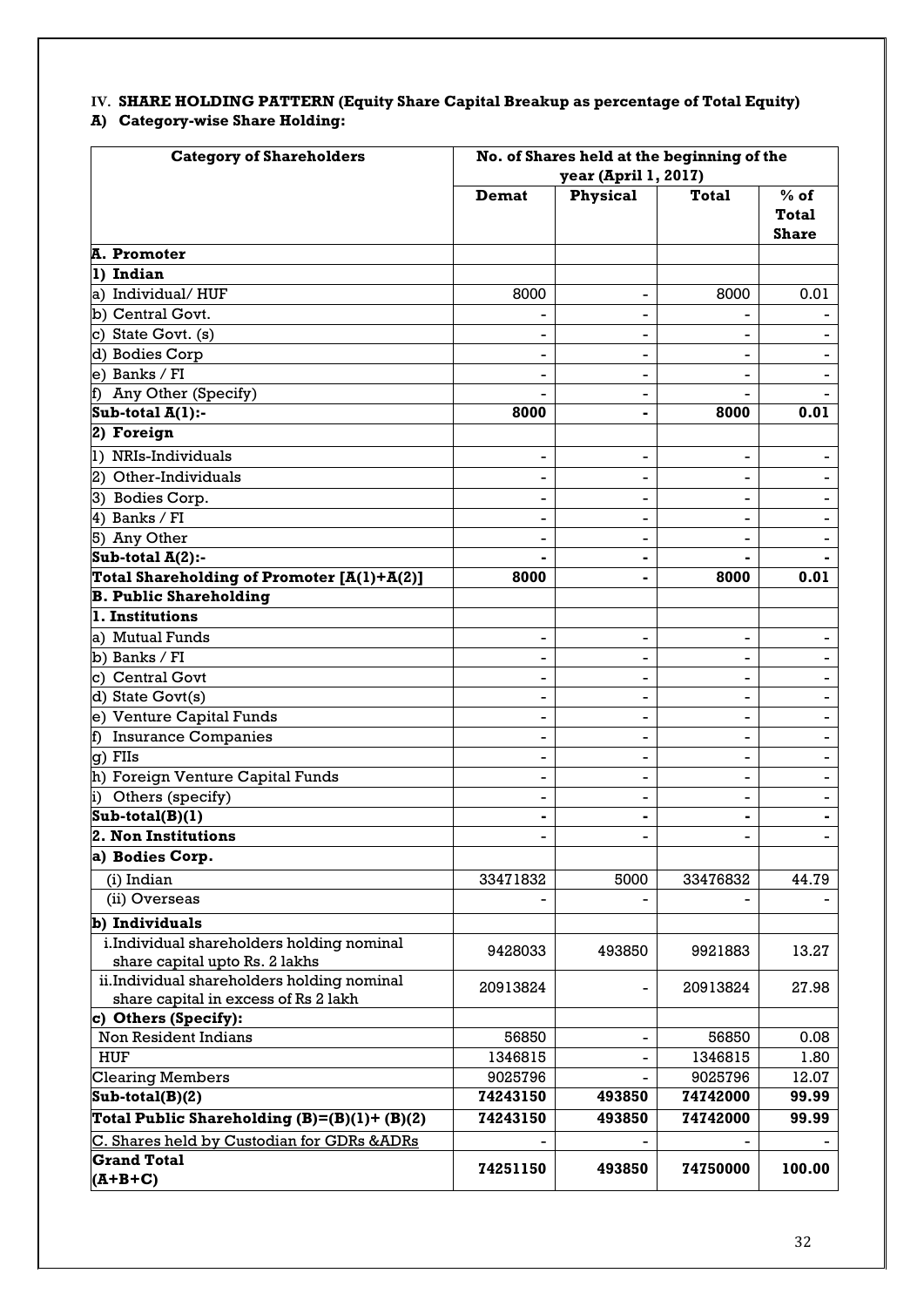| <b>Category of Shareholders</b>                                                     | No. of Shares held at the end of the | $\frac{0}{0}$            |                          |                                        |                              |
|-------------------------------------------------------------------------------------|--------------------------------------|--------------------------|--------------------------|----------------------------------------|------------------------------|
|                                                                                     | year (March 31, 2018)                | Chan                     |                          |                                        |                              |
|                                                                                     | Demat                                | <b>Physical</b>          | <b>Total</b>             | $%$ of<br><b>Total</b><br><b>Share</b> | ge<br>durin<br>g the<br>year |
| A. Promoter                                                                         |                                      |                          |                          |                                        |                              |
| Indian<br>1)                                                                        |                                      |                          |                          |                                        |                              |
| Individual/HUF<br>a) -                                                              | 8000                                 | $\overline{\phantom{a}}$ | 8000                     | 0.01                                   | $\blacksquare$               |
| b) Central Govt                                                                     |                                      |                          |                          |                                        | ۰                            |
| State Govt(s)<br>c)                                                                 |                                      |                          |                          |                                        |                              |
| d) Bodies Corp                                                                      |                                      |                          |                          |                                        |                              |
| e) Banks / FI                                                                       |                                      | $\overline{a}$           |                          |                                        |                              |
| Any Other (Specify)<br>f)                                                           | $\overline{a}$                       |                          | $\overline{\phantom{0}}$ | $\blacksquare$                         |                              |
| $Sub\text{-}total(A)(1)$ :-                                                         | 8000                                 | -                        | 8000                     | 0.01                                   |                              |
| 2) Foreign                                                                          |                                      |                          |                          |                                        |                              |
| a) NRIs-Individuals                                                                 | $\overline{\phantom{0}}$             | -                        | $\overline{\phantom{0}}$ | $\blacksquare$                         | Ξ.                           |
| b) Other-Individuals                                                                | -                                    | $\blacksquare$           | -                        | $\blacksquare$                         |                              |
| c) Bodies Corp.                                                                     | -                                    | -                        | -                        | -                                      | -                            |
| d) Banks / FI                                                                       |                                      |                          |                          |                                        |                              |
| e) Any Other                                                                        |                                      |                          |                          |                                        |                              |
| $Sub-total(A)(2)$ :-                                                                |                                      |                          |                          |                                        |                              |
| Total Shareholding of Promoter $[A(1) +$                                            | 8000                                 |                          | 8000                     | 0.01                                   |                              |
| $A(2)$ ]                                                                            |                                      |                          |                          |                                        |                              |
| <b>B. Public Shareholding</b>                                                       |                                      |                          |                          |                                        |                              |
| 1) Institutions                                                                     |                                      |                          |                          |                                        |                              |
| <b>Mutual Funds</b><br>a)                                                           | $\overline{\phantom{0}}$             | -                        | -                        | $\overline{\phantom{a}}$               | Ξ.                           |
| b) Banks / FI                                                                       |                                      |                          |                          |                                        |                              |
| Central Govt<br>$\mathbf{c}$                                                        | -                                    |                          |                          | $\overline{a}$                         |                              |
| State Govt(s)<br>d)                                                                 | -                                    | $\blacksquare$           | -                        | $\overline{\phantom{0}}$               | -                            |
| <b>Venture Capital Funds</b><br>e)                                                  |                                      |                          | $\overline{\phantom{0}}$ |                                        |                              |
| <b>Insurance Companies</b><br>f)                                                    | $\overline{a}$                       |                          | ÷                        |                                        |                              |
| FIIs<br>g)                                                                          | $\overline{\phantom{0}}$             | -                        | $\overline{\phantom{0}}$ | -                                      | -                            |
| Foreign Venture Capital Funds<br>h)                                                 | -                                    | -                        | -                        | $\overline{\phantom{0}}$               | $\overline{\phantom{a}}$     |
| Others (specify)<br>i)                                                              |                                      |                          | $\overline{a}$           | $\blacksquare$                         | $\overline{\phantom{0}}$     |
| $Sub-total(B)(1)$                                                                   |                                      |                          |                          |                                        |                              |
| 2. Non Institutions                                                                 |                                      |                          |                          |                                        |                              |
| <b>Bodies Corp.</b><br>a)                                                           |                                      |                          |                          |                                        |                              |
| (i) Indian                                                                          | 34561363                             | 5000                     | 34566363                 | 46.24                                  | 1.45                         |
| (ii) Overseas                                                                       | $\overline{a}$                       |                          |                          | $\overline{\phantom{0}}$               |                              |
| b) Individuals                                                                      |                                      |                          |                          |                                        |                              |
| i.Individual shareholders holding nominal<br>share capital up to Rs.2 lakhs         | 9767539                              | 494850                   | 10262389                 | 13.73                                  | 0.46                         |
| ii.Individual shareholders holding nominal<br>share capital in excess of Rs 2 lakhs | 20785354                             |                          | 20785354                 | 27.81                                  | $-0.17$                      |
| c) Others(Specify)                                                                  |                                      |                          |                          |                                        |                              |
| Non Resident Indians                                                                | 59850                                |                          | 59850                    | 0.08                                   | 0                            |
| <b>Clearing Members</b>                                                             | 9068044                              |                          | 9068044                  | 12.13                                  |                              |
| $Sub-total(B)(2)$                                                                   | 74242150                             | 499850                   | 74742000                 | 99.99                                  | -                            |
| Total Public Shareholding $(B)=(B)(1)+(B)(2)$                                       | 74242150                             | 499850                   | 74742000                 | 99.99                                  | Ξ.                           |
| C. Shares held by Custodian for GDRs &ADRs                                          |                                      |                          |                          |                                        |                              |
| Grand Total (A+B+C)                                                                 | 74250150                             | 499850                   | 74750000                 | 100                                    |                              |
|                                                                                     |                                      |                          |                          |                                        |                              |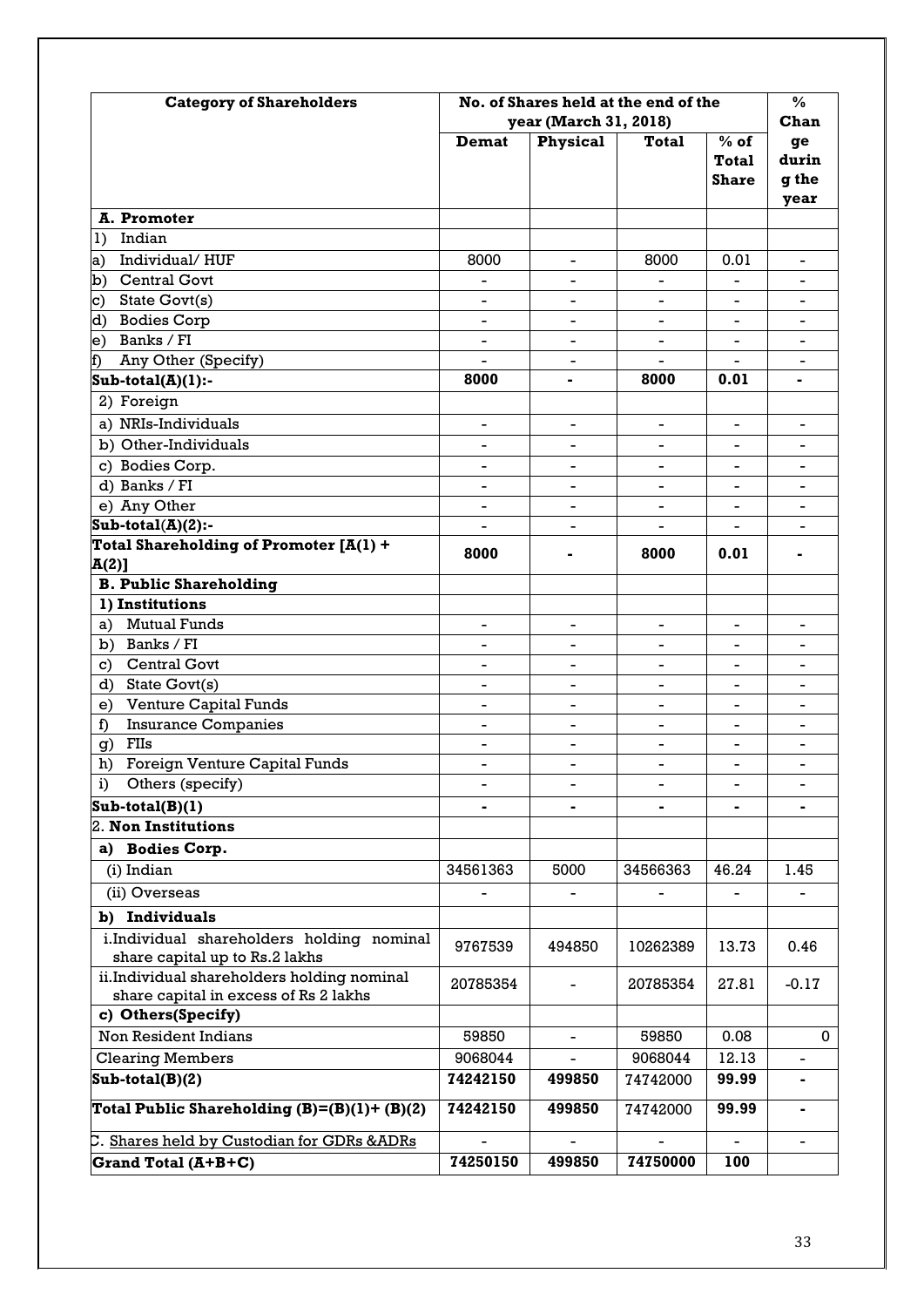#### **B) Shareholding of Promoter-**

| Sr.<br><b>No</b> | <b>Name</b>       | Shareholder's Shareholding at the beginning<br>of the year |                                                   |                                                                           | Shareholding at the end of the<br>year |                                                   |                                                                           |                               |  | $\frac{0}{0}$<br>change<br>in share |
|------------------|-------------------|------------------------------------------------------------|---------------------------------------------------|---------------------------------------------------------------------------|----------------------------------------|---------------------------------------------------|---------------------------------------------------------------------------|-------------------------------|--|-------------------------------------|
|                  |                   | No. of<br><b>Shares</b>                                    | $%$ of<br>total<br><b>Shares</b><br>of the<br>CO. | $%$ of<br><b>Shares</b><br>Pledged /<br>encumber<br>ed to total<br>shares | No. of<br><b>Shares</b>                | $%$ of<br>total<br><b>Shares</b><br>of the<br>CO. | $%$ of<br><b>Shares</b><br>Pledged /<br>encumber<br>ed to total<br>shares | holding<br>during<br>the year |  |                                     |
| 1.               | Nimesh<br>Ganatra | 8000                                                       | 0.01                                              | -                                                                         | 8000                                   | 0.01                                              |                                                                           |                               |  |                                     |
|                  | Total             | 8000                                                       | 0.01                                              |                                                                           | 8000                                   | 0.01                                              |                                                                           |                               |  |                                     |

#### **C) Change in Promoters' Shareholding (please specify, if there is no change):**

| Sr.<br>no | <b>Particulars</b> | <b>Shareholding at the</b><br>beginning of the year |                                    | <b>Date</b> | Inc/<br>Dec in<br><b>Shareh</b><br>olding | <b>Reason</b> |                  | <b>Cumulative</b><br><b>Shareholding</b><br>during the year |
|-----------|--------------------|-----------------------------------------------------|------------------------------------|-------------|-------------------------------------------|---------------|------------------|-------------------------------------------------------------|
|           |                    | No. of<br>shares                                    | % of total<br>shares of<br>the co. |             |                                           |               | No. of<br>shares | $%$ of total<br>shares of<br>the<br>company                 |
|           | Nimesh Ganatra     | 8000                                                | 0.01                               | -           |                                           |               | 8000             | 0.01                                                        |

#### **D) Shareholding Pattern of top ten Shareholders: (Other than Directors, Promoters and Holders of GDRs and ADRs):**

| Sr.<br>No. | Names of the<br><b>Shareholders</b>   |                  | <b>Shareholding at the</b><br>beginning of the<br>year | <b>Date</b> | Reason<br><b>Increase</b><br><b>Decreas</b><br>e in<br><b>Sharehol</b><br>ding |     |                  | <b>Cumulative</b><br>Shareholding<br>during the year |
|------------|---------------------------------------|------------------|--------------------------------------------------------|-------------|--------------------------------------------------------------------------------|-----|------------------|------------------------------------------------------|
|            |                                       | No. of<br>shares | $%$ of total<br>shares of<br>the co.                   |             |                                                                                |     | No. of<br>shares | % of total<br>shares of<br>the co.                   |
| 1.         | Kaushik Shah<br><b>Shares And Sec</b> | 6000000          | 8.03                                                   | 01.04.2017  | Opening                                                                        |     |                  |                                                      |
|            | Pvt. Ltd.                             |                  |                                                        | 31.03.2018  | Closing                                                                        |     | 6000000          | 8.03                                                 |
| 2.         | Ashirwad                              |                  |                                                        | 01.04.2017  | Opening                                                                        |     |                  |                                                      |
|            | Investments<br>Private Limited        | 5030039          | 6.73                                                   | 31.03.2018  | Closing                                                                        |     | 5030039          | 6.80                                                 |
| 3.         | Arcadia Share &                       | 4563728          | 6.11                                                   | 01.04.2017  | Opening                                                                        |     |                  |                                                      |
|            | <b>Stock Brokers</b>                  |                  |                                                        | 21-04-2017  | 9115                                                                           | Buy | 4572843          | 6.12                                                 |
|            | Pvt. Ltd.                             |                  |                                                        | 28-04-2017  | 666000                                                                         | Buy | 5238843          | 7.01                                                 |
|            |                                       |                  |                                                        | 05-05-2017  | 11439                                                                          | Buy | 5250282          | 7.02                                                 |
|            |                                       |                  |                                                        | 12-05-2017  | 99115                                                                          | Buy | 5349397          | 7.16                                                 |
|            |                                       |                  |                                                        | 19-05-2017  | 3090                                                                           | Buy | 5352487          | 7.16                                                 |
|            |                                       |                  |                                                        | 26-05-2017  | 15169                                                                          | Buy | 5367656          | 7.18                                                 |
|            |                                       |                  |                                                        | 09-06-2017  | 12640                                                                          | Buy | 5380296          | 7.20                                                 |
|            |                                       |                  |                                                        | 23-06-2017  | 4706                                                                           | Buy | 5385002          | 7.20                                                 |
|            |                                       |                  |                                                        | 30-06-2017  | 20000                                                                          | Buy | 5405002          | 7.23                                                 |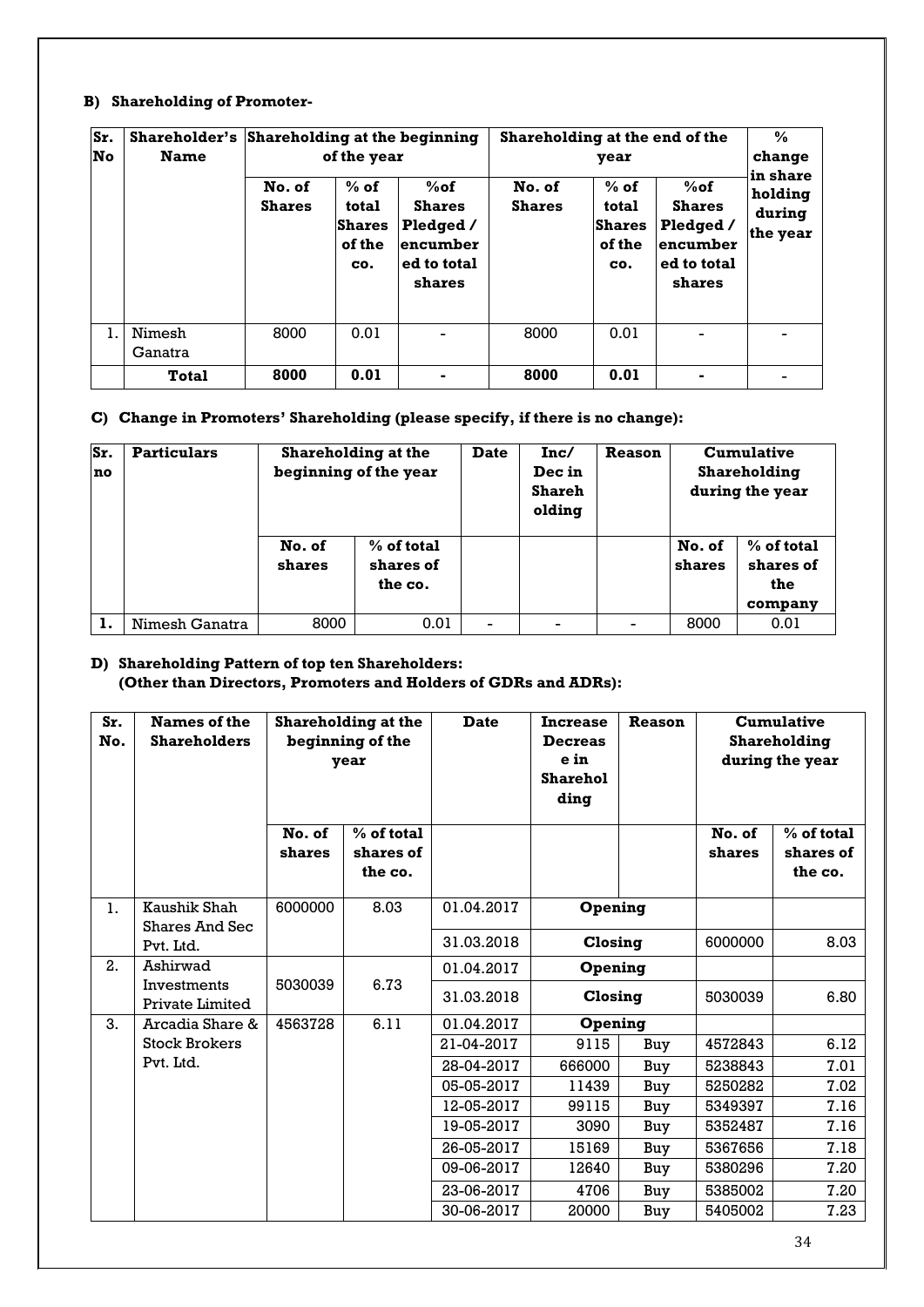| 5421781<br>5431731<br>5434447 | 7.25<br>7.27 |
|-------------------------------|--------------|
|                               |              |
|                               |              |
|                               | 7.27         |
| 5455434                       | 7.30         |
| 4314954                       | 5.77         |
| 4346024                       | 5.81         |
| 4470724                       | 5.99         |
| 4475946                       | 5.99         |
| 4645668                       | 6.22         |
| 4650786                       | 6.22         |
| 4650786                       | 6.22         |
|                               |              |
| 4000000                       | 5.35         |
|                               |              |
| 3700000                       | 4.95         |
|                               |              |
| 3940647                       | 5.27         |
| 3940647                       | 5.27         |
|                               |              |
| 2947007                       | 3.94         |
|                               |              |
| 2788903                       | 3.73         |
| 2784883                       | 3.73         |
| 2784883                       | 3.73         |
|                               |              |
| 2937590                       | 3.93         |
|                               |              |
| 2579585                       | 3.45         |
|                               |              |

#### **E) Shareholding of Directors and Key Managerial Personnel:**

None of the Director and Key Managerial Personnel holds any shares in the Company.

#### **V. INDEBTEDNESS -Indebtedness of the Company including interest outstanding/accrued but not due for payment**

| <b>Particulars</b>                                  | Secured<br>Loans<br>excluding<br>deposits | Unsecured<br>Loans | <b>Deposits</b> | <b>Total</b><br><b>Indebtedness</b> |
|-----------------------------------------------------|-------------------------------------------|--------------------|-----------------|-------------------------------------|
| Indebtedness at the beginning                       |                                           |                    |                 |                                     |
| of the financial year                               |                                           |                    |                 |                                     |
| i) Principal Amount                                 | 25,78,737.00                              | 32,50,000.00       |                 | 58,28,737.00                        |
| ii) Interest due but not paid                       |                                           |                    |                 |                                     |
| iii) Interest accrued but not due                   |                                           | -                  |                 |                                     |
| Total $(i + ii + iii)$                              | 37,97,614.00                              | 32,50,000.00       |                 | 2,96,91,449.00                      |
| Change in Indebtedness during<br>the financial year |                                           |                    |                 |                                     |
| * Addition                                          | 12,18,877.00                              | 2,26,43,835.00     |                 | 2,71,12,712.00                      |
| * Reduction                                         |                                           |                    |                 |                                     |
| <b>Net Change</b>                                   | 12, 18, 877.00                            | 2,26,43,835.00     |                 | 2,71,12,712.00                      |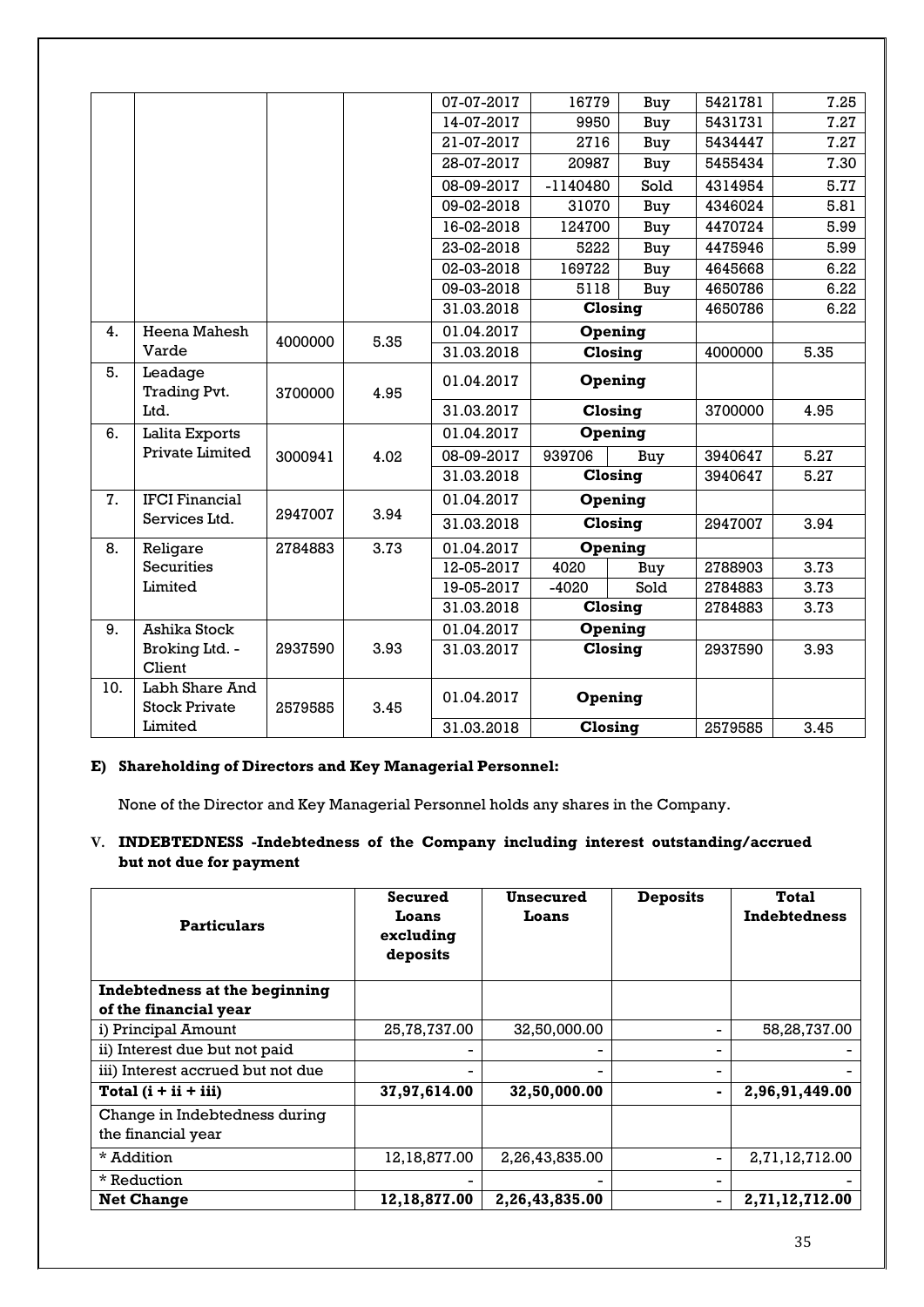| Indebtedness at the end of the<br>financial year |              |  |              |
|--------------------------------------------------|--------------|--|--------------|
| i) Principal Amount                              | 25,78,737.00 |  | 25,78,737.00 |
| ii) Interest due but not paid                    |              |  |              |
| iii) Interest accrued but not due                |              |  |              |
| Total (i+ii+iii)                                 | 25,78,737.00 |  | 25,78,737.00 |

# **V. REMUNERATION OF DIRECTORS AND KEY MANAGERIAL PERSONNEL**

# **A) Remuneration to Managing Director, Whole-time Directors and/or Manager:**

| Sr.<br>No.   | <b>Particulars of Remuneration</b>                                                     | Name of MD/WTD/<br><b>Manager</b> | <b>Total Amount</b> |
|--------------|----------------------------------------------------------------------------------------|-----------------------------------|---------------------|
|              |                                                                                        | Dhara Brahmbhatt (M.D)            |                     |
| 1            | Gross salary                                                                           | Nil                               | Nil                 |
|              | (a) Salary as per provisions contained in section<br>17(1) of the Income-tax Act, 1961 | 4,00,000                          | 4,80,000            |
|              | (b) Value of perquisites $u/s$ 17(2) Income-tax<br>Act, 1961                           | Nil                               | Nil                 |
|              | (c) Profits in lieu of salary under section 17(3)<br>Income-tax Act, 1961              | Nil                               | Nil                 |
| $\mathbf{2}$ | <b>Stock Option</b>                                                                    | Nil                               | Nil                 |
| 3            | <b>Sweat Equity</b>                                                                    | Nil                               | Nil                 |
| 4            | Commission<br>- as % of profit<br>- others, specify.                                   | Nil                               | Nil                 |
| 5            | Others, please specify                                                                 | Nil                               | Nil                 |
|              | Total (A)                                                                              | 4,00,000                          | 4,00,000            |

# **B) Remuneration to other directors**

| Sr.<br>No.     | <b>Particulars of Remuneration</b>            |     | <b>Name of Directors</b> |      |
|----------------|-----------------------------------------------|-----|--------------------------|------|
| 1              | <b>Independent Directors</b>                  | Nil | Nil                      | Nil  |
|                | Fee for attending board committee<br>meetings | Nil | Nil                      | Nil  |
|                | Commission                                    | Nil | Nil                      | Nil  |
|                | Others, please specify                        | Nil | Nil                      | Nil  |
|                | Total(1)                                      | Nil | <b>Nil</b>               | Nil. |
| $\overline{2}$ | <b>Other Non-Executive Directors</b>          | Nil | Nil                      | Nil  |
|                | Fee for attending board committee<br>meetings | Nil | Nil                      | Nil  |
|                | Commission                                    | Nil | Nil                      | Nil  |
|                | Others, please specify                        | Nil | Nil                      | Nil  |
|                | Total $(2)$                                   | Nil | <b>Nil</b>               | Nil. |
|                | Total $(B)=(1+2)$                             | Nil | <b>Nil</b>               | Nil  |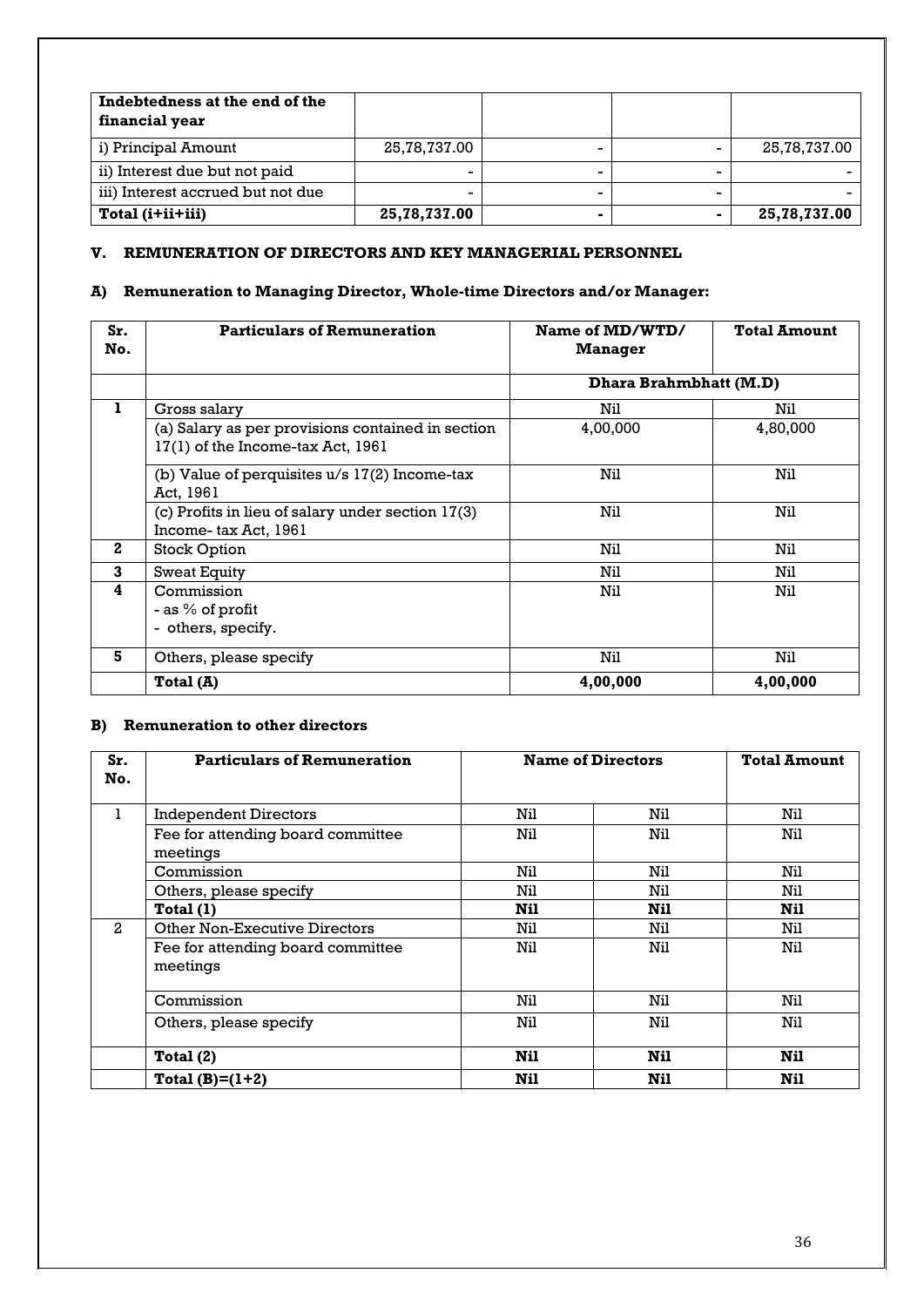# **C) Remuneration to Key Managerial Personnel Other Than MD/Manager/WTD**

| Sr.<br>No.     | <b>Particulars of Remuneration</b>                                                       | <b>Key Managerial Personnel</b> |
|----------------|------------------------------------------------------------------------------------------|---------------------------------|
|                |                                                                                          | Deepak Apraj (C.F.O)            |
|                | Gross salary                                                                             | 2,11,000                        |
|                | (a) Salary as per provisions contained in section $17(1)$ of the<br>Income-tax Act, 1961 |                                 |
|                | (b) Value of perquisites u/s 17(2) Income-tax Act, 1961                                  |                                 |
|                | (c) Profits in lieu of salary under section 17(3) Income-tax Act,<br>1961                |                                 |
| $\overline{2}$ | <b>Stock Option</b>                                                                      |                                 |
| 3              | <b>Sweat Equity</b>                                                                      |                                 |
| 4              | Commission                                                                               |                                 |
|                | - as $%$ of profit                                                                       |                                 |
|                | others, specify                                                                          |                                 |
| 5              | Others, please specify                                                                   |                                 |
|                | Total                                                                                    | 2,11,000                        |

# **VI. Penalties / Punishment/ Compounding of Offences:**

| <b>Type</b>                         | Section of the<br><b>Companies</b><br>Act | <b>Brief</b><br>Description | Details of<br>Penalty /<br>Punishment/<br>Compounding<br>fees imposed | <b>Authority</b><br>[RD / NCLT/<br><b>COURT]</b> | Appeal made,<br>if any (give<br>Details) |  |
|-------------------------------------|-------------------------------------------|-----------------------------|-----------------------------------------------------------------------|--------------------------------------------------|------------------------------------------|--|
| <b>A. COMPANY</b>                   |                                           |                             |                                                                       |                                                  |                                          |  |
| Penalty                             |                                           |                             |                                                                       |                                                  |                                          |  |
| Punishment                          | <b>NONE</b>                               | <b>NONE</b>                 | <b>NONE</b>                                                           | <b>NONE</b>                                      | <b>NONE</b>                              |  |
| Compounding                         |                                           |                             |                                                                       |                                                  |                                          |  |
| <b>B. DIRECTORS</b>                 |                                           |                             |                                                                       |                                                  |                                          |  |
| Penalty                             |                                           |                             |                                                                       |                                                  |                                          |  |
| Punishment                          | <b>NONE</b>                               | <b>NONE</b>                 | <b>NONE</b>                                                           | <b>NONE</b>                                      | <b>NONE</b>                              |  |
| Compounding                         |                                           |                             |                                                                       |                                                  |                                          |  |
| <b>C. OTHER OFFICERS IN DEFAULT</b> |                                           |                             |                                                                       |                                                  |                                          |  |
| Penalty                             |                                           |                             |                                                                       |                                                  |                                          |  |
| Punishment                          | <b>NONE</b>                               | <b>NONE</b>                 | <b>NONE</b>                                                           | <b>NONE</b>                                      | <b>NONE</b>                              |  |
| Compounding                         |                                           |                             |                                                                       |                                                  |                                          |  |

 **For and on behalf of the Board For Gemstone Investments Limited**

**Place:** Mumbai **Manali Bhuva Date:** September 05, 2018 **Chairman** 

 **Sd/-**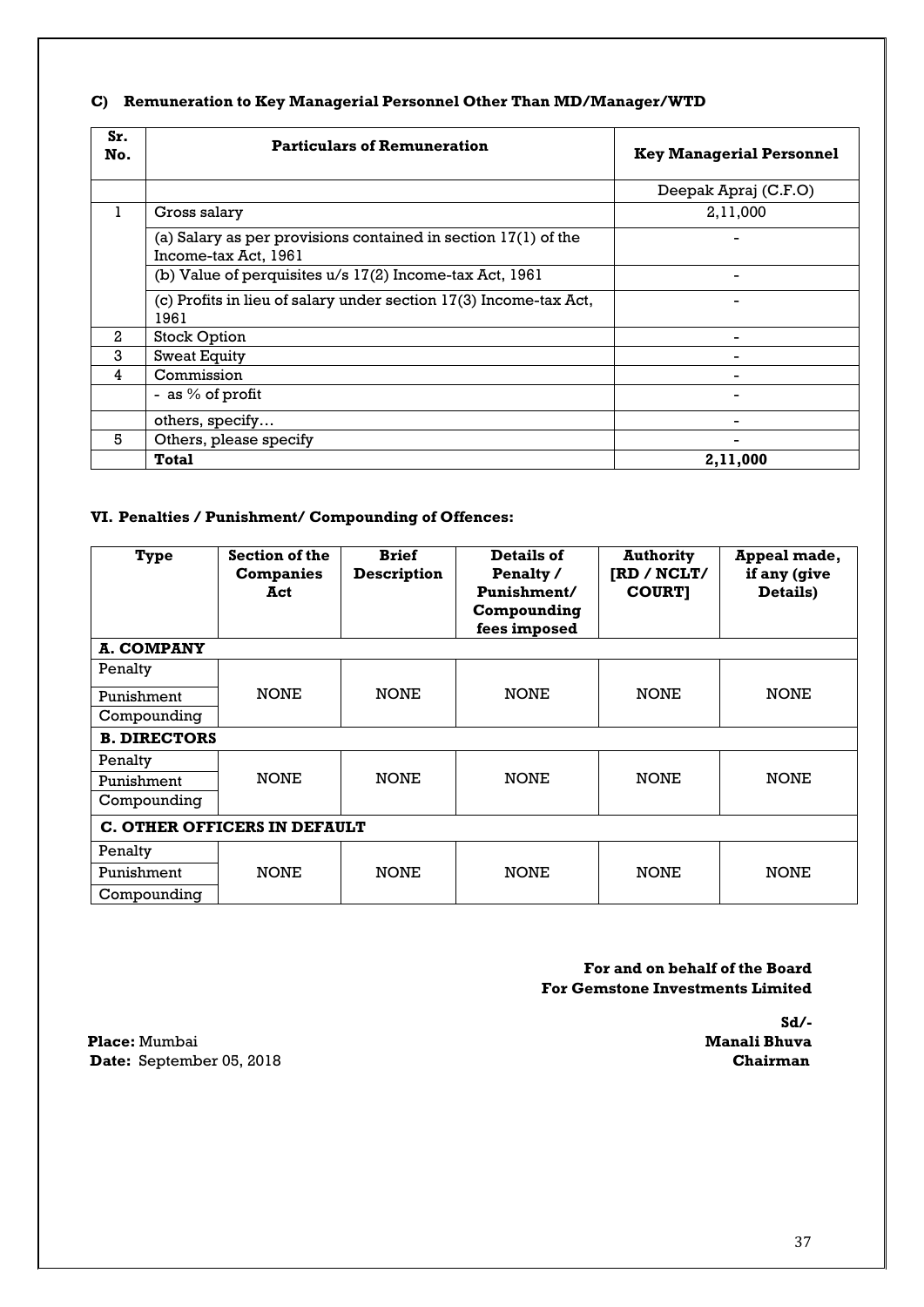# **MANAGEMENT DISCUSSION & ANALYSIS REPORT**

The Financial Year 2017-18 has been nothing less than a roller coaster ride for the global as well as the Indian economy. On one hand crude oil staged a recovery but on the other hand the political crises in the Middle East, Africa and Europe have added to the uncertainty.

The Indian economy had its own set of challenges. We started the year while recovering from the after effects of the demonetization. The Government of India took a bold step by introducing Goods and Services Tax (GST) in July 2017. It is one of the biggest tax reforms India has ever implemented. While there have been difficulties implementing the GST, it is expected that the process shall smoothen in due course. The Insolvency and the Bankruptcy code have also been instrumental in helping banks and financial institutions in cleaning the Non-Performing Assets (NPA) problem grappled by the economy.

These steps taken by the government are expected to reap long term benefits. However, these have definitely caused short term hiccups resulting in lower consumption and growth.

Overall, outlook for the Indian economy is positive. However, we should take in to account the slowdown in the short term that may be caused because of several domestic and global factors which are beyond our control to overcome. In this backdrop, one should review the overall expectation and performance of the business.

# **Indian Financial Services Industry:**

The backbone of the Indian Economy (i.e. Banks and Financial Institutions) has been grappling with the menace of bad loans. The Government and the Reserve Bank of India have embarked on the task of cleaning this bad loan menace by asking the bank and financial institutions to initiate the insolvency process against the defaulting corporate debtors.

This cleaning exercise has led to spike in provisions for bad loans to be made by the banks and financial institutions affecting their profitability. This has also affected the ability of these institutions to lend further. In several cases, the banks are required to be re-capitalized to cope up with the provisions.

While the going is currently tough, all is not lost. The Indian Financial Sector is expected to recover from the current headwinds and experience stable growth in the long run.

# **Financial Performance:**

During the year under review the Company recorded a stable performance. There was a marginal fall in the top line and bottom line attributed to the overall economic scenario. Company has been focusing on operational efficiency to maximize the resources. As on March 31, 2018, the Net-worth of the Company stood at Rs.23.35 Crores vis a vis Rs. 22.85 Crores in the previous financial year. The management is hopeful about better performance in the following years.

# **Opportunities and Threats:**

# **Investments:**

India had been a bright spot in the otherwise struggling global economies. Demonetization, along with effective implementation of Insolvency and Bankruptcy Code and Goods and Services Tax shall have a very positive impact on the overall investment environment in the country. The stable government and progressive policies shall attract more domestic and foreign capital to the Equity Markets of India.

The growing economy along with the stellar performance by the capital markets augers well for the investments business. Your Company may consider this space depending on the risk reward ratio.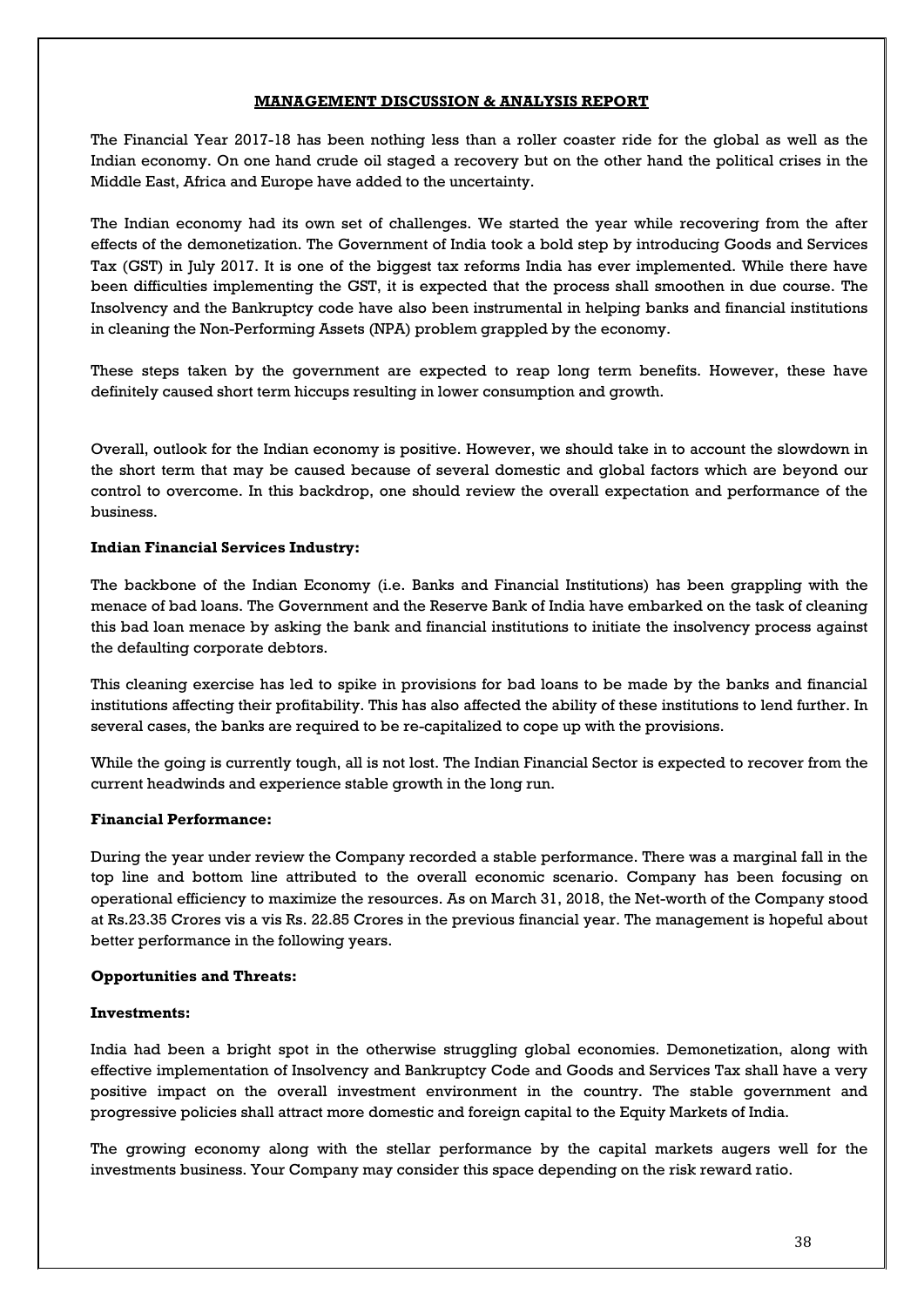# **Lending:**

The overhang of the current NPA Crises and slowdown in consumption has adversely impacted the lending business of the entire finance sector. The lending operations should normalize with resumption in consumption and demand for credit. The lending sector should see a stable growth on loan assets after the current round of consolidation.

# **Risk Management:**

The Company's risk management policy stems from a philosophy of pursuing sustainable growth and creating economic value, while calibrating and mitigating risks. It is integral to how we plan and execute business strategies.

# **Credit Risk Management:**

- The Company possesses a robust risk management policy to manage risk associated with the business
- Customer selection is of paramount importance, and in this the company's business development and credit teams have the necessary expertise to ensure asset quality.
- Underwriting decisions are based on knowledge about the prospective customer's business as well as assessment of his cash flows and ensuring adequacy of collateral or guarantees

# **Operational Risk Management:**

• The Company's Risk management Committee reviews and discusses all assets with significant risks, including deliberating on the sector-specific and systemic risks in the business environment.

# **Human Resource Risk Management:**

- The Company offers a challenging and yet rewarding work environment to its workforce.
- Employees are trained to think like entrepreneurs and are rewarded monetarily as well as with career advancements for their achievements.

# **Interest Rate Risk Management:**

- The Company's resources can be a blend of fixed, semi-fixed or floating rate loans, while its assets offerings may or may not be fixed rate products.
- Any risk arising from this situation is however mitigated by the Company choosing its lenders with care and with aggressive negotiation thereby ensuring the finest rates for itself; thereby keeping a positive Asset- Liability combination.

# **Human Resources:**

People are the corner stone of our business. While we have all the processes in place, it is important that we have the right people at job to achieve the goals. Our employees are our most important assets. The competency development of our employees continues to be a key area of strategic focus for us. We encourage employees to upgrade their skill and knowledge to keep pace with the changing dynamics of the business.

We have an adaptive recruitment and induction process to suit the business requirements. In order to attract, retain and motivate talented and critical employees and to encourage employees to align individual performance with ownership, the Company may consider share-based benefits to high-performing executives and mid level managers.

# **Internal Control Systems:**

The Company possess adequate internal control to ensure that all assets are protected against loss from unauthorised use or disposition and that all transactions are authorised, recorded and reported correctly. An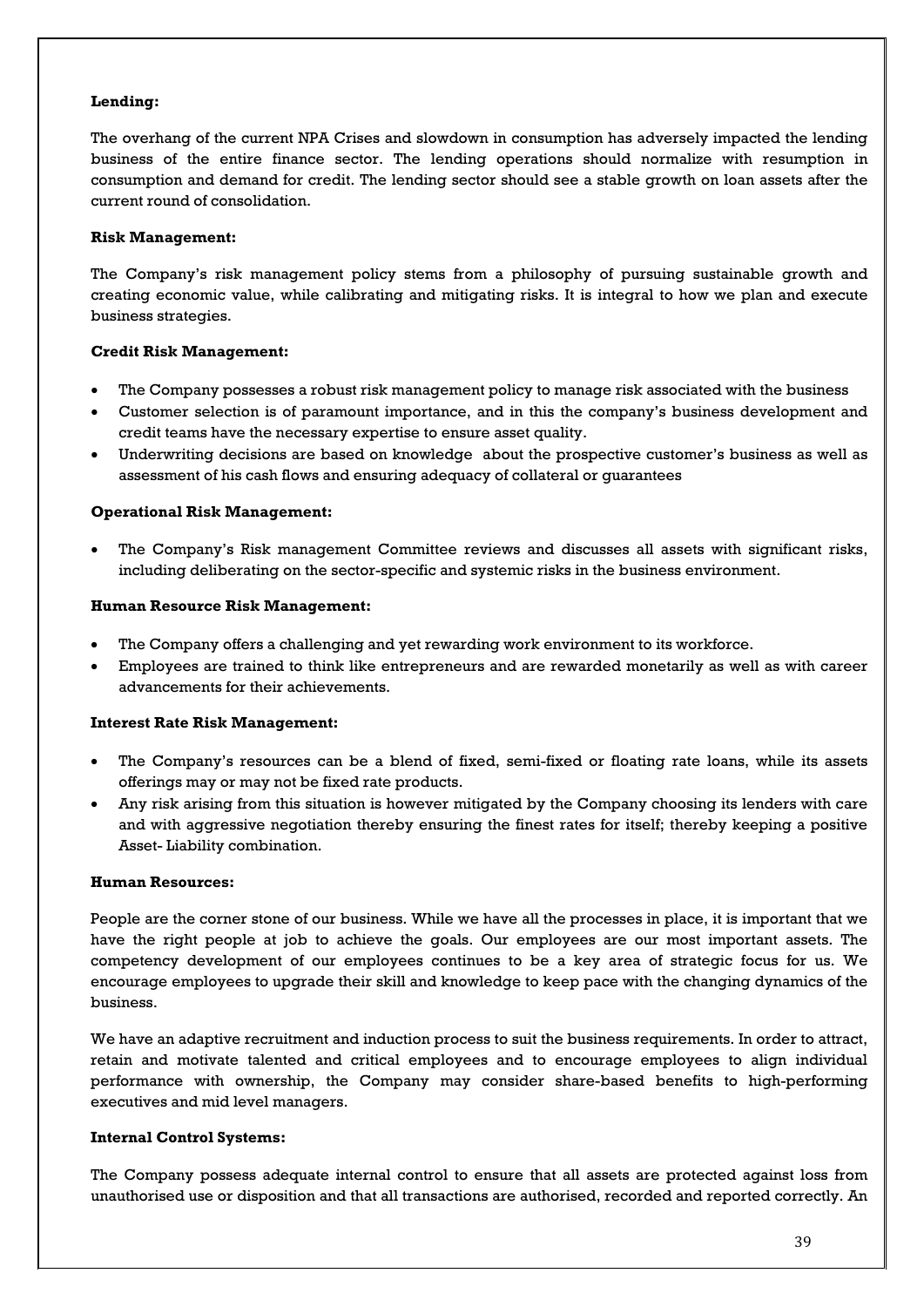efficient internal audit team monitors adherence to these controls. Statutory auditors also present their suggestions to the appropriate committees of directors for improvements in control and compliance. The Audit committee regularly reviews the audit findings as well as the adequacy and effectiveness of the internal control measures.

# **Cautionary Statement:**

Statements in this Management Discussion and Analysis describing the Company's objectives, projections, estimates and expectations may be 'forward looking' within the meaning of applicable laws and regulations. Actual results might differ materially from those expressed or implied.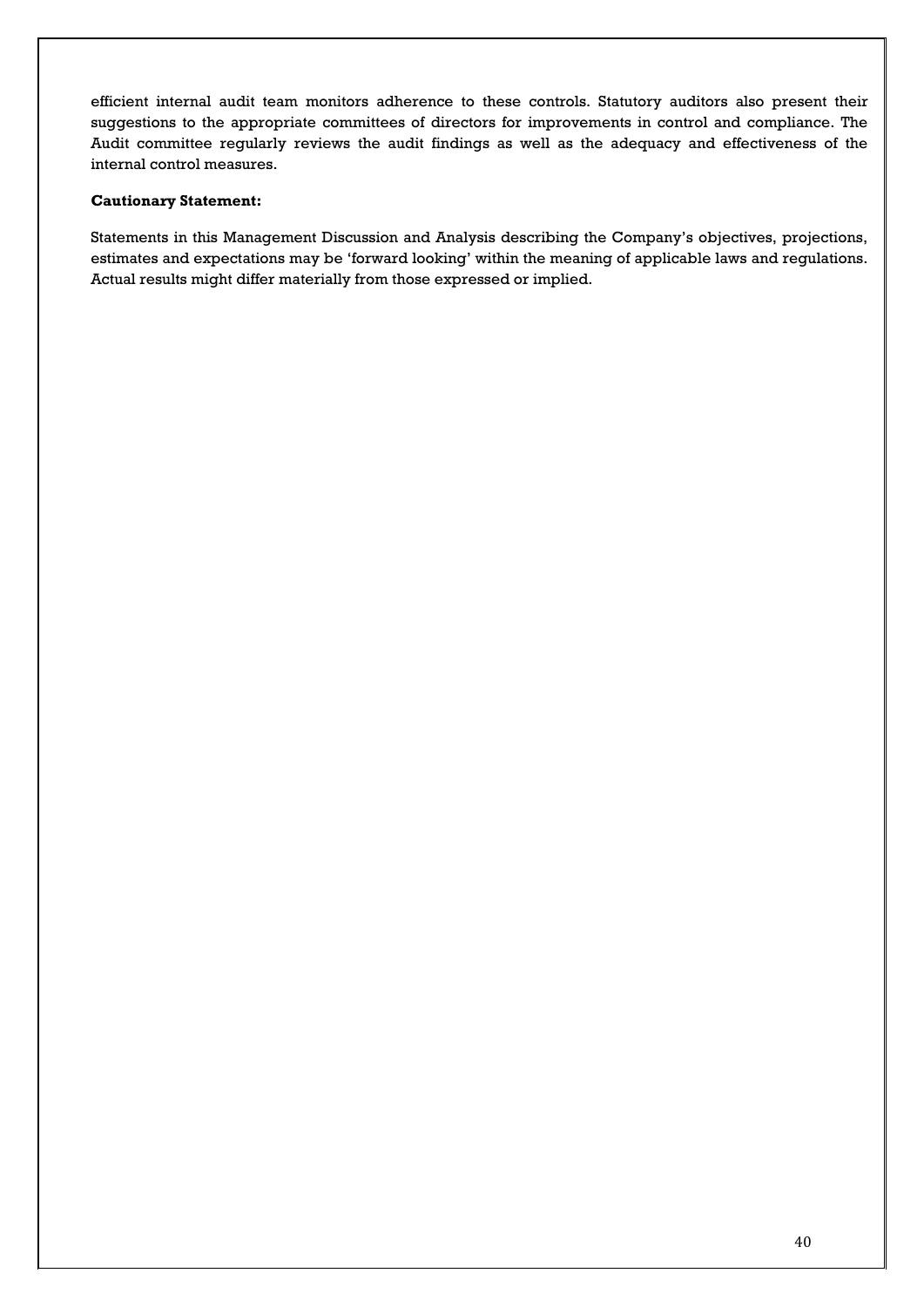# **CORPORATE GOVERNANCE REPORT**

Gemstone Investments Limited is committed to the adoption of best practices of Corporate Governance and its adherence in true spirit, at all times. Your Company is generally complying with the requirements of the Corporate Governance Practices. Pursuant to the Listing Agreement read with Regulation 15(2) of the SEBI (LODR) Regulations 2016, the requirement of compliance with the corporate governance provisions as specified in regulations 17 to 27 and clauses (b) to (i) of Regulation 46(2) and para C , D and E of Schedule V is not mandatory to the Company. However, as a good Corporate Governance practice a report on the implementation of the Corporate Governance provisions by your Company is furnished below:-

# **COMPANY'S PHILOSOPHY:**

Effective corporate governance practices constitute the strong foundation on which successful commercial enterprises are built to last. Your Company is committed to maintain high standard of Corporate Governance and its adherence in true spirit, at all times.

Your Company believes that Corporate Governance sets the goal of achieving the highest level of transparency, accountability in all its dealings with the stakeholders, employees and the government. As a corporate citizen, our business fosters a culture of ethical behavior and disclosures aimed at building trust of our stakeholders.

We at Gemstone, practice a trustworthy, transparent, moral and ethical conduct, both internally and externally, and are committed towards maintaining the highest standards of Corporate Governance practices in the best interest of the Company.

Gemstone believes that it not only has legal, contractual and social responsibilities, but also has obligations towards its stakeholders such as bankers, regulators, government agencies, employees, investors, creditors and customers, among others. Gemstone strives to ensure that all its stakeholders have an access to clear, adequate and factual information relating to the Company at all times. It promotes accountability of its management and the Board of Directors acknowledges its responsibilities towards its stakeholders for creation and safeguarding their wealth.

The Company continues to focus on its resources, strengths and strategies to achieve the vision of the Company while upholding the core values of Quality, Trust, Leadership and Excellence.

Your Company is fully committed to practice sound Corporate Governance and uphold the highest business standards in conducting business. The Company has always worked towards building trust with all its stakeholders based on the principles of good corporate governance. Your Company is guided by a key set of values for all its internal and external interactions. The Company is open, accessible and consistent with its communication.

#### **BOARD OF DIRECTORS:**

#### **1. Composition & Category of Directors**:

The composition of the Board is in conformity with applicable Listing Regulations and provisions of Companies Act, 2013 as amended from time to time. The Board has an optimum combination of executive and non executive directors. The Board periodically evaluates the need for change in its composition and size. The Board periodically evaluates the need for change in its size and composition to ensure that it remains aligned with statutory and business requirements.

The Management of the Company is entrusted in the hands of the Key Managerial Personnel, headed by the Managing Director, who operate under the supervision and control of the Board. Ms. Dhara Brahmbhatt is the Managing Director of the Company.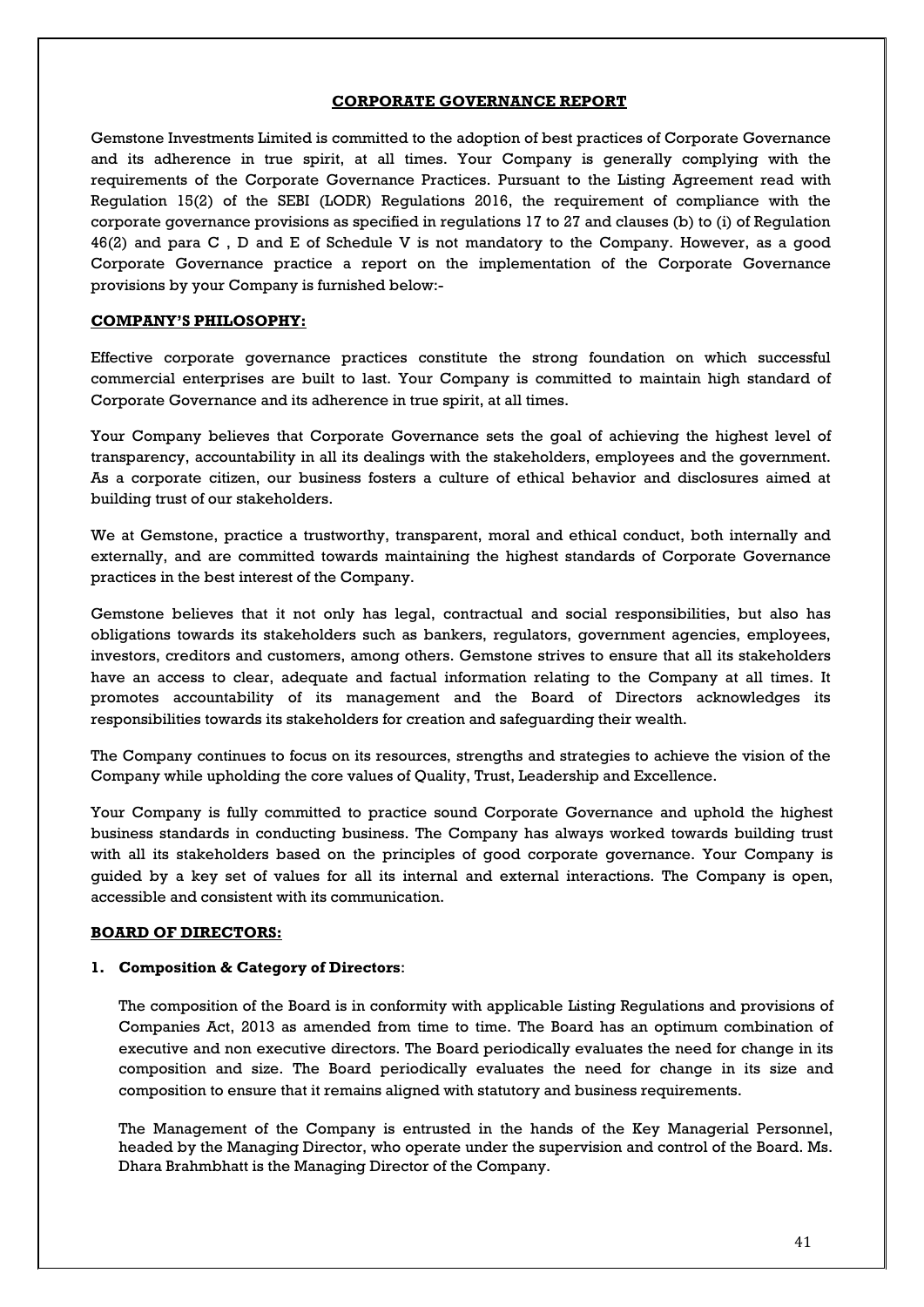# **Composition and Category of Directors:**

| <b>Name of Directors</b> | <b>Designation</b>                  |
|--------------------------|-------------------------------------|
| Manali Bhuva#            | Chairman and Non-Executive Director |
| Dhara Brahmbhatt*        | <b>Managing Director</b>            |
| Tarun Brahmbhatt%        | Non-Executive Director              |
| Nimesh Ganatra\$         | Non-Executive Director              |
| Manish Joshi@            | Non Executive Independent Director  |
| Mamatha Shetty           | Non Executive Independent Director  |
| Dharmesh Belani          | Non Executive Independent Director  |

# **NOTES:**

\*Ms. Dhara Brahmbhatt was the Chairman of the board up to July 12, 2017.

# Ms. Manali Bhuva is appointed as the Chairman of the Board w.e.f July 12, 2017.

% Mr. Tarun Brahmbhatt was appointed as an Additional Non-Executive Director w.e.f. July 12, 2017. The members ratified his appointment in the Annual General Meeting held on September 14, 2017.

\$ Mr. Nimesh Ganatra resigned from the Directorship w.e.f. July 12, 2017.

@ Mr. Manish Joshi was appointed as a Non-Executive Director in the previous Annual General Meeting held on September 14, 2017. Further, it is proposed to change his designation from Non-Executive Director to Non-Executive Independent Director w.e.f.  $5^{\rm th}$  September, 2018.

# **2. Board Meetings and Procedure:**

The annual calendar of meetings is broadly determined at the beginning of each year. The Board meets at least once in a quarter to review the quarterly financial results and operations of the Company. Apart from the above, additional Board Meetings are convened to address the specific needs of the Company. In case of urgent business exigencies some resolutions are also passed by circulation, as permitted by law, which is confirmed in the subsequent Board Meeting. Time gap between two consecutive meetings does not exceed 120 days.

| Name of the      | <b>Attendance at the Board Meetings (2017-2018)</b> |                |                |                          |                |                |                |
|------------------|-----------------------------------------------------|----------------|----------------|--------------------------|----------------|----------------|----------------|
| <b>Directors</b> | 30/05/20<br>17                                      | 12/07/20<br>17 | 10/08/20<br>17 | 21/08/20<br>17           | 18/09/20<br>17 | 14/11/20<br>17 | 09/02/20<br>17 |
| Manali Bhuva     | Yes                                                 | Yes            | Yes            | Yes                      | Yes            | Yes            | Yes            |
| Dhara            | Yes                                                 | Yes            | Yes            | Yes                      | <b>Yes</b>     | Yes            | Yes            |
| Brahmbhatt       |                                                     |                |                |                          |                |                |                |
| Tarun            |                                                     |                |                | Yes                      | Yes            | Yes            | Yes            |
| Brahmbhatt       | $\blacksquare$                                      | ۰              | Yes            |                          |                |                |                |
| Nimesh           |                                                     |                |                |                          |                |                |                |
| Ganatra          | Yes                                                 | -              | -              | $\overline{\phantom{0}}$ | -              | $\blacksquare$ | $\blacksquare$ |
| Manish Joshi     | $\blacksquare$                                      | -              | -              |                          | Yes            | Yes            | Yes            |
| Mamatha          |                                                     |                |                |                          |                |                |                |
| Shetty           | Yes                                                 | Yes            | Yes            | Yes                      | Yes            | Yes            | Yes            |
| Dharmesh         |                                                     |                |                |                          |                |                |                |
| Belani           | Yes                                                 | Yes            | Yes            | Yes                      | Yes            | Yes            | Yes            |

The Details of the Board Meetings by the directors are given in the appended table: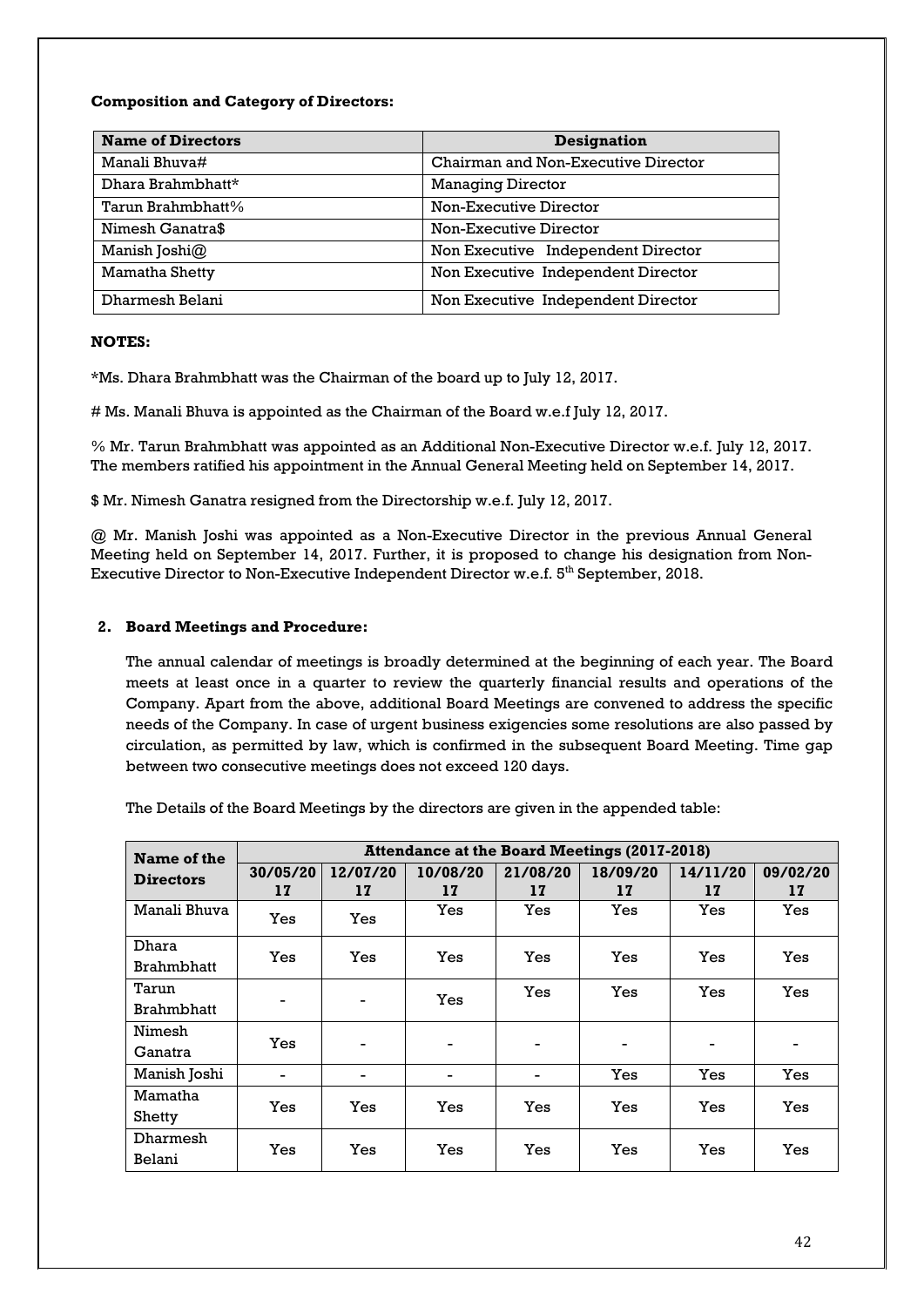*- denotes director was not eligible to attend the said meeting due to his/her resignation or non appointment on the said date.*

# **3. Other Directorships & Committee Position Held in Other Companies:**

None of the Directors on the Board is a member of the Board of more than **twenty** companies, is a Member of more than **ten** committees and Chairman of more than **five** committees across all companies in which they are directors. None of the Independent Directors served as Independent Director in more than **seven** listed Companies.

None of the Director who serves as a Whole-Time Director in any listed Company serves as an Independent Director in more than **three** listed Companies.

The numbers of Directorships and Committee Chairmanship / Membership held by the Directors, in other Companies is appended below:

| <b>Name</b><br><b>of</b><br>the<br><b>Directors</b> | No. of Directorships in<br>other Public Co.'s | No. of committee position held in other<br><b>Public Co.'s</b> |               |
|-----------------------------------------------------|-----------------------------------------------|----------------------------------------------------------------|---------------|
|                                                     |                                               | Chairman                                                       | <b>Member</b> |
| Manali Bhuva                                        |                                               |                                                                | 2             |
| Dhara Brahmbhatt                                    |                                               |                                                                |               |
| Nimesh Ganatra                                      |                                               |                                                                | -             |
| Tarun Brahmbhatt                                    |                                               |                                                                |               |
| Manish Joshi                                        |                                               |                                                                |               |
| Mamatha Shetty                                      |                                               | 2                                                              |               |
| Dharmesh Belani                                     |                                               |                                                                | 2             |

# *Note:*

- ϕ *Excluding Private Limited Companies, Foreign Companies and Companies under Section 8 of the Companies Act, 2013.*
- ϕ *Committees considered to reckon the limit are Audit Committee and Stakeholders Relationship Committee in public (listed and unlisted) Companies.*
- ϕ *Position held in Gemstone Investments Limited as a Director and/or Member/ Chairman has been included in the above table.*

# **4. Induction and Familiarization program for Board Members:**

The Familiarization program aims to provide insight to the Independent Directors to understand the business of the Company. Upon induction, the Independent Directors are familiarized with their roles, rights and responsibilities.

In addition to the above, the familiarization program for Independent Directors forms part of the Board process. At the quarterly board meetings of the Company held during the financial year 2017-18, the Independent Directors have been updated on the developments in the Company and the Company's performance.

A new director is welcomed to the Board of Directors of the company by sharing various documents and information of the Company for his/her reference such as brief introduction to the Company and Profile of Board of Directors of the Company, Details of various committees of the Board, Latest Annual Reports, Code of Conduct (Directors, Senior Management & Employees), Code of Conduct for Prevention of Insider Trading etc. The details of these familiarization programs have been hosted on the Company's website [www.gemstoneltd.com.](http://www.gemstoneltd.com/)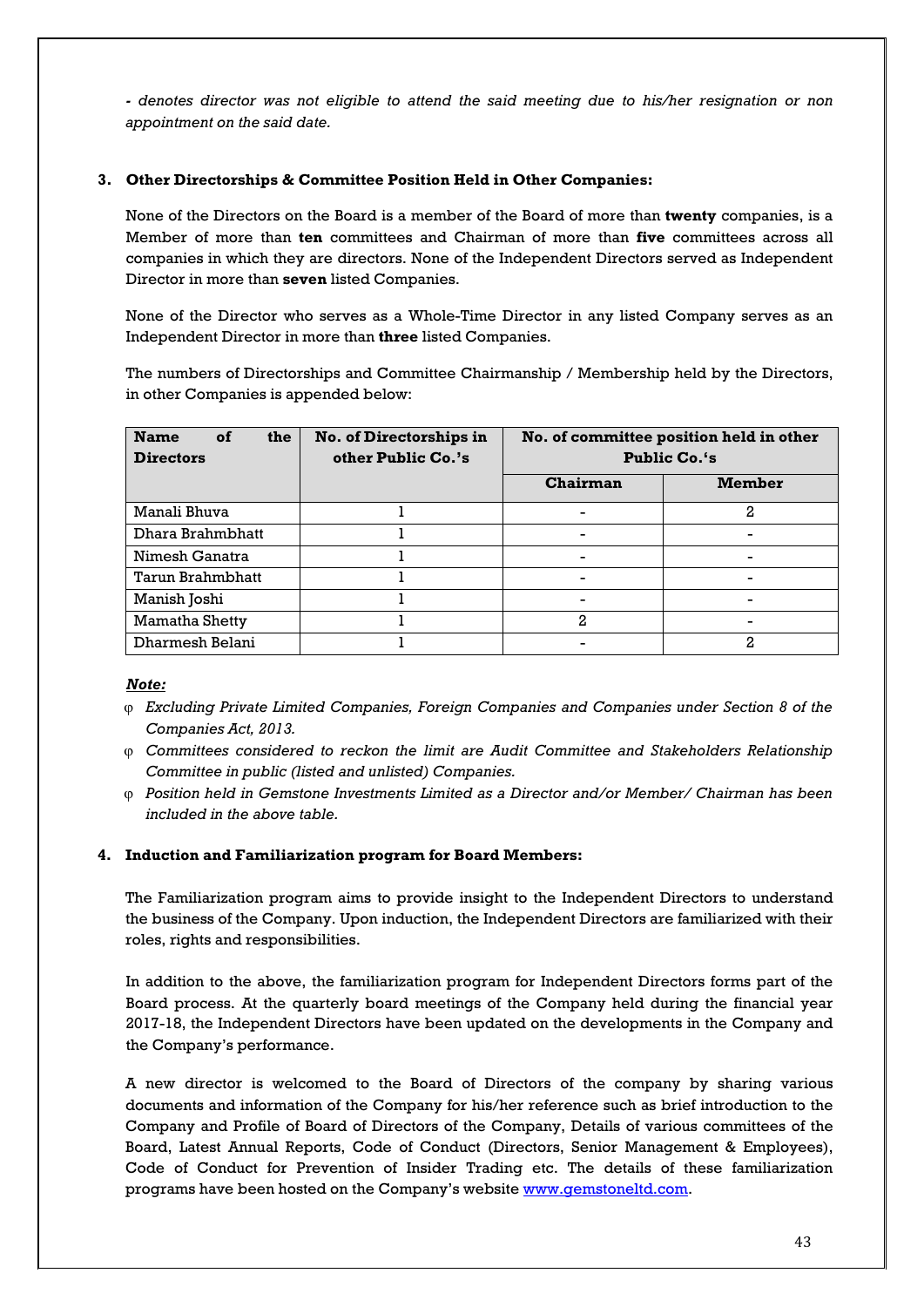# **5. Reappointment of Directors liable to retire by rotation:**

Details of director seeking appointment/reappointment at the forthcoming Annual General Meeting as required under Regulation 36 of the Listing Regulations is annexed to the Notice conveying the Annual General Meeting and forms the part of this Annual Report.

# **6. Details of Equity Shares held by Non-Executive Directors as on March 31, 2018:**

There were no outstanding stock options held by Non- Executive Directors and the details of the Equity Shares held by the Non-Executive Directors as on March 31, 2018 is appended below:

| Sr. No. | <b>Name of the Director</b> | <b>Number of Equity Shares</b> |
|---------|-----------------------------|--------------------------------|
|         | Nimesh Ganatra              | 8000                           |
| 2.      | Manali Bhuva                |                                |
| 3.      | Mamatha Shetty              |                                |
| 4.      | Dharmesh Belani             |                                |
| 5.      | Manish Joshi                |                                |

# **COMMITTEES OF THE BOARD:**

The Board Committees play a crucial role in the governance structure of the Company and have been constituted to deal with specific areas / activities which concern the Company and need a closer review. The Board Committees are set up under the formal approval of the Board to carry out clearly defined roles which are considered to be performed by members of the Board, as a part of good governance practice. The Board supervises the execution of its responsibilities by the Committees and is responsible for their action.

The Board has currently established the following statutory and non-statutory Committees:

- **1. Audit Committee:** The Audit Committee is duly constituted in accordance with the Listing Agreement read with SEBI (LODR) Regulations 2016 and of Section 177 of the Companies Act, 2013 read with Rule 6 of the Companies (Meetings of the Board and its Powers) Rules, 2014.
	- **Composition and category of Directors:**

| <b>Name of Directors</b> | Category                         | <b>Designation</b> |
|--------------------------|----------------------------------|--------------------|
| Mamatha Shetty           | <b>Independent Non Executive</b> | Chairman           |
| Dharmesh Belani          | Independent Non Executive        | Member             |
| Nimesh Ganatra*          | Non-Executive                    | Member             |
| Manali Bhuva#            | Non-Executive Director           | Member             |

\* Ceased to be the member of the committee due to resignation from the Board w.e.f. July 12, 2017.

# Appointed as a member of the Audit Committee w.e.f. July 12, 2017.

Two third of the members are Independent Directors and all the members are financially literate. All the members of the Audit Committee have vast experience and knowledge and possess financial/ accounting expertise /exposure. The composition of the audit committee meets with the requirements of Section 177 of the Act and Regulation 18(1) of SEBI (Listing Obligations Disclosure Requirement) Regulations 2016.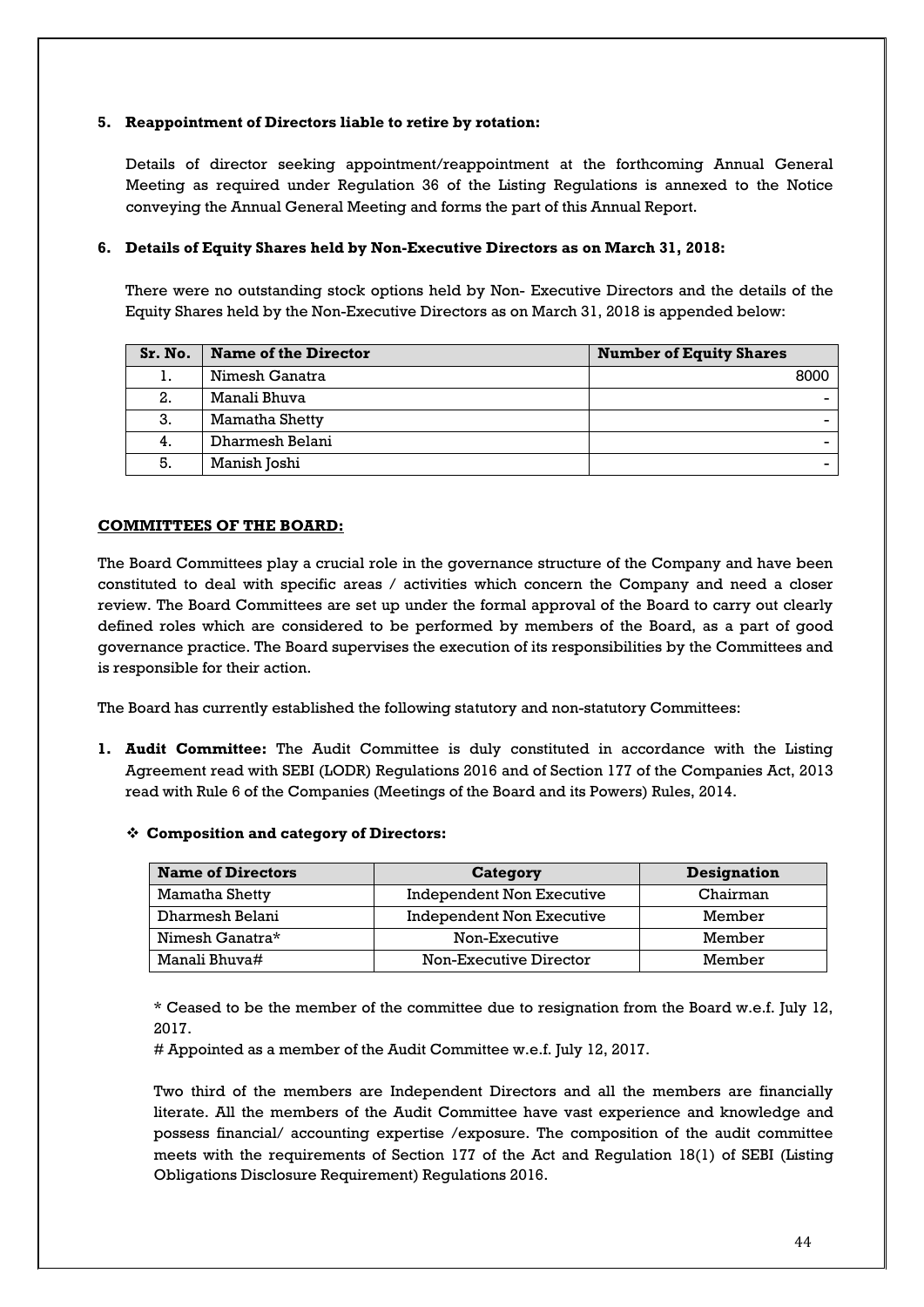# **Meetings and Attendance:**

| <b>Name of the Committee</b> | <b>Attendance at the Meetings (2017-2018)</b> |               |            |            |           |
|------------------------------|-----------------------------------------------|---------------|------------|------------|-----------|
| <b>Members</b>               | $30th$ May                                    | $10^{th}$ Aug | $21st$ Aug | $14th$ Nov | $9th$ Feb |
| Mamatha Shetty               | Yes                                           | Yes           | Yes        | Yes        | Yes       |
| Dharmesh Belani              | Yes                                           | Yes           | Yes        | Yes        | Yes       |
| Nimesh Ganatra               | Yes                                           | Yes           | Yes        | Yes        | Yes       |
| Manali Bhuva                 | Yes                                           | Yes           | Yes        | Yes        | Yes       |

The Chairman of the Audit Committee was present at the last Annual General Meeting of the Company to answer the queries of shareholders. The meetings of Audit Committee are also attended by the Chief Financial Officer and Internal Auditor as special invitees.

The Audit Committee also meets the internal and external auditors separately, without the presence of Management representatives. The minutes of each Audit Committee meeting are placed in the next meeting of the Board.

# **Terms of Reference:**

The terms of reference of the Audit Committee have been in line with Regulation 18 of SEBI Listing Obligations and Disclosure Requirement, Regulations, 2016 and Section 177 of the Companies Act, 2013. The Audit Committee, *inter alia*, provides reassurance to the Board on the existence of an effective internal control environment.

The terms of reference of the Committee are briefly described below:

- $\varphi$  Oversight of the Company's financial reporting process and the disclosure of its financial information.
- ϕ Recommending to the Board, the appointment, re-appointment and, if required, the replacement or removal of the statutory auditor and the fixation of audit fees.
- ϕ Reviewing and monitoring the auditor's independence and performance.
- $\varphi$  Approval of payment to statutory auditors for any other services rendered by the statutory auditors.
- $<sub>φ</sub>$  Reviewing, with the management, the annual financial statements and quarterly financial</sub> statements.
- $\varphi$  Reviewing with the management, performance of internal auditors and adequacy of the internal control systems.
- $\varphi$  Reviewing the adequacy of internal audit function, if any, including the structure of the internal audit department, staffing and frequency of internal audit.
- Discussing with internal auditors any significant findings and follow-up thereon.
- $\varphi$  Reviewing the findings of any internal investigations by the internal auditors into matters where there is suspected fraud or irregularity or a failure of internal control systems of a material nature and reporting the matter to the Board.
- ϕ Discussion with statutory auditors before the audit commences.
- $<sub>Φ</sub>$  To look into the reasons for substantial defaults in the payment to the depositors, debenture</sub> holders, shareholders (in case of non-payment of declared dividends) and creditors.
- ϕ To review the functioning of the Whistle Blower mechanism.
- ϕ Approval or any subsequent modification of transactions of the Company with related parties.
- ϕ To evaluate internal financial controls and risk managements systems.
- ϕ Approval of appointment of CFO.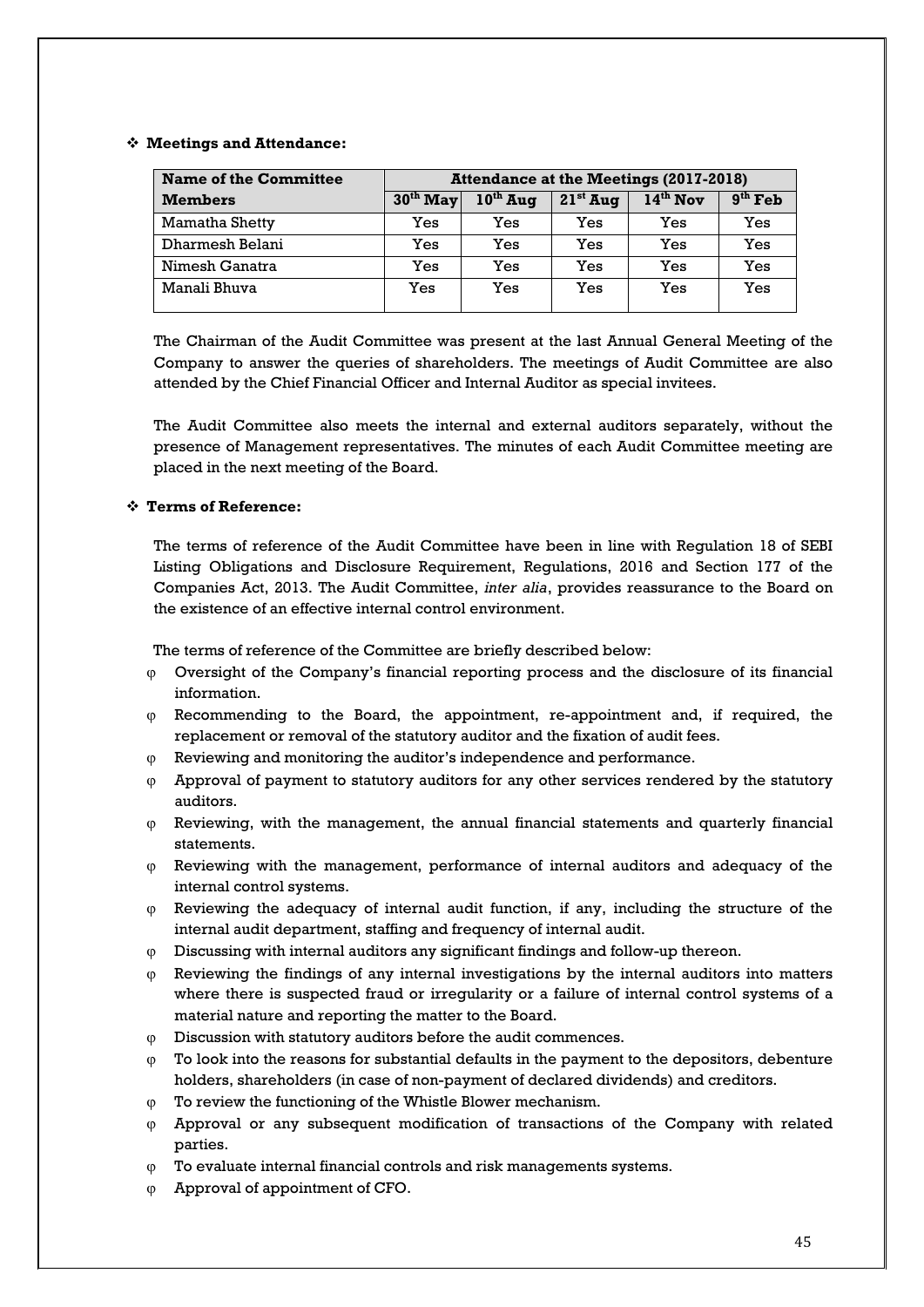**2. Stakeholders Relationship Committee:** Committee performs various functions conferred under the listing regulations and Section 178 of the Act which mainly covers ensuring resolution of grievances of security holders of the Company.

It oversees the performance of the Registrars and Transfer Agent, and recommends measures for overall improvement in the quality of investor services. The Company is in compliance with the SCORES, which has initiated by SEBI for processing the investor complaints in a centralized web based redress system and online redressal of all the shareholders complaints.

# **Composition and category of Directors:**

| <b>Name of Directors</b> | Category                  | <b>Designation</b> |
|--------------------------|---------------------------|--------------------|
| Mamatha Shetty           | Independent Non Executive | Chairman           |
| Dharmesh Belani          | Independent Non Executive | Member             |
| Nimesh Ganatra*          | Non-Executive             | Member             |
| Manali Bhuva#            | Non-Executive Director    | Member             |

\* Ceased to be the member of the committee due to resignation from the Board w.e.f. July 12, 2017.

# Appointed as a member of the Committee w.e.f. July 12, 2017.

# **Meetings and Attendance:**

| <b>Name of the Committee</b> | <b>Attendance at the Meetings (2017-2018)</b> |               |            |           |
|------------------------------|-----------------------------------------------|---------------|------------|-----------|
| <b>Members</b>               | $30th$ May                                    | $10^{th}$ Aug | $14th$ Nov | $9th$ Feb |
| Mamatha Shetty               | Yes                                           | Yes           | Yes        | Yes       |
| Dharmesh Belani              | Yes                                           | Yes           | Yes        | Yes       |
| Nimesh Ganatra               | Yes                                           | NA            | NA         | NA        |
| Manali Bhuva                 | NA                                            | Yes           | Yes        | Yes       |

 **Terms of Reference:** The terms of reference of the Stakeholders' Relationship Committee have been in line with Regulation 20 of SEBI Listing Obligations and Disclosure Requirement, Regulations, 2016 and Section 178 of the Companies Act, 2013.

The terms of reference of the Committee are briefly described below:

- $\varphi$  Oversee and review all matters connected with the transfer of the Company's securities.
- ϕ Monitor redressal of investors' / shareholders' / security holders' grievances including but not limited to complaints related to transfer of shares, issue of duplicate share certificates, non-receipt of annual report, non-receipt of declared dividends;
- $\varphi$  Oversee the performance of the Company's Registrar and Transfer Agents.
- Recommend methods to upgrade the standard of services to investors.
- ϕ Carry out any other function as is referred by the Board from time to time or enforced by any statutory notification / amendment or modification as may be applicable.

# **Investor/ Shareholder Complaints Received:**

| <b>Investors Complaint</b>           | Year Ended 31 <sup>st</sup> March 2018 |
|--------------------------------------|----------------------------------------|
| Pending at the beginning of the year | Nil                                    |
| Received during the year             | Nil                                    |
| Disposed Off during the year         | Nil                                    |
| Pending at the end of the year       | Nil                                    |

 **Compliance Officer:** Ms. Dhara Brahmbhatt Managing Director has been designated as a Compliance Officer for complying with the requirements of Securities Laws, Listing Regulations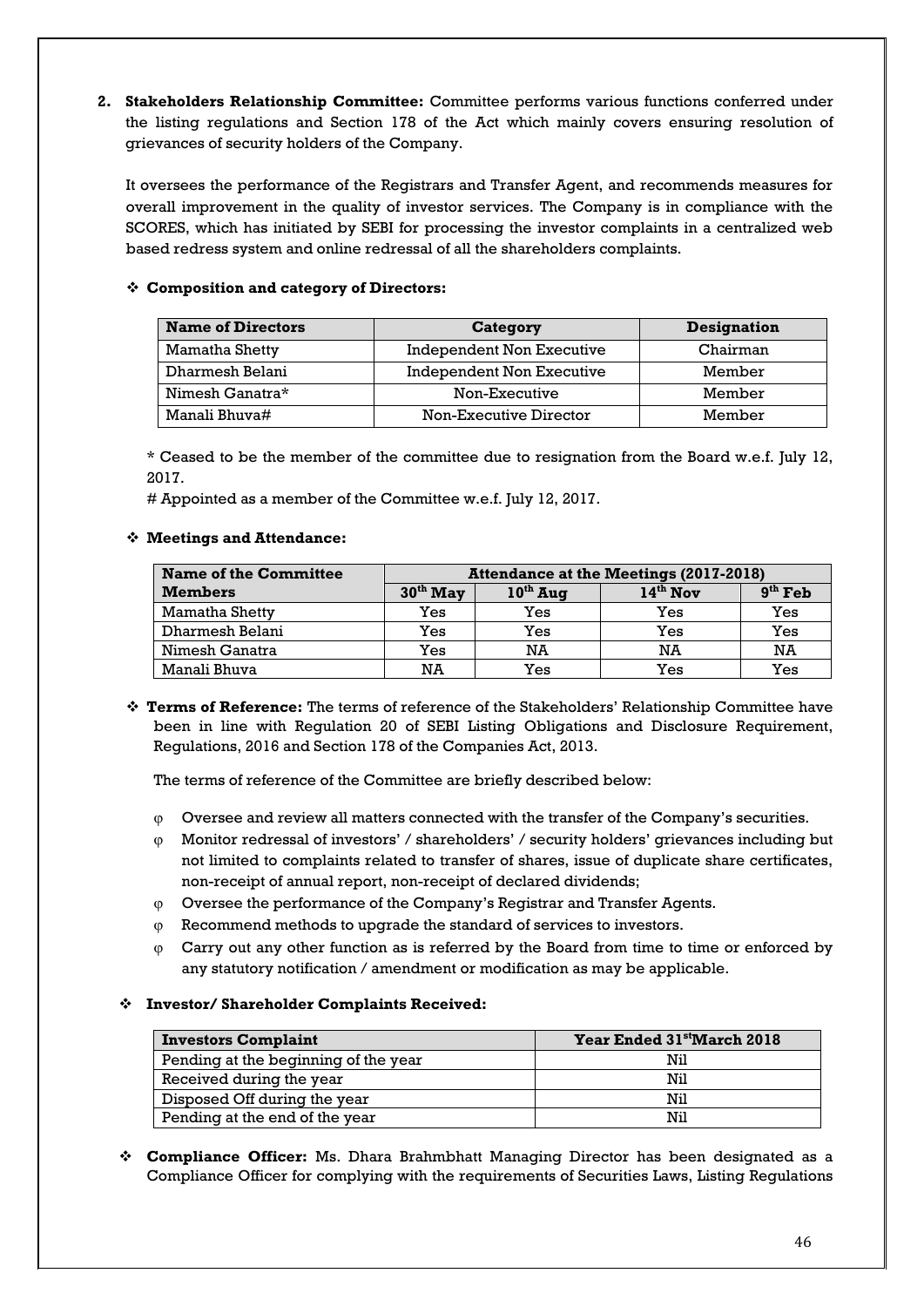and the Securities and Exchange Board of India (Prohibition of Insider Trading) Regulations, 2016.

**3. Nomination and Remuneration Committee:** The Nomination and Remuneration Committee has been entrusted with role of formulating criteria for determining the qualifications, positive attributes and independence of the Directors as well as identifying persons who may be appointed at senior management levels and also devising a policy on remuneration of Directors, Key Managerial Personnel and other senior employees.

| <b>Name of Directors</b> | <b>Category</b>                  | <b>Designation</b> |
|--------------------------|----------------------------------|--------------------|
| Mamatha Shetty           | <b>Independent Non-Executive</b> | Chairman           |
| Dharmesh Belani          | Independent Non-Executive        | Member             |
| Mahendra Dave*           | <b>Independent Non-Executive</b> | Member             |
| Manali Bhuva#            | Non-Executive Director           | Member             |

# **Composition and category of Directors:**

\* Ceased to be the member of the committee due to resignation from the Board w.e.f. July 12, 2017.

# Appointed as a member of the Committee w.e.f. July 12, 2017.

# **Meetings and Attendance:**

| <b>Name of the Committee Members</b> | <b>Attendance at the Meetings (2017-2018)</b> |                               |  |
|--------------------------------------|-----------------------------------------------|-------------------------------|--|
|                                      | $12th$ August, 2017                           | 21 <sup>st</sup> August, 2017 |  |
| Mamatha Shetty                       | Yes                                           | Yes                           |  |
| Dharmesh Belani                      | Yes                                           | Yes                           |  |
| Mahendra Dave                        | NA                                            | NA                            |  |
| Manali Bhuva                         | Yes                                           | Yes                           |  |

# **Terms of Reference:**

The terms of reference of the Nomination & Remuneration Committee have been in line with Regulation 19 of SEBI Listing Obligations and Disclosure Requirement, Regulations, 2016 and Section 178 of the Companies Act, 2013.

The terms of reference of the Committee are briefly described below:

- $\varphi$  To identify persons for Directorships & senior management positions and to recommend their appointments/removals.
- ϕ To form criteria for qualifications/independence of directors.
- ϕ To recommend Policy for remuneration to Directors/Key Managerial Personnel (KMP) and other employees.
- ϕ To form criteria for evaluation of Directors.
- ϕ To devise policy on Board Diversity.
- **4. Risk Management Committee**: Risk Management Committee was constituted voluntarily by the Company in conformity with the provisions of Companies Act, 2013 and Regulation 21 of the SEBI Listing Regulations. The Company's risk-management strategy is to identify, assess and mitigate any significant risks. The Committee reviews and monitors the risk management plan and ensures its effectiveness. It lays down various risk mitigating practices that your Company is required to implement in the Company.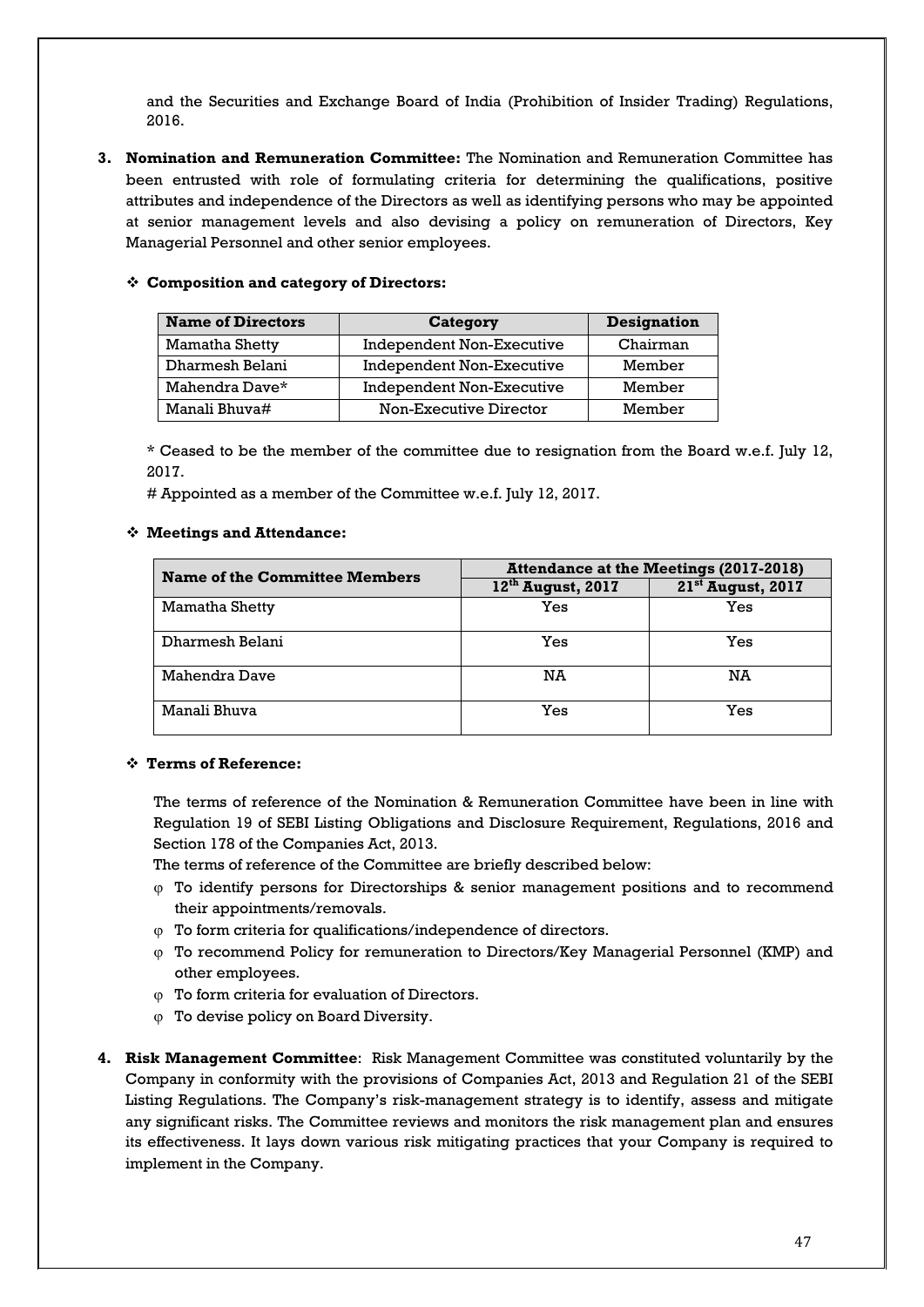# **Composition and category of Directors:**

| <b>Name of Directors</b> | Category                           | Designation |
|--------------------------|------------------------------------|-------------|
| Dhara Brahmbhatt         | <b>Executive Managing Director</b> | Chairman    |
| Mamatha Shetty           | Independent Non Executive          | Member      |
| Dharmesh Belani          | Independent Non-Executive          | Member      |

# **Meetings and Attendance:**

| Name of the Committee Members | <b>Attendance at the Meetings (2017-2018)</b> |                                 |  |
|-------------------------------|-----------------------------------------------|---------------------------------|--|
|                               | 30 <sup>th</sup> May, 2017                    | 14 <sup>th</sup> November, 2017 |  |
| Dhara Brahmbhatt              | Yes                                           | Yes                             |  |
| Mamatha Shetty                | Yes                                           | Yes                             |  |
| Dharmesh Belani               | Yes                                           | Yes                             |  |

# **Terms of Reference:**

- ϕ To review and monitor the Risk Management Policies and Procedures;
- ϕ To review the Risk Monitoring System;
- ϕ To report critical risks to the Board in detail on yearly basis;
- ϕ To review and verify adherence to various risk parameters set-up for various Operations/ Functions;
- ϕ To undertake such other function as may be mandated by the Board or stipulated by the Companies Act, 2013, SEBI, Stock Exchanges or any other regulatory authorities from time to time.

# **PERFORMANCE EVALUATION:**

The Board has laid down policy for evaluation of Board, Committees and Independent Directors which sets out performance evaluation criteria as under:

# **1. For Board as a Whole:**

- Laying down strategic roadmap for the Company;
- Annual Plans;
- $\div$  Growth attained by the Company;
- $\div$  Effectiveness in ensuring statutory compliances and discharging its duties;
- Identification, monitoring & mitigation of significant corporate risks;
- Laying down terms of reference and reviewing committees working, etc.

# **2. For Chairman:**

- Providing and guidance and counsel to Executive Management;
- Effectiveness;
- Providing overall direction to Board towards achieving company's objective;
- $\div$  Maintaining balance between the views of different Board Members;
- Conducting Board Meeting and Shareholders Meeting in effective and orderly manner, etc.

# **3. For Executive Directors:**

- Level of skill, knowledge and core competence;
- Performance and achievement in comparison to budget and operating plans;
- Discharging duties/ responsibilities towards all stakeholders;
- Adherence to ethical standards of integrity;
- Reviewing / Monitoring Executive Management, etc.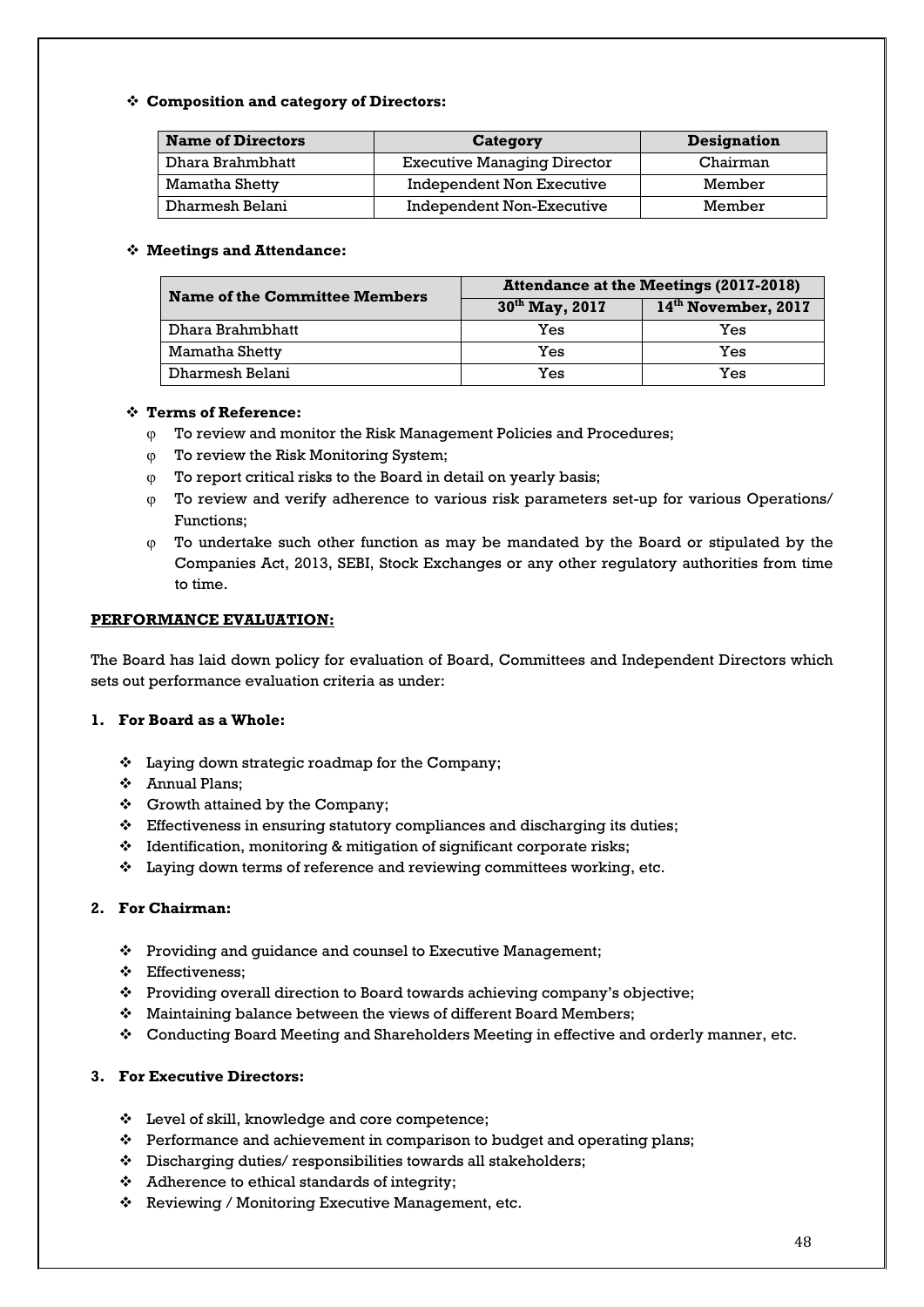# **4. For Independent Directors:**

- Providing independent judgment on strategy;
- Performance;
- $\div$  Risk Management;
- Devotion of sufficient time for informed decision making;
- Safeguarding interests of all stakeholders;
- $\div$  Exercising duties in bona fide manner;
- $\div$  Objectivity & constructiveness while exercising duties, etc.

# **5. For Committees:**

- Effectiveness in discharging duties and functions conferred,
- $\div$  Setting up and implementation of various policies,
- $\div$  Periodicity of meetings
- $\triangleleft$  Attendance and participation of committee members
- $\div$  Guidance to the Board on various matters coming under the committee's purview etc.

# **INDEPENDENT DIRECTORS:**

As defined in the Companies Act, 2013 and the Listing Regulations the term 'Independent Directors' mean directors who apart from receiving director's remuneration, do not have any other material pecuniary relationship or transactions with the company, its promoters, its management or its subsidiaries, which in judgment of the board may affect independence of judgment of the directors. Section 149(6) of the act stipulates the criteria for a candidate that ensures highest standards of integrity, while also preventing any conflict of interest. The provisions seek to ensure the autonomy of the appointee to facilitate effective discharge of duties such as upholding shareholders' interest, upholding corporate governance standards, among others. We strongly follow by the definition of independent director.

**1. Appointment & Tenure:** An Independent Director shall hold office for a term up to five consecutive years on the Board of the Company and will be eligible for reappointment for the second term on passing of a special resolution by the Company.

No Independent director shall hold office for more than two consecutive terms but such Independent Director shall be eligible for appointment after expiry of three years of ceasing to become an Independent Director. Provided that an Independent director shall not during the said period of three years, be appointed in or be associated with the Company in any other capacity, either directly or indirectly.

**2. Declarations Received:** The Independent Directors of your Company have given the certificate of independence to your Company stating that they meet the criteria of independence as mentioned under Section 149(6) of the Companies Act, 2013.

| Name of the Committee Members | <b>Attendance at the Meetings (2017-2018)</b> |  |  |
|-------------------------------|-----------------------------------------------|--|--|
|                               | $25^{th}$ May, 2017                           |  |  |
| Mahendra Dave                 | Yes                                           |  |  |
| Mamatha Shetty                | Yes                                           |  |  |
| Dharmesh Belani               | Yes                                           |  |  |

# **3. Meetings & Attendance:**

The Independent Directors met once during the year under review, without the attendance of Non-Independent Directors and members of Management. All Independent Directors were present at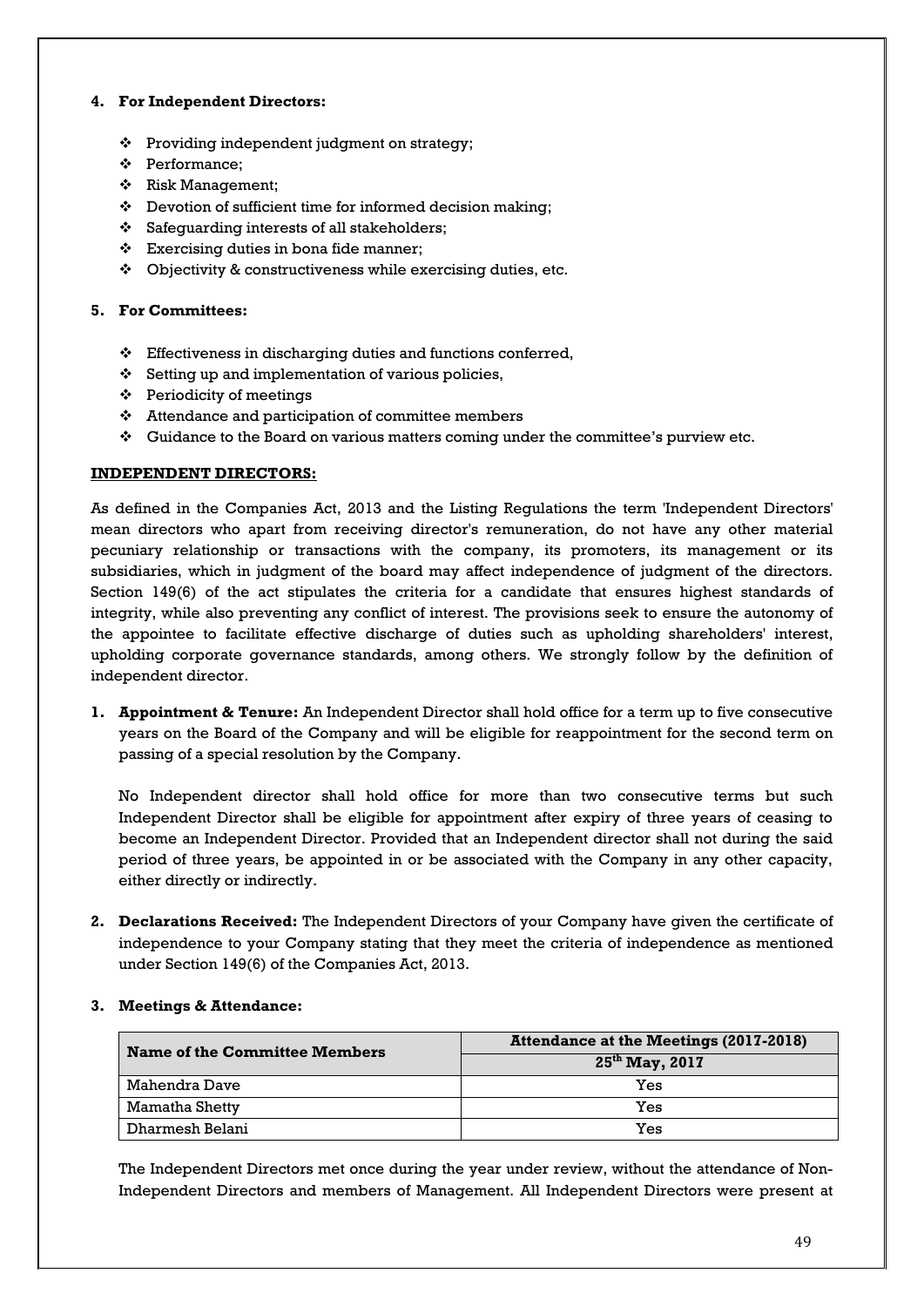the meeting and they have reviewed the performance of non-independent directors and the Board, performance of the Chairman and information flow structure of the Company.

# **REMUNERATION TO DIRECTORS/ KMP/ SMP:**

- **1. Pecuniary Relationship of Non-Executive Directors:** The Company has no pecuniary relationship or transaction with its Non-Executive & Independent Directors other than payment of sitting fees to them for attending Board and Committee meetings and Commission as approved by members for their invaluable services to the Company.
- **2. Details of Remuneration paid to Directors:** The executive directors of the Company are entitled to an annual / half yearly variable pay, which is subject to the achievement of certain fiscal milestones by the Company as determined by the Board.

Details of remuneration paid to Directors for the Financial Year 2017 – 2018 is as under:

| <b>Name of the Director</b> | <b>Sitting Fees</b><br>(Rs.) | Salary &<br><b>Perquisites</b><br>(Rs.) | <b>Commission</b><br>(Rs.) | <b>Total</b><br>(Rs.) |
|-----------------------------|------------------------------|-----------------------------------------|----------------------------|-----------------------|
| Ms. Dhara Brahmbhatt        | -                            | $4,00,000/-$                            | -                          | $4,00,000/-$          |

The Non-Executive Directors are only entitled to receive sitting fees for attending the meetings of Board and Committee thereof. Fees and compensation, if any, paid to any Non-Executive Director, including Independent Director, is fixed by the Board of Directors and is previously approved by the shareholders at the general body meeting.

Criteria of making payments to all the Directors are disclosed in the Policy i.e. Nomination and Remuneration Policy and the same is also made available on the company's website at <http://gemstoneltd.com/wp-content/uploads/2016/04/Nomination-and-Remuneration-Policy-1.pdf>

- **3. Stock option details:** No stock options have been granted to Directors during the year. Further, the Non-Executive Directors and Independent Directors are not entitled to any stock options.
- **4. Service contracts, notice period, severance fees:** All appointments are terminable by notice on either side. The agreement with Managing Director is normally done for 5 years. Further, either party to the agreement is entitled to terminate the Agreement by giving not less than three months' notice in writing to the other party or for salary in lieu of notice for such period.

# **GENERAL BODY MEETINGS:**

Venue, Date and Time of the Last Three Annual General Meeting:

| <b>Financial</b> | Date, Day &                                                   | <b>Venue</b>                                                                                                          | Particulars of the special resolution                                                                                                                                                                                                 |  |
|------------------|---------------------------------------------------------------|-----------------------------------------------------------------------------------------------------------------------|---------------------------------------------------------------------------------------------------------------------------------------------------------------------------------------------------------------------------------------|--|
| <b>Year</b>      | Time                                                          |                                                                                                                       | passed                                                                                                                                                                                                                                |  |
| 2016-17          | $14th$ September,<br>2017<br>Thursday at 9.30<br>am           | 502-B, Padmavati Heights,<br>5 <sup>th</sup> Floor, Shraddhanand<br>Road Ext., Vile Parle<br>(East), Mumbai -400 057. | Increase the Borrowing Limits of<br>the Company $u/s$ 180 (1) (c) of the<br>Companies Act, 2013.<br>Payment of Commission to the<br>2.<br>Non-Executive Directors for a<br>period of five years commencing<br>from $1st$ April, 2017. |  |
| 2015-16          | 30 <sup>th</sup> September,<br>2016<br>Friday at 9.00<br>a.m. | 502-B, Padmavati Heights,<br>5 <sup>th</sup> Floor, Shraddhanand<br>Road Ext., Vile Parle<br>(East), Mumbai –400 057. | Nil                                                                                                                                                                                                                                   |  |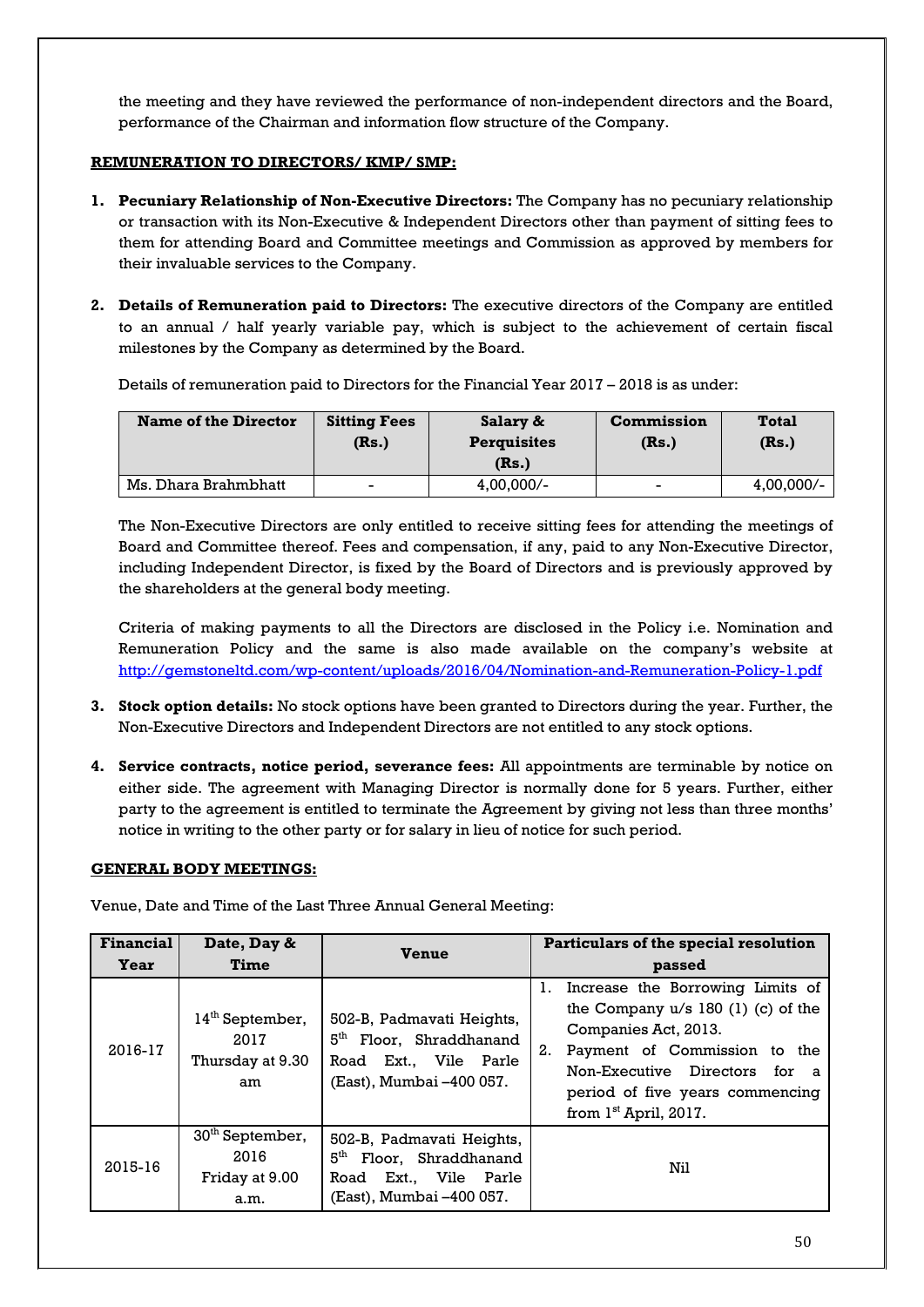| 2014-15 | $29th$ September, $\overline{\phantom{a}}$<br>2015 Tuesday at<br>9.30 a.m. | Room No. 105, 1st Floor,<br>Shradhanand Building, 274<br>Samuel<br>Street,<br>Mumbai<br>Bunder.<br>003. | Masiid<br>$-400$ | Adoption of New Set of Articles |
|---------|----------------------------------------------------------------------------|---------------------------------------------------------------------------------------------------------|------------------|---------------------------------|
|---------|----------------------------------------------------------------------------|---------------------------------------------------------------------------------------------------------|------------------|---------------------------------|

No Extraordinary General Meeting was held during the financial year and no special resolutions were put through postal ballot last year. None of the Businesses proposed to be transacted at the Ensuing Annual General Meeting requires the passing of a resolution by way of Postal Ballot.

# **GENERAL SHAREHOLDER INFORMATION:**

# **1. Forthcoming 24 th Annual General Meeting:**

| Day And Date                       | Friday, 28 <sup>th</sup> September, 2018                                                     |  |  |
|------------------------------------|----------------------------------------------------------------------------------------------|--|--|
| Time                               | 9.30 a.m.                                                                                    |  |  |
| <b>Venue</b>                       | 502-B, Padmavati Heights, 5th Floor, Shraddhanand                                            |  |  |
| (Registered Office Of The Company) | Road Ext., Vile Parle (East), Mumbai - 400 057                                               |  |  |
| <b>Financial Year</b>              | April 1, 2018 to March 31, 2019                                                              |  |  |
| <b>Book Closure Dates</b>          | $22nd$ September, 2018 to $28th$ September, 2018<br>(both days inclusive)                    |  |  |
| <b>E-Voting Dates</b>              | September, 2018 9:00 A.M to 5:00 P.M 27 <sup>th</sup><br>25 <sup>th</sup><br>September, 2018 |  |  |

# **2. Tentative Calendar For Financial Year Ending March 31, 2019:**

| Sr.<br>No. | <b>Particulars of Quarter</b>        | <b>Tentative Dates</b>         |
|------------|--------------------------------------|--------------------------------|
|            | <b>First Ouarter Results</b>         | On or before August 14, 2018   |
| 2          | Second Quarter & Half Yearly Results | On or before November 15, 2018 |
| 3          | Third Ouarter & Nine-months Results  | On or before February 15, 2019 |
| 4          | Fourth Quarter & Annual Results      | On or before May 30, 2019      |

**3. Listed On:** BSE Limited (P.J. Towers, Dalal Street, Fort, Mumbai – 400 001)

# **4. Codes:**

| <b>Particulars</b> | <b>Details</b> |
|--------------------|----------------|
| Scrip Code (BSE)   | 531137         |
| ISIN (CDSL & NSDL) | INE503D01027   |

**5. Fees:** The Listing Fee for the Financial Year 2018 – 2019 is already paid to BSE. The Company has also paid annual custodial fees for the financial year 2018-2019 to National Securities Depository Limited (NSDL) and Central Depository Services (India) Limited (CDSL).

# **6. Share Transfer Agents:**

| <b>Particulars</b> | <b>Details</b>                                                                |  |  |  |  |
|--------------------|-------------------------------------------------------------------------------|--|--|--|--|
| Name               | Sharex Dynamic (India) Private Limited                                        |  |  |  |  |
| Address            | Unit 1, Luthra Industrial Premises, 1st Floor, 44-E,<br>Marg,<br>Vasanti<br>м |  |  |  |  |
|                    | Safed Pool, Andheri-Kurla Road, Andheri (East), Mumbai - 400 072.             |  |  |  |  |
| Contact No.        | Tel No.: 022 - 28515606/28515644;                                             |  |  |  |  |
|                    | Fax No.: $022 - 28512885$ .                                                   |  |  |  |  |
| Email              | sharexindia@vsnl.com                                                          |  |  |  |  |
| Website:           | www.sharexindia.com                                                           |  |  |  |  |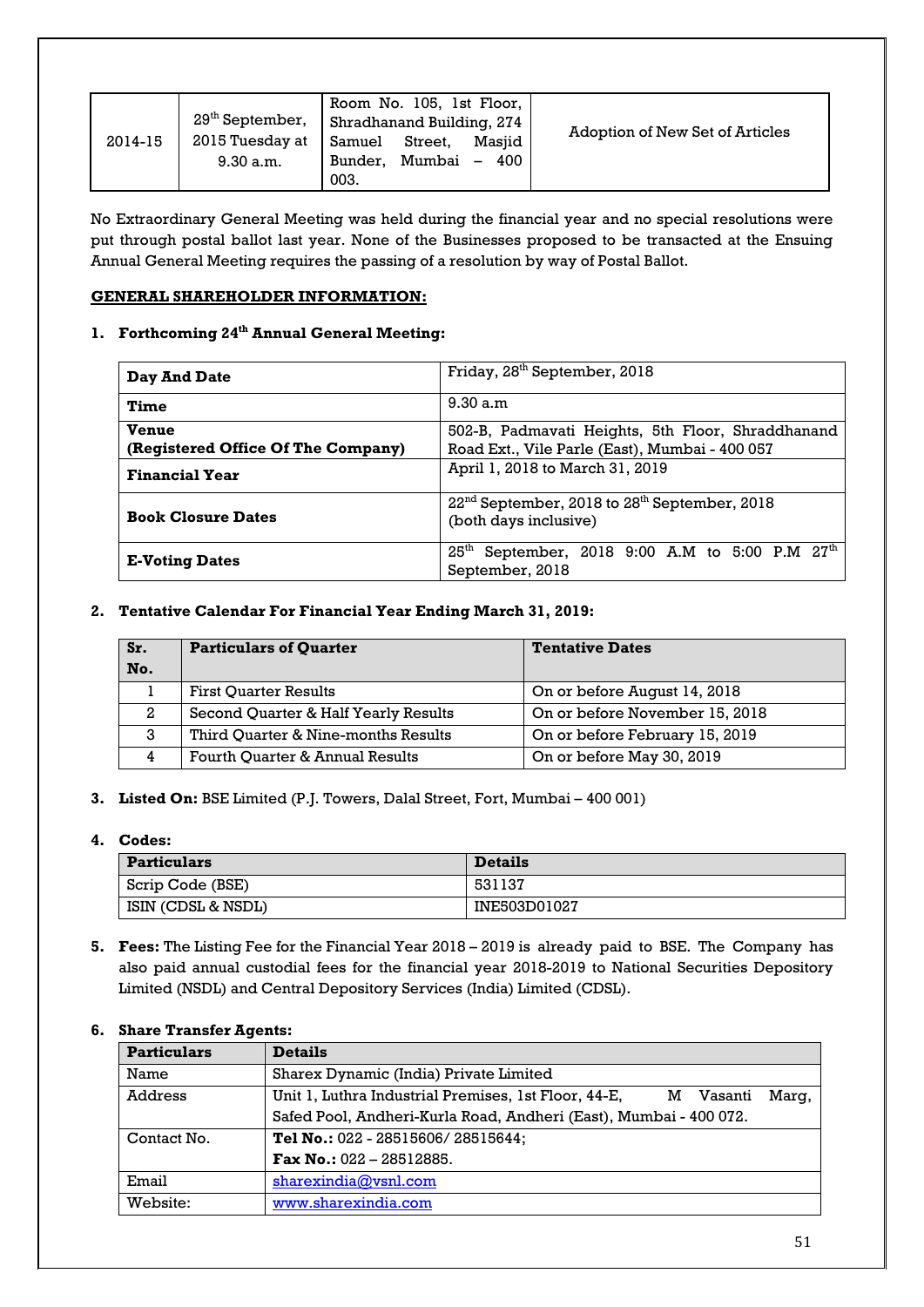**7. Share Transfer System:** The share transfer activities in respect of the shares in physical mode are carried out by M/s. Sharex Dynamic (India) Pvt. Ltd. The shares lodged for transfer are processed and share certificates duly endorsed are returned within the stipulated time, subject to documents being valid and complete in all respect.

The Board of Directors of your Company have delegated the authority to approve the transfer of shares, transmission of shares, or requests for deletion of name of the shareholder, etc., to the designated officials of your Company. The transactions requiring issuance of new share certificates are approved by the Shareholder's Relationship Committee of the Board of directors of your Company.

A summary of approved transfers, transmissions, deletion requests, etc., are placed before the Board of Directors from time to time as per Listing Regulations. Your Company obtains a half-yearly compliance certificate from a Company Secretary in Practice as required under Listing Regulations and files a copy of the said certificate with BSE.

# **8. Distribution of Shareholding as on March 31, 2018:**

| No. of Equity     | No. of              | $%$ of              | <b>Total Amount</b> | % of Amount |
|-------------------|---------------------|---------------------|---------------------|-------------|
| <b>Shares</b>     | <b>Shareholders</b> | <b>Shareholders</b> |                     |             |
| Up to 5000        | 1281                | 78.83               | 1730414.00          | 2.31        |
| 5001 to 10000     | 97                  | 5.97                | 773657.00           | 1.03        |
| 10001 to 20000    | 77                  | 4.74                | 1094071.00          | 1.46        |
| 20001 to 30000    | 23                  | 1.42                | 598910.00           | 0.80        |
| 30001 to 40000    | 25                  | 1.54                | 917669.00           | 1.23        |
| 40001 to 50000    | 27                  | 1.66                | 1307975.00          | 1.75        |
| 50001 to 100000   | 26                  | 1.60                | 2127159.00          | 2.85        |
| $100001$ to above | 69                  | 4.25                | 66200145.00         | 88.56       |
| Total             | 1625                | 100.00              | 74750000.00         | 100.00      |

# **9. Share Price Data:**

| Month            | High (Rs) | Low $(Rs)$ | Volume (Nos.) |
|------------------|-----------|------------|---------------|
| April 2017       | 0.58      | 0.46       | 710385        |
| May 2017         | 0.82      | 0.57       | 196194        |
| June 2017        | 0.82      | 0.75       | 48797         |
| <b>July 2017</b> | 0.82      | 0.76       | 54209         |
| August, 2017     | 0.78      | 0.78       | 2095          |
| September 2017   | 0.75      | 0.75       | 50000         |
| February 2018    | 1.03      | 0.75       | 363448        |
| March 2018       | 1.07      | 0.87       | 267592        |

#### **10. Performance in Comparison to Broad Based Indexes:**

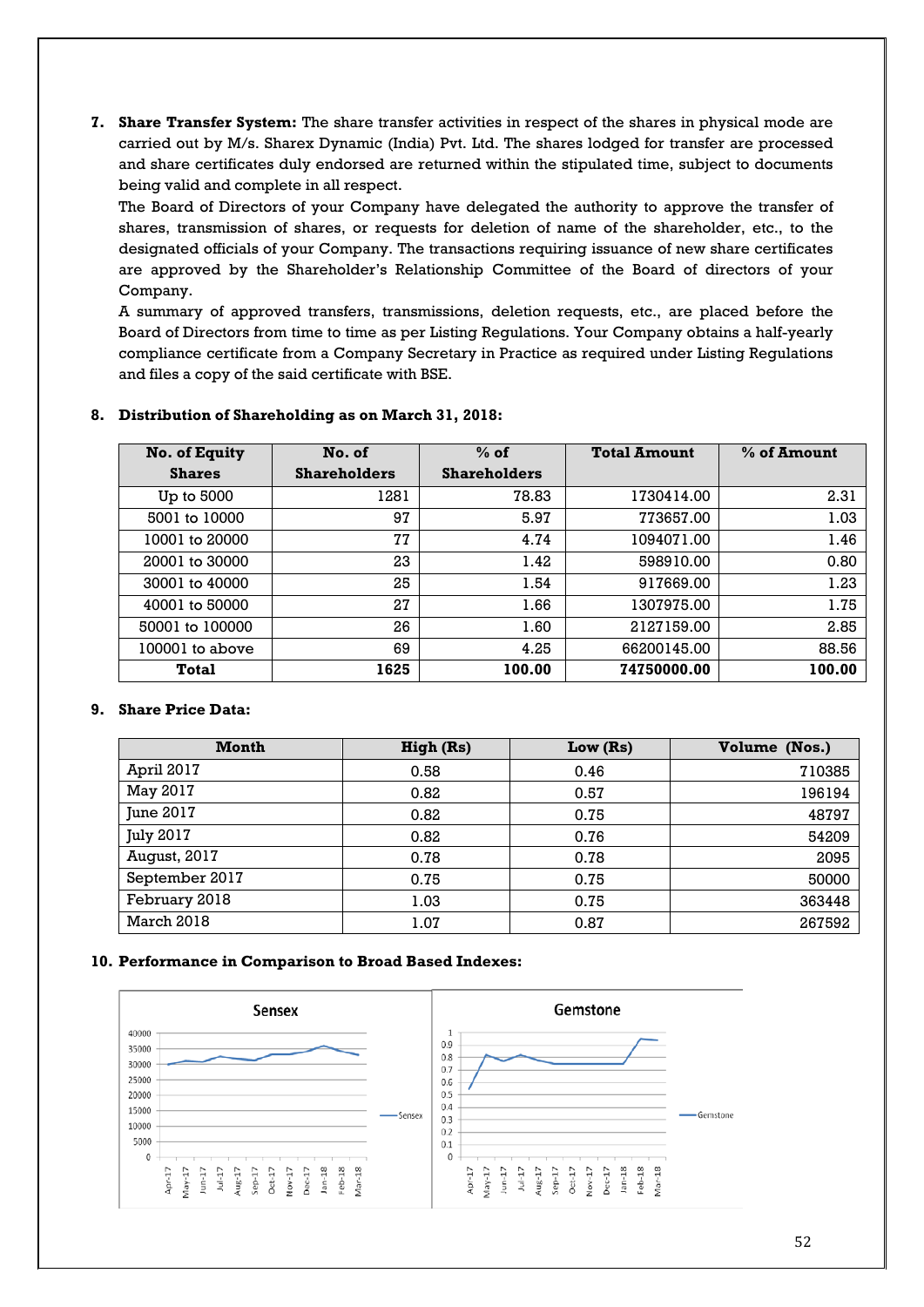| $S_{r}$      |     | <b>Particulars</b>                                       | No. of        | $%$ of  |
|--------------|-----|----------------------------------------------------------|---------------|---------|
| No.          |     |                                                          | <b>Shares</b> | Holding |
| (A)          |     | <b>Promoter (s) Holding</b>                              |               |         |
| 1.           |     | Promoter (s)                                             |               |         |
|              | (a) | Individuals                                              | 8000          | 0.01    |
|              | (b) | <b>Foreign Promoters</b>                                 |               |         |
| 2.           |     | Persons acting in concert                                | ----          | ----    |
|              |     | <b>Sub Total</b>                                         | 8000          | 0.01    |
|              |     |                                                          |               |         |
| (B)          |     | <b>Non-Promoters Holding</b>                             |               |         |
| 3.           |     | <b>Institutional Investors</b>                           |               |         |
|              | (a) | Mutual Funds & UTI                                       | ----          | ----    |
|              | (b) | Banks, Financial Inst, Insurance Company (Central/State  |               |         |
|              |     | Govt. Inst/Non-Govt. Inst)                               |               |         |
|              | (c) | FII(s)                                                   | ----          |         |
|              |     | <b>Sub Total</b>                                         | ----          | ----    |
| $\mathbf{4}$ |     | Non Institutions                                         |               |         |
|              | (a) | Individual shareholders holding nominal share capital up | 10262389      | 13.73   |
|              |     | to Rs. 2 lakhs                                           |               |         |
|              | (b) | Individual shareholders holding nominal share capital up | 20785354      | 27.81   |
|              |     | in excess of Rs. 2 lakhs                                 |               |         |
|              | (c) | <b>Clearing Members</b>                                  | 9068044       | 12.13   |
|              | (d) | Any other (Body Corporate)                               | 34566363      | 46.24   |
|              | (e) | Others                                                   | 59850         | 0.08    |
|              |     | Sub-Total                                                | 74742000      | 99.99   |
|              |     |                                                          |               |         |
|              |     | <b>GRAND TOTAL (A) + (B)</b>                             | 74750000      | 100.00  |

# **11. Categories of Shareholders as on March 31, 2018:**

# **12. Dematerialisation of Shares:**

As on March 31, 2018, 7,42,50,150 equity shares representing 99.33% of the total equity share capital of the Company were held in dematerialized form with National Securities Depository Limited (NSDL) and Central Depository Services India Limited (CDSL). The break-up of equity shares held in physical and dematerialized form as on March 31, 2018 is appended below:

| <b>Mode of Holding</b> | <b>No. of Shares</b> | % of Share Capital |
|------------------------|----------------------|--------------------|
| Electronic – NSDL      | 17436688             | 23.33              |
| Electronic – CDSL      | 56813462             | 76.00              |
| Physical               | 498850               | 0.67               |
| <b>TOTAL</b>           | 74750000             | 100.00             |

**13. Reconciliation of Share Capital Audit Report:** As stipulated by SEBI, a qualified Practicing Company Secretary conducts Audit to reconcile the total admitted capital with NSDL and CDSL and the total issued and listed capital. This audit is carried out every quarter and the report thereon is submitted to the Stock Exchanges where the company's shares are listed. The audit confirms that the total Listed and Paid-up Capital is in agreement with the aggregate of the total number of shares in dematerialized form (held with NSDL and CDSL) and total number of shares in physical form.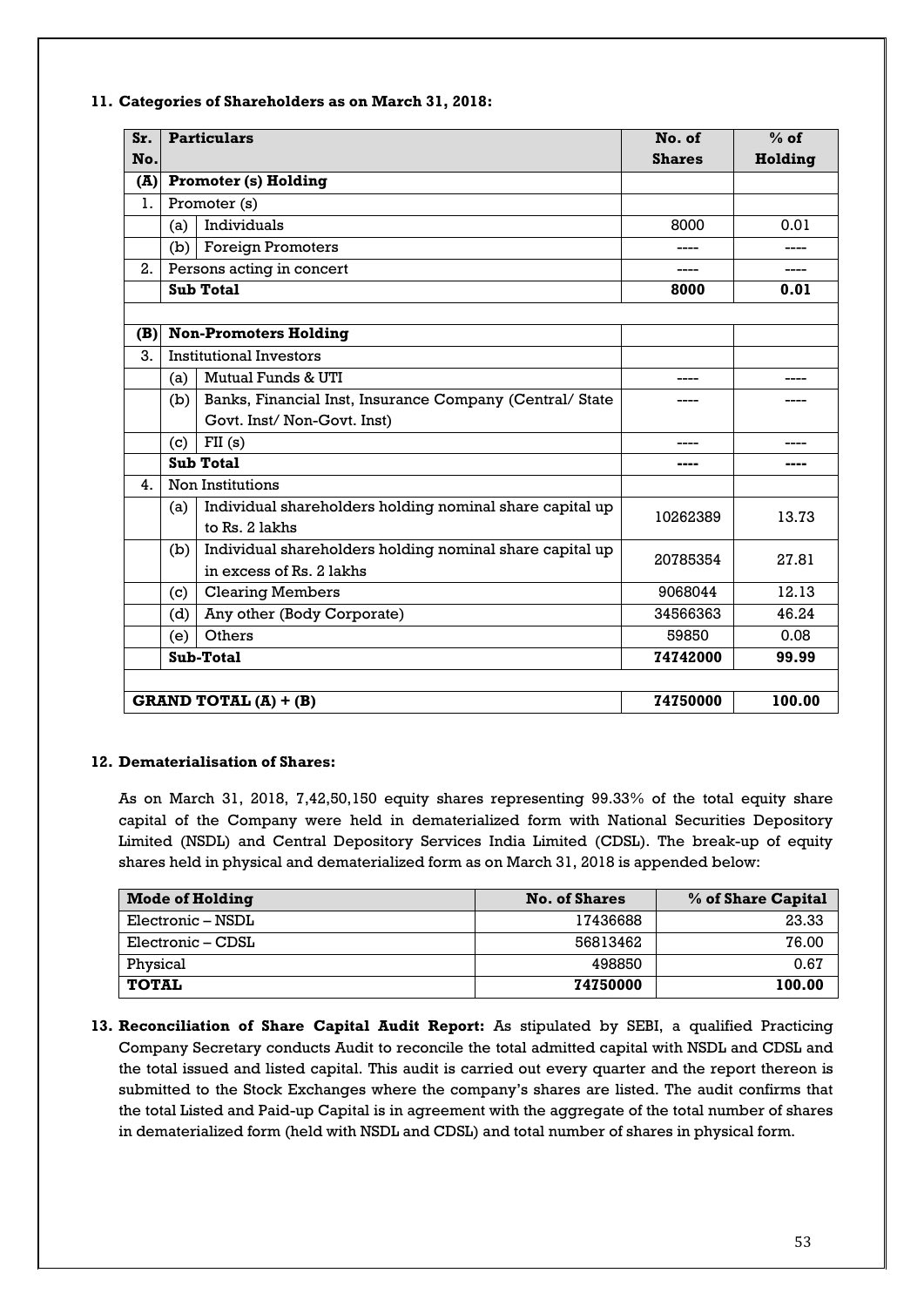**14. Means of Communication:** In accordance with Regulation 46 of the SEBI Listing Regulations, the Company has maintained a functional website at [www.gemstoneltd.com](http://www.gemstoneltd.com/) containing information about the Company viz., details of its business, financial information, shareholding pattern, compliance with corporate governance, details of the policies approved by the Company, contact information of the designated officials of the Company who are responsible for assisting and handling investor grievances etc. The contents of the said website are updated from time to time.

Quarterly, half-yearly and annual financial results of the Company were published in leading English and vernacular language newspaper which are national and local dailies respectively.

**15. Outstanding GDRS/ ADRS/ Warrants/ Convertible Instruments and Their Impact on Equity:**  Your Company does not have outstanding GDRs/ ADRs/ Warrants/ Convertible Instruments as on March 31, 2018.

| 16. Address For Correspondence | ÷. | Gemstone Investments Limited                     |
|--------------------------------|----|--------------------------------------------------|
|                                |    | 502-B, Padmavati Heights, 5 <sup>th</sup> Floor, |
|                                |    | Shraddhanand Road Ext.,                          |
|                                |    | Vile Parle (East), Mumbai – 400 057.             |
| 17. Tel No.                    | х  | $022 - 65102060.$                                |
| 18. Email                      | и  | gemstoneltd@gmail.com                            |
| 19. Website                    | ÷  | www.gemstoneltd.com                              |

# **OTHER DISCLOSURES:**

**1. Related Party Transactions:** No transaction of material nature has been entered into by the Company with its Directors/management and their relatives etc. that may have a potential conflict with the interest of the Company. The Register of Contracts containing transactions, in which Directors are interested, is placed before the Board regularly.

Transactions with Related Parties are disclosed in the Notes to Accounts in the Annual Report. In terms of SEBI (LODR) Regulations 2015, the Audit Committee and Board of Directors of the Company have adopted a policy to determine the related party transactions. The policy is placed on the Company's website.

- **2. Details of Non-compliances and penalties:** There were no instances of non-compliance or penalties/strictures by the stock exchanges/SEBI/ statutory authorities on any matter related to capital markets during the last three years.
- **3. Vigil mechanism**: The Board of Directors of the Company had adopted the Whistle Blower policy. The Company has established a mechanism for employees and Directors to report to the management, concerns about unethical behavior, actual or suspected fraud or violation of the Company's Code of conduct etc. The employees have been appropriately communicated within the organization about the mechanism and have been provided direct access to the Chairman of the Audit Committee.

The mechanism also lays emphasis on making enquiry into whistle blower complaint received by the Company. The Audit Committee reviews periodically the functioning of the whistle blower mechanism. No employee has been denied access to the Audit Committee. A copy of the Whistle Blower Policy is hosted on the Company's website.

# **4. Non-compliance of any requirements of corporate governance report of sub-paras (2) to (10) of Schedule V:**

The Company has complied with the requirement of corporate governance report of sub-paras (2) to (10) of Schedule V of the SEBI (LODR) Regulations, 2015.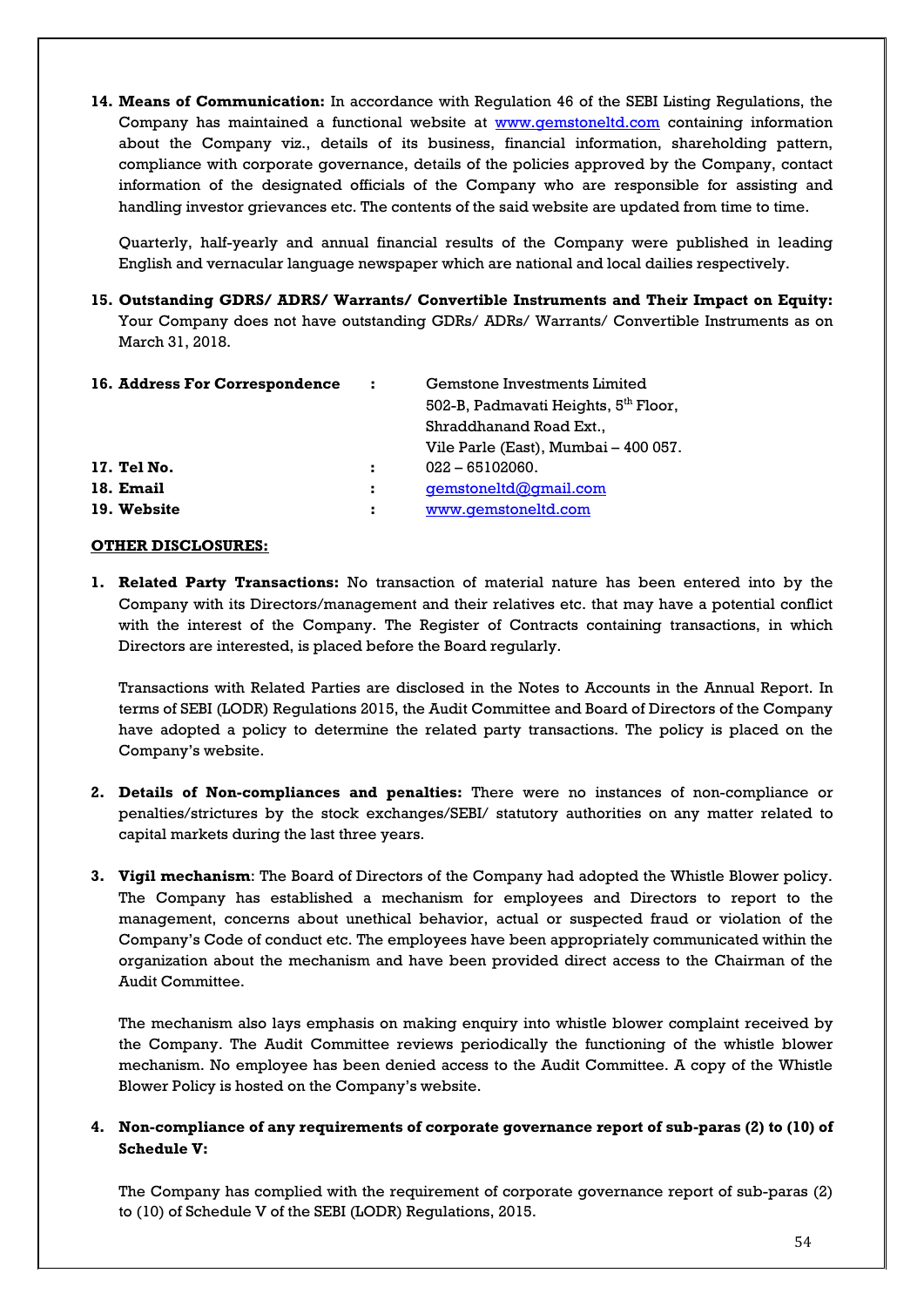# **DECLARATION ON CODE OF CONDUCT**

# **The Board of Directors Gemstone Investments Limited**

Dear Sir/Madam,

This is to confirm that the Board has laid down a code of conduct for all Board members and Senior Management Personnel of the Company. The code of conduct has also been posted on the website of the Company.

It is further confirmed that all Directors and Senior Management Personnel of the Company have affirmed compliance within the Code of Conduct of the Company for the year ended March 31, 2018, as envisaged in regulation 17 of SEBI (Listing Obligations and Disclosure Requirements) Regulations, 2015 pursuant to the Listing Agreement with the stock exchange.

> **For and on behalf of the Board For Gemstone Investments Limited**

**Place:** Mumbai **Manali Bhuva Date:** September 05, 2018 **Chairman** 

 **Sd/-**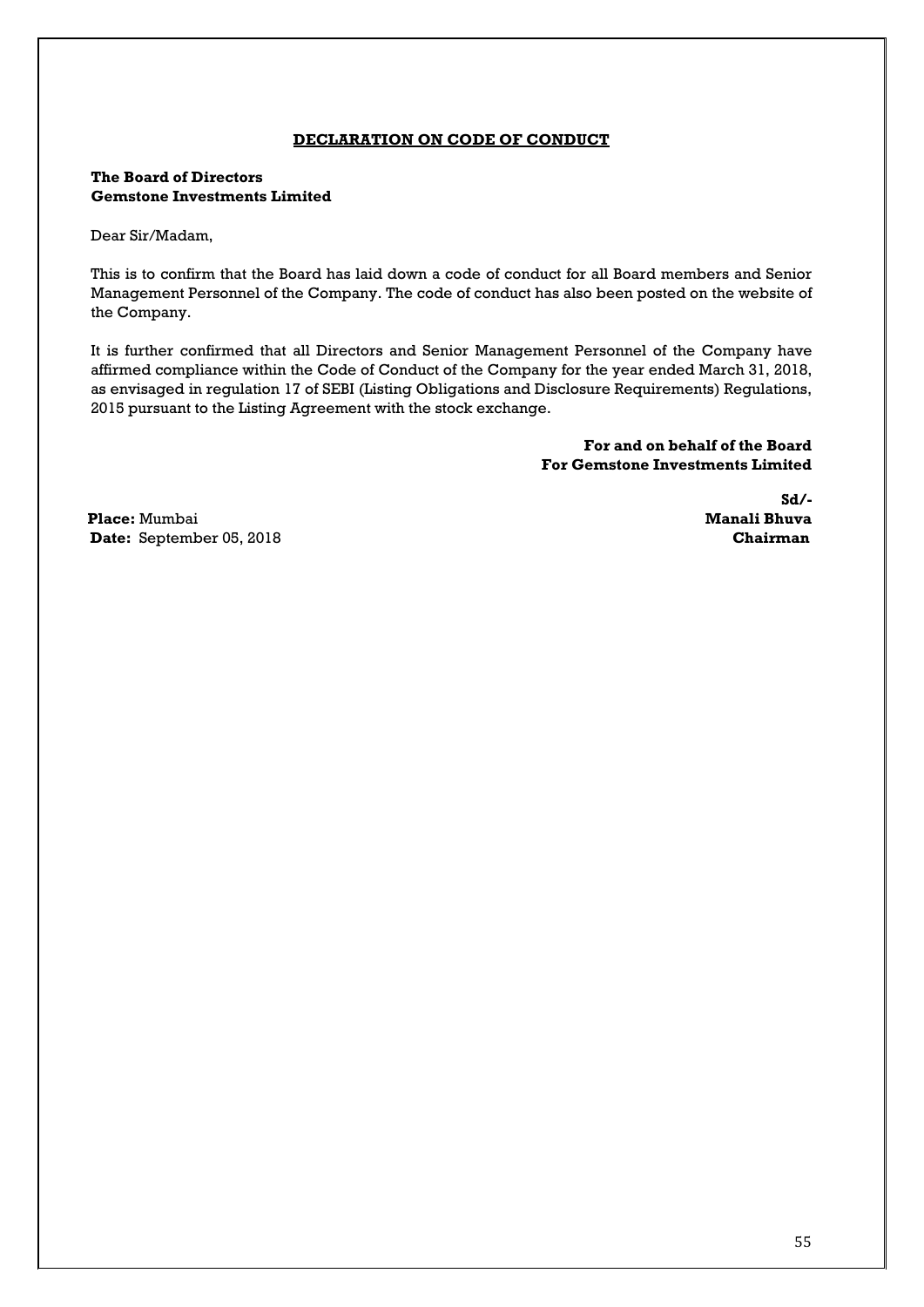#### **MD / CFO CERTIFICATION**

[Pursuant to regulation 17(8) of SEBI (LODR) Regulations, 2015]

In terms of regulation 17(8) of SEBI (LODR) Regulations, 2015, Ms. Dhara Brahmbhatt, Managing Director and Mr. Deepak Apraj, Chief Financial Officer of the Company has certified to the Board that:

- A. We have reviewed Financial Statements and Cash Flow Statement for the year and that to the best of our knowledge and belief:
	- 1. These statements do not contain any materially untrue statement or omit any material fact or contain statements that might be misleading;
	- 2. These statements together present a true and fair view of the company's affairs and are in compliance with existing accounting standards, applicable laws and regulations.
- B. To the best of our knowledge and belief, no transactions entered into by the company during the year are fraudulent, illegal or violative of the company's code of conduct.
- C. We accept responsibility for establishing and maintaining internal control for financial reporting and that we have evaluated the effectiveness of internal control systems of the Company pertaining to financial reporting and we have disclosed to the auditors and the audit committee, deficiencies in the design or operation of such internal controls, if any, of which they are aware and steps have been taken to rectify these deficiencies.
- D. We have indicated to the auditors and the Audit Committee that:
	- 1. There has not been any significant change in internal control over financial reporting during the year;
	- 2. There has not been any significant changes in accounting policies during the year requiring disclosure in the notes to the financial statements; and
	- 3. We are not aware of any instances during the year of significant fraud with involvement therein of the management or an employee having a significant role in the Company's internal control system over financial reporting.

 **Sd/- Sd/- Dhara Brahmbhatt Deepak Apraj Managing Director Chief Financial Officer DIN: 06433270** 

**Place:** Mumbai **Date:** May 30, 2018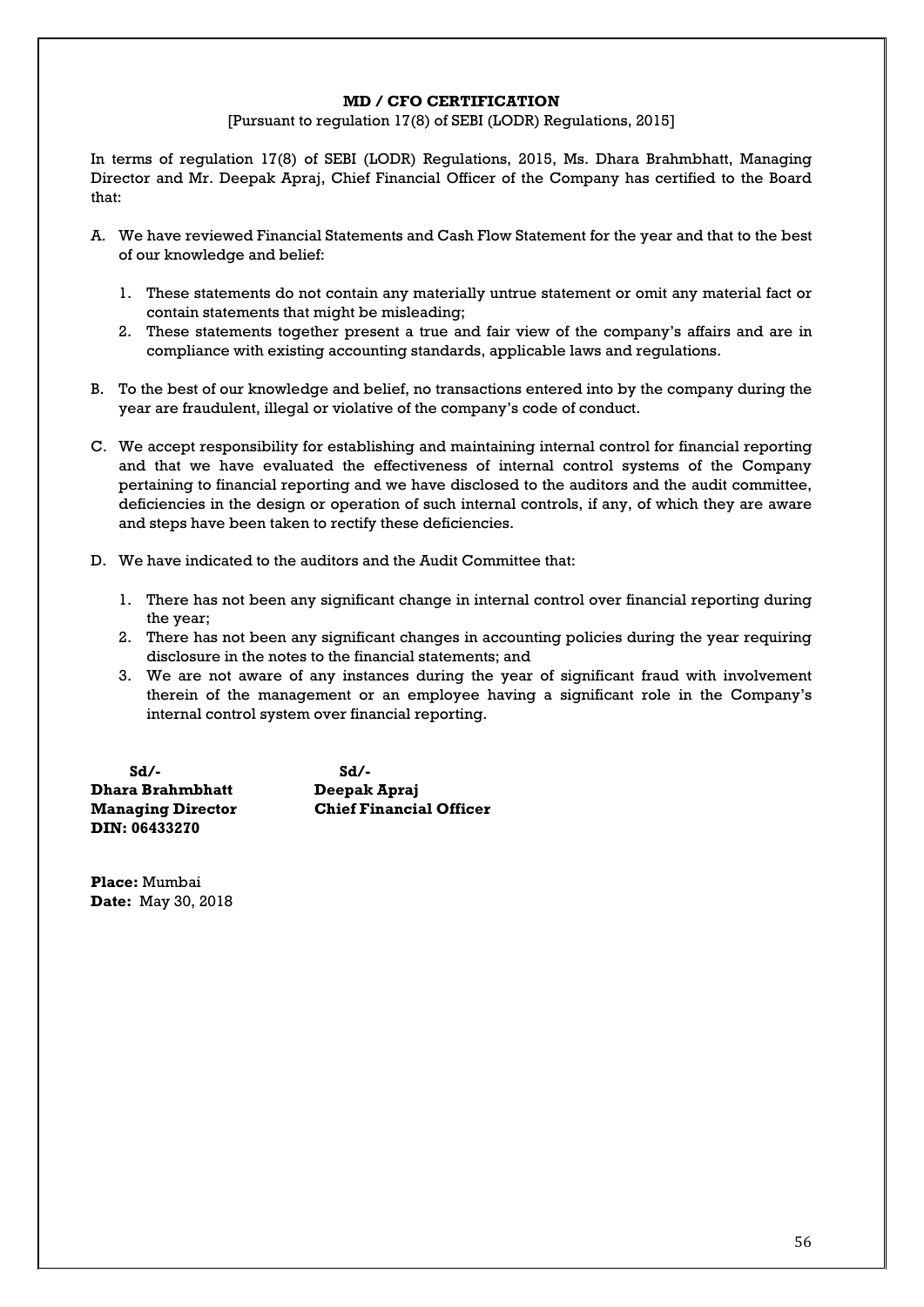#### **AUDITOR'S CERTIFICATE ON CORPORATE GOVERNANCE**

[In terms of Regulation 34(3) and Schedule V (E) of SEBI (Listing Obligations and Disclosure Requirements, 2015]

To,

The Members of Gemstone Investments Limited

We have examined the compliance of conditions of Corporate Governance by Gemstone Investments Limited for the year ended  $31<sup>st</sup>$  March, 2018 as stipulated in Regulation 34(3) Chapter IV of SEBI (Listing Obligations and Disclosure Requirements) Regulations, 2015**.**

The Compliance of condition of Corporate Governance is the responsibility of the Management. Our examination was limited to the procedures and implementation thereof, adopted by the Company to ensure Compliance with condition of Corporate Governance. It is neither an audit nor an expression of an opinion on the financial statement of the Company.

In our opinion and to the best of our information and according to the explanations given to us and based on the representation made by the Directors and the Management, we certify that the Company has fully complied with all the mandatory conditions of Corporate Governance as stipulated in the above mentioned SEBI (Listing Obligations and Disclosure Requirements) Regulations, 2015.

We further state that such compliance is neither an assurance as to the future viability of the Company nor of the efficiency or effectiveness with which the Management has conducted the affairs the Company.

**For Tejas Nadkarni & Associates Chartered Accountants**

Sd/- **Tejas Nadkarni Proprietor Mem. No.:** 122993 **Firm Reg. No.:**135197W

**Place:** Mumbai **Date:** September 05, 2018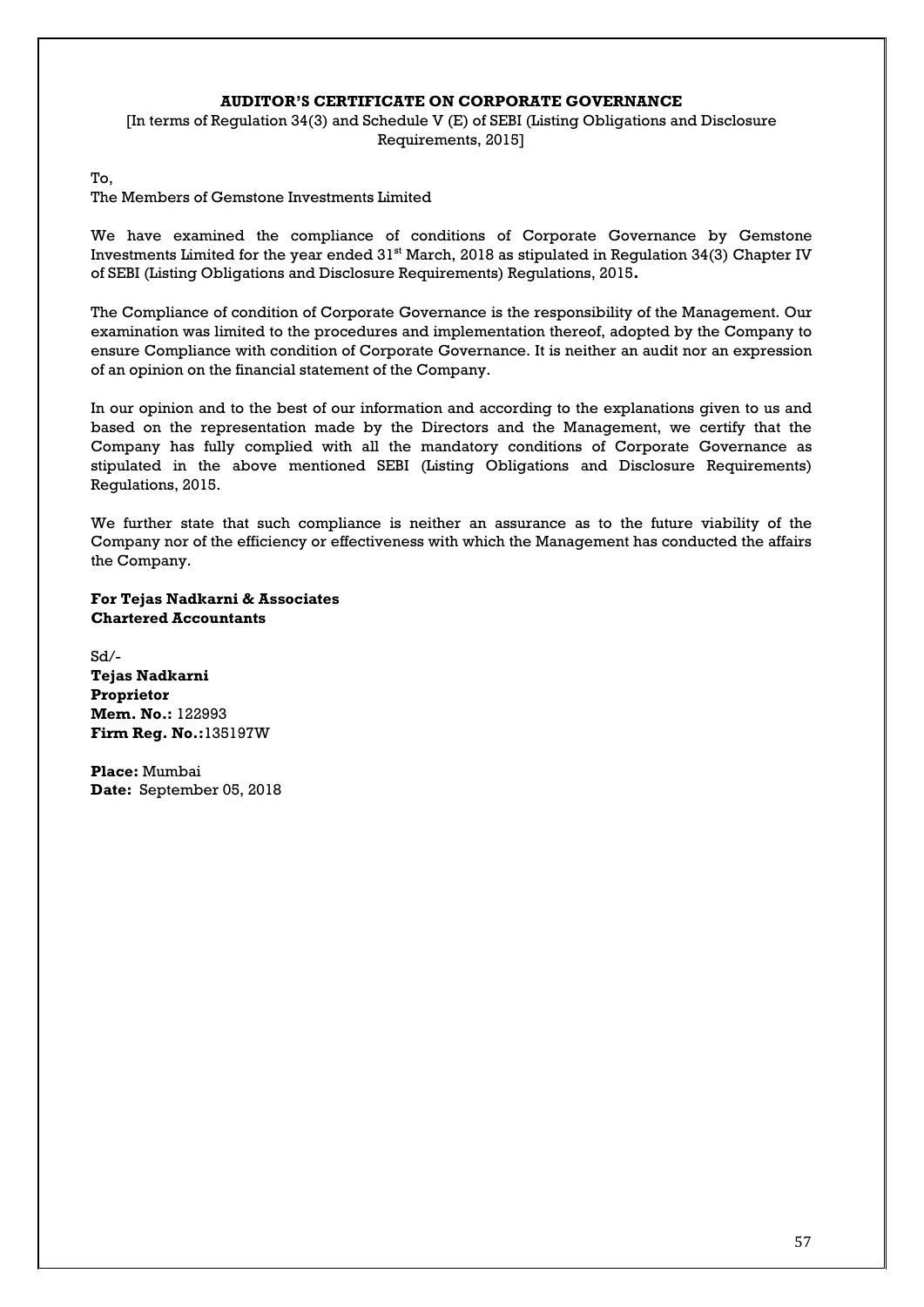#### **AUDITOR'S REPORT**

[Pursuant to the Non- Banking Financial Companies Auditor's Report (Reserve Bank) Directions, 2016]

To The Board of Directors **Gemstone Investments Limited** 502-B, Padmavati Heights, 5<sup>th</sup> Floor, Shraddhanand Road Ext, Vile Parle (E), Mumbai- 400057.

- 1. We have audited the accompanying financial statements of Gemstone Investments Limited ("the Company"), which comprise the Balance Sheet as at 31<sup>st</sup> March, 2018, the statement of Profit and Loss and Cash Flow Statement for the year then ended, and a summary of significant accounting policies and other explanatory information and have issued an unqualified opinion vide our report dated 30<sup>th</sup> May, 2018.
- 2. As required by the paragraph 3 and 4 of Non- banking Financial Companies Auditor's Report (Reserve Bank) Directions, 2016, issued by the Reserve Bank of India ("the RBI") vide Master Direction DNBS. PPD.03/66.15.001/2016-17 dated 29<sup>th</sup> September, 2016 (amended from time to time) and based on our audit, we report on the matters specified in paragraph 3 and 4 of the said directions:
	- a) The Company is engaged in the business of Non- Banking Financial Institution (without accepting or holding public deposit) and pursuant to the provisions of Section 45(1A) of the Reserve Bank of India Act, 1934 (as amended ) it has obtained a certificate of registration vide certificate no. 13.00493 dated 24<sup>th</sup> March, 1998.
	- b) In our opinion and in terms of Company's Principal Business Criteria (Financial Asset / Income pattern) for the year ended and as at 31<sup>st</sup> March, 2018, the Company is entitled to continue to hold the certificate of registration issued by the RBI.
	- c) The Company is meeting the required net owned fund requirement as laid down in Master direction- Non Banking Financial Company- Non-Systematically Important non-Deposit taking Company (Reserve Bank) Directions, 2016.
	- d) The Board of Director of the Company in their Meeting held on  $30<sup>th</sup>$  May, 2018 has passed a resolution for non-acceptance of any public deposits during the year ended  $31^{\rm st}$  March,  $2018.$
	- e) The company has not accepted any public deposits during the year ended 31<sup>st</sup> March, 2018.
	- f) In our opinion and to the best of our information and according to the explanations given to us, the Company has complied with the prudential norms issued by the RBI in relation to recognition of income, accounting standard , asset classification and provisioning for bad and doubtful debt as applicable to it in terms of the non-Banking Financial Company – Non-Systematically Important Non- Deposit taking Company (Reserve Bank) Directions, 2016 and Non- Banking Financial Company- Systematically Important Non-Deposit taking Company and Deposit taking Company (Reserve Bank) Directions, 2016.

**For Tejas Nadkarni & Associates Chartered Accountants**

Sd/- **Tejas Nadkarni Proprietor Mem. No.:** 122993 **Firm Reg. No.:**135197W

**Place:** Mumbai **Date:** May 30, 2018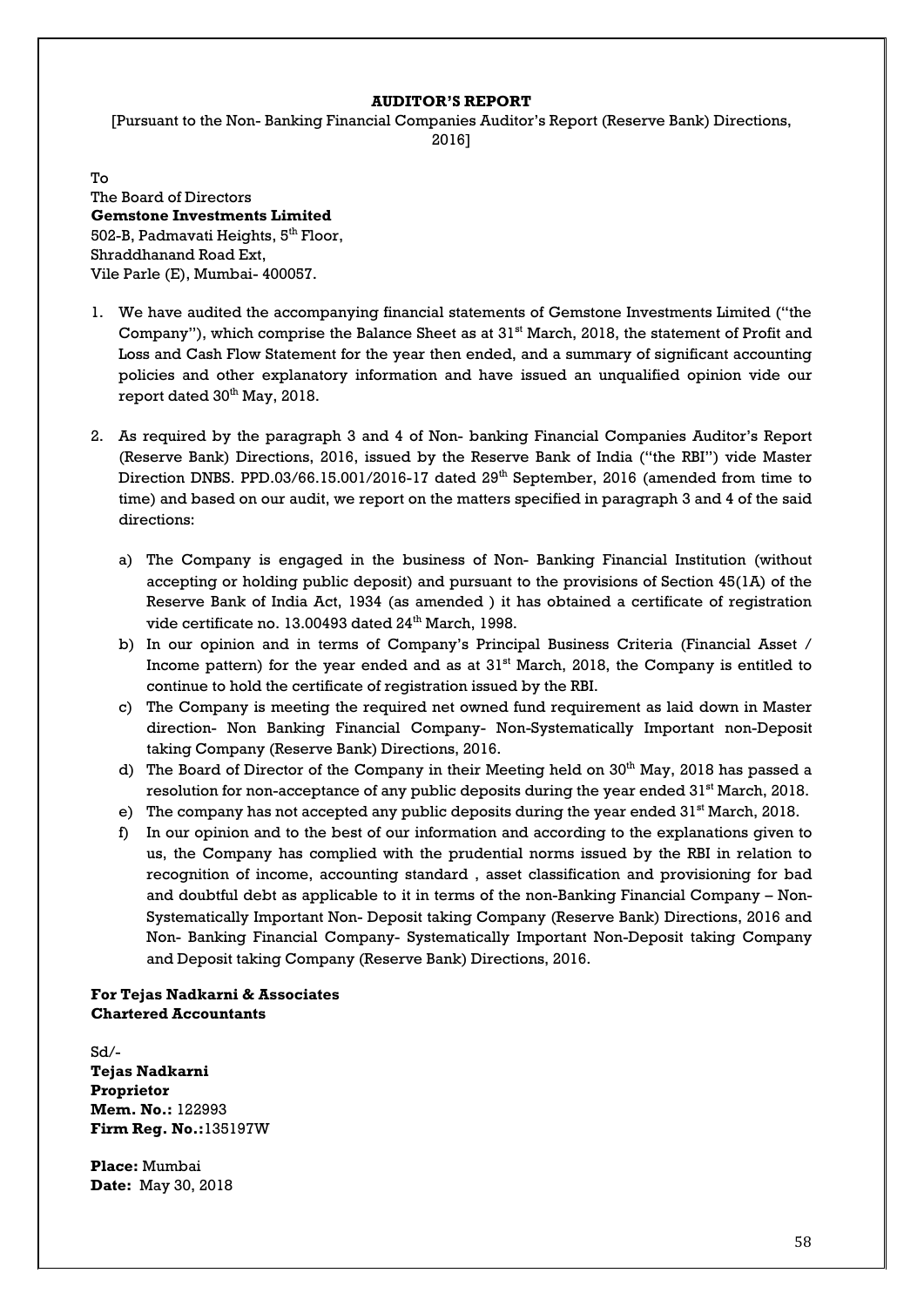#### **INDEPENDENT AUDITOR'S REPORT**

To, The Members of Gemstone Investments Limited

# **Report on Financial Statements**

We have audited the accompanying financial statements of Gemstone Investments Limited ("the Company") which comprise the Balance Sheet as at March 31, 2018, and the Statement of Profit and Loss and Cash Flow Statement for the year then ended and a summary of significant accounting policies and other explanatory information.

# **Management's Responsibility for the financial statements**

Management is responsible for the matter stated in section 134(5) of the Companies Act, 2013 ("the Act") with respect to preparation of these financial statements that give a true and fair view of the financial position, financial performance and cash flows of the Company in accordance with the Accounting Standards specified under Section 133 of the Act, read with Rule 7 of the Companies (Accounts) Rules, 2014. This responsibility includes the design, implementation and maintenance of internal control relevant to the preparation and presentation of the financial statements that give a true and fair view and are free from material misstatement, whether due to fraud or error.

#### **Auditor's Responsibility**

Our responsibility is to express an opinion on these financial statements based on our audit. Subject to the matters discussed in this report, we conducted our audit in accordance with the Standards on Auditing issued by the Institute of Chartered Accountants of India. Those Standards require that we comply with ethical requirements and plan and perform the audit to obtain reasonable assurance about whether the financial statements are free from material misstatement.

An audit involves performing procedures to obtain audit evidence about the amounts and disclosures in the financial statements. The procedures selected depend on the auditor's judgment, including the assessment of the risks of material misstatement of the financial statements, whether due to fraud or error. In making those risk assessments, the auditor considers internal control relevant to the Company's preparation and fair presentation of the financial statements in order to design audit procedures that are appropriate in the circumstances. An audit also includes evaluating the appropriateness of accounting policies used and the reasonableness of the accounting estimates made by management, as well as evaluating the overall presentation of the financial statements.

We believe that the audit evidence we have obtained is sufficient and appropriate to provide a basis for our audit opinion.

# **Companies (Auditor's Report) Order, 2015 (CARO)**

As required by the Companies (Auditor's Report) Order, 2016 (CARO) issued by the Central Government in terms of Sub Section (11) of Section 143 the Companies Act, 2013 ("the Act") we give in the Annexure a statement on the matters specified in paragraphs 4 and 5 of the said Order.

# **Opinion**

In our opinion and to the best of our information and according to the explanations given to us, the financial statements give the information required by the Act in the manner so required**,** give a true and fair view in conformity with the accounting principles generally accepted in India, of the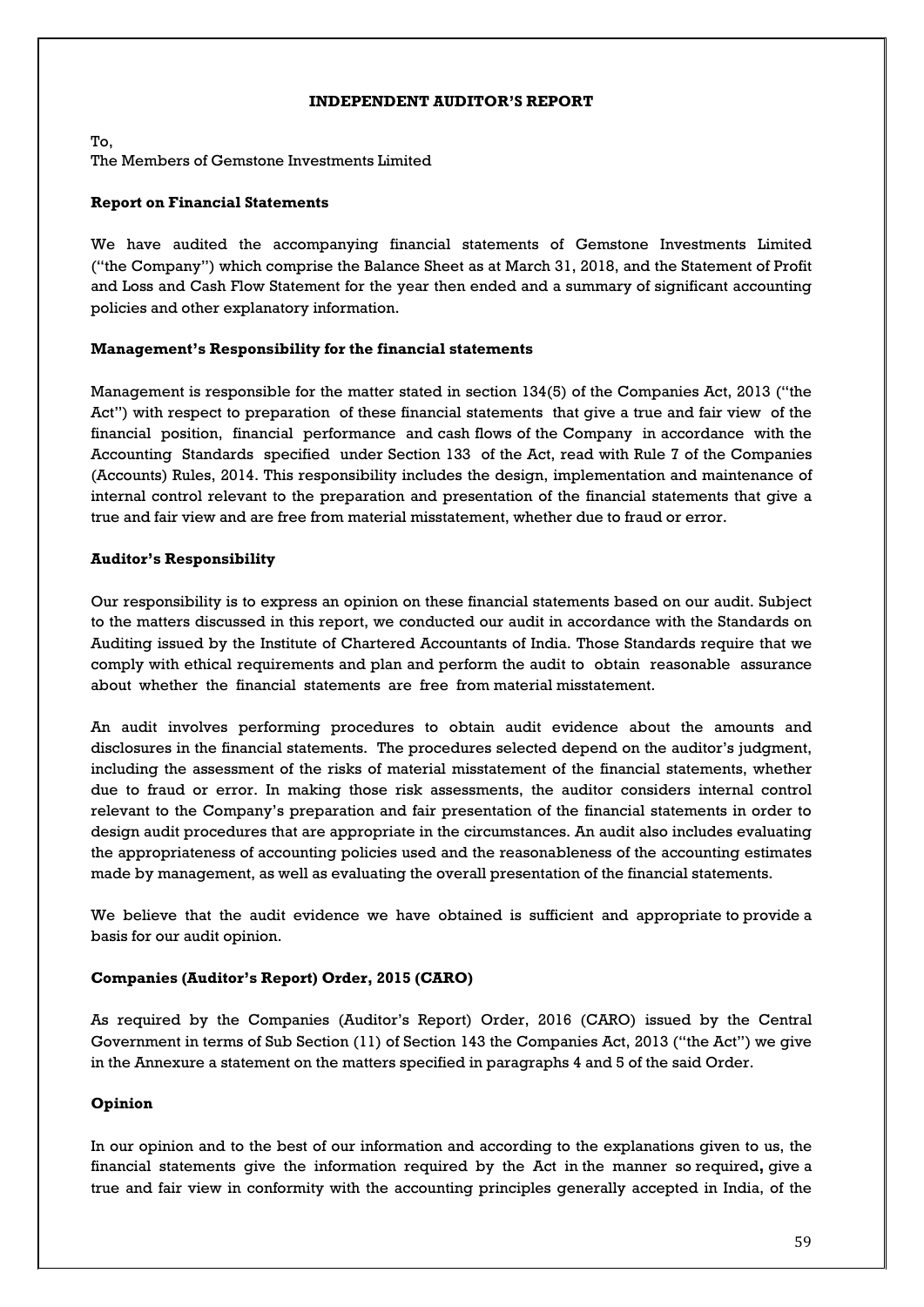state of affairs of the Company as at 31<sup>st</sup> March, 2018, its Profit and its Cash flows for the year ended on that date.

# **Report on other legal and regulatory requirements**

- 1. As required by the Companies (Auditor's Report) Order, 2015 ("the Order") issued by the Central Government of India in terms of sub-section (11) of section 143 of the Act, we give in the **Annexure-A** a statement on the matters specified in paragraphs 3 and 4 of the Order.
- 2. As required by section 143(3) of the Act, we report that:
	- a) We have obtained all the information and explanations which to the best of our knowledge and belief were necessary for the purpose of our audit;
	- b) In our opinion proper books of account as required by law have been kept by the Company so far as appears from our examination of those books
	- c) The Balance Sheet, Statement of Profit and Loss, and Cash Flow Statement dealt with by this Report are in agreement with the books of account.
	- d) In our opinion, the Balance Sheet, Statement of Profit and Loss, and Cash Flow Statement comply with the Accounting Standards specified under Section 133 of the Act, read with Rule 7 of the Companies (Account) Rules, 2014.
	- e) On the basis of written representations received from the directors as on  $31<sup>st</sup>$  March, 2018, taken on record by the Board of Directors, none of the directors is disqualified as on  $31<sup>st</sup>$ March, 2018, from being appointed as a director in terms of Section 164 (2) of the Act.
	- f) Since the Central Government has not issued any notification as to the rate at which the cess is to be paid under section 441A of the Companies Act, 1956 nor has it issued any Rules under the said section, prescribing the manner in which such cess is to be paid, no cess is due and payable by the Company.

# **For Tejas Nadkarni & Associates**

Chartered Accountants **FRN No.:** 135197W

Sd/- **Tejas Nadkarni** (Proprietor) **Membership No.:** 122993

**Place:** Mumbai **Date:** May 30, 2018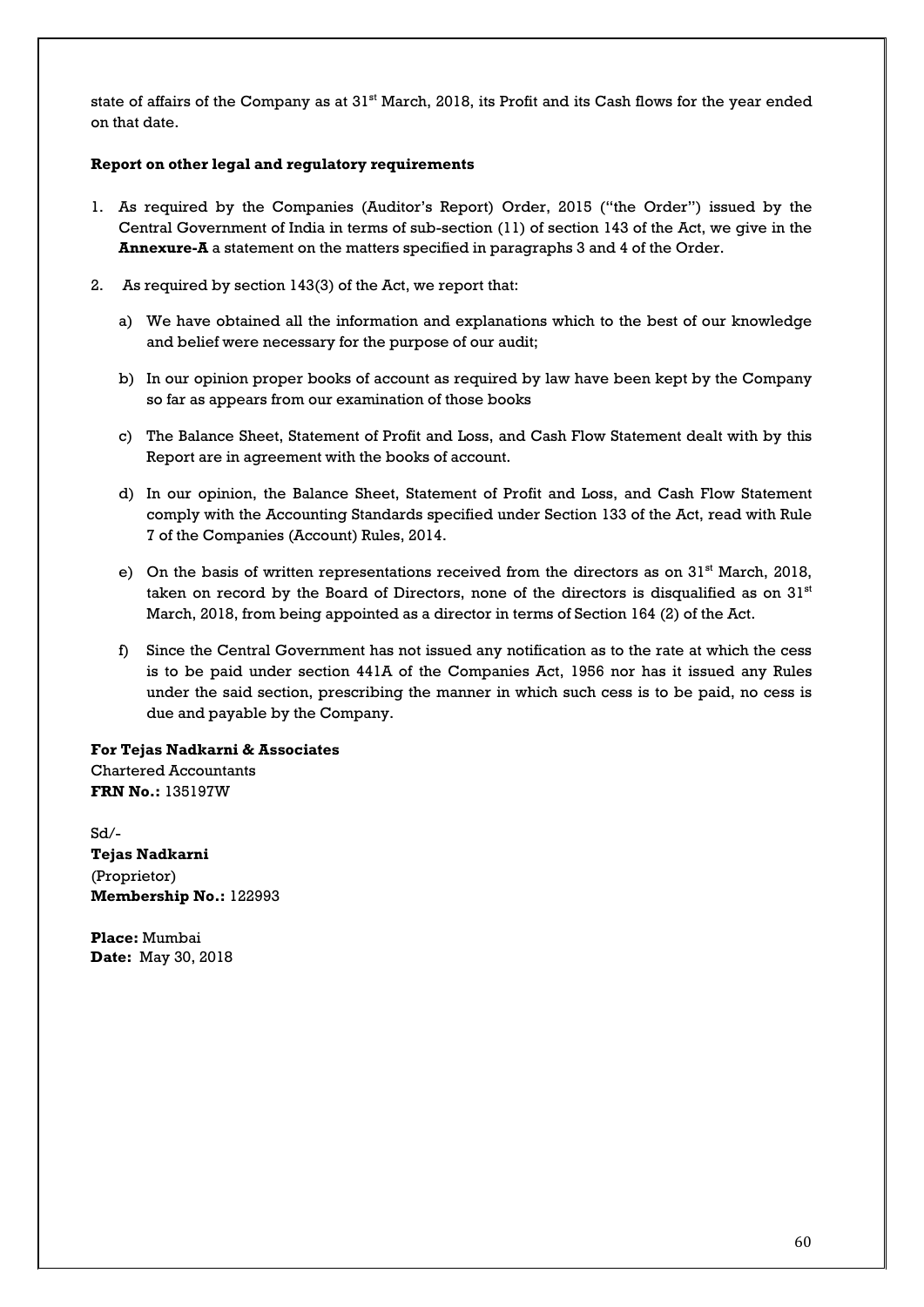#### **ANNEXURE A TO THE AUDITORS' REPORT**

**The Annexure referred to in our report to the members of GEMSTONE INVESTMENTS LIMITED for the year ended 31st March, 2018.**

On the basis of the information and explanation given to us during the course of our audit, we report that:

- 1. (a) The company has maintained proper records showing full particulars including quantitative details and situation of its fixed assets.
	- (b) These fixed assets have been physically verified by the management at reasonable intervals there was no material discrepancies were noticed on such verification.
	- (c) Total Assets of company includes immovable property also and the title deeds of immovable properties are held in the name of the company.
- 2. According to information and explanation given to us, the company is Non-Banking Finance Company which does not carry any inventory.
- 3. The Company has not granted loans secured or unsecured to companies, firms, Limited Liability Partnerships or other parties covered in the register maintained under Section 189 of the Companies Act, 2013 during the year.
	- (a) All terms and conditions are as per the benefits of company and are not prejudicial to the company's interest;
	- (b) Schedule of repayment of principal and interest has been stipulated and receipts are regular;
	- (c) There is no such amount which is overdue more than 90 Days of above mentioned loan;
- 4. In respect of loans, investments, guarantees, and security all mandatory provisions of Section 185 of the Companies Act, 2013 have been complied with. As the company is Non-Banking Financial Company Section 186 of the Companies Act, 2013 is not applicable to the Company.
- 5. The Company has not accepted any deposits.
- 6. Maintenance of cost records has not been specified by the Central Government under subsection (1) of Section 148 of the Companies Act, 2013.
- 7. (a) The Company is regular in depositing undisputed statutory dues including provident fund, employee's state insurance, income-tax, sales-tax, service tax, duty of customs, duty of excise, value added tax, cess and any other statutory dues to the appropriate authorities.

 (b) Dues of income tax or sales tax or service tax or duty of customs or duty of excise or value added tax have been deposited on time there is no dispute is pending on the part of company.

- 8. The Company hasn't made any default in repayment of loans or borrowing to a financial institution, bank, Government or dues to debenture holders.
- 9. The Company doesn't raise any money by way of initial public offer or further public offer (including debt instruments).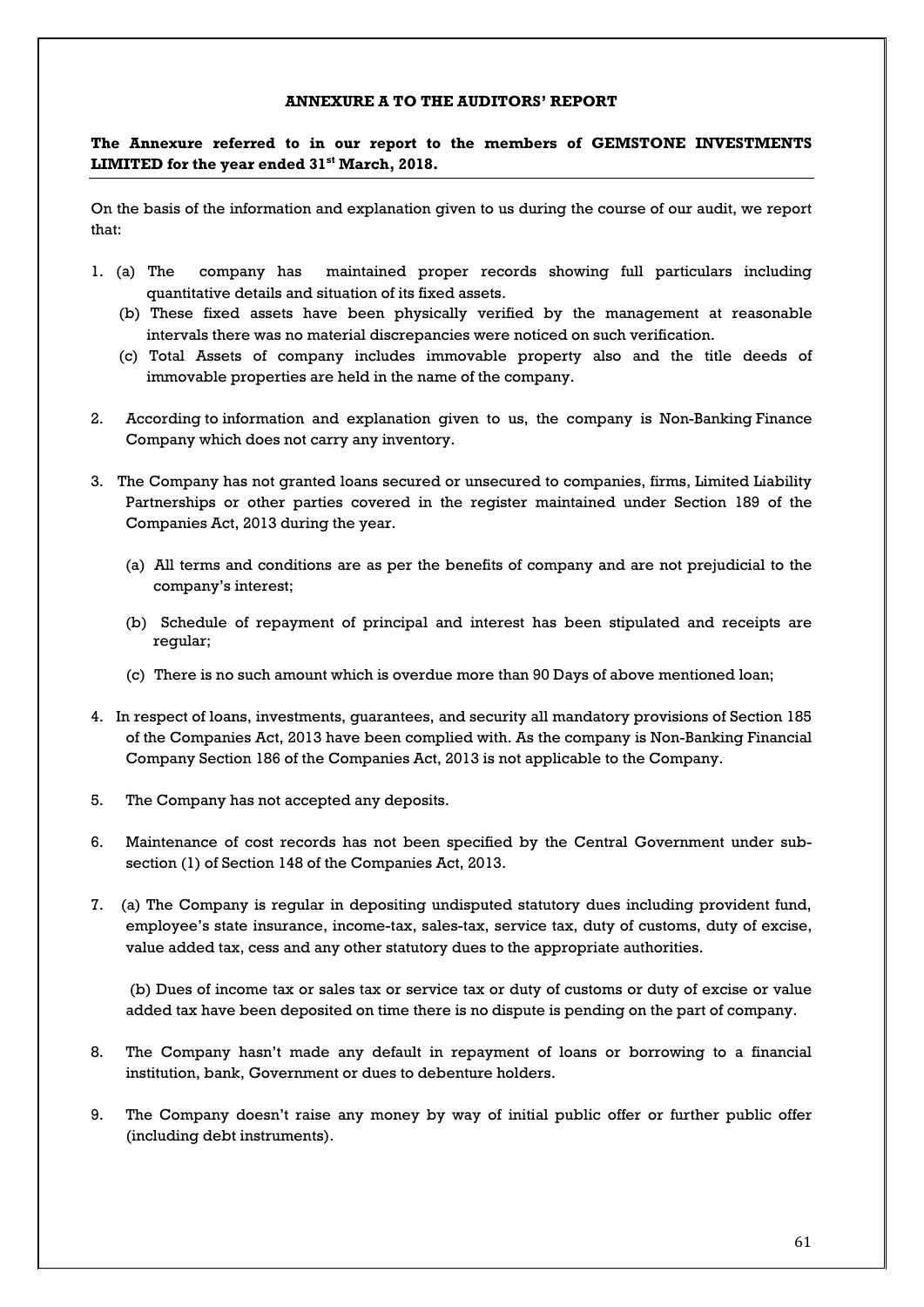- 10. Based on the audit procedures performed and the information and explanations given to us, we report that no fraud on or by the Company has been noticed or reported during the year, nor have we been informed of such case by the management.
- 11. Managerial remuneration has been paid or provided in accordance with the requisite approvals Mandated by the provisions of Section 197 read with Schedule V of the Companies Act.
- 12. Company is not a Nidhi Company hence nothing to be disclosed for any provisions applicable on Nidhi Company.
- 13. The Company hasn't made any preferential allotment or private placement of shares or fully or partly convertible debentures during the year.
- 14. The Company hasn't entered into any non-cash transactions with directors or persons connected with him.
- 15. The Company is registered under Section 45-IA of the Reserve Bank of India Act, 1934.

**For Tejas Nadkarni & Associates** Chartered Accountants **FRN No.:** 135197W

Sd/- **Tejas Nadkarni** (Proprietor) **Membership No.:** 122993

**Place:** Mumbai **Date:** May 30, 2018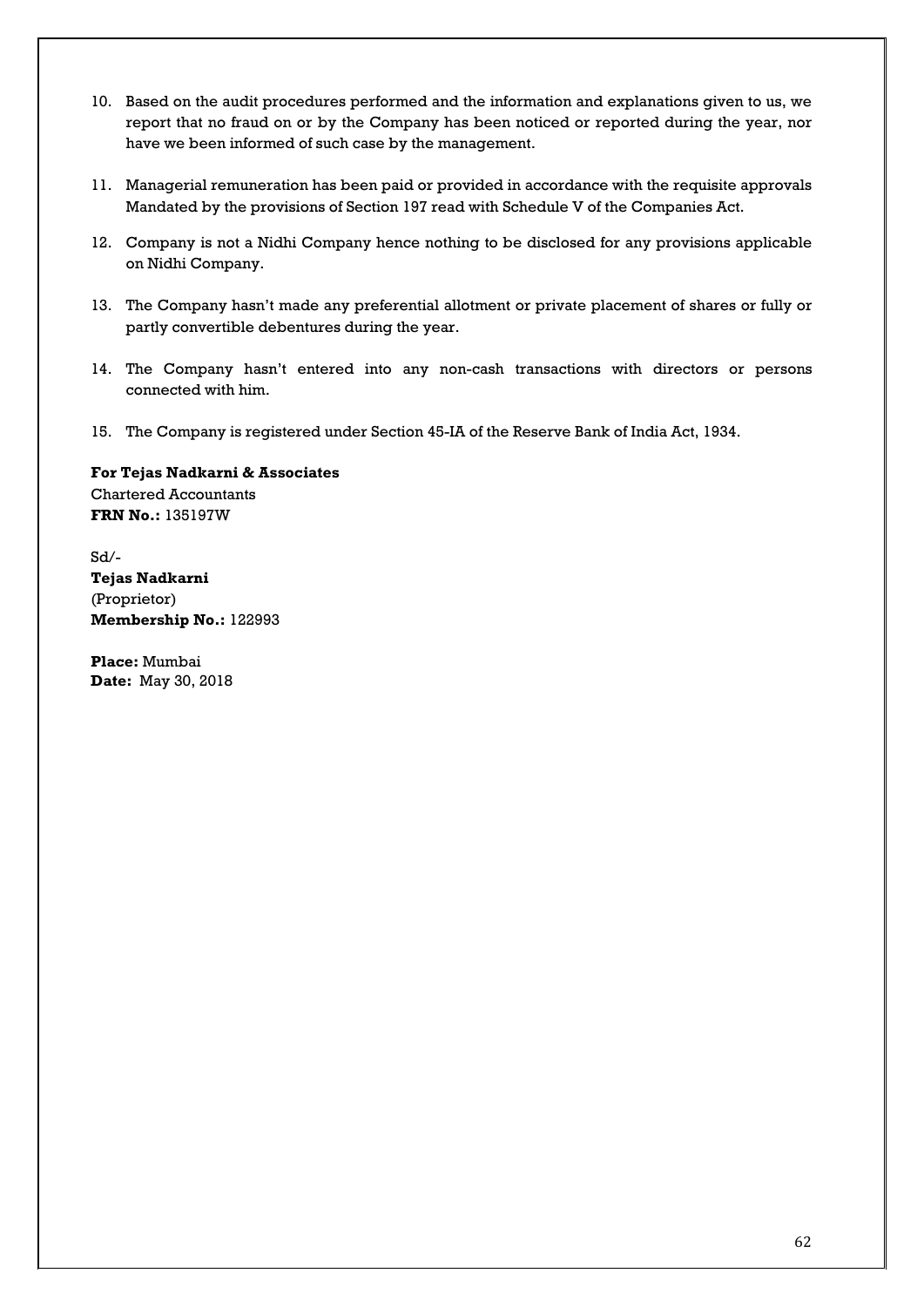#### **ANNEXURE B TO THE AUDITORS' REPORT**

# **ANNEXURE TO THE INDEPENDENT AUDITOR'S REPORT OF EVEN DATE ON THE STANDALONE FINANCIAL STATEMENTS OF GEMSTONE INVESTMENTS LIMITED**

# **Report on the Internal Financial Controls under Clause (i) of sub-section 3 of Section 143 of the Companies Act, 2013 ('the Act')**

We have audited the internal financial controls over financial reporting of Gemstone Investments Limited ('the Company'') as of 31<sup>st</sup> March, 2018 in conjunction with our audit of the financial statements of the Company for the year ended on that date.

#### **Management's Responsibility for Internal Financial Controls**

The Company's management is responsible for establishing and maintaining internal financial controls based on "the internal control over financial reporting criteria established by the Company considering the essential components of internal control stated in the Guidance Note on Audit of Internal Financial Controls Financial Reporting issued by the Institute of Chartered Accountants of India". These responsibilities include the design, implementation and maintenance of adequate internal financial controls that were operation effectively for ensuring the orderly and efficient conduct of its business, including adherence to company's policies, the safeguarding of its assets, the prevention and detection of frauds and errors, the accuracy and completeness of the accounting records, and the timely preparation of reliable financial information, as required under the Companies Act, 2013.

# **Auditors' Responsibility**

Our responsibility is to express an opinion on the Company's internal financial controls over financial reporting based on our audit. We have conducted audit in accordance with the Guidance Note on Audit of Internal Financial Controls over Financial Reporting (the "Guidance Note") and the Standards on Auditing, both issued by the Institute of Chartered Accountants of India and deemed to be prescribed under section 143(10) of the Companies Act, 2013, to the extent applicable to an audit of internal financial controls. Those Standards and the Guidance Note require that we comply with ethical requirements and plan and perform the audit to obtain reasonable assurance about whether adequate internal financial controls over financial reporting was established and maintained and if such controls operated effectively in all material respects.

Our audit involves performing procedures to obtain audit evidence about the adequacy of the internal financial controls system over financial reporting and their operating effectiveness. Our audit of internal financial controls over financial reporting included obtaining an understanding of internal financial controls over financial reporting, assessing the risk that a material weakness exists, and testing and evaluating the design and operating effectiveness of internal control based on the assessed risk. The procedures selected depend on the auditor's judgment, including the assessment of the risks of material misstatement of the financial statements, whether due to fraud or error.

We believe that the audit evidence we have obtained is sufficient and appropriate to provide a basis for our audit opinion on the Company's internal financial controls system over financial reporting.

#### **Meaning of Internal Financial Controls over Financial Reporting**

A Company's internal financial control over financial reporting is a process designed to provide reasonable assurance regarding the reliability of financial reporting and the preparation of financial statements for external purposes in accordance with generally accepted accounting principles. A Company's internal financial reporting includes those policies and procedures that:

- (1) Pertain to the maintenance of records that, in reasonable detail, accurately and fairly reflect the transactions and dispositions of the assets of the company;
- (2) Provide reasonable assurance that transactions are recorded as necessary to permit preparation of financial statements in accordance with generally accepted accounting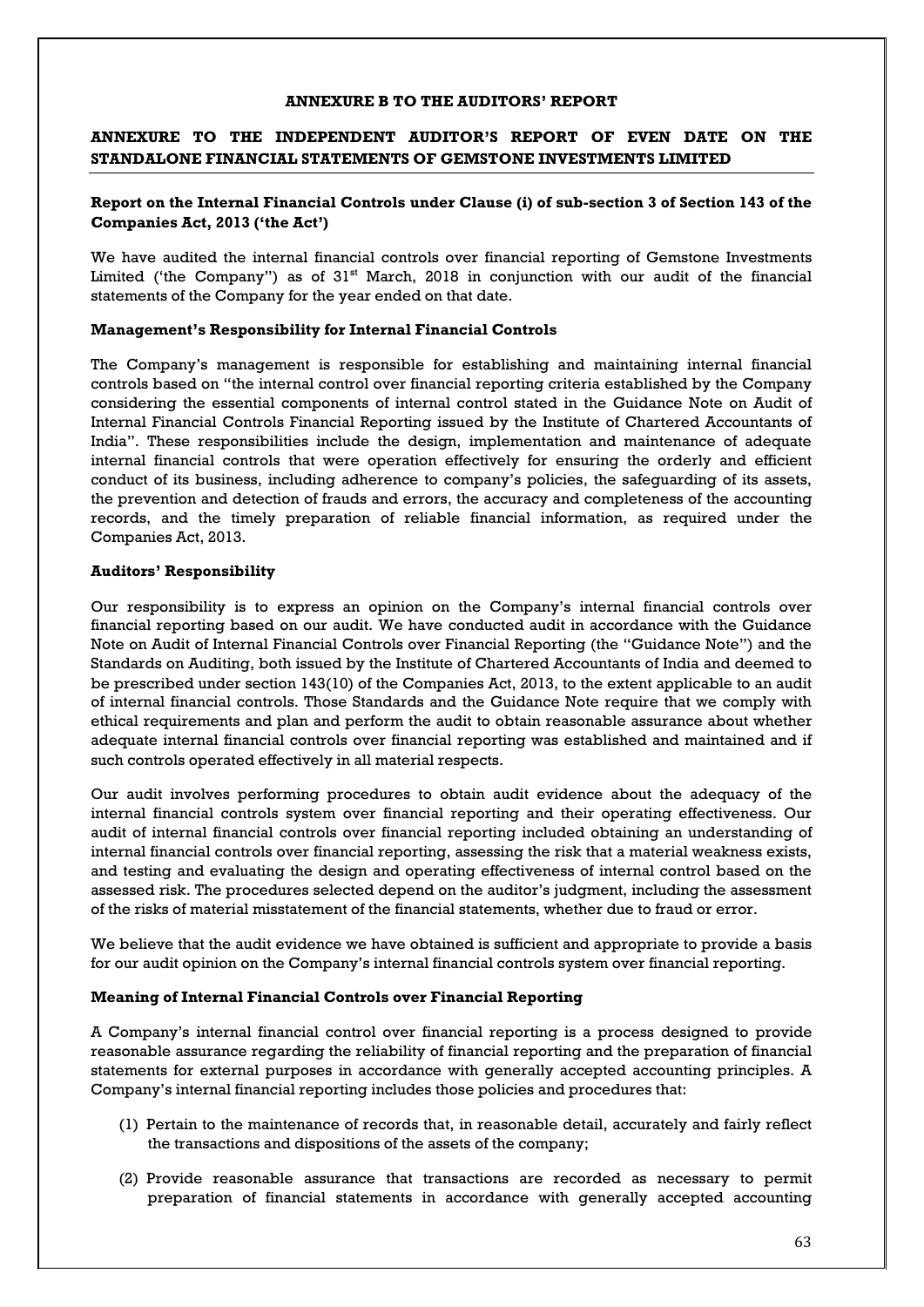principles, and that receipts and expenditures of the Company are being made only in accordance with authorizations of management and directors of the Company; and

(3) Provide reasonable assurance regarding prevention or timely detection of unauthorized acquisition, use, or disposition of the Company's assets that could have a material effect on the financial statements.

# **Inherent Limitations of Internal Financial Controls over Financial Reporting**

Because of the inherent limitations of internal financial controls over financial reporting, including the possibility of collusion or improper management override of controls, material misstatements due to error or fraud may occur and not be detected. Also, projections of any evaluation of the internal financial controls over financial reporting of future periods are subject to the risk that the internal financial control over financial reporting may become inadequate because of changes in conditions, or that the degree of compliance with the policies or procedures may deteriorate.

# **Opinion**

In our opinion, the Company has, in all material respects, an adequate internal financial controls system over financial reporting and such internal financial controls over financial reporting were operation effectively as at  $31<sup>st</sup>$  March, 2017. However, the Company is in the process of establishing the internal control over financial reporting criteria considering the essential components of internal control stated in the Guidance Note on Audit of Internal Financial Controls over Financial Reporting issued by the Institute of Chartered Accountants of India.

**For Tejas Nadkarni & Associates** Chartered Accountants **FRN No.:** 135197W

Sd/- **Tejas Nadkarni** (Proprietor) **Membership No.:** 122993

**Place:** Mumbai **Date:** May 30, 2018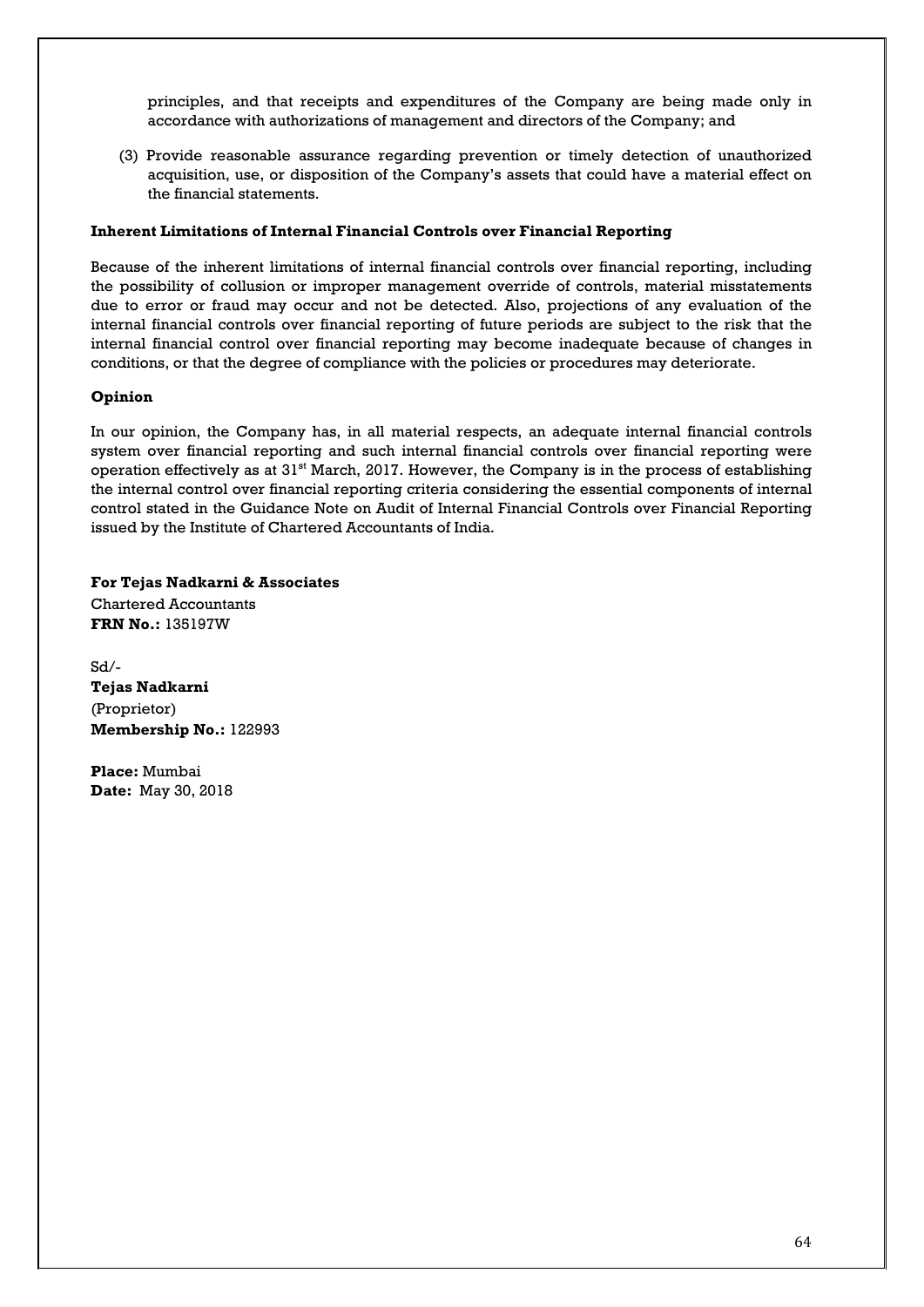# **BALANCE SHEET AS AT 31ST MARCH, 2018**

| <b>Particulars</b> |                   | Note No.                        | 2017-18<br>2016-17  |                              |                       |  |
|--------------------|-------------------|---------------------------------|---------------------|------------------------------|-----------------------|--|
|                    |                   |                                 |                     | <b>Amount</b> (in Rs)        | <b>Amount (in Rs)</b> |  |
| I.                 |                   | <b>EQUITY AND LIABILITIES</b>   |                     |                              |                       |  |
|                    |                   |                                 |                     |                              |                       |  |
| 1                  |                   | Shareholders' funds             |                     |                              |                       |  |
|                    | (a)               | Share capital                   | 2                   | 74,750,000.00                | 7,47,50,000.00        |  |
|                    | (b)               | Reserves and surplus            | 3                   | 15,87,59,739.44              | 15,37,77,284.54       |  |
| $\overline{2}$     |                   | Non-current liabilities         |                     |                              |                       |  |
|                    | (a)               | Long-term borrowings            | 4                   | 2,96,91,449.00               | 58,28,737.00          |  |
|                    | (b)               | Deferred tax liabilities (Net)  |                     | 1,09,395.00                  | 1,79,748.00           |  |
| 3                  |                   | <b>Current liabilities</b>      |                     |                              |                       |  |
|                    | (a)               | Other current liabilities       | 5                   | 26,50,840.23                 | 19,40,733.23          |  |
|                    | (b)               | Short-term provisions           | 6                   | 47,47,581.00                 | 33,62,348.00          |  |
|                    |                   | <b>TOTAL</b>                    |                     | 27,07,09,004.67              | 23,98,38,850.77       |  |
| II.                | <b>ASSETS</b>     |                                 |                     |                              |                       |  |
|                    |                   |                                 |                     |                              |                       |  |
| 1                  |                   | Non-current assets              |                     |                              |                       |  |
|                    | (a)               | Fixed assets                    | $\mathbf 7$         |                              |                       |  |
|                    |                   | (i)<br>Tangible assets          |                     | 34,64,095.57                 | 37,78,484.57          |  |
|                    |                   | (ii)<br>Intangible assets       |                     | 5,48,267.00                  |                       |  |
|                    | (b)               | Non-current investments         | 8                   | 1,67,00,730.25               | 1,91,00,730.25        |  |
|                    | (c)               | Long-term loans and advances    | 9                   | 1,09,00,000.00               | 1,09,00,000.00        |  |
|                    | (d)               | Other non-current assets        | 10                  | 3,24,46,264.00               | 78,15,533.00          |  |
| $\overline{2}$     |                   | <b>Current assets</b>           |                     |                              |                       |  |
|                    | (a)               | <b>Current Investments</b>      |                     |                              |                       |  |
|                    | (b)               | <b>Trade receivables</b>        | 11                  | 28,542.00                    | 3,37,000.00           |  |
|                    | (c)               | Cash and cash equivalents       | 12                  | 26,60,599.85                 | 37,94,320.95          |  |
|                    | (d)               | Short-term loans and advances   | 13                  | 20,36,71,436.00              | 19,38,63,090.00       |  |
|                    | (e)               | Other current assets            | 14                  | 2,89,070.00                  | 2,49,692.00           |  |
|                    |                   | <b>TOTAL</b>                    |                     | 27,07,09,004.67              | 23,98,38,850.77       |  |
|                    |                   | Significant accounting policies | 1                   |                              |                       |  |
|                    |                   |                                 |                     |                              |                       |  |
|                    |                   | FOR TEJAS NADKARNI & ASSOCIATES |                     | FOR & ON BEHALF OF THE BOARD |                       |  |
|                    | $Sd/-$            | <b>CHARTERED ACCOUNTANTS</b>    |                     | $Sd/-$                       | $Sd/-$                |  |
|                    |                   | <b>TEJAS NADKARNI</b>           |                     | <b>DHARA BRAHMBHATT</b>      | <b>MANALI BHUVA</b>   |  |
|                    | <b>PROPRIETOR</b> |                                 |                     | <b>DIRECTOR</b>              | <b>DIRECTOR</b>       |  |
|                    | M NO. 122993      |                                 |                     | <b>DIN: 06433270</b>         | DIN:01818201          |  |
|                    |                   | <b>FIRM REG NO: 135197W</b>     |                     |                              |                       |  |
|                    |                   |                                 |                     | $Sd/-$                       |                       |  |
|                    | Place: Mumbai     |                                 | <b>DEEPAK APRAJ</b> |                              |                       |  |
|                    |                   | Date: May 30, 2018              | <b>CFO</b>          |                              |                       |  |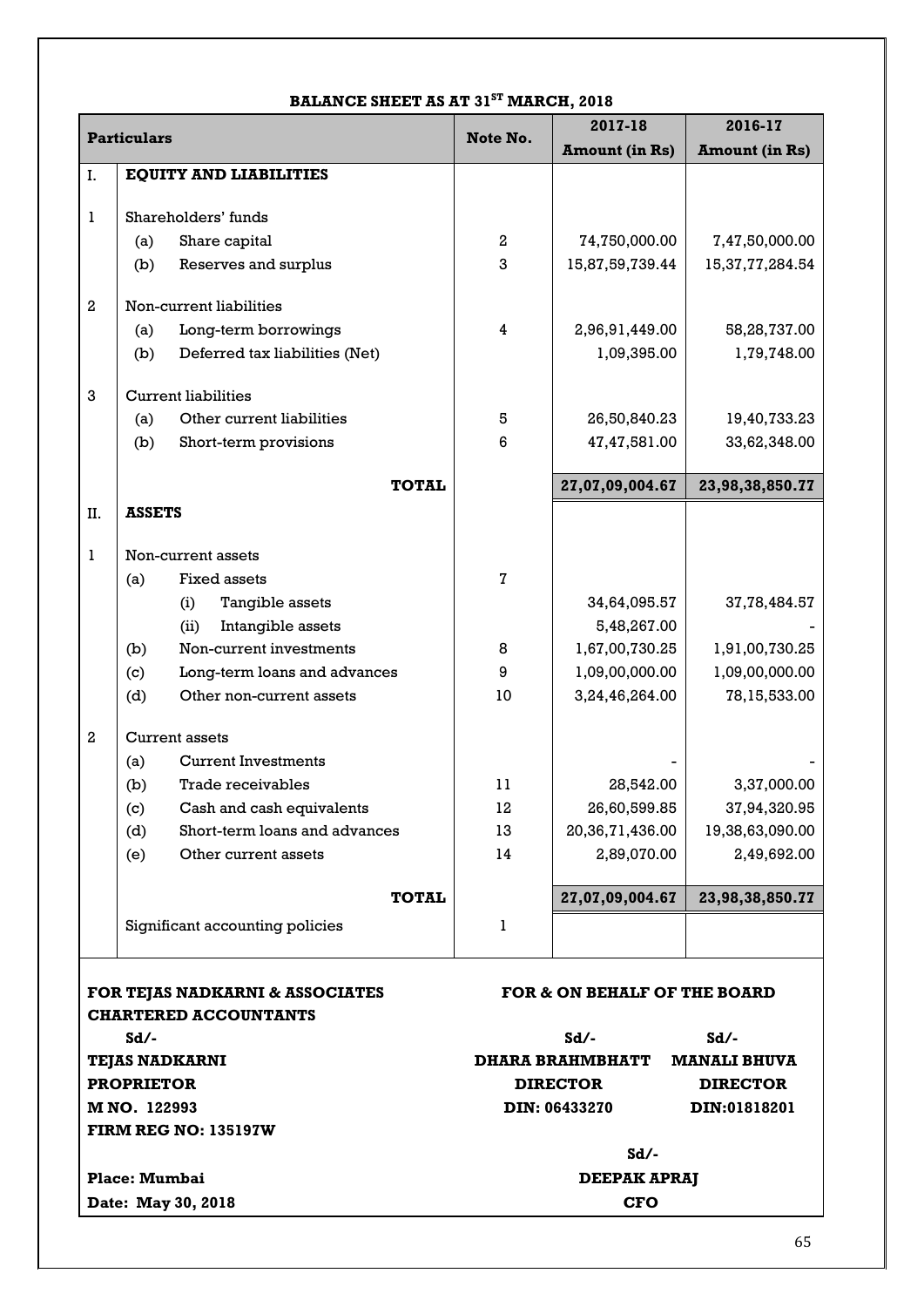# **PROFIT AND LOSS ACCOUNT FOR THE YEAR ENDED 31ST MARCH, 2018**

|                        |                                                                       | <b>Note</b>         | 2017-18                          | 2016-17                         |
|------------------------|-----------------------------------------------------------------------|---------------------|----------------------------------|---------------------------------|
| <b>Particulars</b>     |                                                                       | No.                 | <b>Amount (in Rs)</b>            | <b>Amount (in Rs)</b>           |
| $\bf I$                | Revenue from operations                                               | 15                  | 1,94,22,389.00                   | 2,07,86,038.00                  |
| $_{\rm II}$            | Other Income                                                          | 16                  | 29,000.00                        |                                 |
| Ш                      | <b>Total Revenue</b>                                                  |                     | 1,94,51,389.00                   | 2,07,86,038.00                  |
| IV                     | <b>Expenses:</b>                                                      |                     |                                  |                                 |
|                        | Employee benefits expense                                             | 17                  | 68,84,016.00                     | 64, 13, 102.00                  |
|                        | Finance costs                                                         | 18                  | 13,37,754.10                     | 1,13,696.00                     |
|                        | Depreciation and amortization expense                                 | 7                   | 4,79,322.00                      | 5,68,625.45                     |
|                        | Other expenses                                                        | 19                  | 42,28,195.00                     | 49,69,486.84                    |
|                        | <b>Total expenses</b>                                                 |                     | 1,29,29,287.10                   | 1,20,64,910.29                  |
| IV                     | Profit before exceptional, extraordinary items and<br>$tax$ (II-III)  |                     | 65,22,101.90                     | 87, 21, 127. 71                 |
| V                      | <b>Exceptional items</b>                                              |                     |                                  |                                 |
| VI                     | Profit before extraordinary items and tax (IV -<br>V)                 |                     | 65,22,101.90                     | 87, 21, 127. 71                 |
| VII                    | <b>Extraordinary Items</b>                                            |                     |                                  |                                 |
| VIII                   | Profit before tax (VI- VII)                                           |                     | 65,22,101.90                     | 87, 21, 127. 71                 |
| IX                     | Tax expense:                                                          |                     |                                  |                                 |
|                        | $(1)$ Current tax                                                     |                     | 16,10,000.00                     | 26,00,000.00                    |
|                        | (2) Deferred tax                                                      |                     | (70, 353.00)                     | 50,145.00                       |
|                        |                                                                       |                     | 15,39,647.00                     | 26,50,145.00                    |
| X                      | Profit (Loss) for the period from continuing<br>operations (VIII-IX)  |                     | 49,82,454.90                     | 60,70,982.71                    |
| XI                     | Profit/(loss) from discontinuing operations                           |                     |                                  |                                 |
| XII                    | Tax expense of discontinuing operations                               |                     |                                  |                                 |
| XIII                   | Profit/(loss) from Discontinuing operations (after<br>$tax)$ (XI-XII) |                     |                                  |                                 |
| XIV                    | Profit/(Loss) for the period (X+ XIII)                                |                     | 49,82,454.90                     | 60,70,982.71                    |
| $\mathbf{X}\mathbf{V}$ | <b>Transfer to Statutory Reserve</b>                                  |                     | 9,96,490.98                      | 12, 14, 196.54                  |
| XVI                    | Profit/(Loss) for the period after appropriations                     |                     | 39,85,963.92                     | 48,56,786.17                    |
| XVII                   | Earnings per equity share:                                            |                     |                                  |                                 |
|                        | $(1)$ Basic                                                           |                     | 0.05                             | 0.06                            |
|                        | (2) Diluted                                                           |                     | 0.05                             | 0.06                            |
|                        | Significant accounting policies                                       | 1                   |                                  |                                 |
|                        |                                                                       |                     |                                  |                                 |
|                        | FOR TEJAS NADKARNI & ASSOCIATES                                       |                     | FOR & ON BEHALF OF THE BOARD     |                                 |
|                        | <b>CHARTERED ACCOUNTANTS</b>                                          |                     |                                  |                                 |
|                        | $Sd/-$                                                                |                     | $Sd/-$                           | $Sd$ /-                         |
|                        | <b>TEJAS NADKARNI</b>                                                 |                     | <b>DHARA BRAHMBHATT</b>          | <b>MANALI BHUVA</b>             |
|                        | <b>PROPRIETOR</b><br>M NO. 122993                                     |                     | <b>DIRECTOR</b><br>DIN: 06433270 | <b>DIRECTOR</b><br>DIN:01818201 |
|                        | <b>FIRM REG NO: 135197W</b>                                           |                     |                                  |                                 |
|                        |                                                                       |                     | $Sd/-$                           |                                 |
|                        | Place: Mumbai                                                         | <b>DEEPAK APRAJ</b> |                                  |                                 |
|                        | Date: May 30, 2018                                                    |                     | <b>CFO</b>                       |                                 |
|                        |                                                                       |                     |                                  |                                 |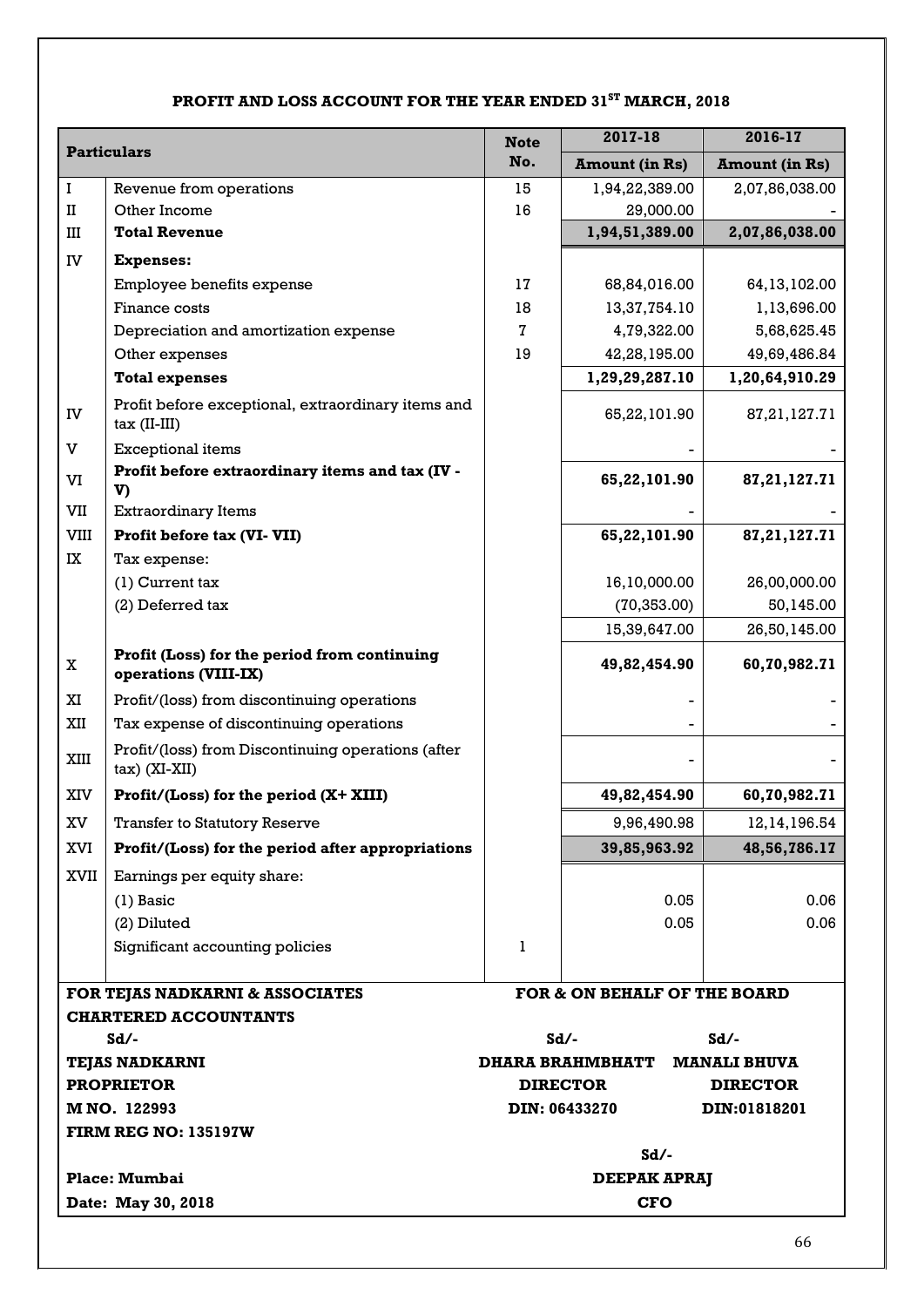|                                                                                                  | CASH FLOW FOR THE TEAR ENDED 31 | WARUA, 4010             |                              |                     |  |
|--------------------------------------------------------------------------------------------------|---------------------------------|-------------------------|------------------------------|---------------------|--|
| <b>Particulars</b>                                                                               | <b>Year Ended 31/03/2018</b>    |                         | <b>Year Ended 31/03/2017</b> |                     |  |
|                                                                                                  |                                 | <b>Amount (in Rs)</b>   | <b>Amount (in Rs)</b>        |                     |  |
| A) Cash flow from operating                                                                      |                                 |                         |                              |                     |  |
| activities                                                                                       |                                 |                         |                              |                     |  |
| Net profit before tax & extra ordinary                                                           | 65,22,101.90                    |                         | 87, 21, 127. 71              |                     |  |
| items                                                                                            |                                 |                         |                              |                     |  |
| & prior period items                                                                             |                                 |                         |                              |                     |  |
| <b>Adjustment for:</b>                                                                           |                                 |                         |                              |                     |  |
| i) Depreciation                                                                                  | 4,79,322.00                     |                         | 5,68,625.45                  |                     |  |
| <b>Operating Profits before Working</b>                                                          |                                 | 70,01,423.90            |                              | 92,89,753.16        |  |
| <b>Capital Changes</b>                                                                           |                                 |                         |                              |                     |  |
| Changes in working capital:                                                                      |                                 |                         |                              |                     |  |
| <b>Adjustments for (increase) /</b>                                                              |                                 |                         |                              |                     |  |
| decrease in operating assets:                                                                    |                                 |                         |                              |                     |  |
| Short-term loans and advances                                                                    | (98,08,346.00)                  |                         | 9,21,925.00                  |                     |  |
| Long-term loans and advances                                                                     |                                 |                         | 1,00,000.00                  |                     |  |
| Other non-Current Assets                                                                         | (2, 25, 06, 549.00)             |                         |                              |                     |  |
| Other current assets                                                                             | 2,69,080.00                     |                         | 2,38,908.00                  |                     |  |
| <b>Adjustments for increase /</b>                                                                |                                 |                         |                              |                     |  |
| (decrease) in operating liabilities:                                                             |                                 |                         |                              |                     |  |
| Other current liabilities                                                                        | 7,10,107.00                     |                         | (22,02,442.30)               |                     |  |
| Other long-term liabilities                                                                      | 24,033.00                       |                         | (3,007.00)                   |                     |  |
| Short-term provisions                                                                            | (2, 48, 800.00)                 | (3, 15, 60, 475.00)     | (6, 78, 810.00)              | (16, 23, 426.30)    |  |
| Cash flow from operating activities                                                              |                                 | (2, 45, 59, 051.10)     |                              | 76,66,326.86        |  |
| Less: Direct Taxes Paid                                                                          |                                 | (21, 24, 182.00)        |                              | (30, 27, 621.00)    |  |
| Net Cash flow from operating                                                                     |                                 | (2,66,83,233.10)        |                              | 46,38,705.86        |  |
| activities                                                                                       |                                 |                         |                              |                     |  |
| <b>B) Cash flow from investing</b>                                                               |                                 |                         |                              |                     |  |
| activities                                                                                       |                                 |                         |                              |                     |  |
| i) Purchase /Sale of fixed assets                                                                | (7, 13, 200.00)                 |                         | (39,51,323.00)               |                     |  |
| ii) Acquisition of investment (net of                                                            |                                 |                         |                              |                     |  |
| ii) Acquisition of investment (net of                                                            | 2400000.00                      |                         |                              |                     |  |
| sales)sales)                                                                                     |                                 |                         |                              |                     |  |
| Net cash used in investment activities                                                           |                                 | 1686800.00              |                              | (39,51,323.00)      |  |
|                                                                                                  |                                 | (2, 49, 96, 433.10)     |                              | 6,87,382.86         |  |
| C) Cash flow from financial                                                                      |                                 |                         |                              |                     |  |
| activities                                                                                       |                                 |                         |                              |                     |  |
| Repayment of loan)/proceeds from                                                                 |                                 |                         |                              |                     |  |
| borrowing                                                                                        |                                 | 2,38,62,712.00          |                              | 25,78,737.00        |  |
| Net changes in cash or cash                                                                      |                                 |                         |                              |                     |  |
| equivalents $(A+B+C)$                                                                            |                                 | (11, 33, 721.10)        |                              | 32,66,119.86        |  |
| <b>Cash &amp; Cash equivalents</b>                                                               |                                 |                         |                              |                     |  |
| <b>Opening Balance</b>                                                                           |                                 | 37,94,320.95            |                              | 5,28,201.09         |  |
| <b>Closing Balance</b>                                                                           |                                 | 26,60,599.85            |                              | 37,94,320.95        |  |
| Previous Year's figures have been regrouped/rearranged, wherever necessary to confirm to current |                                 |                         |                              |                     |  |
| year's classification                                                                            |                                 |                         |                              |                     |  |
|                                                                                                  |                                 |                         |                              |                     |  |
|                                                                                                  |                                 |                         |                              |                     |  |
| FOR TEJAS NADKARNI & ASSOCIATES                                                                  |                                 |                         | FOR & ON BEHALF OF THE BOARD |                     |  |
| <b>CHARTERED ACCOUNTANTS</b>                                                                     |                                 |                         |                              |                     |  |
|                                                                                                  |                                 |                         |                              |                     |  |
| $Sd/-$                                                                                           |                                 | $Sd/-$                  |                              | $Sd/-$              |  |
| <b>TEJAS NADKARNI</b>                                                                            |                                 | <b>DHARA BRAHMBHATT</b> |                              | <b>MANALI BHUVA</b> |  |
| <b>PROPRIETOR</b>                                                                                |                                 | <b>DIRECTOR</b>         |                              | <b>DIRECTOR</b>     |  |
| M NO. 122993                                                                                     |                                 | DIN: 06433270           |                              | DIN:01818201        |  |
| <b>FIRM REG NO: 135197W</b>                                                                      |                                 |                         |                              |                     |  |

# **CASH FLOW FOR THE YEAR ENDED 31ST MARCH, 2018**

Sd/-<br>**DEEPAK APRAJ PLACE: MUMBAI DEEPAK A**<br> **DEEPAK A**<br> **DEEPAK A**<br> **DEEPAK A Date: May 30, 2018**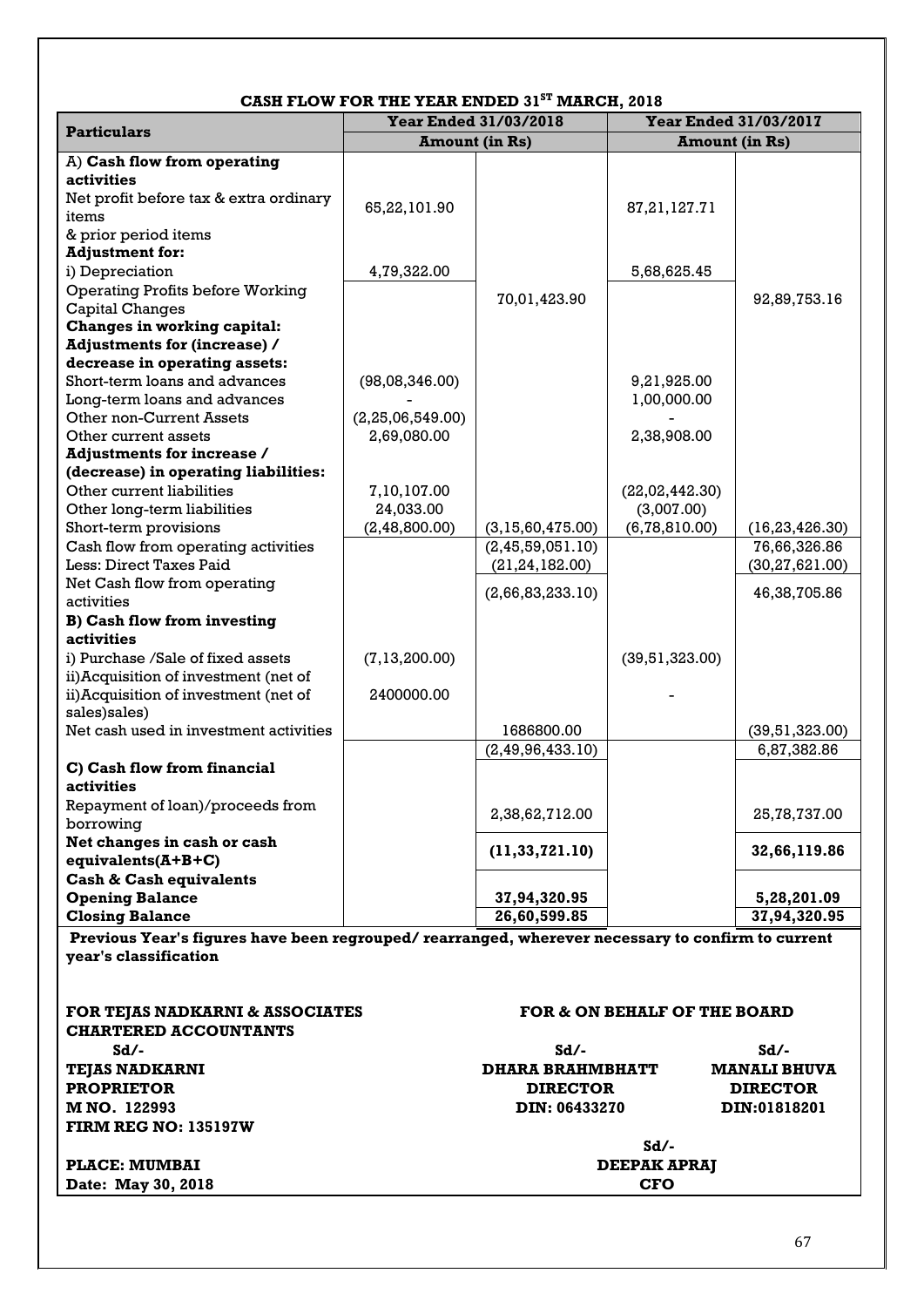| <b>Note 2: Share Capital</b>           |               |                    |               |                    |  |
|----------------------------------------|---------------|--------------------|---------------|--------------------|--|
| <b>Particulars</b>                     | 2017-18       |                    | 2016-17       |                    |  |
|                                        | <b>Number</b> | <b>Amount (Rs)</b> | <b>Number</b> | <b>Amount</b> (Rs) |  |
| <b>Authorised</b>                      |               |                    |               |                    |  |
| Equity Shares of Re.1 each             | 10,00,00,000  | 10,00,00,000       | 10,00,00,000  | 10,00,00,000       |  |
| Issued                                 |               |                    |               |                    |  |
| Equity Shares of Re. 1 each            | 7,47,50,000   | 7,47,50,000        | 7,47,50,000   | 7,47,50,000        |  |
| <b>Subscribed &amp; Paid up</b>        |               |                    |               |                    |  |
| Equity Shares of Re. 1 each fully paid | 7,47,50,000   | 7,47,50,000        | 7,47,50,000   | 7,47,50,000        |  |
| Subscribed but not fully Paid up       |               |                    |               |                    |  |
| Equity Shares of Re.1 each fully paid  | ۰             | -                  | -             |                    |  |
| Total                                  | 7,47,50,000   | 7,47,50,000        | 7,47,50,000   | 7,47,50,000        |  |

**Reconciliation of the number of shares outstanding at the beginning and at the end of the reporting period**

|               |                    | 2016-17       |                    |
|---------------|--------------------|---------------|--------------------|
| <b>Number</b> | <b>Amount (Rs)</b> | <b>Number</b> | <b>Amount (Rs)</b> |
| 74,750,000    | 74,750,000         | 74,750,000    | 74,750,000         |
|               |                    |               |                    |
|               |                    |               |                    |
| -             | -                  |               |                    |
| 74,750,000    | 74,750,000         | 74,750,000    | 74,750,000         |
|               | .                  |               |                    |

NIL Equity Shares (Previous year NIL) are held by the holding company.

| Shares in the company held by each shareholder holding more than 5 percent shares |                      |         |                      |         |  |  |  |
|-----------------------------------------------------------------------------------|----------------------|---------|----------------------|---------|--|--|--|
| Name of Shareholder                                                               | 2017-18              |         | 2016-17              |         |  |  |  |
|                                                                                   | <b>No. of Shares</b> | $%$ of  | <b>No. of Shares</b> | $%$ of  |  |  |  |
|                                                                                   | held                 | Holding | held                 | Holding |  |  |  |
| Heena Varde                                                                       | 4000000              | 5.35    | 4000000              | 5.35    |  |  |  |
| Arcadia Share & Stock Brokers P Ltd                                               | 4650786              | 6.22    | 4563728              | 6.11    |  |  |  |
| Lalita Exports Private Limited                                                    | 3940647              | 5.27    | 3000941              | 4.01    |  |  |  |
| Ashirwad Investment Pvt Ltd                                                       | 5030039              | 6.73    | 5030039              | 6.73    |  |  |  |
| Kaushik Shah Shares and Sec Pvt Ltd                                               | 6000000              | 8.03    | 6000000              | 8.03    |  |  |  |

| Shares issued for other than cash, Bonus issue and Shares bought back:          |                                |         |         |         |         |  |  |
|---------------------------------------------------------------------------------|--------------------------------|---------|---------|---------|---------|--|--|
| <b>Particulars</b>                                                              | Year (Aggregate No. of Shares) |         |         |         |         |  |  |
|                                                                                 | 2017-18                        | 2016-17 | 2015-16 | 2014-15 | 2013-14 |  |  |
| <b>Equity Shares:</b>                                                           |                                |         |         |         |         |  |  |
| Fully paid up pursuant to contract(s)<br>without payment being received in cash | NIL                            | NIL     | NIL     | NIL     | NIL     |  |  |
| Fully paid up by way of bonus shares                                            | NIL                            | NIL     | NIL     | NIL.    | NIL     |  |  |
| Shares bought back                                                              | NIL                            | NIL     | NIL     | NIL     | NIL     |  |  |
| <b>Preference Shares:</b>                                                       |                                |         |         |         |         |  |  |
| Fully paid up pursuant to contract(s)<br>without payment being received in cash | NIL.                           | NIL     | NIL     | NIL     | NIL     |  |  |
| Fully paid up by way of bonus shares                                            | NIL                            | NIL     | NIL     | NIL     | NIL     |  |  |
| Shares bought back                                                              | NIL                            | NIL     | NIL     | NIL     | NIL     |  |  |

| <b>Unpaid Calls</b> | 2017-18 | 2016-17 |  |  |
|---------------------|---------|---------|--|--|
| By Directors        | NIL     | NIL     |  |  |
| By Officers         | NIL     | NIL     |  |  |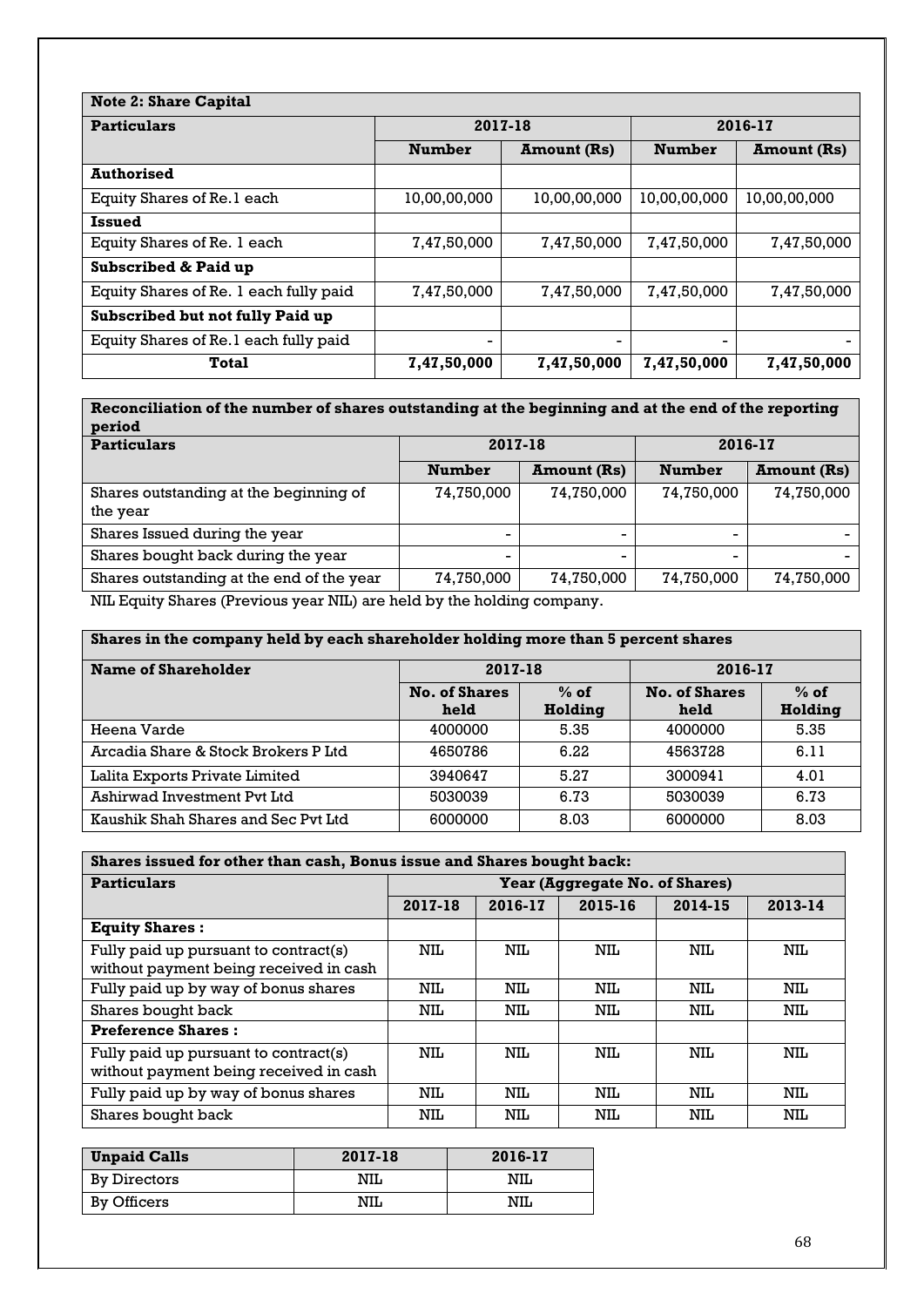# **Note 3**

**Reserves and surplus**

| <b>Particulars</b>                       | 2017-18            | 2016-17             |  |
|------------------------------------------|--------------------|---------------------|--|
|                                          | <b>Amount (Rs)</b> | <b>Amount (Rs)</b>  |  |
|                                          |                    |                     |  |
| a. Capital Reserves                      |                    |                     |  |
| <b>Opening Balance</b>                   | 3,693,335.59       | 36,93,335.59        |  |
| (+) Current Year Transfer                |                    |                     |  |
| <b>Closing Balance</b>                   | 3,693,335.59       | 36,93,335.59        |  |
| <b>b. Investment Fluctuation Reserve</b> |                    |                     |  |
| <b>Opening Balance</b>                   | 4,233,201.60       | 42,33,201.60        |  |
| (+) Current Year Transfer                |                    |                     |  |
| <b>Closing Balance</b>                   | 4,233,201.60       | 42,33,201.60        |  |
|                                          |                    |                     |  |
| c. Securities Premium Account            |                    |                     |  |
| <b>Opening Balance</b>                   | 11,65,50,000.00    | 11,65,50,000.00     |  |
| (+) Current Year Transfer                |                    |                     |  |
| <b>Closing Balance</b>                   | 11,65,50,000.00    | 11,65,50,000.00     |  |
| d. Statutory Reserve                     |                    |                     |  |
| <b>Opening Balance</b>                   | 10,340,196.54      | 91,26,000.00        |  |
| (+) Current Year Transfer                | 9,96,490.98        | 12, 14, 196. 54     |  |
| <b>Closing Balance</b>                   | 1,13,36,687.52     | 1,03,40,196.54      |  |
|                                          |                    |                     |  |
| e. Surplus                               |                    |                     |  |
| <b>Opening balance</b>                   | 1,89,60,550.81     | 1,41,03,764.64      |  |
| (+) Net Profit for the current year      | 39,85,963.92       | 48,56,786.17        |  |
| <b>Closing Balance</b>                   | 2,29,46,514.73     | 1,89,60,550.81      |  |
|                                          |                    |                     |  |
| <b>Total</b>                             | 15,87,59,739.44    | 15, 37, 77, 284. 54 |  |

# **Note 4**

# **Long Term Borrowings**

| <b>Particulars</b>                        | 2017-18            | 2016-17            |  |
|-------------------------------------------|--------------------|--------------------|--|
|                                           | <b>Amount</b> (Rs) | <b>Amount (Rs)</b> |  |
|                                           |                    |                    |  |
| <b>Secured Loans</b>                      |                    |                    |  |
| Kotak Mahindra Prime Ltd.                 | 20,97,614.00       | 25,78,737.00       |  |
| <b>Kotak Mahindra Investments Limited</b> | 17,00,000.00       |                    |  |
| <b>Unsecured Loans</b>                    |                    |                    |  |
| <b>Unsecured Loan</b>                     | 2,58,93,835.00     | 32,50,000.00       |  |
| <b>Total</b>                              | 2,96,91,449.00     | 58,28,737.00       |  |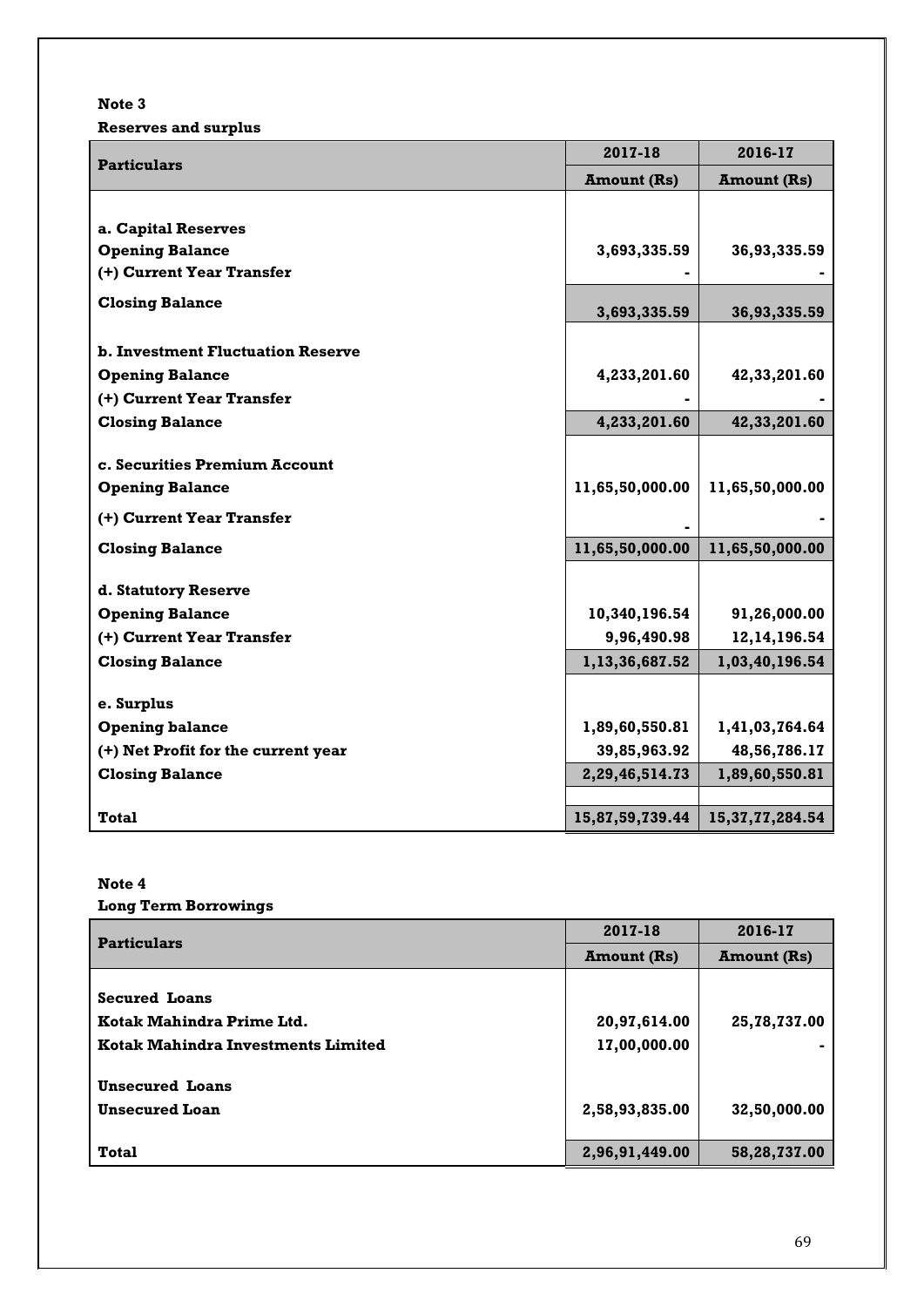# **Note 5**

**Other Current Liabilities**

| <b>Particulars</b>                   | 2017-18            | 2017-18            |  |
|--------------------------------------|--------------------|--------------------|--|
|                                      | <b>Amount (Rs)</b> | <b>Amount (Rs)</b> |  |
|                                      |                    |                    |  |
| <b>Statutory Liabilities</b>         | 18,300.00          |                    |  |
| <b>Expenses &amp; Other Payables</b> | 26,32,540.23       | 19,40,733.23       |  |
| Total                                | 26,50,840.23       | 19,40,733.23       |  |

# **Note 6**

# **Short Term Provisions**

| <b>Particulars</b>                       | 2017-18            | 2016-17            |  |
|------------------------------------------|--------------------|--------------------|--|
|                                          | <b>Amount</b> (Rs) | <b>Amount (Rs)</b> |  |
|                                          |                    |                    |  |
| Provision for employee benefit           |                    | 2,48,800.00        |  |
| Provision for Tax                        | 42,34,717.00       | 26,24,717.00       |  |
| Contingent provision for standard assets | 5,12,864.00        | 4,88,831.00        |  |
| <b>Total</b>                             | 47, 47, 581.00     | 33,62,348.00       |  |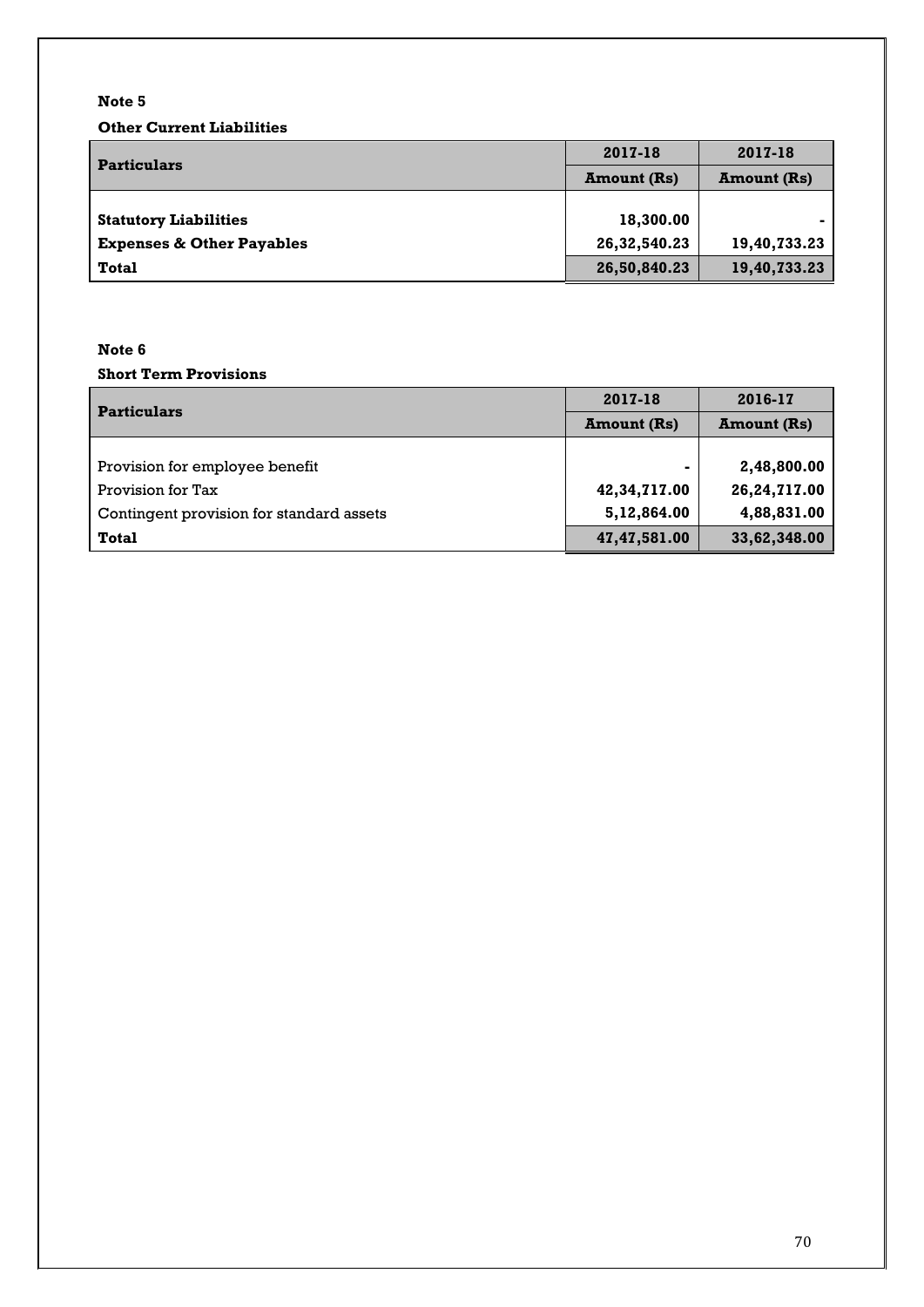# **Note 7**

# **Fixed assets**

|                     |                             |                     | <b>Gross Block</b>        |                     |                     | <b>Amount (Rs)</b><br><b>Accumulated Depreciation</b><br><b>Net Block</b> |                     |                     |                     |
|---------------------|-----------------------------|---------------------|---------------------------|---------------------|---------------------|---------------------------------------------------------------------------|---------------------|---------------------|---------------------|
|                     |                             |                     |                           |                     |                     |                                                                           |                     |                     |                     |
| <b>Fixed Assets</b> |                             | As at<br>01/04/2017 | Additions/<br>(Disposals) | As at<br>31/03/2018 | As at<br>01/04/2017 | <b>Depreciation</b><br>for the year                                       | As at<br>31/03/2018 | As at<br>01/04/2017 | As at<br>31/03/2018 |
| $\mathsf{a}$        | <b>Tangible</b>             |                     |                           |                     |                     |                                                                           |                     |                     |                     |
|                     | <b>Assets</b>               |                     |                           |                     |                     |                                                                           |                     |                     |                     |
|                     | Furniture<br>and Fixtures   | 278,145.00          | $\blacksquare$            | 278,145.00          | 100,114.65          | 16,413.00                                                                 | 116,527.65          | 178,030.35          | 161,617.35          |
|                     | Vehicles                    | 4,888,344.00        | $\overline{\phantom{a}}$  | 4,888,344.00        | 1,294,104.78        | 418,728.00                                                                | 1,712,832.78        | 3,594,239.22        | 3,175,511.22        |
|                     | Office<br>equipment         | 130,570.00          | 5,200.00                  | 135,770.00          | 124,355.00          | 74.00                                                                     | 124,429.00          | 6,215.00            | 11,341.00           |
|                     | Computer                    |                     | 118,000.00                | 118,000.00          |                     | 2,374.00                                                                  | 2,374.00            |                     | 115,626.00          |
|                     | Total $(A)$                 | 5,297,059.00        | 123,200.00                | 5,420,259.00        | 1,518,574.43        | 437,589.00                                                                | 1,956,163.43        | 3,778,484.57        | 3,464,095.57        |
| $\mathbf b$         | Intangible<br><b>Assets</b> |                     |                           |                     |                     |                                                                           |                     |                     |                     |
|                     | Computer<br>Software        |                     | 590,000.00                | 590,000.00          |                     | 41,733.00                                                                 | 41,733.00           |                     | 548,267.00          |
|                     | Total (B)                   |                     | 590,000.00                | 590,000.00          |                     | 41,733.00                                                                 | 41,733.00           |                     | 548,267.00          |
|                     |                             |                     |                           |                     |                     |                                                                           |                     |                     |                     |
|                     | Total $(A+B)$               | 5,297,059.00        | 713,200.00                | 6,010,259.00        | 1,518,574.43        | 479,322.00                                                                | 1,997,896.43        | 3,778,484.57        | 4,012,362.57        |
|                     |                             |                     |                           |                     |                     |                                                                           |                     |                     |                     |
|                     | <b>Previous Year</b>        | 1,345,736.00        | 3,951,323.00              | 5,297,059.00        | 949,948.98          | 568,625.45                                                                | 1,518,574.43        | 395,787.02          | 3,778,484.57        |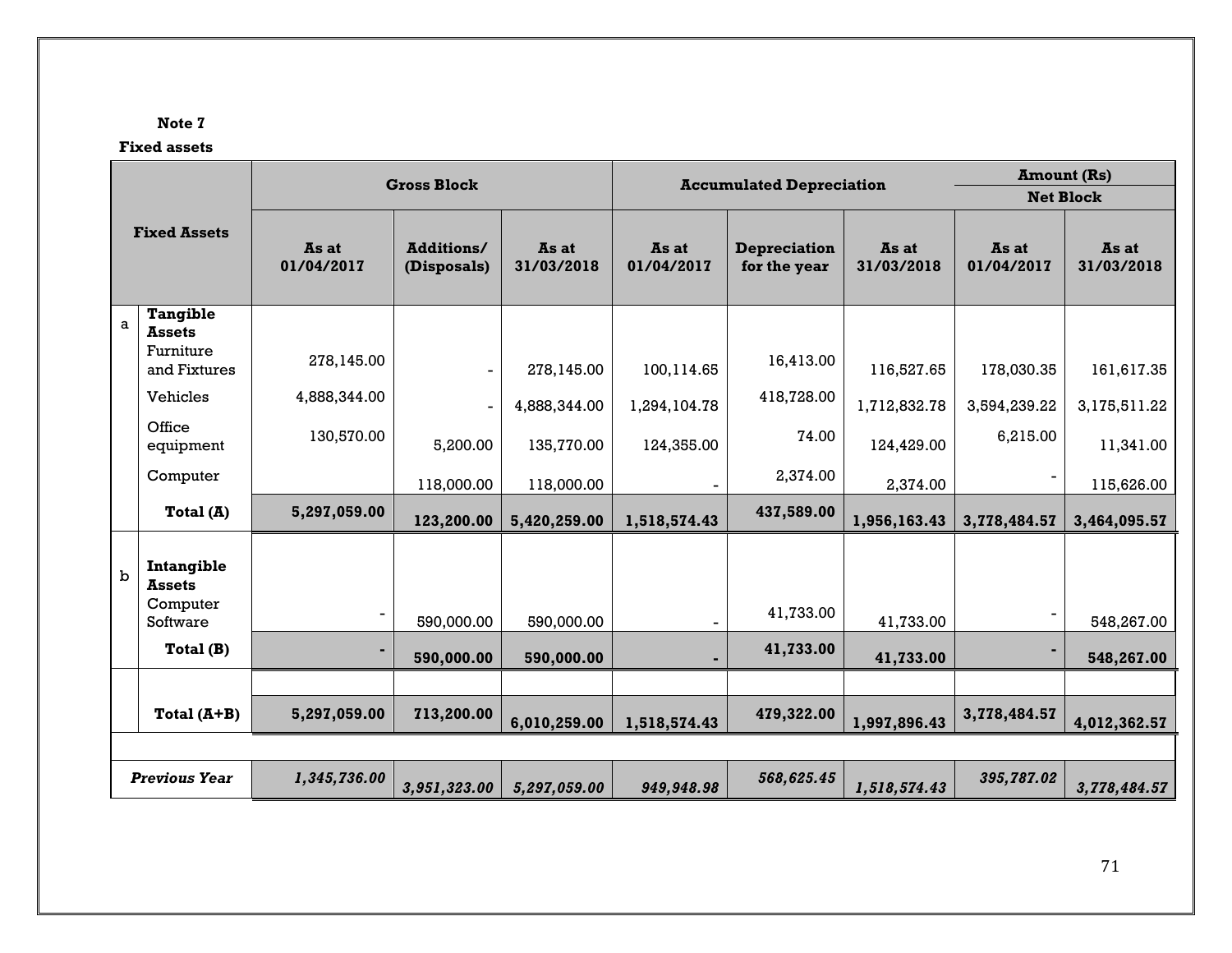# **Note 8: Non-current investments**

|   | <b>Particulars</b>                                           | 2017-18            | 2016-17            |
|---|--------------------------------------------------------------|--------------------|--------------------|
|   |                                                              | <b>Amount (Rs)</b> | <b>Amount (Rs)</b> |
| A | <b>Other Investments</b>                                     |                    |                    |
|   | (a) Investment in Equity instruments                         |                    |                    |
|   | <b>Ouoted</b>                                                |                    |                    |
|   | RFL International (1,02,755)                                 | 1,07,513.25        | 1,07,513.25        |
|   | Spectacle (3,25,000)                                         | 1,50,93,217.00     | 1,50,93,217.00     |
|   |                                                              |                    |                    |
|   | (b) Other non-current investments                            |                    |                    |
|   | <b>Unquoted</b>                                              |                    |                    |
|   | <b>Aishwarya Capital Services</b>                            | 15,00,000.00       | 15,00,000.00       |
|   | <b>Asian Fintrade Service Private Limited</b>                |                    | 24,00,000.00       |
|   |                                                              | 1,67,00,730.25     | 1,91,00,730.25     |
|   | Less: Provision for diminution in the value of<br>Investment |                    |                    |
|   | Total                                                        | 1,67,00,730.25     | 19,100,730.25      |

# **Note 9: Long Term Loans and Advances**

| <b>Particulars</b>                    | 2017-18            | 2016-17            |
|---------------------------------------|--------------------|--------------------|
|                                       | <b>Amount</b> (Rs) | <b>Amount</b> (Rs) |
| a. Security Deposits                  |                    |                    |
| Unsecured, considered good            |                    |                    |
| b. Advance against Property           |                    |                    |
| <b>Blue Circle Infra</b>              | 1,09,00,000.00     | 1,09,00,000.00     |
| Less: Provision for doubtful deposits | -                  |                    |
| <b>Total</b>                          | 1,09,00,000.00     | 1,09,00,000.00     |

### **Note 10: Other non-current assets**

| <b>Particulars</b>             | 2017-18            | 2016-17            |
|--------------------------------|--------------------|--------------------|
|                                | <b>Amount</b> (Rs) | <b>Amount</b> (Rs) |
| Balance with Revenue Authority | 74,46,264.00       | 53,22,082.00       |
| Others                         | 2,50,00,000.00     | 24,93,451.00       |
| Total                          | 3,24,46,264.00     | 78,15,533.00       |

#### **Note 11: Trade Receivables**

| <b>Particulars</b>                                       | 2017-18            | 2016-17            |
|----------------------------------------------------------|--------------------|--------------------|
|                                                          | <b>Amount</b> (Rs) | <b>Amount</b> (Rs) |
| Trade receivables outstanding for a period exceeding six |                    |                    |
| months from the date they are due for payment.           |                    |                    |
| Unsecured, considered good                               | 28,542.00          | 3,37,000.00        |
| Less: Provision for doubtful debts                       |                    |                    |
| Total                                                    | 28,542.00          | 3,37,000.00        |

### **Note 12: Cash and cash equivalents**

| <b>Particulars</b>     | 2017-18            | 2016-17            |
|------------------------|--------------------|--------------------|
|                        | <b>Amount</b> (Rs) | <b>Amount</b> (Rs) |
| a. Balances with banks | 26,55,512.85       | 37,90,513.95       |
| b. Cash on hand        | 5.087.00           | 3,807.00           |
| Total                  | 26,60,599.85       | 37,94,320.95       |

# **Note 13: Short-term loans and advances**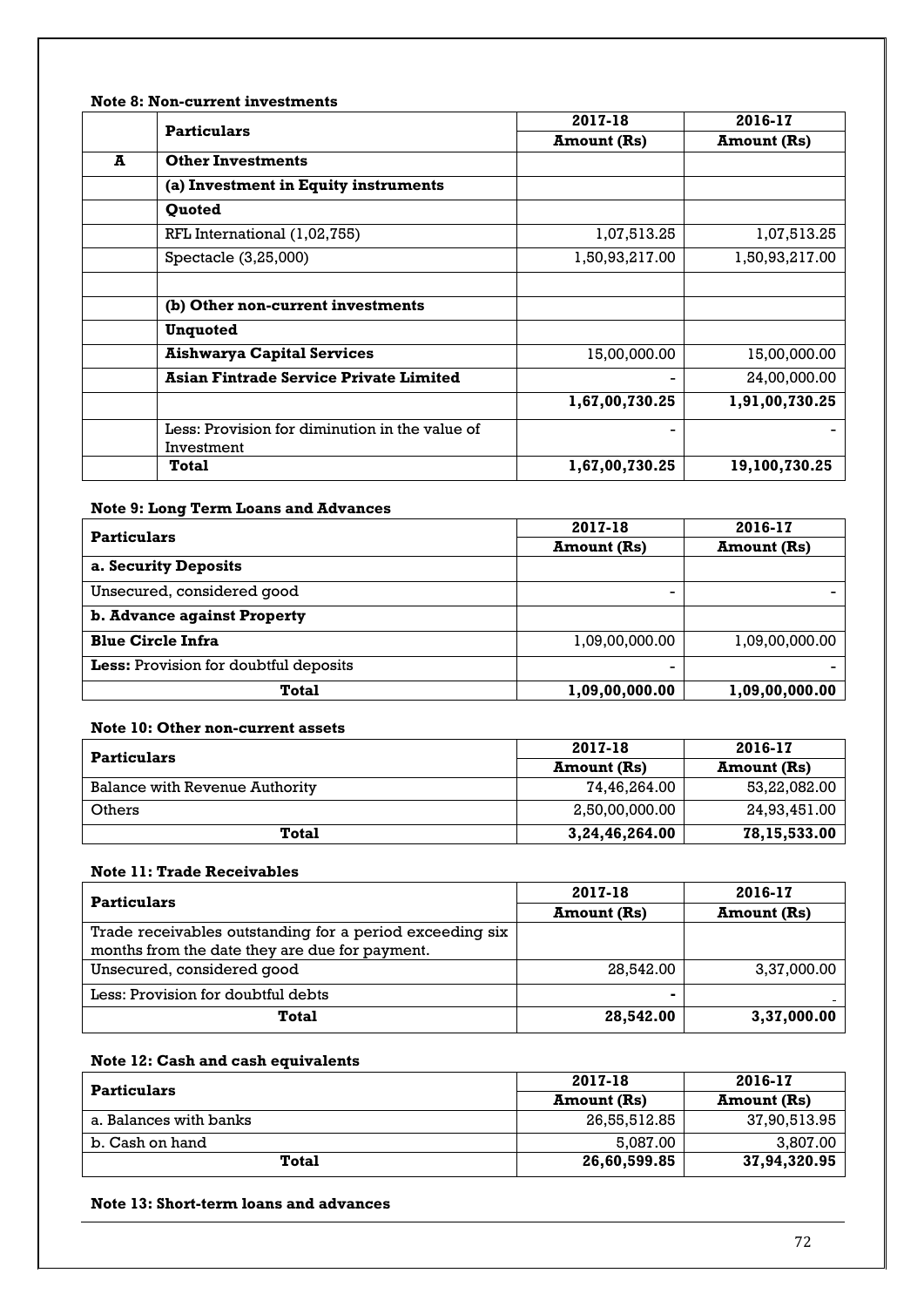| <b>Particulars</b>                              | 2017-18            | 2016-17            |
|-------------------------------------------------|--------------------|--------------------|
|                                                 | Amount (Rs)        | <b>Amount</b> (Rs) |
| Unsecured, considered good:                     |                    |                    |
| Loans & Advances recoverable in cash or in kind | 20,36,71,436.00    | 19.38.63.090.00    |
| Total                                           | 20, 36, 71, 436.00 | 19,38,63,090.00    |

### **Note 14: Other current assets**

| <b>Particulars</b> | 2017-18     | 2016-17            |
|--------------------|-------------|--------------------|
|                    | Amount (Rs) | <b>Amount</b> (Rs) |
| Advance to others  | 2,43,796.00 | 1,86,481.00        |
| Prepaid Expenses   | 45.274.00   | 63,211.00          |
| Total              | 2,89,070.00 | 2,49,692.00        |

# **Note 15: Revenue from operations**

| <b>Particulars</b> | 2017-18            | 2016-17        |
|--------------------|--------------------|----------------|
|                    | <b>Amount</b> (Rs) | Amount (Rs)    |
| Interest Income    | 1,89,22,389.00     | 2,07,86,038.00 |
| Bad debts recovery | 5,00,000.00        |                |
| Total              | 1,94,22,389.00     | 2,07,86,038.00 |

# **Note 16: Other Income**

| <b>Particulars</b>           | 2017-18     | 2016-17            |
|------------------------------|-------------|--------------------|
|                              | Amount (Rs) | <b>Amount</b> (Rs) |
| <b>Documentation Charges</b> | 29,000      |                    |
| Total                        | 29000       |                    |

# **Note 17: Employee Benefits Expense**

| <b>Particulars</b>          | 2017-18            | 2016-17            |
|-----------------------------|--------------------|--------------------|
|                             | <b>Amount</b> (Rs) | <b>Amount</b> (Rs) |
| (a) Salaries and incentives | 68,31,756.00       | 63,78,632          |
| (b) Staff welfare expenses  | 52.260.00          | 34.47.00           |
| <b>Total</b>                | 68,84,016.00       | 64,13,102.00       |

# **Note 18: Finance costs**

| Particulars      | 2017-18            | 2016-17            |
|------------------|--------------------|--------------------|
|                  | <b>Amount</b> (Rs) | <b>Amount</b> (Rs) |
| Interest expense | 13,23,067.35       | 1,08,034.00        |
| Bank charges     | 14.686.75          | 5.662.00           |
| Total            | 13,37,754.10       | 1,13,696.00        |

# **Note 19: Other expenses**

| <b>Particulars</b>                           | 2017-18            | 2016-17            |
|----------------------------------------------|--------------------|--------------------|
|                                              | <b>Amount</b> (Rs) | <b>Amount (Rs)</b> |
| Advertisement expenses                       | 60,586.00          | 81,878.00          |
| <b>Audit Fees</b>                            | 30,000.00          | 36,300.00          |
| Balances written off                         |                    | 27,69,984.84       |
| Brokerage                                    | 20,52,568.00       |                    |
| Contingent Provision against standard assets | 24,033.00          | (3,007.00)         |
| Professional and legal fees                  | 12,21,114.00       | 13,37,371.00       |
| Rent                                         | 4,80,000.00        | 4,80,000.00        |
| Miscellaneous expenses                       | 359894.00          | 2,66,960.00        |
| <b>Total</b>                                 | 42,28,195.00       | 49,69,486.84       |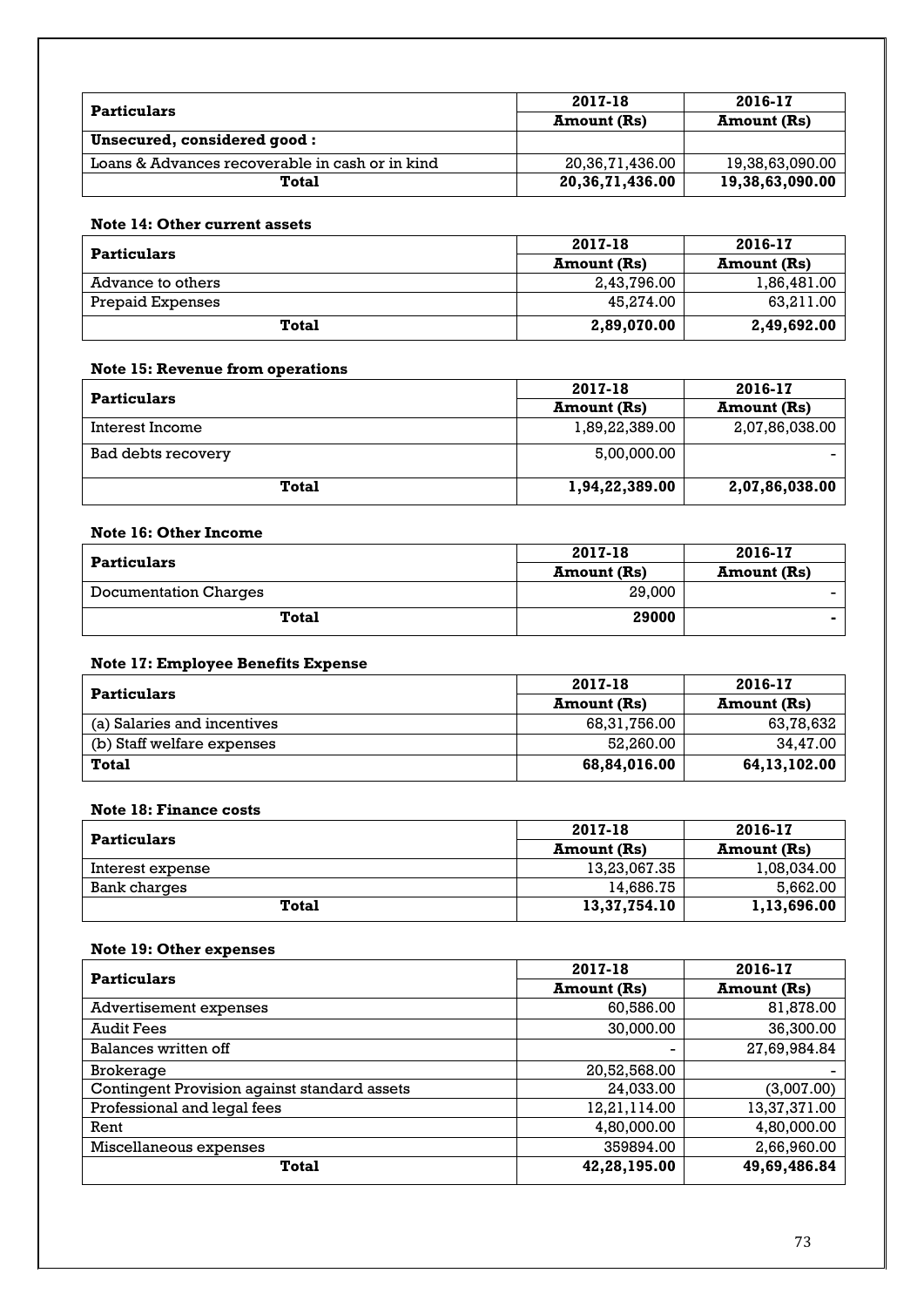# **NOTES FORMING PART OF FINANCIAL STATEMENTS FOR THE YEAR ENDED 31ST MARCH, 2018**

### **Note 18: Accounting Polices and Notes on Accounts**

#### **1. SIGNIFICANT ACCOUNTING POLICIES**

#### **A. Basis of preparation of Financial Statements:**

- i. The financial statements have been prepared under historical cost convention on the accrual basis of accounting in accordance with the accounting principles generally accepted in India (GAAP) and in compliance with the Accounting Standards as prescribed by the companies (Accounting Standard) Rules, 2006, the provisions of the Companies Act, 2013 as adopted consistently by the company.
- ii. Accounting policies not specifically referred to otherwise are consistent with the generally accepted accounting principles followed by the Company.
- iii. The preparation of financial statements in conformity with the generally accepted accounting principles requires estimates and assumptions to be made, that affect the reported amounts of assets and liabilities on the date of financial statements and the reported amounts of revenues and expenses during the reported year. Differences between the actual results and estimates are recognized in the year in which the results are known / materialized.

### **B. Current Assets:**

- i. Current Assets, Loans & Advances are approximately of the value stated, if realised in the ordinary course of the business.
- ii. Debit & Credit balances are subject to confirmation of parties.

#### **C. Revenue recognition:**

Interest Income is recognized on a time proportion basis taking into account the amount outstanding and the rate applicable.

#### **D. Expenditure:**

Expenses are accounted on accrual basis and the provisions are made for all known losses and liabilities.

#### **E. Fixed Assets and Depreciation:**

#### i. **Fixed Assets** :

Fixed assets are stated at their original cost of acquisition including incidental expenses related to acquisition & installation of the concerned assets less accumulated depreciation and impairment losses.

#### ii. **Depreciation /Amortization** :

Depreciation on fixed assets are provided on W.D.V basis at the rates prescribed under Companies Act, 2013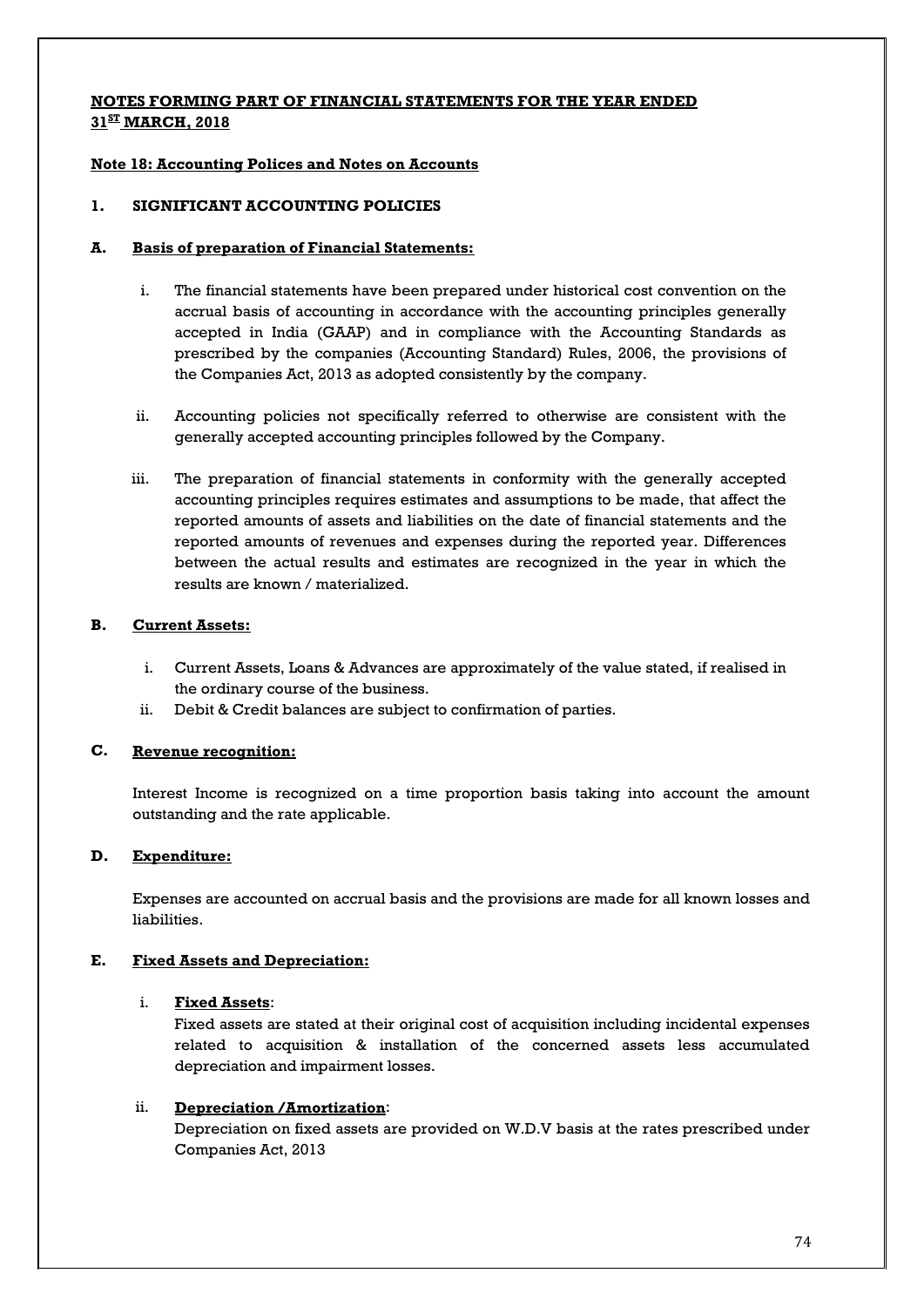#### **F. Investments:**

Investments are classified into Non-Current investment and current investments. Current investments are stated at lower of cost or fair market value. Non-Current Investments are stated at cost less provision for permanent diminution in value if any, of investments. Quoted shares of RFL International Ltd are not traded on stock exchange due to suspended for surveillance measure. The company has invested Rs. 1.07 lacs in said shares and since the company is not delisted management is of the view that no provision against diminution in the value is required.

#### **G. Deferred Tax:**

Deferred Income taxes reflects the impact of current year timing differences between taxable income and accounting income for the year and reversal of timing differences of earlier years. The differences that result between the profit considered for income taxes and the profit as per the financial statements are identified, and thereafter a deferred tax asset or deferred tax liability is recorded for timing differences, namely the differences that originate in one accounting period and reverse in another, based on the tax effect of the aggregate amount being considered. The tax effect is calculated on the accumulated timing differences at the end of an accounting period based on prevailing enacted or substantially enacted regulations. Deferred tax assets are recognized only if there is reasonable certainty of their realization and are reviewed for the appropriateness of their respective carrying values at each balance sheet date.

#### **H. Provision for Tax:**

Provision for current tax is determined on the basis of estimated taxable income for the period as per the provisions of Income Tax Act, 1961

#### **I. Earnings per Share (EPS):**

The earnings considered in ascertaining the Company's EPS are computed as per Accounting Standard 20 on "Earning per Share", issued by the Institute of Chartered Accountants of India. The number of shares used in computing basic EPS is the weighted average number of shares outstanding during the period. The diluted EPS is calculated on the same basis as basic EPS, after adjusting for the effects of potential dilutive equity shares unless the effect of the potential dilutive equity shares is anti-dilutive.

### **J. Provision and Contingent Liabilities:**

Provisions are recognized and computed in accordance with Accounting Standard 29 on "Provisions, Contingent Liabilities and Contingent Assets" issued by the Institute of Chartered Accountants of India i.e. they are recognized if the following conditions are satisfied:

- a) The Company has a present obligation as a result of past event;
- b) It is probable that an outflow of resources embodying economic benefits will be required to settle the obligation; and
- c) A reliable estimate can be made of the amount of the obligation.

Similarly, the Contingent liabilities are disclosed in Accordance with the Accounting Standard 29 i.e. they are disclosed when the Company has a possible obligation or a present obligation and it is probable that a Cash Outflow will not be required to settle the obligation.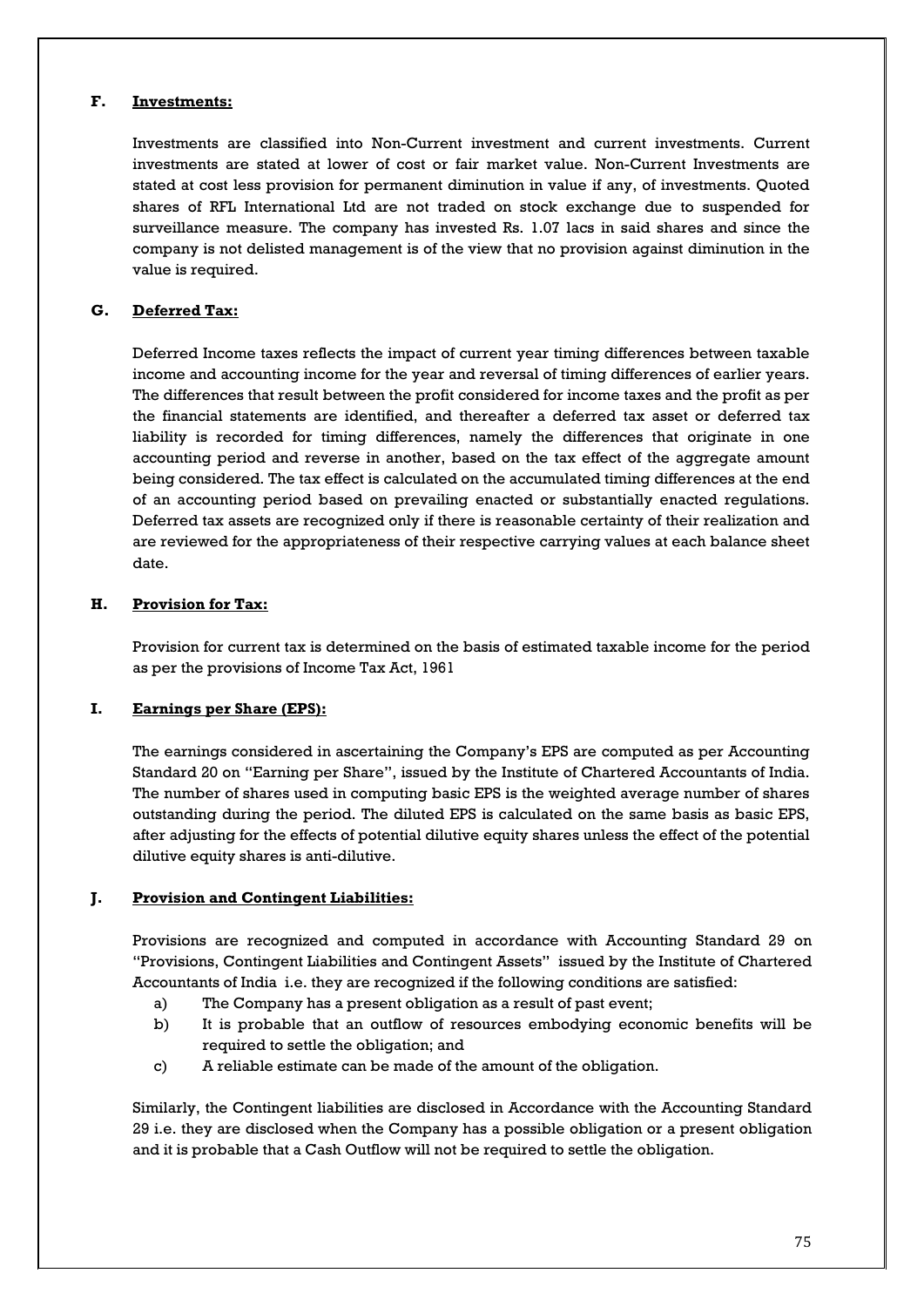#### **K. Impairment of Assets:**

The carrying amount of the assets are reviewed at each Balance Sheet date if there is any indication of impairment based on internal/ external factors. An impairment loss will be recognized wherever the carrying amount of an asset exceeds its estimated recoverable amount. The recoverable amount is greater of the asset's net selling price and value in use. In assessing the value in use, the estimated future cash flows are discounted to the present value using the weighted average cost of capital. After impairment, depreciation is provided on the revised carrying amount of the assets over its remaining useful life. Previously recognized impairment loss is further provided or reversed depending on changes in circumstances.

- **2.** The company adopts the accounting system as stipulated under Non-Banking Financial Companies Prudential Norms, (Reserve Bank) Directions, 1998 dated 2<sup>nd</sup> January, 1998 issued by reserve Bank of India in respect of Income Recognition, provisioning and assets classification for Non- Banking Financial Companies are followed by the company in preparation of accounts.
- **3.** Disclosure as required by Accounting Standard 18 (AS-18) related party Disclosures issued by the Institute of Chartered Accountants of India are as follows.

| (a) Directors | Ms. Dhara Brahmbhatt |
|---------------|----------------------|
|               | Mr. Dharmesh Belani  |
|               | Ms. Mamatha Shetty   |
|               | Ms. Manali Bhuva     |
|               | Mr. Manish Joshi     |
|               | Mr. Tarun Brahmbhatt |

Name of the related parties and description of relation:

Enterprises owned or significantly influenced by key management personnel or their relatives: (a) Golden Comsec Ltd.

The following is the transaction entered with the Related Parties:

| Sr. No | <b>Nature of Transaction</b> | $31^{\rm st}$ March 2018<br>(Amt in Rs.) | $31st$ March 2017<br>(Amt in Rs.) |
|--------|------------------------------|------------------------------------------|-----------------------------------|
|        | Salary to Directors          |                                          |                                   |
|        | Dhara Brahmbhatt             | 4,00,000                                 | $3,60,000/-$                      |

**4.** Disclosure as required by Accounting Standard 20 (AS-20)'earning per Share' issued by The Institute of Chartered Accountants of India are as follows.

| <b>Particulars</b>                                                                  | $31st$ March 2018<br>(Amt in Rs.) | $31st$ March 2017<br>(Amt in Rs.) |  |
|-------------------------------------------------------------------------------------|-----------------------------------|-----------------------------------|--|
| (I) Profit computation for both basic and diluted earnings per share of Re. 1 each: |                                   |                                   |  |
| Net profit as per profit and loss account available for                             | 49.82.454.90                      | 60,70,982.71                      |  |
| equity shareholders.                                                                |                                   |                                   |  |
| (II) Weighted average number of equity shares for earning per share computation     |                                   |                                   |  |
| Number of shares                                                                    | 7,47,50,000                       | 7,47,50,000                       |  |
| Basic/Diluted earnings per share                                                    | 0.07                              | 0.08                              |  |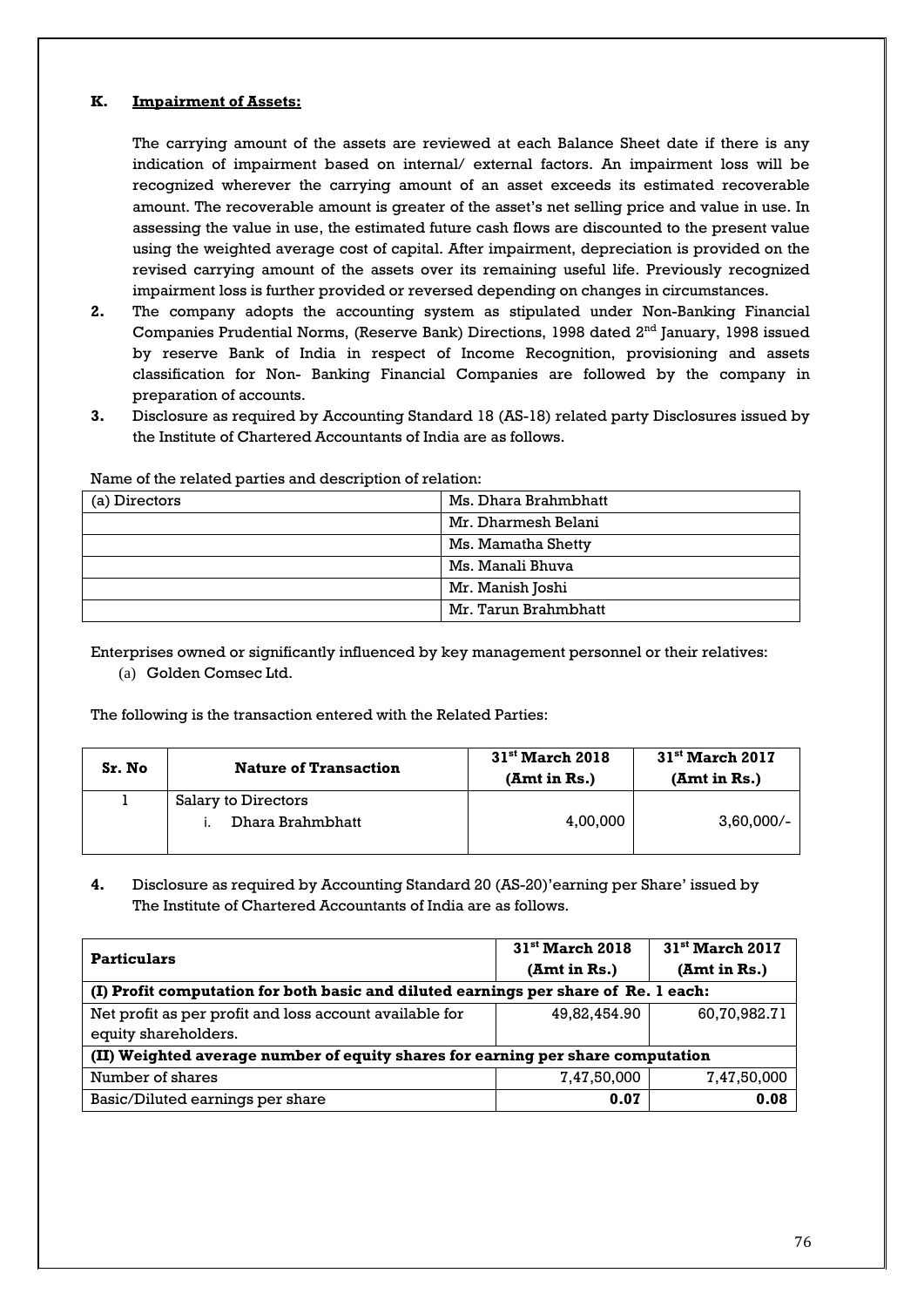### **5. Payment to Auditors:**

| <b>Payments to the auditor as</b> | $31st$ March 2018<br>(Amt in Rs.) | 31 <sup>st</sup> March 2017<br>(Amt in Rs.) |
|-----------------------------------|-----------------------------------|---------------------------------------------|
| a. auditor                        | $30,000/-$                        | $36,300/-$                                  |
| b. for taxation matters           |                                   |                                             |
| c. for company law matters        |                                   |                                             |
| d. for management services        |                                   |                                             |
| e, for other services             | -                                 |                                             |
| f. for reimbursement of expenses  | -                                 |                                             |

- **6.** As required by notification number, GSR 129(E) dated 22<sup>nd</sup> February, 1999 issued by the department of Ministry of Law and company affairs the company doesn't owe Rs. 1,00,000/- and above which are outstanding for more than 30 days to any small scale industrial undertaking.
- **7.** The RBI regulation on prudential norms for Income recognition and provisioning for non performing assets have been followed.
- **8.** There is no amount due to be transferred to investor's education and Protection Fund as on 31<sup>st</sup> March 2018.
- **9.** Previous year's figures have been regrouped, reclassified wherever necessary to make them comparable to that of current year.

# **CHARTERED ACCOUNTANTS TEJAS NADKARNI PROPRIETOR DIRECTOR DIRECTOR**

#### **FOR TEJAS NADKARNI & ASSOCIATES FOR & ON BEHALF OF THE BOARD**

| Sd/-           | Sd/-             | Sd/-            |
|----------------|------------------|-----------------|
| TEJAS NADKARNI | DHARA BRAHMBHATT | MANALI BHUVA    |
| PROPRIETOR     | <b>DIRECTOR</b>  | <b>DIRECTOR</b> |
| M NO. 122993   | DIN: 06433270    | DIN:01818201    |

**PLACE: MUMBAI DEEPAK APRAJ Date: May 30, 2018 CFO**

**FIRM REG NO: 135197W**

**Sd/-**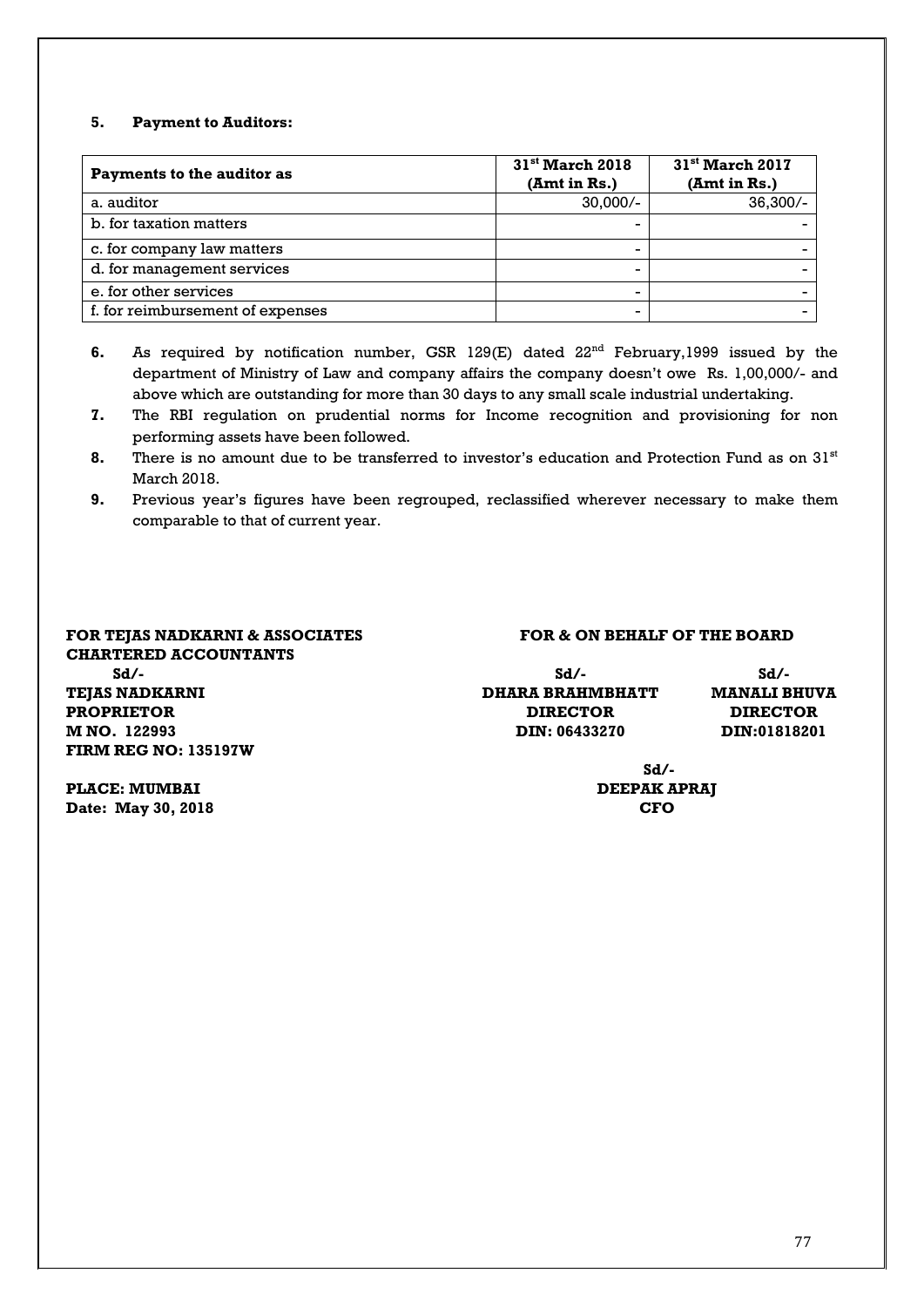#### **FORM NO. MGT – 11 PROXY FORM Pursuant to section 105(6) of the Companies Act, 2013 and rule 19(3) of the Management and Administration) Rules, 2014]**

| <b>CIN</b><br>Name of the Company<br><b>Registered Office</b> | : L65990MH1994PLC081749<br>: GEMSTONE INVESTMENTS LIMITED<br>: 502-B, Padmavati Heights, 5th Floor, Shraddhanand Road<br>Ext., Vile Parle (East), Mumbai - 400 057. |
|---------------------------------------------------------------|---------------------------------------------------------------------------------------------------------------------------------------------------------------------|
| Name of the Member $(s)$                                      | <u> 1989 - Johann John Stein, markin fan it ferstjer fan de ferstjer fan it ferstjer fan it ferstjer fan it fers</u>                                                |
| <b>Registered Address</b>                                     | <u> 1986 - Andrea Andrews, amerikansk politik (d. 1986)</u>                                                                                                         |
| Email Id                                                      |                                                                                                                                                                     |
| Folio No. /Client ID/DP ID                                    |                                                                                                                                                                     |
|                                                               | I/We, being the member(s) of shares of the above named Company, hereby appoint:                                                                                     |
| $\pi$ and $\pi$ and $\pi$ and $\pi$                           |                                                                                                                                                                     |

|           | Address: ______________                                                                                                                                                                                                                                     |                      |
|-----------|-------------------------------------------------------------------------------------------------------------------------------------------------------------------------------------------------------------------------------------------------------------|----------------------|
|           | Email Id: with the contract of the contract of the contract of the contract of the contract of the contract of the contract of the contract of the contract of the contract of the contract of the contract of the contract of<br>Signature: ______________ | _ or failing him/her |
|           |                                                                                                                                                                                                                                                             |                      |
| Address:  |                                                                                                                                                                                                                                                             |                      |
|           | Email Id: ________________<br>Signature: ______________                                                                                                                                                                                                     | or failing him/her   |
|           |                                                                                                                                                                                                                                                             |                      |
| Address:  |                                                                                                                                                                                                                                                             |                      |
| Email Id: | Signature:                                                                                                                                                                                                                                                  |                      |

as my/ our proxy to attend and vote (on a poll) for me/us and on my/our behalf at the Annual General Meeting of the Company, to be held on Friday, 28<sup>th</sup> September, 2018 at 9.30 a.m. at 502-B, Padmavati Heights, 5th Floor, Shraddhanand Road Ext., Vile Parle (East), Mumbai – 400 057 and at any adjournment thereof in respect of such resolutions as are indicated below:

| <b>Resolution</b> | <b>Description</b>                                                                                                |     | Voting         |  |
|-------------------|-------------------------------------------------------------------------------------------------------------------|-----|----------------|--|
| No.               |                                                                                                                   | For | <b>Against</b> |  |
|                   | Approval of Accounts, Board's Report and Auditors Report for<br>financial year ended 31 <sup>st</sup> March 2018. |     |                |  |
| 2                 | Re-appointment of Ms. Tarun Brahmbhatt as a Non-Executive<br>Director                                             |     |                |  |
|                   | Ratification of Appointment of Statutory Auditors                                                                 |     |                |  |
|                   | Increase the remuneration paid to Ms. Dhara Brahmbhatt                                                            |     |                |  |
| 5                 | Change of Designation of Mr. Manish Joshi from Non-Executive<br>Director to Independent Director.                 |     |                |  |

Signed this \_\_\_\_\_\_\_\_\_\_\_\_\_\_\_\_ day of \_\_\_\_\_\_\_\_\_\_\_\_\_\_\_ 2018.

\_\_\_\_\_\_\_\_\_\_\_\_\_\_\_\_\_\_\_\_\_\_\_ \_\_\_\_\_\_\_\_\_\_\_\_\_\_\_\_\_\_\_\_\_\_\_\_\_ **Signature of Shareholder Signature of Proxy Holder(s)** Affix 1 Rupee Revenue Stamp

#### **Notes:**

- 1. This form, in order to be effective, should be duly stamped, completed, signed and deposited at the registered office of the Company, not less than 48 hours before the commence of the meeting.
- 2. Notwithstanding the above the Proxies can vote on such other items which may be tabled at the meeting by the shareholders present.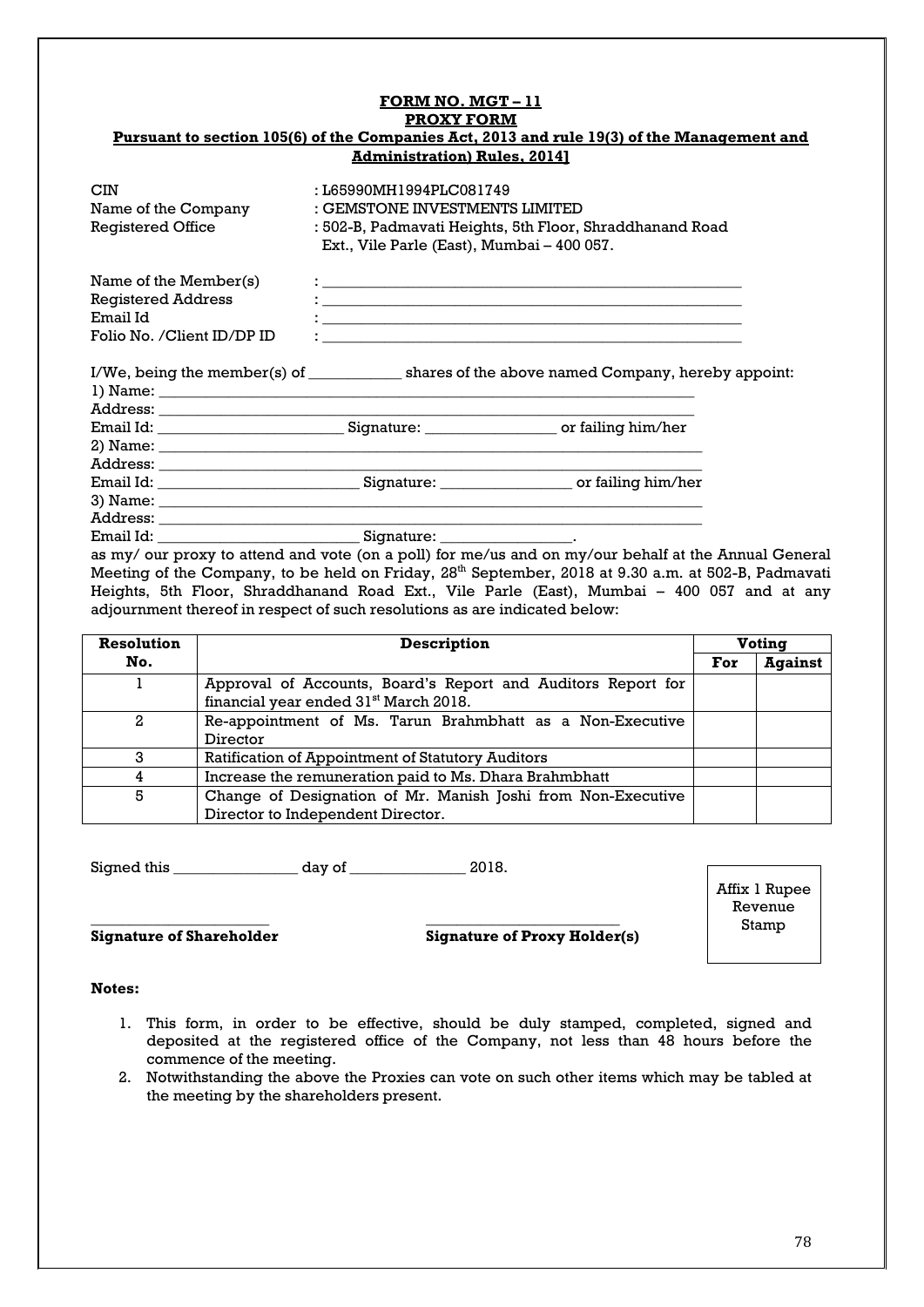#### **ATTENDANCE SLIP**

#### **GEMSTONE INVESTMENTS LIMITED (CIN: L65990MH1994PLC081749)**

**Registered Office:** 502-B, Padmavati Heights, 5th Floor, Shraddhanand Road Ext., Vile Parle (East), Mumbai – 400 057.

| FOLIO NO. (Shares in physical mode) |  |
|-------------------------------------|--|
| DP ID                               |  |
| <b>CLIENT ID</b>                    |  |
| <b>NO. OF SHARES HELD</b>           |  |

I certify that I am a registered shareholder/ proxy for the registered shareholder of the Company. I hereby record my presence at the Annual General Meeting of the Company to be held on Friday, 28<sup>th</sup> September, 2018 at 9.30 am at Gemstone Investments Limited, 502-B, Padmavati Heights, 5<sup>th</sup> Floor, Shraddhanand Road Ext., Vile Parle (East), Mumbai – 400 057 and at any adjournment thereof.

**Signature of Member/ Proxy**

\_\_\_\_\_\_\_\_\_\_\_\_\_\_\_\_\_\_\_\_\_\_\_\_\_\_\_\_

**Date:**

**(THIS ATTENDANCE SLIP DULY FILLED TO BE HANDED OVER AT THE ENTRANCE OF THE MEETING HALL)**